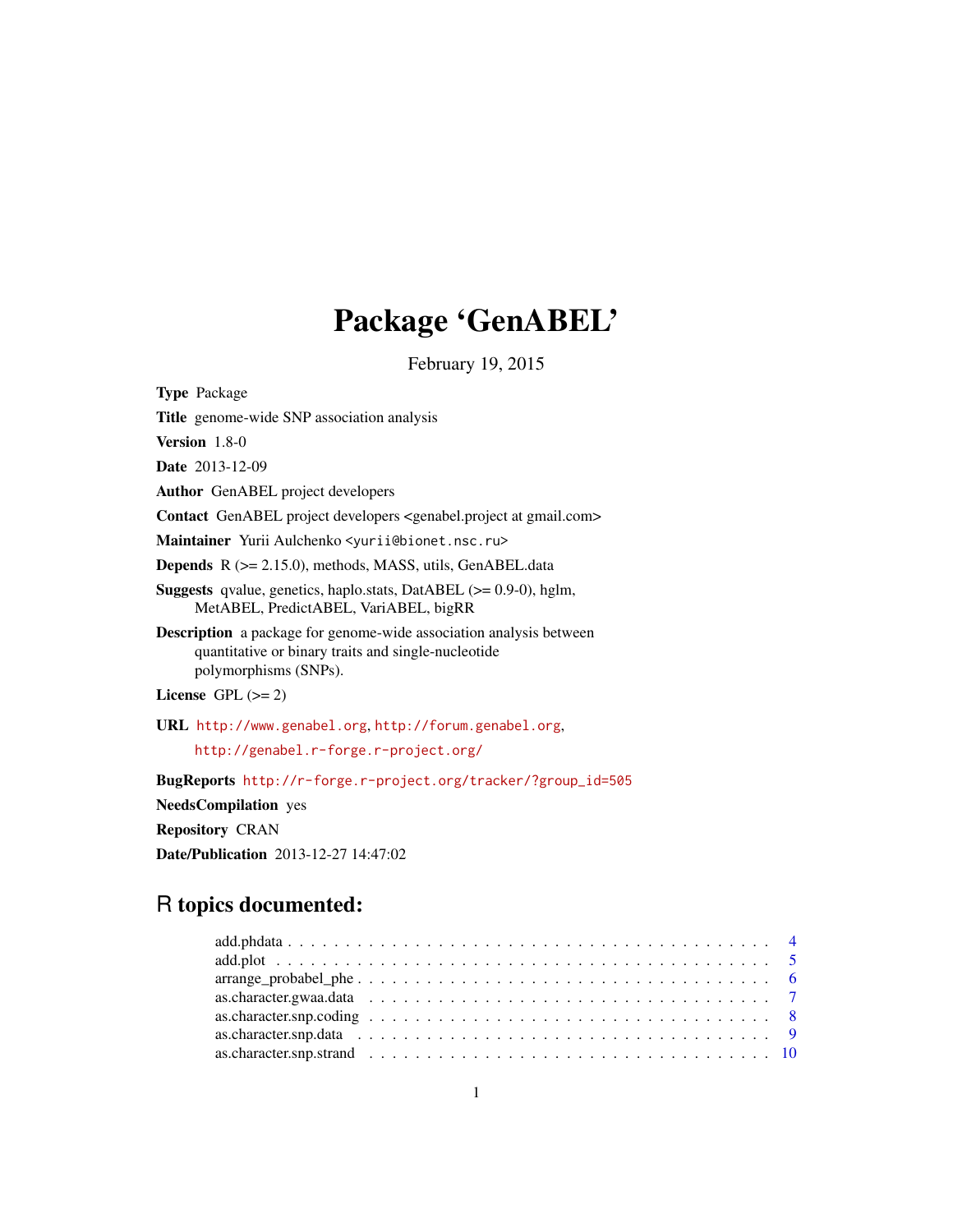|               | 11 |
|---------------|----|
|               | 12 |
|               | 13 |
|               | 13 |
|               | 14 |
|               | 15 |
|               | 16 |
|               | 16 |
|               | 17 |
|               | 18 |
|               | 19 |
|               | 20 |
| ccfast        | 21 |
|               | 22 |
|               | 24 |
|               | 26 |
|               | 27 |
|               | 28 |
|               | 29 |
|               | 31 |
|               |    |
|               | 32 |
|               | 34 |
|               | 36 |
|               | 37 |
|               | 39 |
|               | 40 |
|               | 40 |
|               | 41 |
|               | 42 |
|               | 43 |
|               | 44 |
|               | 46 |
|               | 48 |
|               | 49 |
|               | 51 |
|               | 52 |
|               | 53 |
|               | 54 |
|               | 55 |
|               | 56 |
| findRelatives | 57 |
| formetascore  | 58 |
| GASurv        | 60 |
|               | 61 |
|               | 64 |
|               | 64 |
|               | 65 |
|               | 67 |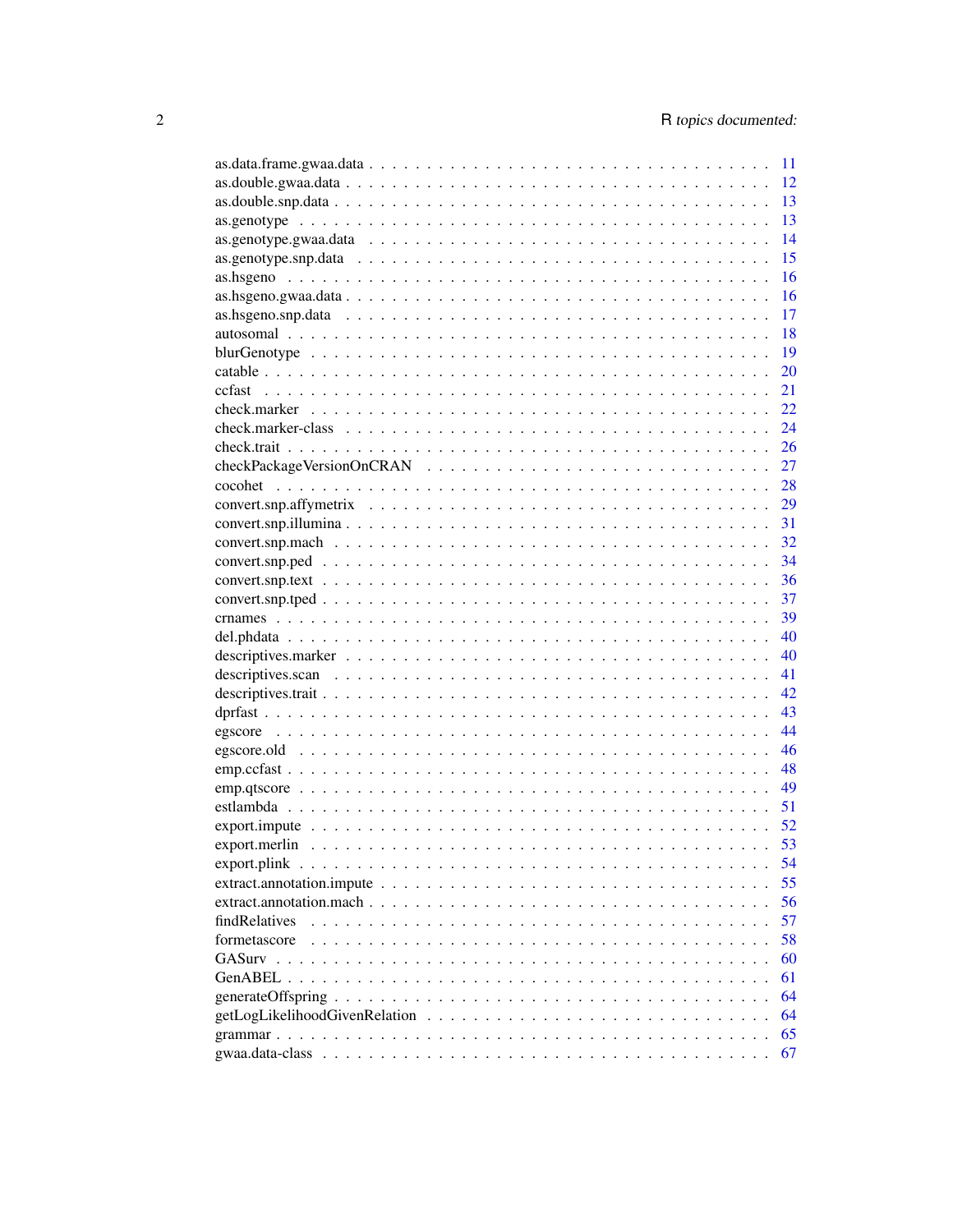|        | 68   |
|--------|------|
|        | 70   |
|        | 71   |
| ibs    | 72   |
|        | 74   |
|        | 76   |
|        | 77   |
|        | 77   |
|        | 79   |
|        | 79   |
|        | 80   |
|        | 81   |
| mlreg  | 83   |
|        | 84   |
|        | 86   |
|        | 88   |
|        | 89   |
|        | - 90 |
|        | 91   |
|        | - 93 |
|        |      |
|        |      |
|        |      |
|        |      |
|        |      |
|        |      |
| r2fast |      |
|        |      |
|        |      |
|        |      |
|        |      |
|        |      |
|        |      |
|        |      |
|        |      |
|        |      |
|        |      |
|        |      |
|        |      |
|        |      |
|        |      |
|        |      |
|        |      |
|        |      |
|        |      |
|        |      |
|        |      |
|        |      |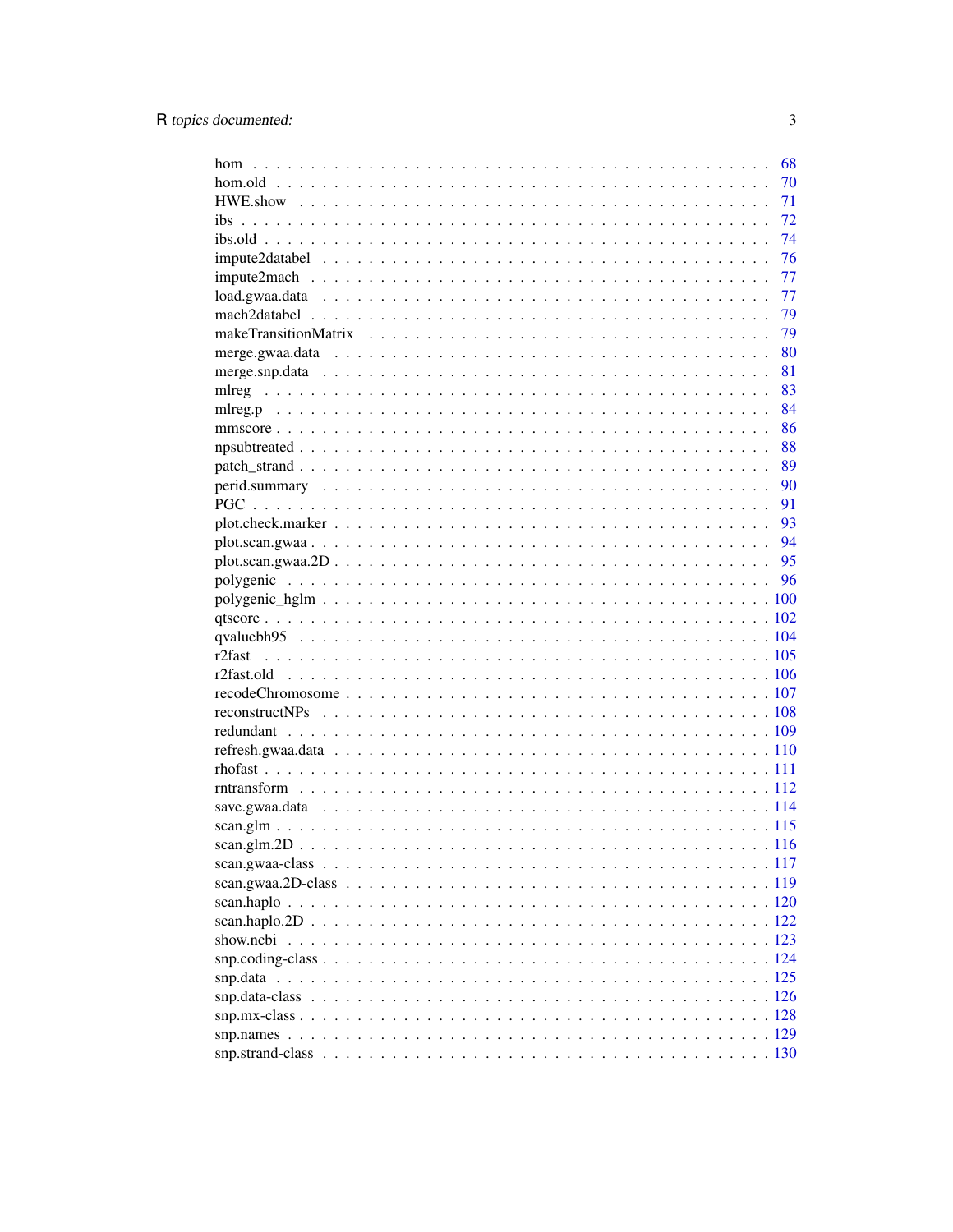# <span id="page-3-0"></span>4 add.phdata

| Index | 143 |  |
|-------|-----|--|
|       |     |  |
|       |     |  |
|       |     |  |
|       |     |  |
|       |     |  |
|       |     |  |
|       |     |  |
|       |     |  |
|       |     |  |
|       |     |  |
|       |     |  |
|       |     |  |

add.phdata *Adds phenotypic variables to gwaa.data object*

#### Description

Adds phenotypic variables to phdata part of an [gwaa.data-class](#page-66-1) object

#### Usage

add.phdata(data, newphdata, name)

# Arguments

| data      | an object of gwaa, data-class                                                         |
|-----------|---------------------------------------------------------------------------------------|
| newphdata | data frame or a vector with new phenotypic data                                       |
| name      | if 'newphdata' is a vector, the name of new variable should be specified in<br>'name' |

# Details

If "newphdata" is a data frame, it is simply merged to the phdata part of the "data", and is sorted according to the right order. In this case, The "newphdata" frame should contain single variable named "id", preferably of "character" class. It may contain "sex" variable, but that will be re-named to avoid duplication with the default sex variable presented in phdata.

If 'newphdata' is a vector, it should be of the same length as the number of people in the 'data' and is assumed to have the same order. In this case, you also need to supply the name of the new phenotype via the 'name' argument

# Value

An (updated) object of [gwaa.data-class](#page-66-1)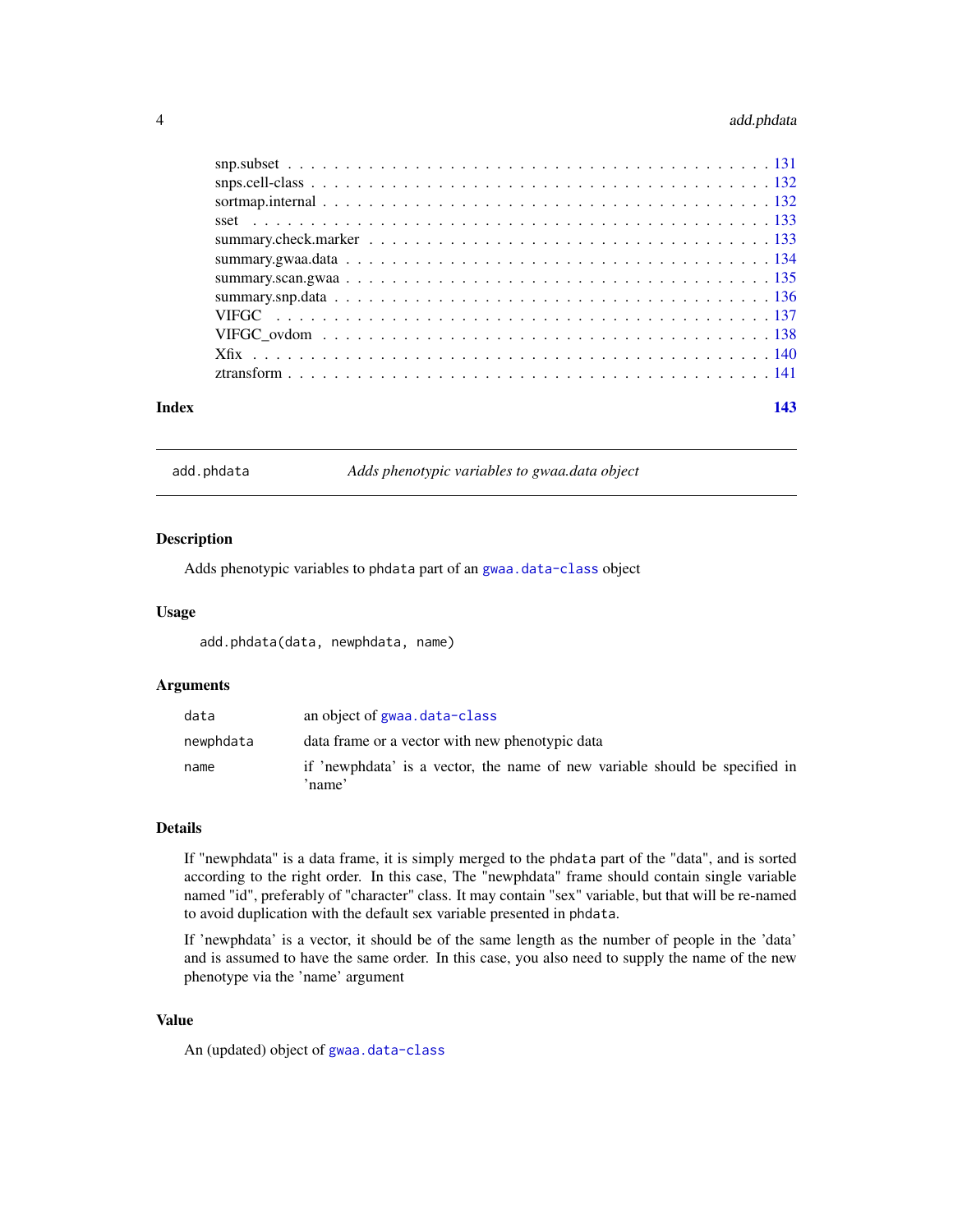#### <span id="page-4-0"></span>add.plot 5

# Author(s)

Yurii Aulchenko

# See Also

[merge.gwaa.data](#page-79-1) [merge.snp.data](#page-80-1)

# Examples

```
require(GenABEL.data)
data(srdta)
# take a small subset for this example
srdta <- srdta[1:10,1:5]
srdta
# add single var
rnd <- rnorm(nids(srdta))
srdta1 <- add.phdata(srdta,rnd,name="random")
srdta1
# add > 1 var
# generate id names
ids <- paste("p",c(2,1,7,3,5,9,11,22,27),sep="")
# generate some random trait values
newtra1 <- rnorm(9)
newtra2 <- rnorm(9)
# make data frame
x <- data.frame(id=ids,newtra1=newtra1,newtra2=newtra2)
x
# now add this new trait to the data
srdta1 <- add.phdata(srdta,x)
srdta1
```
add.plot *function to plot additional GWAA results*

#### Description

Add plot of results of GWA analysis

#### Usage

```
add.plot(x, ..., df = 1, col=c("lightgreen", "lightblue"), sort = TRUE, delta = 1)
```
#### Arguments

|                         | object of type scan.gwaa-class, as returned by scan.glm, qtscore, ccfast, |
|-------------------------|---------------------------------------------------------------------------|
|                         | emp.ccfast.emp.gtscore.or scan.haplo:or of type scan.gwaa.2D-class.as     |
|                         | returned by scan.haplo. 2D or scan.glm. 2D.                               |
| $\cdot$ $\cdot$ $\cdot$ | additional arguments to be passed to plot                                 |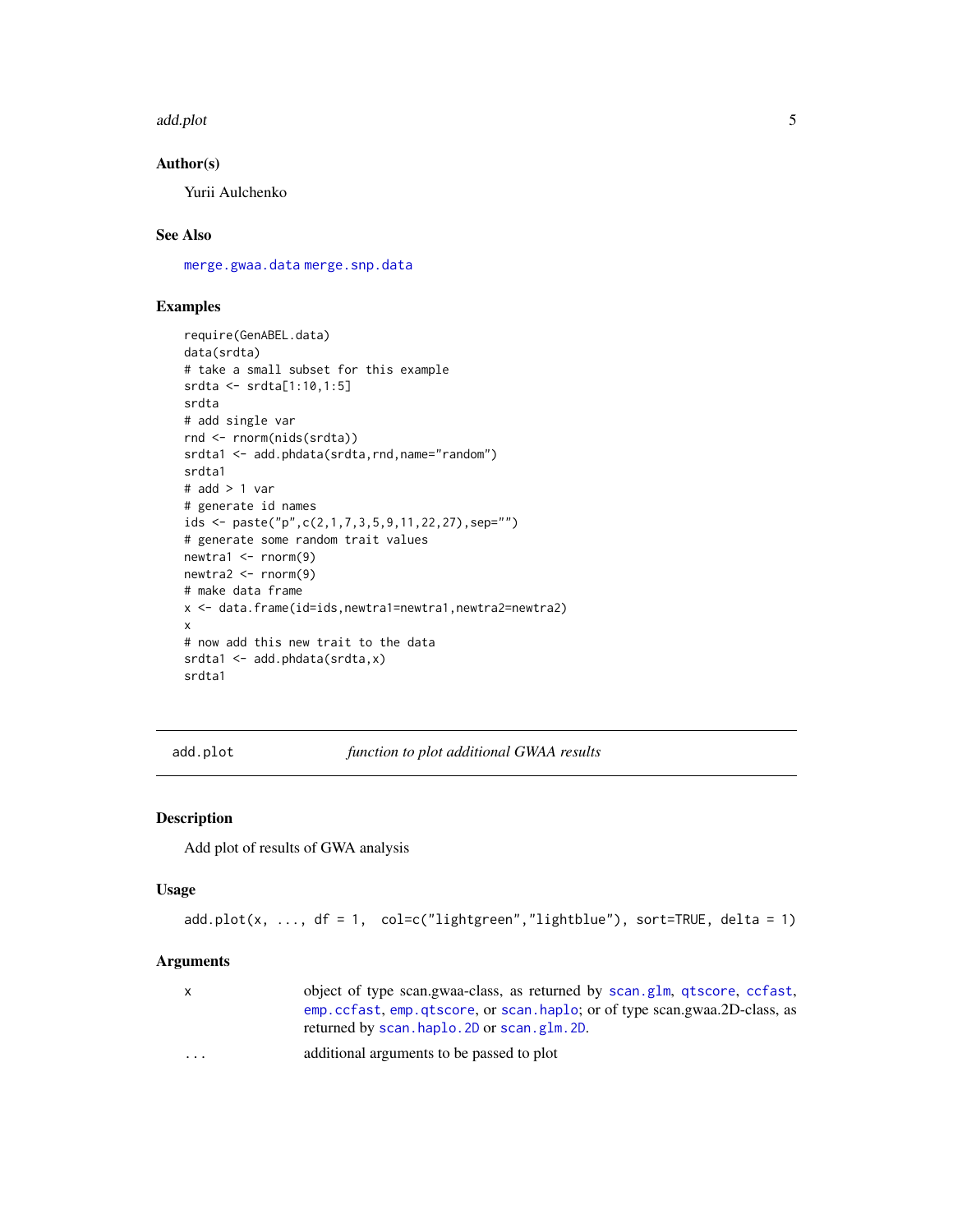#### <span id="page-5-0"></span>Value

No value returned.

#### Author(s)

Yurii Aulchenko

# See Also

```
plot, snp.subset, scan.glm, qtscore, ccfast, emp.qtscore, emp.ccfast, scan.haplo, scan.haplo.2D,
scan.glm.2D
```
# Examples

```
require(GenABEL.data)
data(srdta)
a \leftarrow \text{ccfast("bt", srdta, snps=c(1:100))}plot(a)
a1 <- qtscore(bt,srdta,snps=c(1:100))
add.plot(a1,col="red",type="l")
```
arrange\_probabel\_phe *arranges ProbABEL phenotype-file*

#### Description

Function to arrange ProbABEL phenotype-file; it takes phenotypic data as input and aligns that with genotypic data of ProbABEL

#### Usage

```
arrange_probabel_phe(modelterms, phedata, gendata,
 file = "probabel.PHE")
```
# Arguments

| modelterms | vector of character, which specifies the variables to be included into ProbABEL<br>phenotype-file. Should contain, and start with 'id' column, which should pro-<br>vide the same ID codes as these in gendata |
|------------|----------------------------------------------------------------------------------------------------------------------------------------------------------------------------------------------------------------|
| phedata    | phenotypic data (matrix, data frame, or gwaa data-class object)                                                                                                                                                |
| gendata    | genetic data to be used with ProbABEL, either databel-class object or name of<br>the (index/data) file containing filevector data for ProbABEL                                                                 |
| file       | name of the ProbABEL phenotype file                                                                                                                                                                            |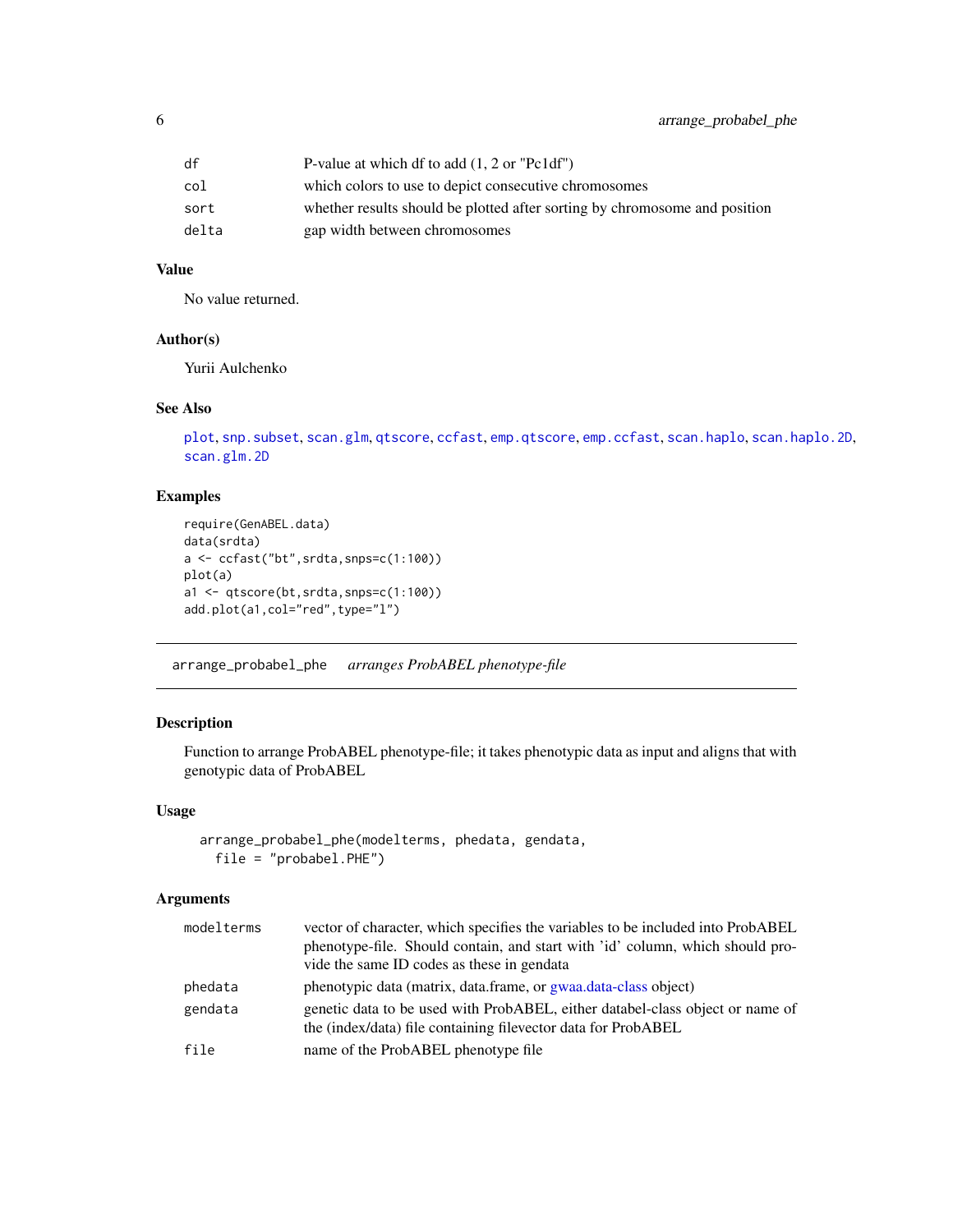# <span id="page-6-0"></span>Value

file with phenotypes ready for use with ProbABEL

# Author(s)

Yurii Aulchenko

<span id="page-6-1"></span>as.character.gwaa.data

*Attempts to convert genotypic part of gwaa.data to character*

# Description

A function to convert @gtdata slot of an object of [gwaa.data-class](#page-66-1) to "character"

# Usage

```
## S3 method for class 'gwaa.data'
as.character(x, ...)
```
#### Arguments

x An object of [gwaa.data-class](#page-66-1) ... ... ... ... ... ... ...

# Value

A matrix containing genotypes in character format

#### Author(s)

Yurii Aulchenko

# See Also

[as.character.snp.data](#page-8-1), [as.double.gwaa.data](#page-11-1), [as.double.snp.data](#page-12-1), [as.hsgeno](#page-15-1), [as.genotype.gwaa.data](#page-13-1), [as.genotype.snp.data](#page-14-1)

```
require(GenABEL.data)
data(srdta)
as.character(srdta[1:5,1:10])
```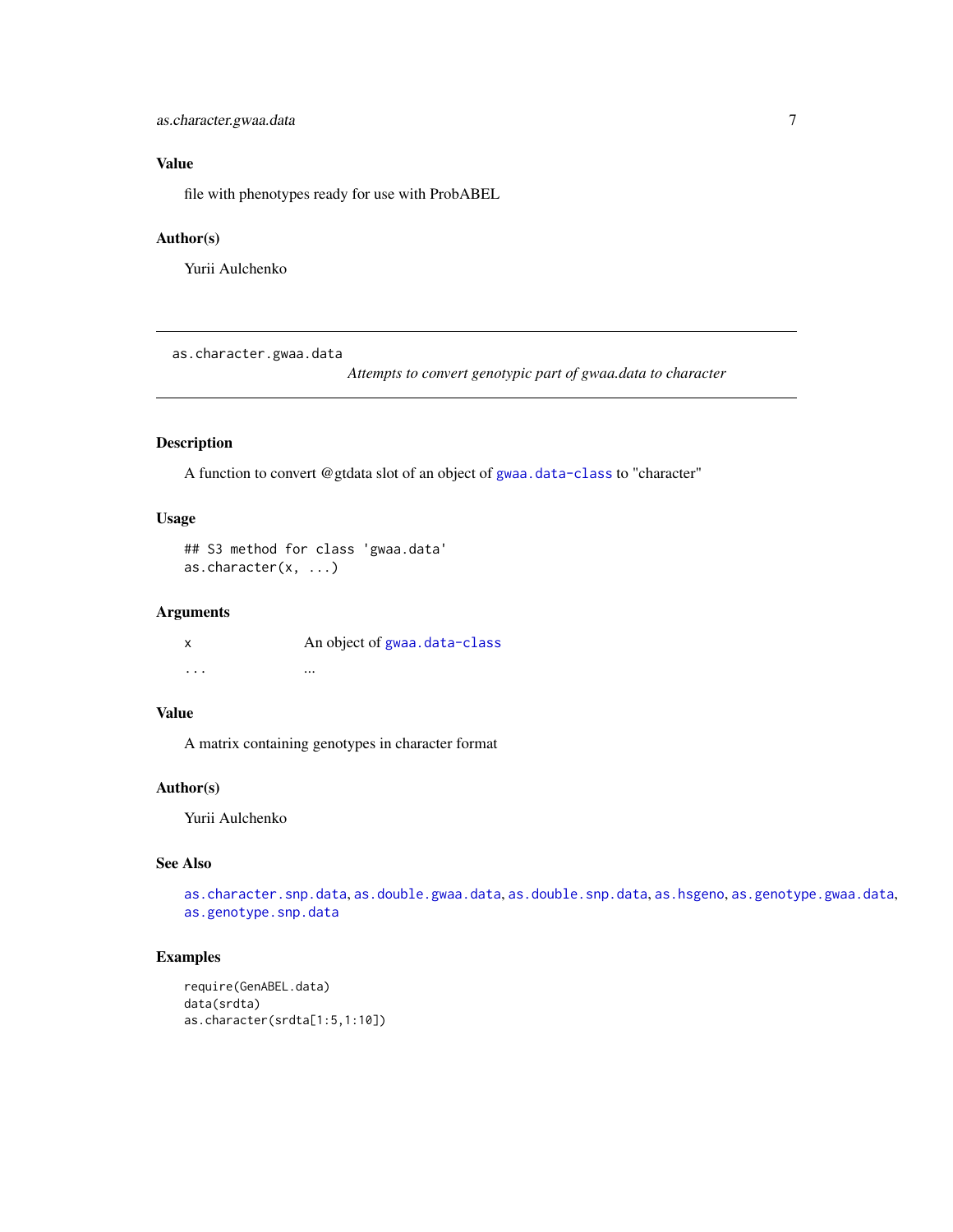<span id="page-7-1"></span><span id="page-7-0"></span>as.character.snp.coding

*Attempts to convert internal snp.coding-class to character*

# Description

A function to convert an object of [snp.coding-class](#page-123-1) to "character"

# Usage

```
## S3 method for class 'snp.coding'
as.character(x, ...)
```
#### Arguments

|          | An object of snp. coding-class |
|----------|--------------------------------|
|          |                                |
| $\cdots$ | $\cdots$                       |

# Value

A vector containing actual (nucleotide) coding, for corresponding SNPs, in character format

# Author(s)

Yurii Aulchenko

# See Also

[as.character.snp.strand](#page-9-1), [as.character.snp.data](#page-8-1), [as.double.snp.data](#page-12-1), [as.hsgeno](#page-15-1), [as.genotype.snp.data](#page-14-1)

```
require(GenABEL.data)
data(srdta)
as.character(srdta@gtdata@coding[1:5])
```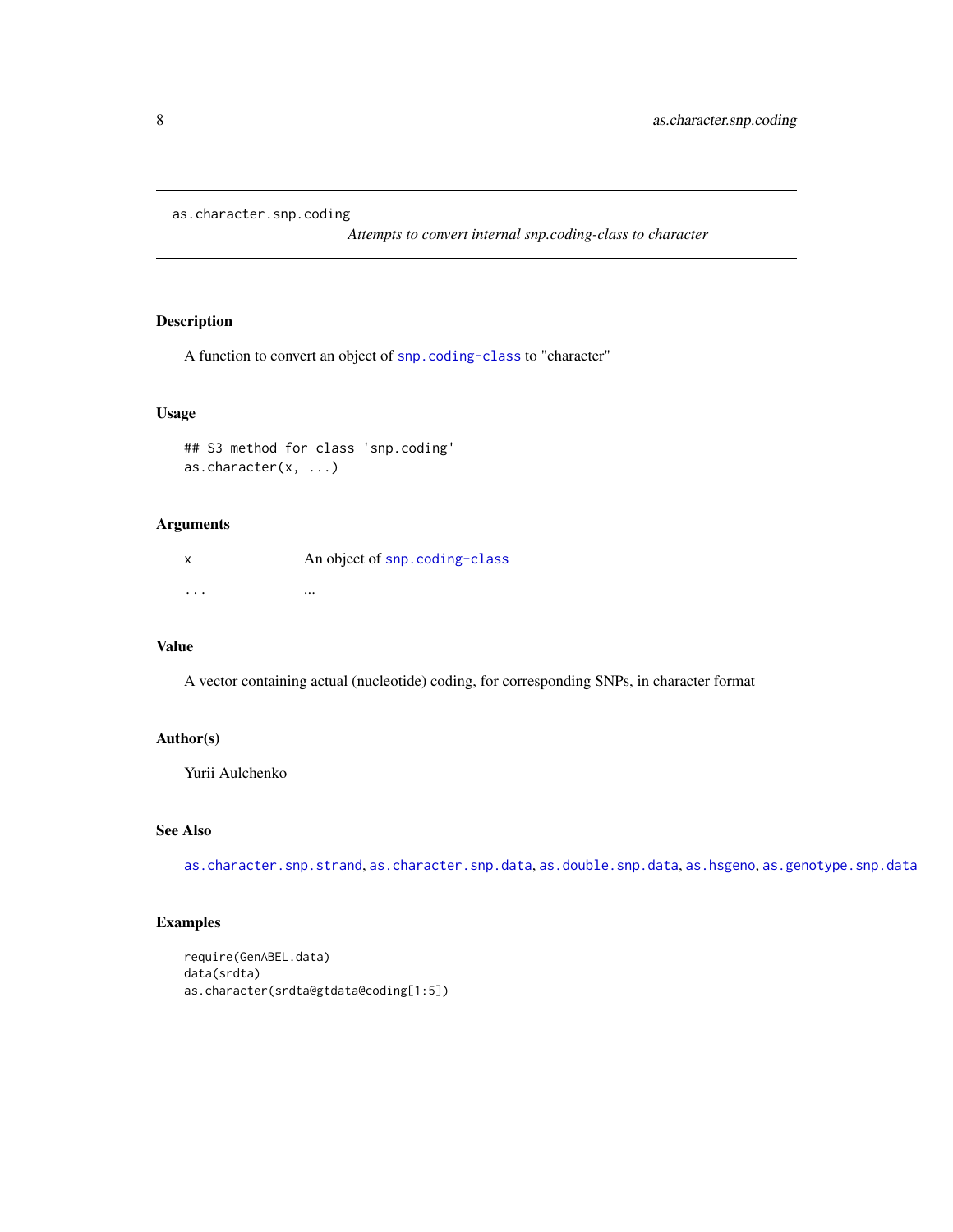<span id="page-8-1"></span><span id="page-8-0"></span>as.character.snp.data *Attempts to convert snp.data to character*

# Description

A function to convert an object of [snp.data-class](#page-125-1) to "character"

## Usage

```
## S3 method for class 'snp.data'
as.character(x, ...)
```
# Arguments

x An object of [snp.data-class](#page-125-1) ... ...

#### Value

A matrix containing genotypes in character format

# Author(s)

Yurii Aulchenko

# See Also

[as.double.snp.data](#page-12-1), [as.hsgeno](#page-15-1), [as.genotype.snp.data](#page-14-1)

```
require(GenABEL.data)
data(srdta)
as.character(srdta@gtdata[1:5,1:10])
```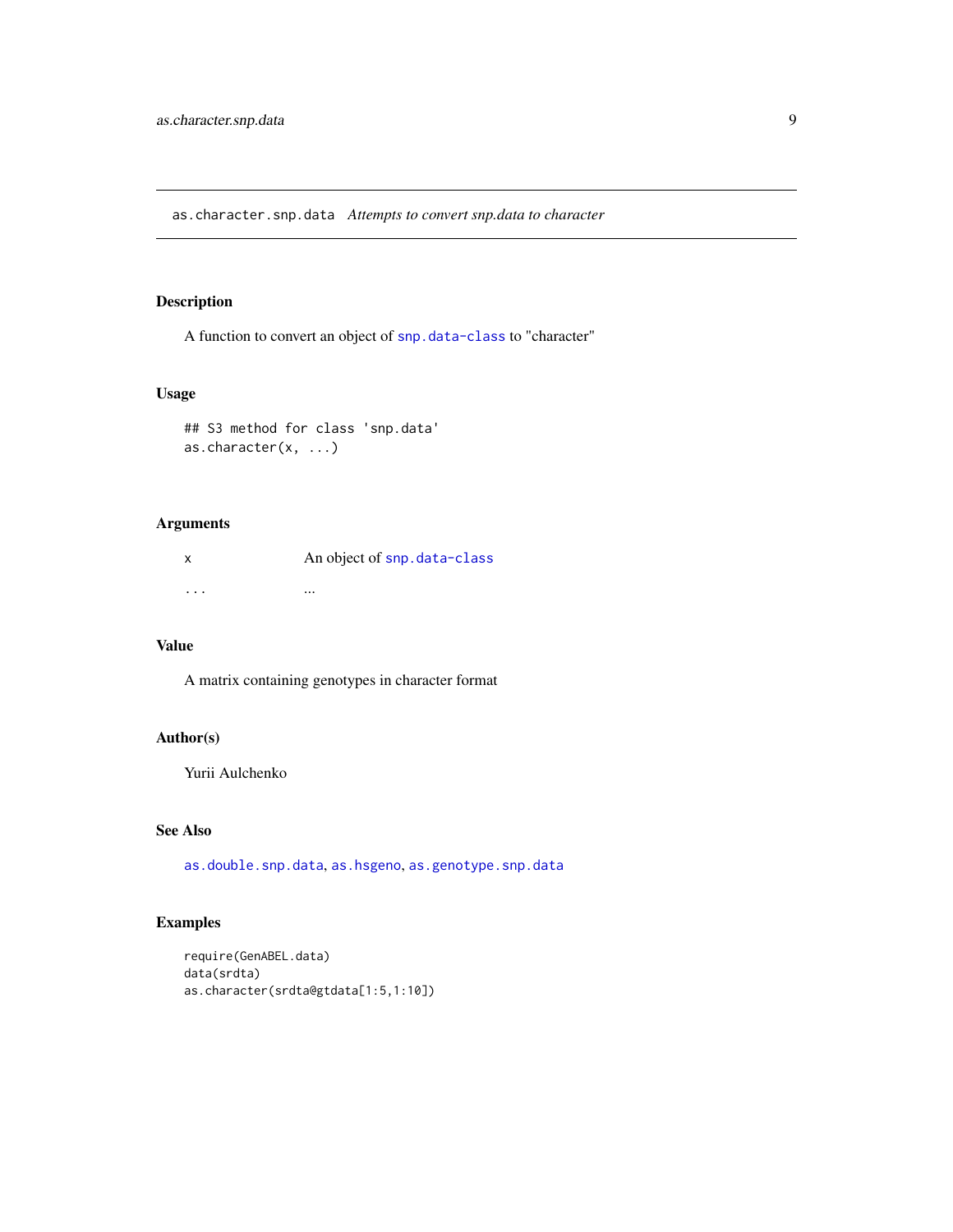<span id="page-9-1"></span><span id="page-9-0"></span>as.character.snp.strand

*Attempts to convert internal strand-class to character*

# Description

A function to convert an object of [snp.strand-class](#page-129-1) to "character"

# Usage

```
## S3 method for class 'snp.strand'
as.character(x, ...)
```
# Arguments

|          | An object of snp. strand-class |
|----------|--------------------------------|
|          |                                |
| $\cdots$ | $\cdots$                       |

# Value

A vector containing strand ("+", "-" or "u"), for corresponding SNPs, in character format

# Author(s)

Yurii Aulchenko

# See Also

[as.character.snp.coding](#page-7-1), [as.character.snp.data](#page-8-1), [as.double.snp.data](#page-12-1), [as.hsgeno](#page-15-1), [as.genotype.snp.data](#page-14-1)

```
require(GenABEL.data)
data(srdta)
as.character(srdta@gtdata@strand[1:5])
```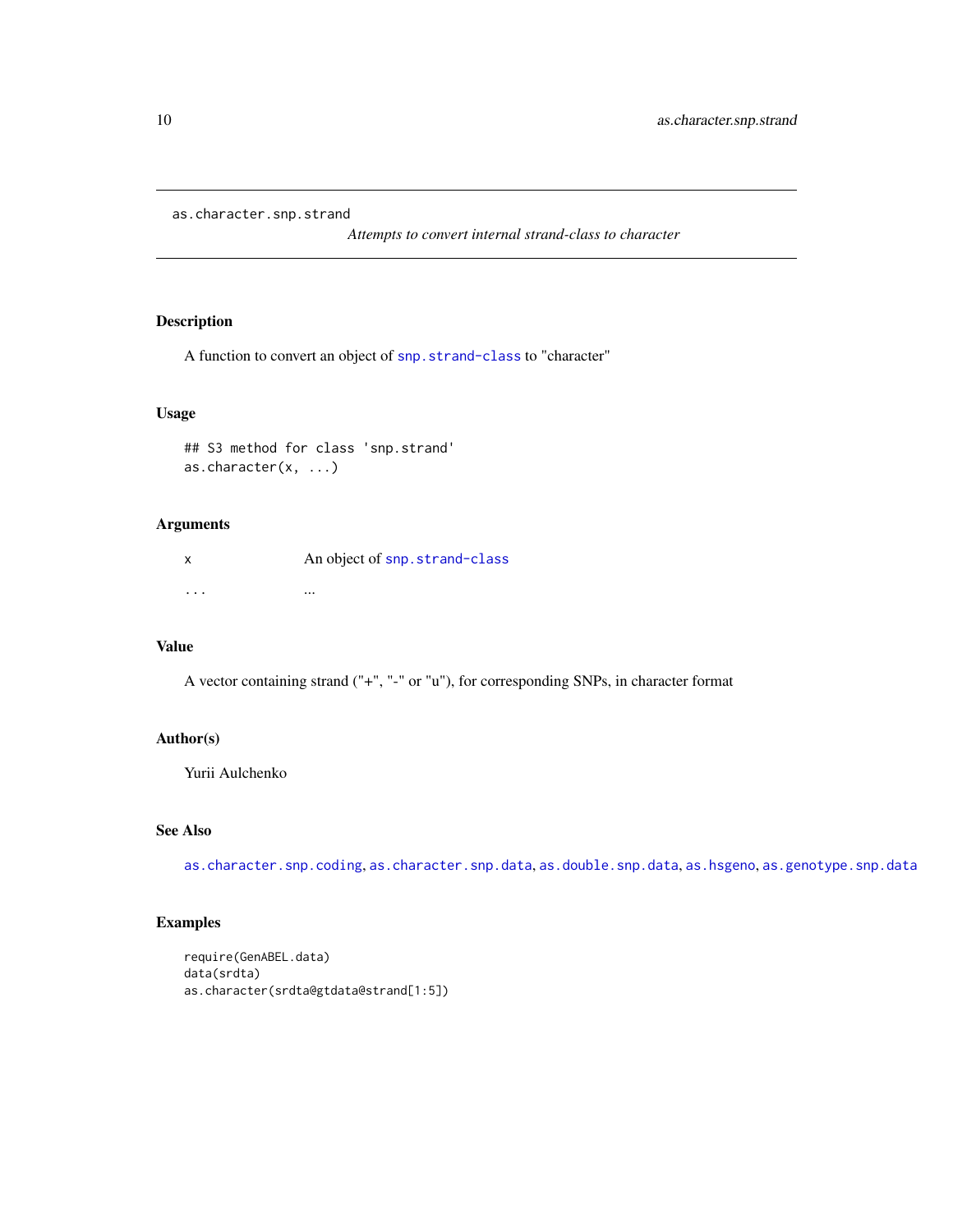<span id="page-10-0"></span>as.data.frame.gwaa.data

*Attempts to convert snp.data to "hsgeno"*

# Description

A function taking @phdata part (data.frame) of the object of [gwaa.data-class](#page-66-1)

# Usage

```
## S3 method for class 'gwaa.data'
as.data.frame(x, ...)
```
# Arguments

|          | An object of data. frame-class |
|----------|--------------------------------|
|          |                                |
| $\cdots$ | $\cdots$                       |

# Details

Use is mainly internal

#### Value

A data-frame containing phenotypic data

#### Author(s)

Yurii Aulchenko

# See Also

[as.character.snp.data](#page-8-1), [as.double.snp.data](#page-12-1), [as.genotype.snp.data](#page-14-1)

```
require(GenABEL.data)
data(srdta)
as.data.frame(srdta[1:5,])
```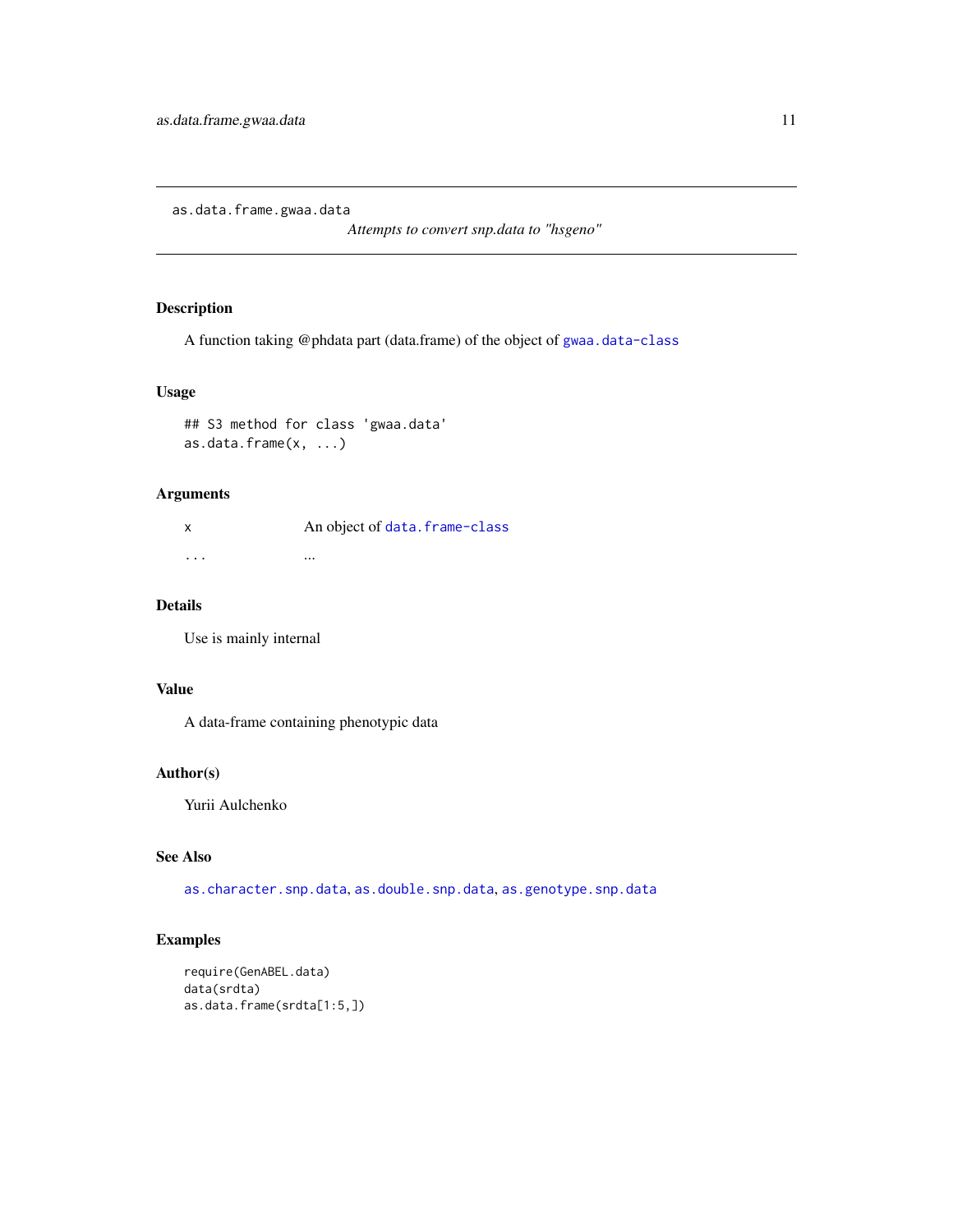<span id="page-11-1"></span><span id="page-11-0"></span>as.double.gwaa.data *Attempts to convert gwaa.data to double*

# Description

A function to convert an object of [gwaa.data-class](#page-66-1) to "double"

## Usage

## S3 method for class 'gwaa.data'  $as.double(x, \ldots)$ 

# Arguments

| X                       | An object of gwaa.data-class |
|-------------------------|------------------------------|
| $\cdot$ $\cdot$ $\cdot$ | $\cdots$                     |

#### Value

A matrix containing genotypes in double (numeric) format

#### Author(s)

Yurii Aulchenko

# See Also

[as.character.gwaa.data](#page-6-1), [as.character.snp.data](#page-8-1), [as.double.gwaa.data](#page-11-1), [as.double.snp.data](#page-12-1), [as.hsgeno](#page-15-1), [as.genotype.gwaa.data](#page-13-1), [as.genotype.snp.data](#page-14-1)

```
require(GenABEL.data)
data(srdta)
as.double(srdta[1:5,1:10])
```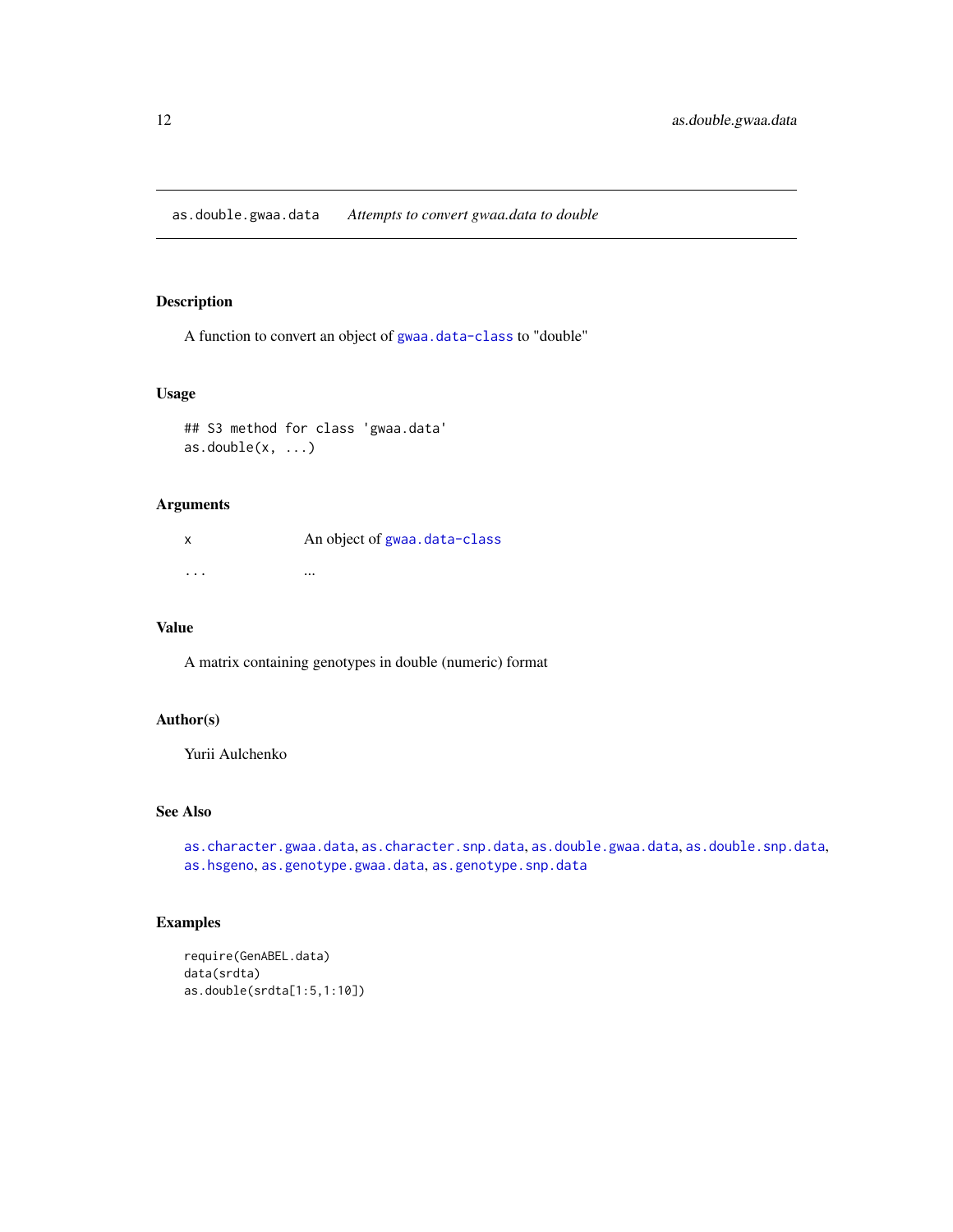<span id="page-12-1"></span><span id="page-12-0"></span>as.double.snp.data *Attempts to convert snp.data to double*

#### Description

A function to convert an object of [snp.data-class](#page-125-1) to "double"

# Usage

```
## S3 method for class 'snp.data'
as.double(x, ...)
```
# Arguments

x An object of [snp.data-class](#page-125-1) ... ...

# Value

A matrix containing genotypes in double (numeric) format

# Author(s)

Yurii Aulchenko

#### See Also

[as.character.snp.data](#page-8-1), [as.hsgeno](#page-15-1), [as.genotype.snp.data](#page-14-1)

# Examples

```
require(GenABEL.data)
data(srdta)
as.double(srdta@gtdata[1:5,1:10])
```
as.genotype *Attempts to convert object to "genotype"*

# Description

A function to convert an object to "genotype" data frame

#### Usage

as.genotype(x, ...)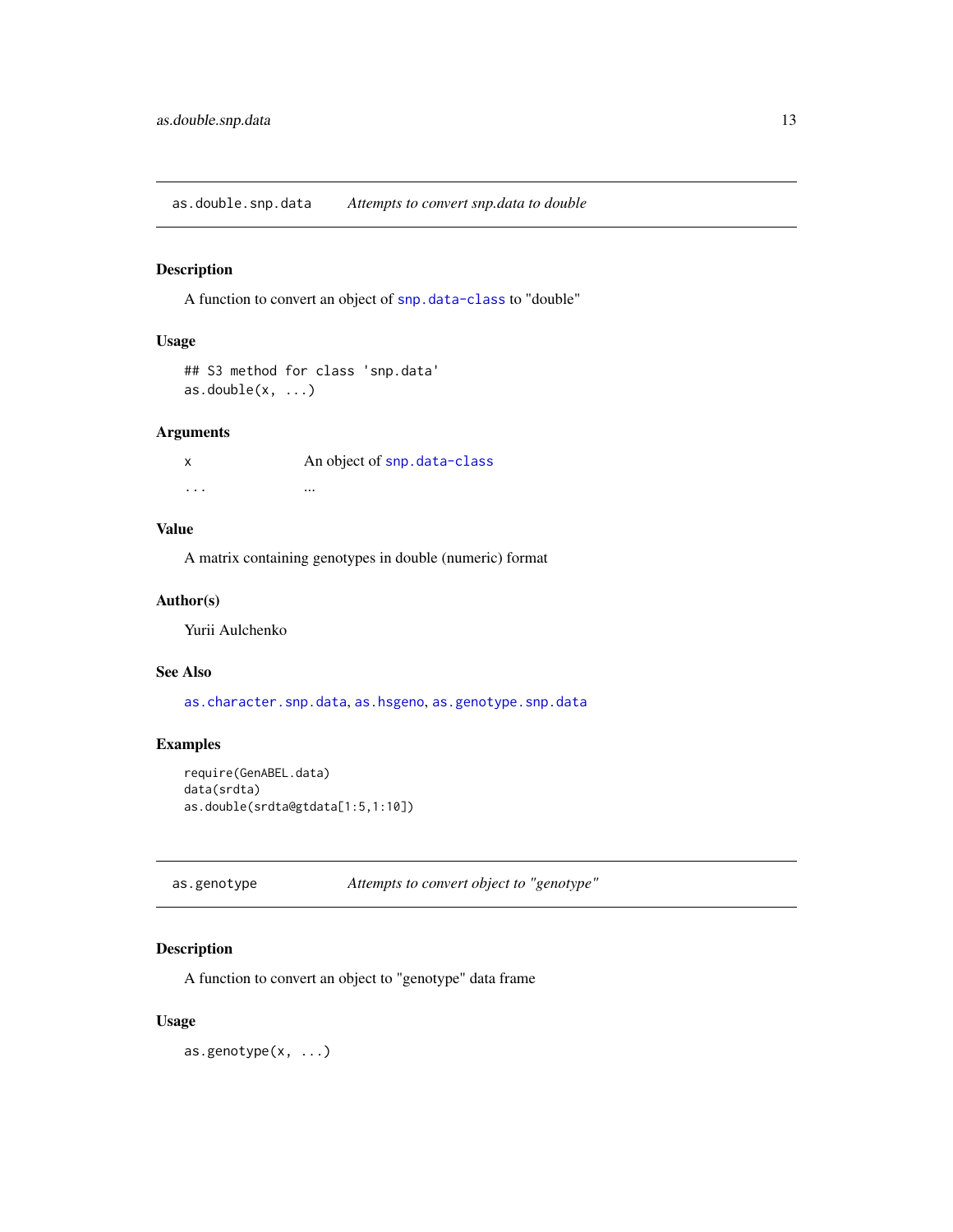#### <span id="page-13-0"></span>Arguments

|          | An object of snp. data-class |
|----------|------------------------------|
| $\cdots$ | $\cdots$                     |

# Value

A data-frame containing "genotype" data class, consumable by "genetics" library

#### Author(s)

Yurii Aulchenko

# See Also

[as.character.gwaa.data](#page-6-1), [as.character.snp.data](#page-8-1), [as.double.gwaa.data](#page-11-1), [as.double.snp.data](#page-12-1), [as.hsgeno](#page-15-1), [as.genotype.gwaa.data](#page-13-1), [as.genotype.snp.data](#page-14-1)

#### Examples

```
require(GenABEL.data)
data(srdta)
as.genotype(srdta@gtdata[1:5,1:10])
```
<span id="page-13-1"></span>as.genotype.gwaa.data *Attempts to convert gwaa.data to "genotype"*

# Description

A function to convert @gtdata slot of an object of [gwaa.data-class](#page-66-1) to "genotype" data frame

#### Usage

```
## S3 method for class 'gwaa.data'
as.genotype(x, ...)
```
#### Arguments

| X | An object of gwaa.data-class |
|---|------------------------------|
| . | $\cdots$                     |

#### Value

A data-frame containing genotypes consumable by "genetics" library

# Author(s)

Yurii Aulchenko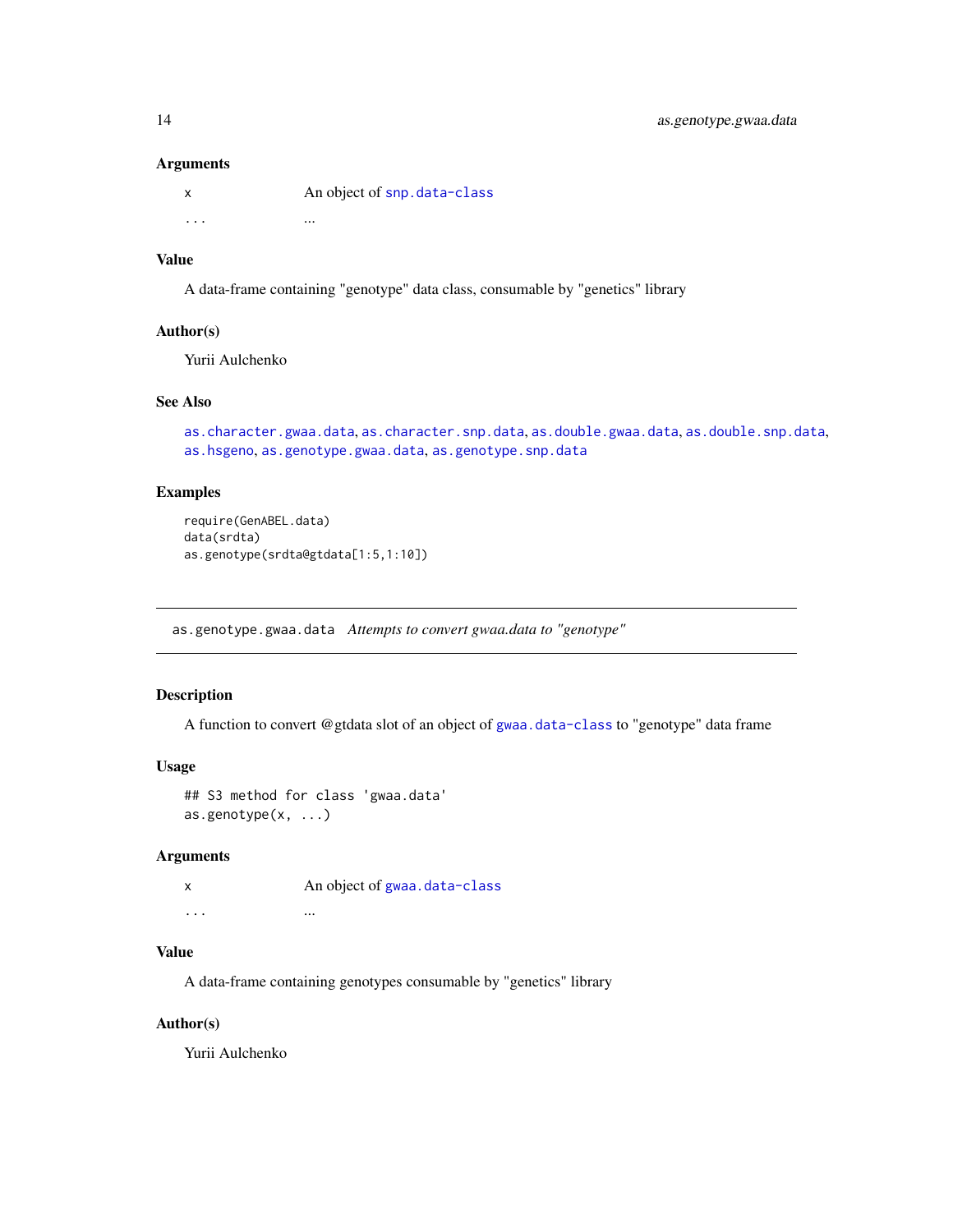# <span id="page-14-0"></span>as.genotype.snp.data 15

# See Also

[as.character.gwaa.data](#page-6-1), [as.character.snp.data](#page-8-1), [as.double.gwaa.data](#page-11-1), [as.double.snp.data](#page-12-1), [as.hsgeno](#page-15-1), [as.genotype.gwaa.data](#page-13-1), [as.genotype.snp.data](#page-14-1)

# Examples

```
require(GenABEL.data)
data(srdta)
as.genotype(srdta[1:5,1:10])
```
<span id="page-14-1"></span>as.genotype.snp.data *Attempts to convert snp.data to "genotype"*

# Description

A function to convert an object of [snp.data-class](#page-125-1) to "genotype" data frame

# Usage

```
## S3 method for class 'snp.data'
as.genotype(x, ...)
```
#### Arguments

| $\boldsymbol{\mathsf{x}}$ | An object of snp. data-class |
|---------------------------|------------------------------|
| $\cdot$ $\cdot$ $\cdot$   | $\cdots$                     |

# Value

A data-frame containing genotypes consumable by "genetics" library

#### Author(s)

Yurii Aulchenko

#### See Also

[as.character.snp.data](#page-8-1), [as.double.snp.data](#page-12-1), [as.hsgeno](#page-15-1)

```
require(GenABEL.data)
data(srdta)
as.genotype(srdta@gtdata[1:5,1:10])
```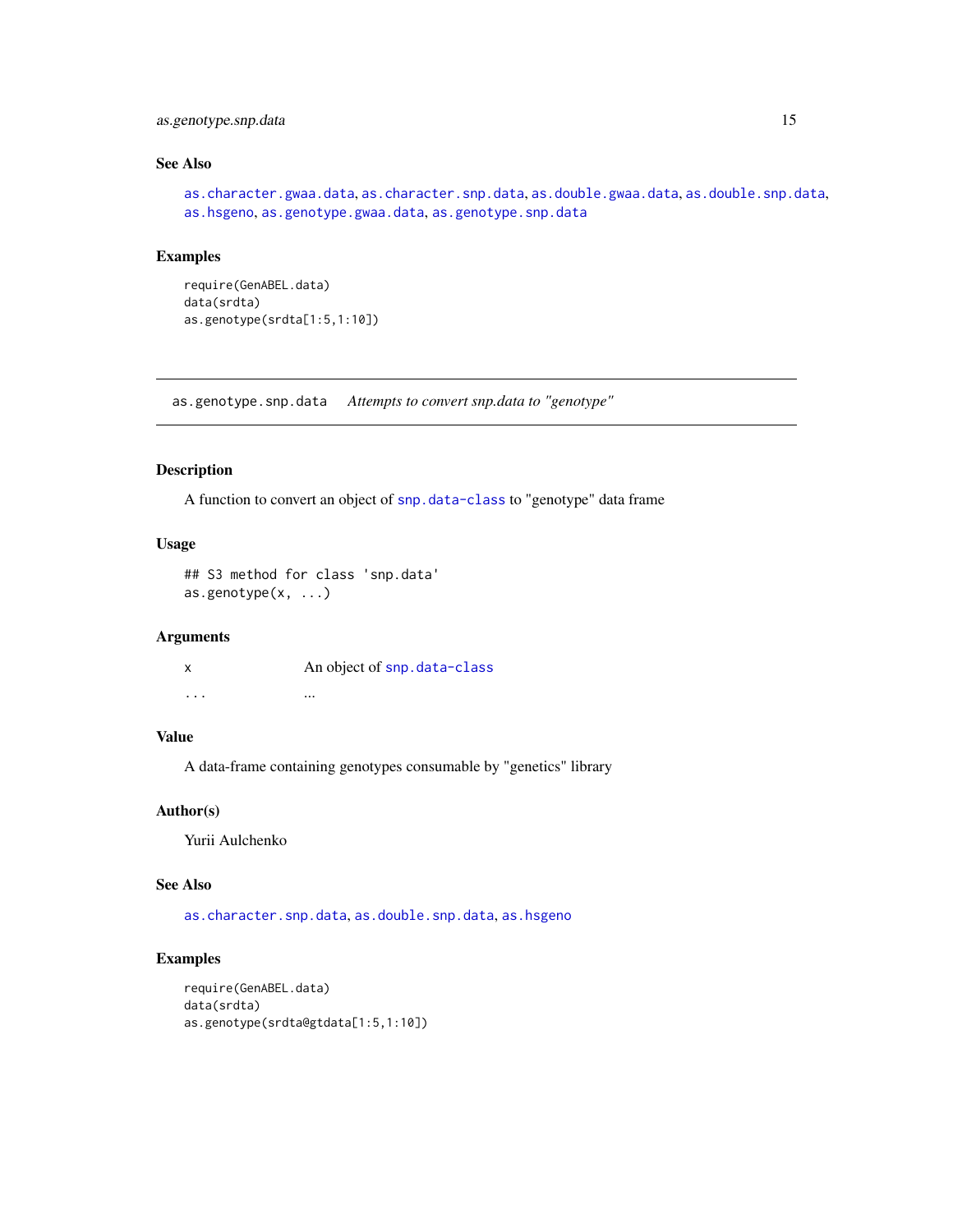<span id="page-15-1"></span><span id="page-15-0"></span>

A function to convert an object to "hsgeno" data frame, to be used by "haplo.stats" library

#### Usage

```
as.hsgeno(x, ...)
```
#### Arguments

x An object of [snp.data-class](#page-125-1) or [gwaa.data-class](#page-66-1) ... ...

# Value

A data-frame containing alleles, consumable by "haplo.stats" library

#### Author(s)

Yurii Aulchenko

#### See Also

[as.character.snp.data](#page-8-1), [as.double.snp.data](#page-12-1), [as.genotype.snp.data](#page-14-1)

#### Examples

```
require(GenABEL.data)
data(srdta)
as.hsgeno(srdta[1:5,1:3])
as.hsgeno(srdta@gtdata[1:5,1:3])
```
as.hsgeno.gwaa.data *Attempts to convert gwaa.data to "hsgeno"*

# Description

A function to convert @gtdata slot of an object of [gwaa.data-class](#page-66-1) to "hsgeno" data frame

# Usage

```
## S3 method for class 'gwaa.data'
as.hsgeno(x, \ldots)
```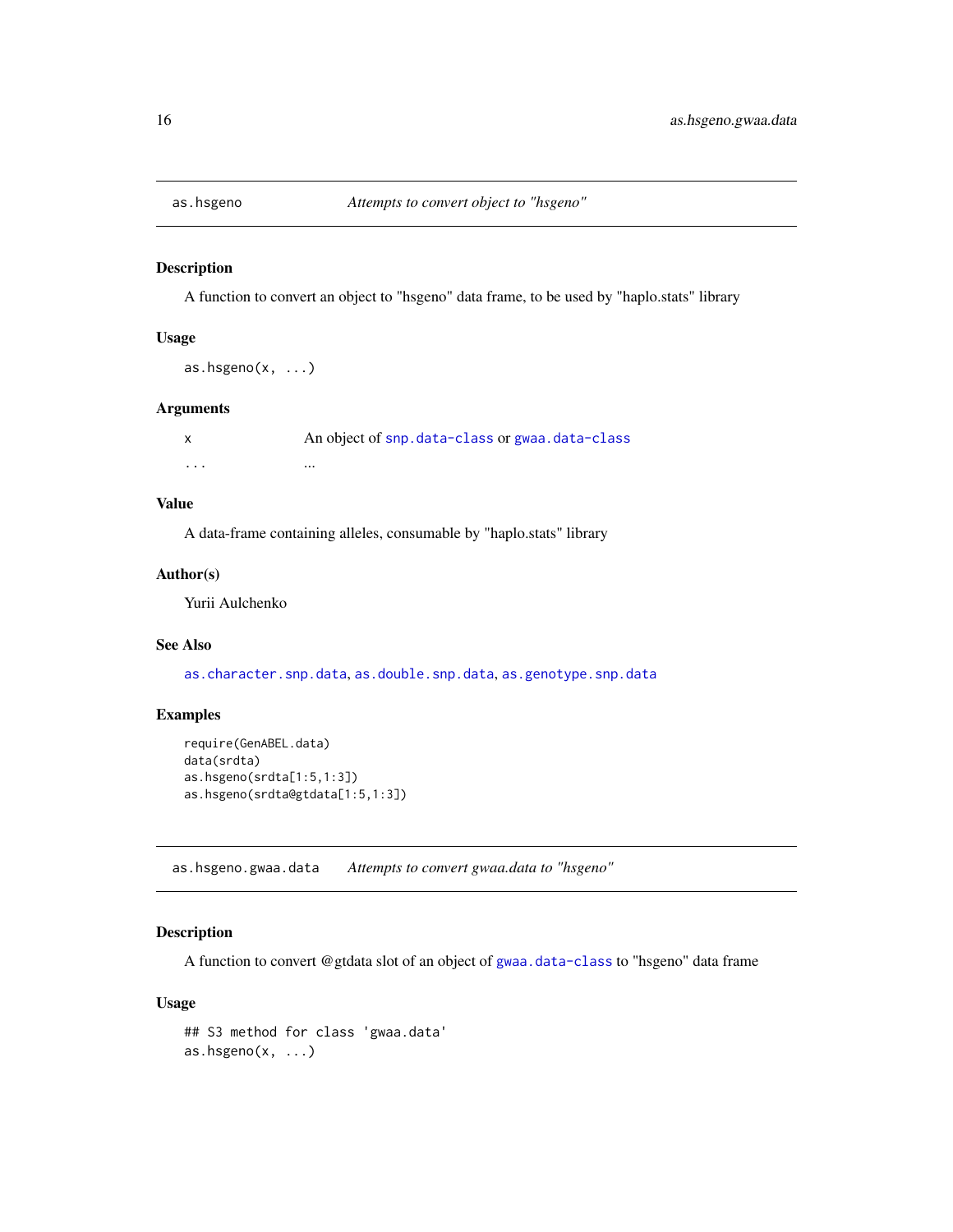#### <span id="page-16-0"></span>Arguments

| X        | An object of gwaa.data-class |
|----------|------------------------------|
| $\cdots$ | $\cdots$                     |

# Value

A data-frame containing alleles, consumable by "haplo.stats" library

#### Author(s)

Yurii Aulchenko

# See Also

[as.character.gwaa.data](#page-6-1), [as.character.snp.data](#page-8-1), [as.double.gwaa.data](#page-11-1), [as.double.snp.data](#page-12-1), [as.hsgeno](#page-15-1), [as.genotype.gwaa.data](#page-13-1), [as.genotype.snp.data](#page-14-1)

#### Examples

```
require(GenABEL.data)
data(srdta)
as.hsgeno(srdta[1:5,1:10])
```
as.hsgeno.snp.data *Attempts to convert snp.data to "hsgeno"*

#### Description

A function to convert an object of [snp.data-class](#page-125-1) to "hsgeno" data frame

#### Usage

```
## S3 method for class 'snp.data'
as.hsgeno(x, \ldots)
```
#### Arguments

|          | An object of snp. data-class |
|----------|------------------------------|
| $\cdots$ | $\cdots$                     |

#### Value

A data-frame containing alleles, consumable by "haplo.stats" library

# Author(s)

Yurii Aulchenko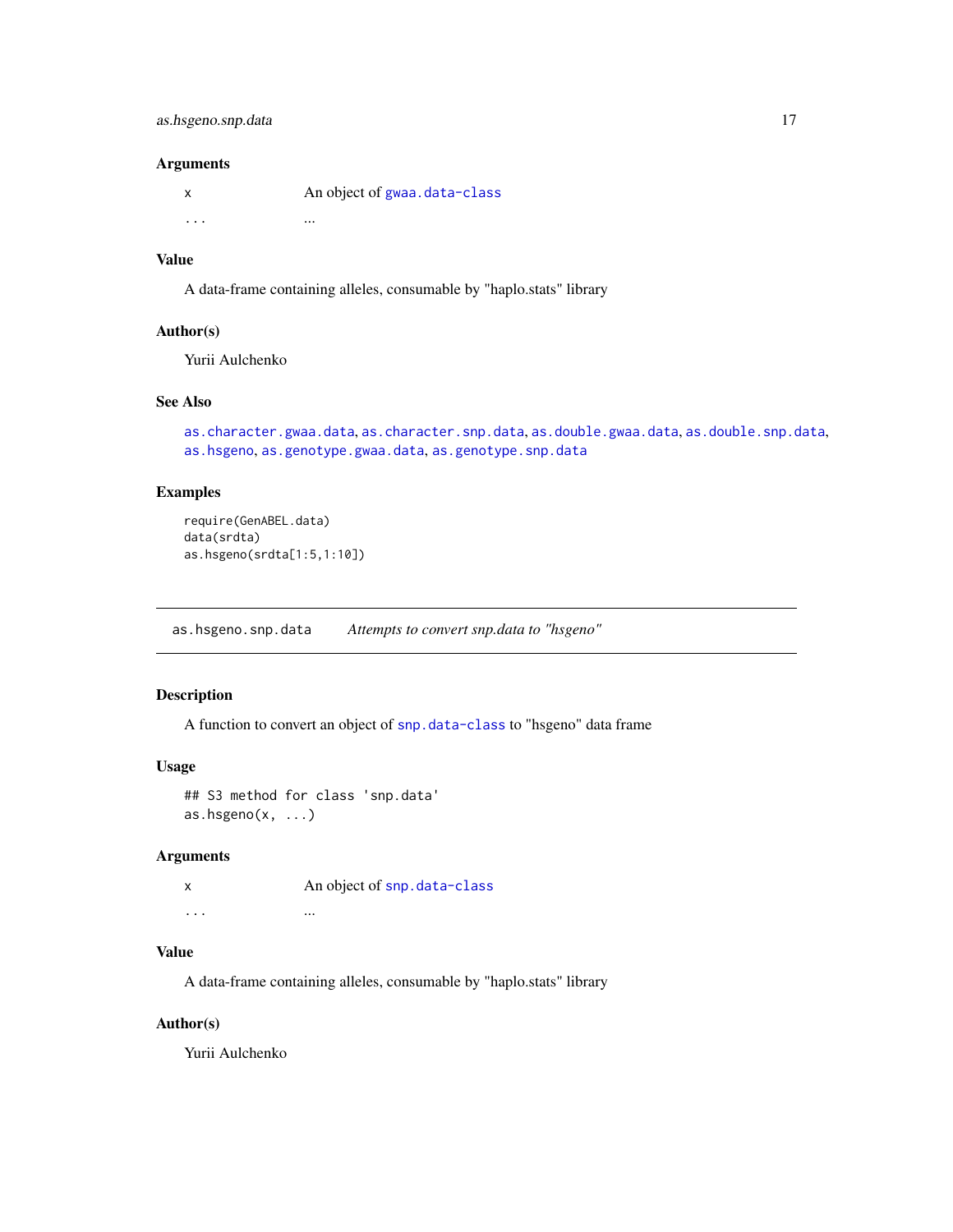#### <span id="page-17-0"></span>18 autosomal autosomal est est en la construction de la construction de la construction de la construction de la construction de la construction de la construction de la construction de la construction de la construction d

# See Also

[as.character.snp.data](#page-8-1), [as.double.snp.data](#page-12-1), [as.genotype.snp.data](#page-14-1)

#### Examples

```
require(GenABEL.data)
data(srdta)
as.hsgeno(srdta@gtdata[1:5,1:10])
```
autosomal *Function telling all autosomal SNPs*

# Description

Function telling all autosomal SNPs

#### Usage

```
autosomal(data)
```
# Arguments

data object of gwaa.data-class or snp.data-class

#### Details

For every SNP, looks up the chromosome, and, when it is an utosome (not X, Y, XY, or mt), reports the name back

# Value

Vector of SNP names

#### Author(s)

Yurii Aulchenko

```
require(GenABEL.data)
data(ge03d2)
autosomal(ge03d2)[1:10]
```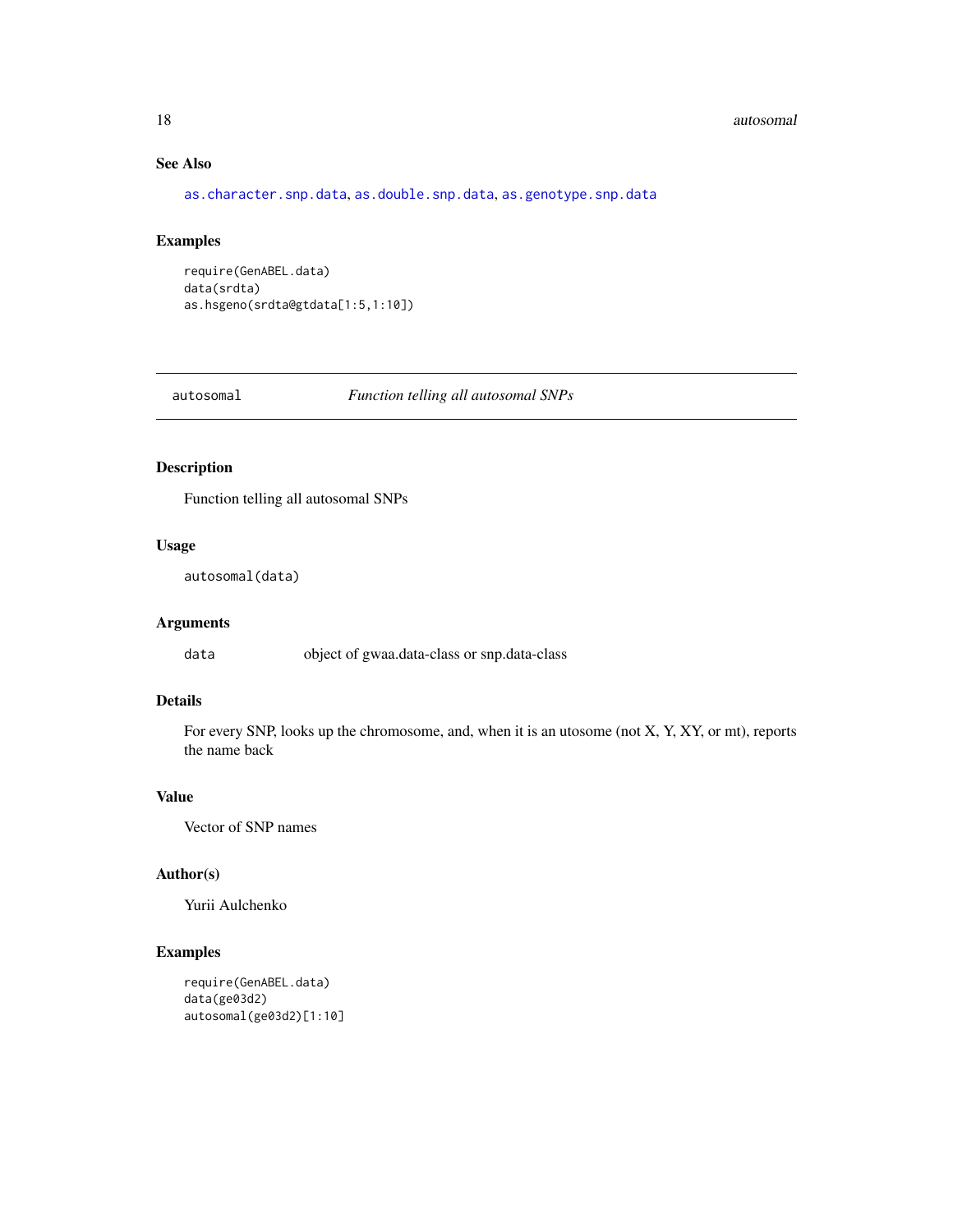<span id="page-18-0"></span>'blurs' genotype calls into probabilities: translates single genotype g2, into probability distribution P(g1|g2), that is probability that true genotype is g1 given g2 is the observed 'called' genotype and error rate is epsilon. Probability that 'true' genotype is called genotype is set to (1-epsilon)^2, the probability that true genotype differs at 1 allele is set to epsilon\*(1-epsilon), and both allelel differ  $=$  epsilon<sup> $\wedge$ 2.</sup>

#### Usage

```
blurGenotype(g, q = NULL, epsilon = 0.01)
```
#### Arguments

| g       | vector of genotypes for a particular person (at locus 1, locus 2, etc., coded as 0, |
|---------|-------------------------------------------------------------------------------------|
|         | 1, 2 (corresponding to genotypes AA, AB, and BB, respectively) and NA.              |
| a       | (optional) vector of coded allele frequencies for locus 1, locus 2, etc.            |
| epsilon | error rate                                                                          |

#### Value

matrix with columns corresponding to SNPs and rows corresponding to 'g0', 'g1', 'g2'. For a particular SNP, a vale in cell 'gK' is the probability that true genotype is 'K', given thw original call and error-rate.

#### Author(s)

Yurii Aulchenko

```
require(GenABEL.data)
data(srdta)
# select 10 first SNPs
df <- srdta[,1:10]
# compute effect allele freq
EAF <- summary(gtdata(df))$"Q.2"
EAF
# get genotypes of first 5 people
g1 \leftarrow as.numeric(df[1:5,])g1
# blur the genotype of person 1, snp 1
blurGenotype(g1[1,1])
# blur all genotypes of person 2; assume no info for missing
blurGenotype(g1[2,])
```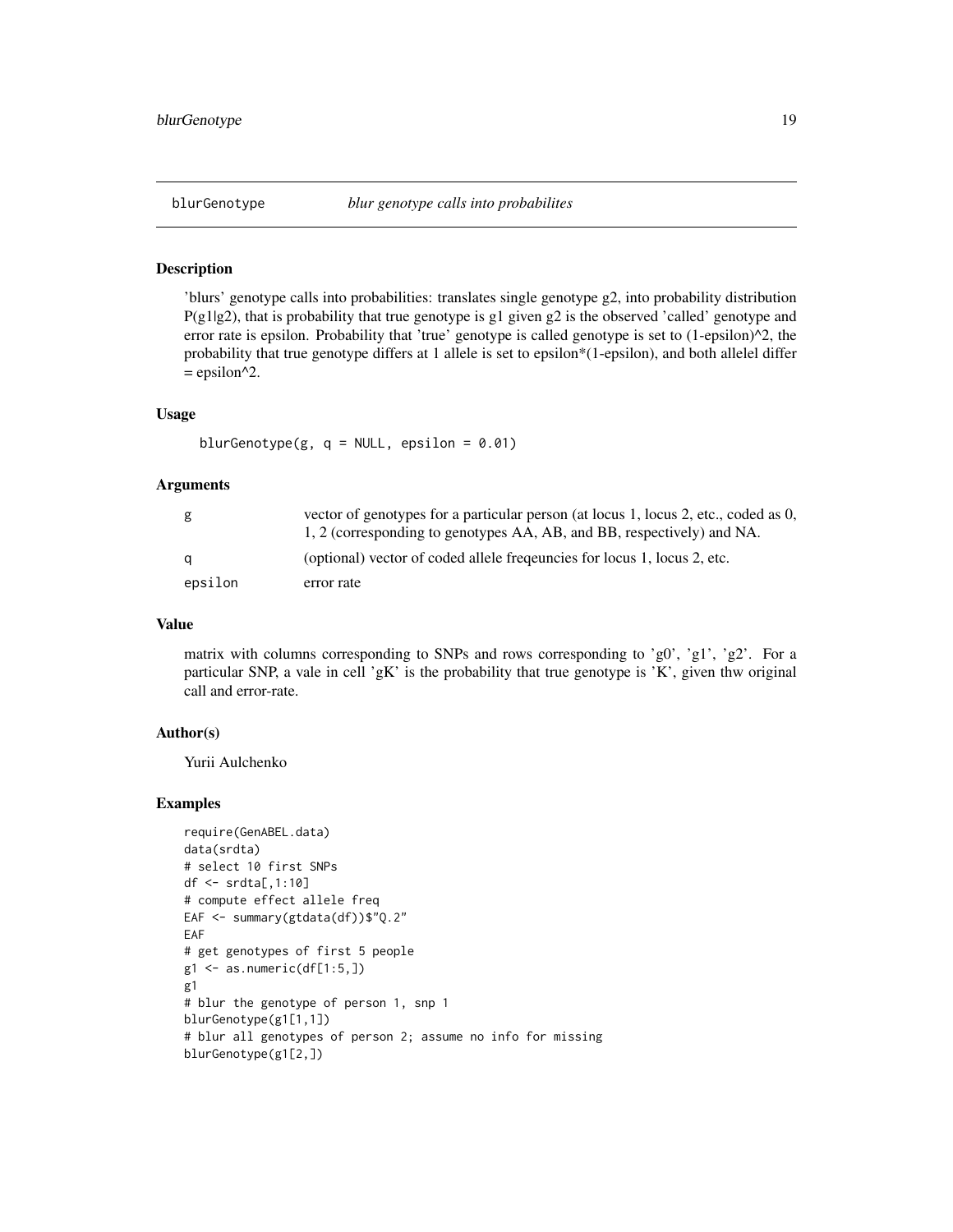<span id="page-19-0"></span>20 catable control of the control of the control of the control of the catable catable catable control of the control of the control of the control of the control of the control of the control of the control of the control

```
# blur all genotypes of person 2; use HWE to infer missing
blurGenotype(g1[2,],q=EAF)
```
catable *function to generate summary table for quantitative data*

#### Description

This function makes a table with number of observations which fall between user-defined categories

#### Usage

```
catable(data, categories = c(quantile(data,c(0.01,0.1,0.5,0.9,0.99),na.rm=TRUE)),
cumulative = FALSE, na.rm = TRUE, digits = 3)
```
#### Arguments

| data       | A vector of numerics                            |
|------------|-------------------------------------------------|
| categories | vector containing desired cut-off levels        |
| cumulative | whether cumulative distribution should be shown |
| na.rm      | how to treat NAs                                |
| digits     | number of digits to be saved in rounding        |

#### Value

table with number and proportion of observations falling between categories

#### Author(s)

Yurii Aulchenko

# See Also

[summary.snp.data](#page-135-1), [perid.summary](#page-89-1)

```
require(GenABEL.data)
data(srdta)
callr <- summary(srdta@gtdata)[,"CallRate"]
catable(callr,c(0.93,0.95,0.99))
catable(callr)
catable(callr,cum=TRUE)
```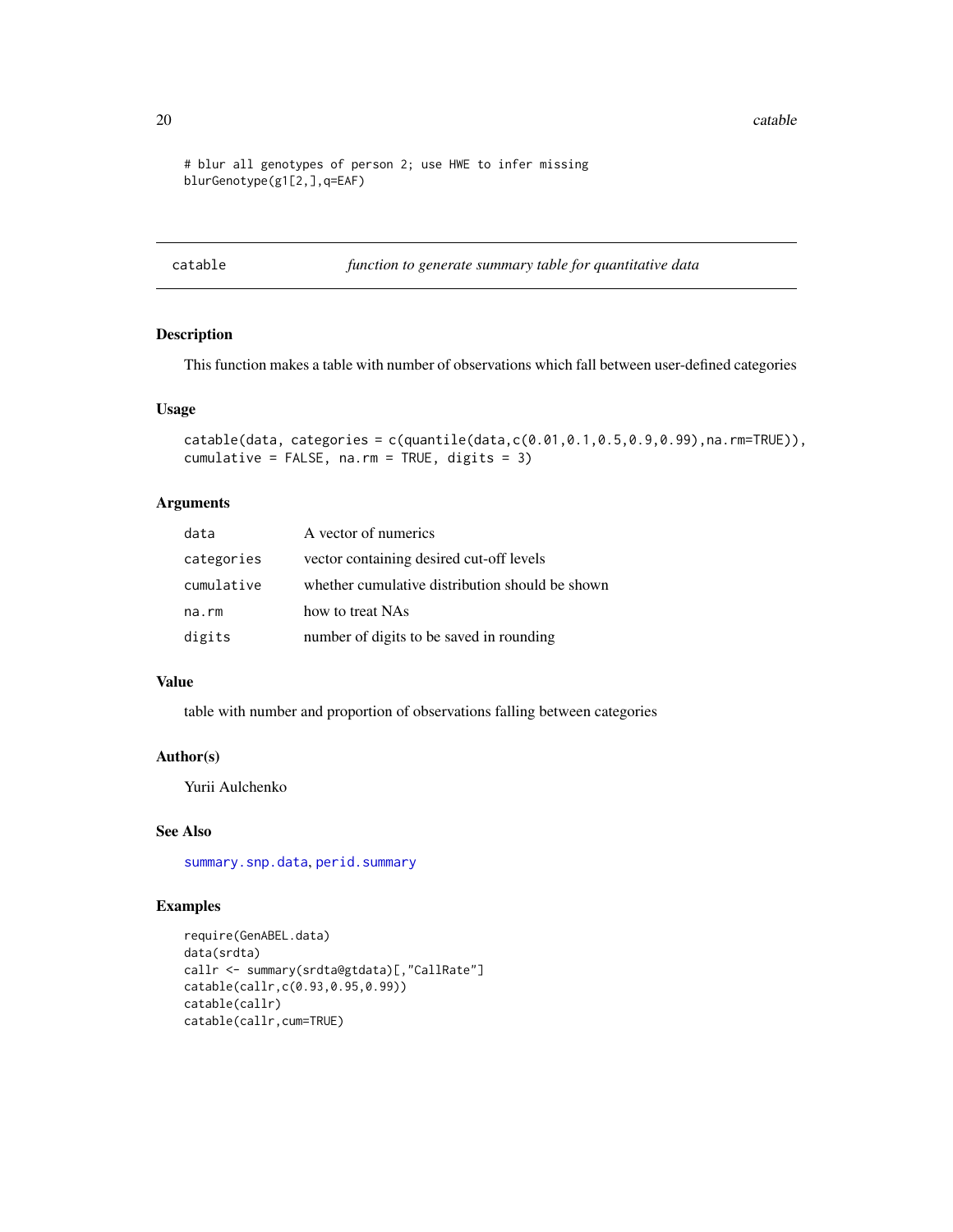<span id="page-20-1"></span><span id="page-20-0"></span>

Fast case-control analysis by computing chi-square test from 2x2 (allelic) or 2x3 (genotypic) tables

# Usage

```
ccfast(y, data, snpsubset, idsubset, times=1, quiet=FALSE,bcast=10,
clambda=TRUE,propPs=1.0)
```
# Arguments

| y         | character name of the vector of case-control status. Cases are denoted as 1 and<br>controls as 0.                                                                                                                                                                                                                           |
|-----------|-----------------------------------------------------------------------------------------------------------------------------------------------------------------------------------------------------------------------------------------------------------------------------------------------------------------------------|
| data      | An object of gwaa.data-class                                                                                                                                                                                                                                                                                                |
| snpsubset | Index, character or logical vector with subset of SNPs to run analysis on. If<br>missing, all SNPs from data are used for analysis.                                                                                                                                                                                         |
| idsubset  | Index, character or logical vector with subset of IDs to run analysis on. If miss-<br>ing, all people from data are used for analysis.                                                                                                                                                                                      |
| times     | If more then one, the number of replicas to be used in derivation of empirical<br>genome-wide significance. See emp. qtscore, which calls qtscore with times>1<br>for details                                                                                                                                               |
| quiet     | do not print warning messages                                                                                                                                                                                                                                                                                               |
| bcast     | If the argument times $> 1$ , progress is reported once in beast replicas                                                                                                                                                                                                                                                   |
| clambda   | If inflation facot Lambda is estimated as lower then one, this parameter controls<br>if the original P1df (clambda=TRUE) to be reported in Pc1df, or the original 1df<br>statistics is to be multiplied onto this "deflation" factor (clambda=FALSE). If a<br>numeric value is provided, it is used as a correction factor. |
| propPs    | proportion of non-corrected P-values used to estimate the inflation factor Lambda,<br>passed directly to the estlambda                                                                                                                                                                                                      |

#### Value

Object of class [scan.gwaa-class](#page-116-1)

# Author(s)

Yurii Aulchenko

# See Also

[emp.ccfast](#page-47-1), [plot.scan.gwaa](#page-93-1), [scan.gwaa-class](#page-116-1)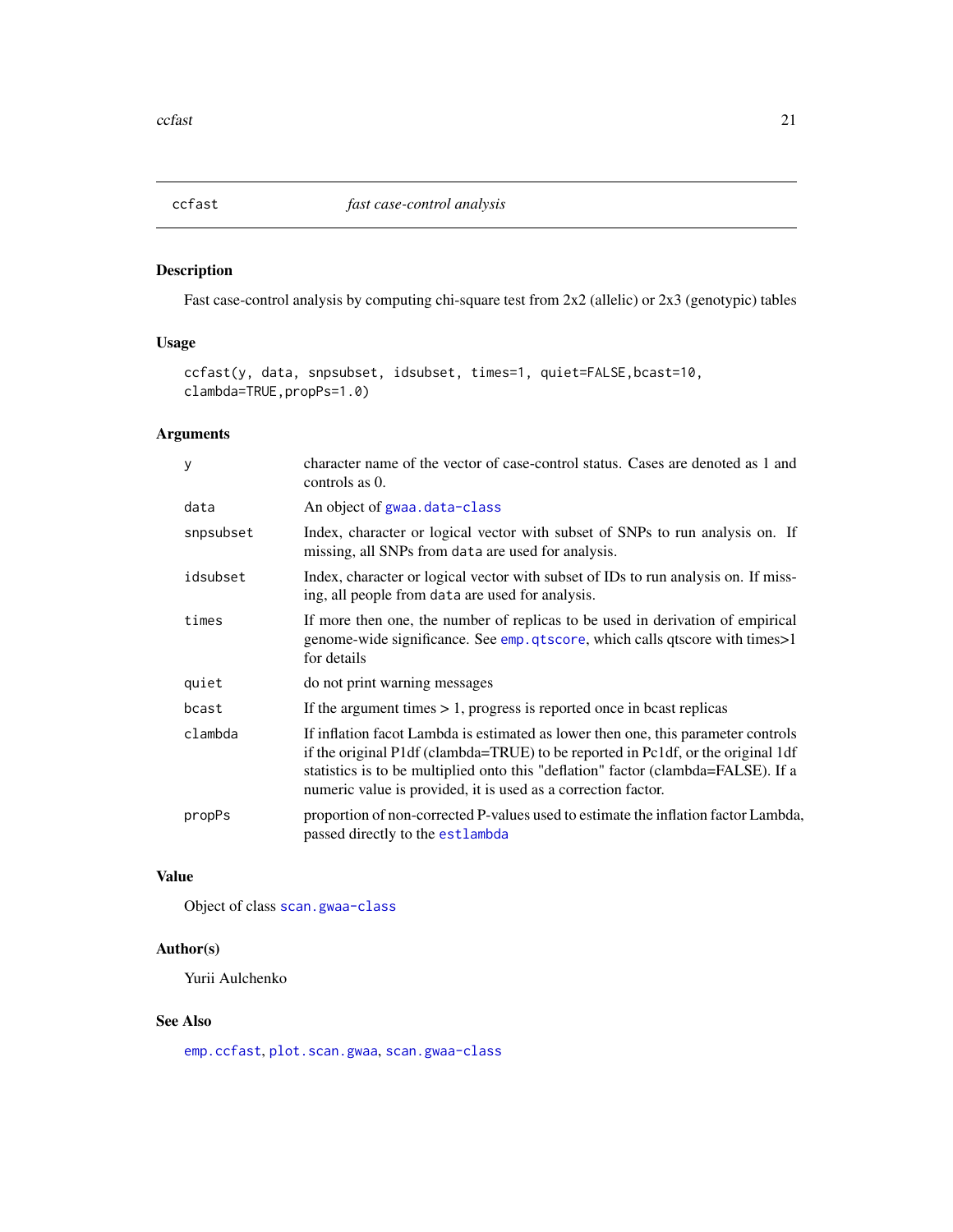# Examples

```
require(GenABEL.data)
data(srdta)
a \leftarrow \text{ccfast("bt", data=srdta, snps=c(1:10),ids=c(1:100))}a
a <- ccfast("bt",data=srdta)
plot(a)
```
<span id="page-21-1"></span>

check.marker *function to do genotypic quality control*

#### Description

This function helps selecting the marker which should enter into GWA analysis based on call rate, minor allele frequency, value of the chi-square test for Hardy-Weinberg equilibrium, and redudndance, defined as concordance between the distributions of the genotypes (including missing values).

# Usage

```
check.marker(data, snpsubset, idsubset, callrate = 0.95,
     perid.call=0.95, extr.call = 0.1, extr.perid.call = 0.1, het.fdr = 0.01,
    ibs.threshold = 0.95, ibs.mrk = 2000, ibs.exclude="both", maf, p.level = -1,
     fdrate = 0.2, odds = 1000, hweidsubset, redundant = "no",
   minconcordance = 2.0, qoption = "bh95", imphetasmissing = TRUE, XXY.call=0.8,
     intermediateXF = c(0.5, 0.5)
```
#### Arguments

| data            | gwaa.data or snp.data object                                                                                                                                                        |  |
|-----------------|-------------------------------------------------------------------------------------------------------------------------------------------------------------------------------------|--|
| snpsubset       | a subset of SNPs to check (names, indexes, logical), default is all from data                                                                                                       |  |
| idsubset        | a subset of people to check (names, indexes, logical), default is all from data                                                                                                     |  |
| callrate        | cut-off SNP call rate                                                                                                                                                               |  |
| perid.call      | cut-off individual call rate (maximum percent of missing genotypes in a person)                                                                                                     |  |
| extr.call       | SNPs with this low call rate are dropped prior to main analysis                                                                                                                     |  |
| extr.perid.call |                                                                                                                                                                                     |  |
|                 | people with this low call rate are dropped prior to main analysis                                                                                                                   |  |
| het.fdr         | FDR rate for unacceptably high individual heterozygosity                                                                                                                            |  |
| ibs.threshold   | threshold value for acceptable IBS                                                                                                                                                  |  |
| ibs.mrk         | How many random markers should be used to estimate IBS. When ibs.mrk $< 1$ ,<br>IBS checks are turned off. When "all" all markers are used.                                         |  |
| ibs.exclude     | "both", "lower" or "none" – whether both samples with IBS>ibs.threshold should<br>be excluded, the one with lower call rate, or no check (equivalent to use of<br>$'ibs.mrk = -1'.$ |  |

<span id="page-21-0"></span>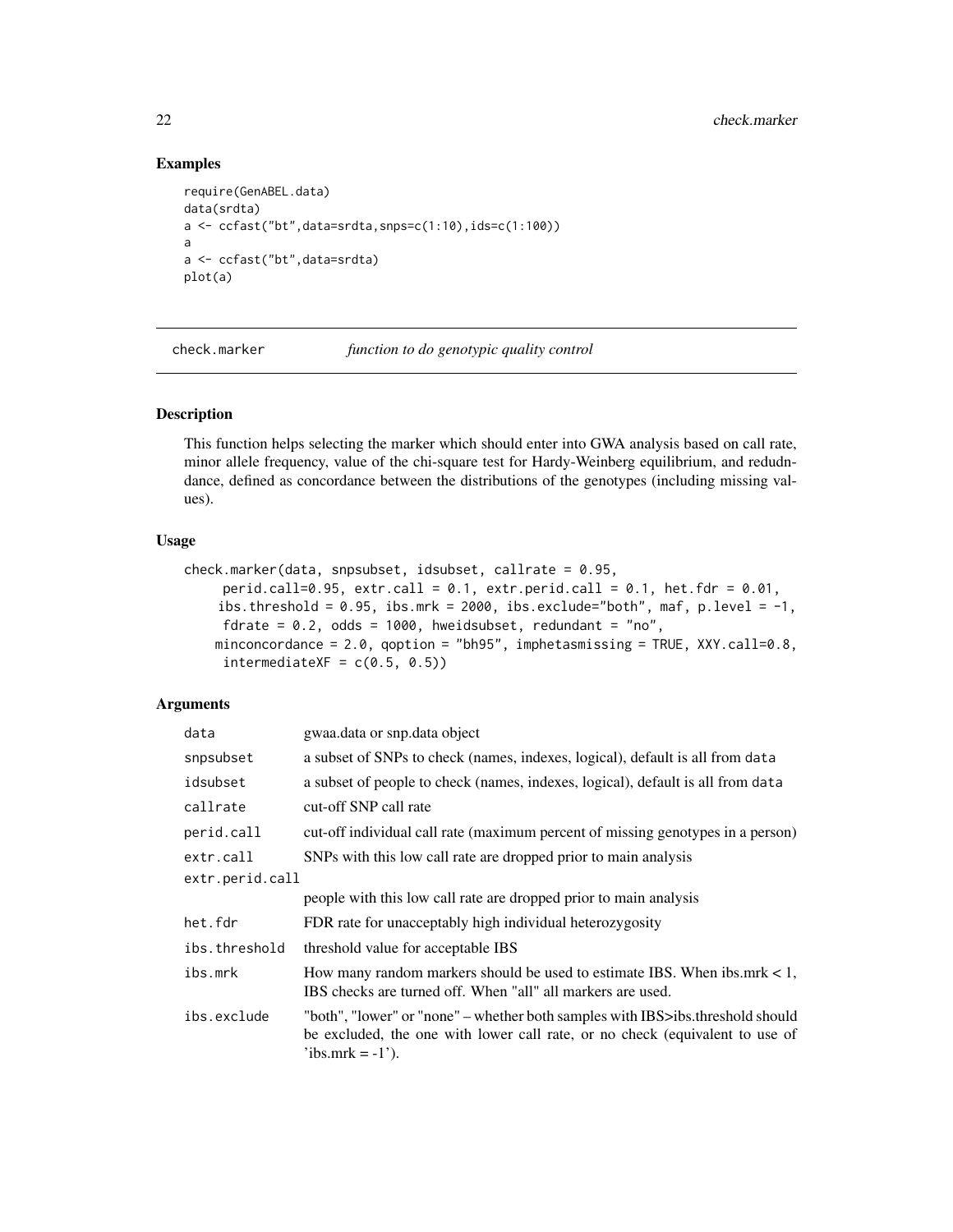| maf             | cut-off Minor Allele Frequency. If not specified, the default value is 5 chromo-<br>somes $5/(2 * nids(data))$                                                                                                                                                                                                                                                                                                                      |
|-----------------|-------------------------------------------------------------------------------------------------------------------------------------------------------------------------------------------------------------------------------------------------------------------------------------------------------------------------------------------------------------------------------------------------------------------------------------|
| p.level         | cut-off p-value in check for Hardy-Weinberg Equilibrium. If negative, FDR is<br>applied                                                                                                                                                                                                                                                                                                                                             |
| fdrate          | cut-off FDR level in check for Hardy-Weinberg Equilibrium                                                                                                                                                                                                                                                                                                                                                                           |
| odds            | cut-off odds to decide whether marker/person should be excluded based on<br>sex/X-linked marker data inconsistency                                                                                                                                                                                                                                                                                                                  |
| hweidsubset     | a subset of people to check (names, indexes, logical) to use for HWE check                                                                                                                                                                                                                                                                                                                                                          |
| redundant       | if "bychrom", redundancy is checked within chromosomes; "all" – all pairs of<br>markers; "no" – no redundancy checks                                                                                                                                                                                                                                                                                                                |
| minconcordance  | a parameter passed to "redundant" function. If "minconcordance" is $> 1.0$ only<br>pairs of markers which are exactly the same, including NA pattern, are con-<br>sidered as redundant; if $0 <$ "minconcordance" $< 1$ , then pairs of markers with<br>concordance > "minconcordance" are considered redundant, see redundant for<br>details. Note that if "minconcordance" $<$ 1 the program will take much longer<br>time to run |
| qoption         | if "bh95", BH95 FDR used; if "storey", qvalue package (if installed) is used                                                                                                                                                                                                                                                                                                                                                        |
| imphetasmissing |                                                                                                                                                                                                                                                                                                                                                                                                                                     |
|                 | If "impossible heterozygotes" (e.g. heterozygous mtDNA, and male Y- and X-<br>chromsome markers) should be treated as missing genotypes in the QC proce-<br>dure                                                                                                                                                                                                                                                                    |
| XXY.call        | What proportion of Y-chromosome markers should be called to consider that<br>Y-chromosome is present (in presence of XX)                                                                                                                                                                                                                                                                                                            |
| intermediateXF  | X-chromosomal F to be considered 'intermediate' and regarded as error; cur-<br>rently use of default disables this check                                                                                                                                                                                                                                                                                                            |

#### Details

In this procedure, sex errors are identified initally and then possible residual errors are removed iteratively. At the first step, of the iterative procedure, per-marker (minor allele frequency, call rate, exact P-value for Hardy-Weinberg equilibrium) and between-marker statistics are generated and controlled for, mostly using the internal call to the function [summary.snp.data](#page-135-1).

At the second step of the iterative procedure, per-person statistics, such call rate within a person, heterozygosity and and between-person statistics (identity by state across a random sample of markers) are generated, using [perid.summary](#page-89-1) and [ibs](#page-71-1) functions. Heterozygosity and IBS are estimated using only autosomal data. If IBS is over ibs.threshold for a pair, one person from the pair is added to the ibsfail list and excluded from the idok list. At the second step, only the markers passing the first step are used.

The procedure is applied recursively till no further markers and people are eliminated.

# Value

Object of class [check.marker-class](#page-23-1)

#### Author(s)

Yurii Aulchenko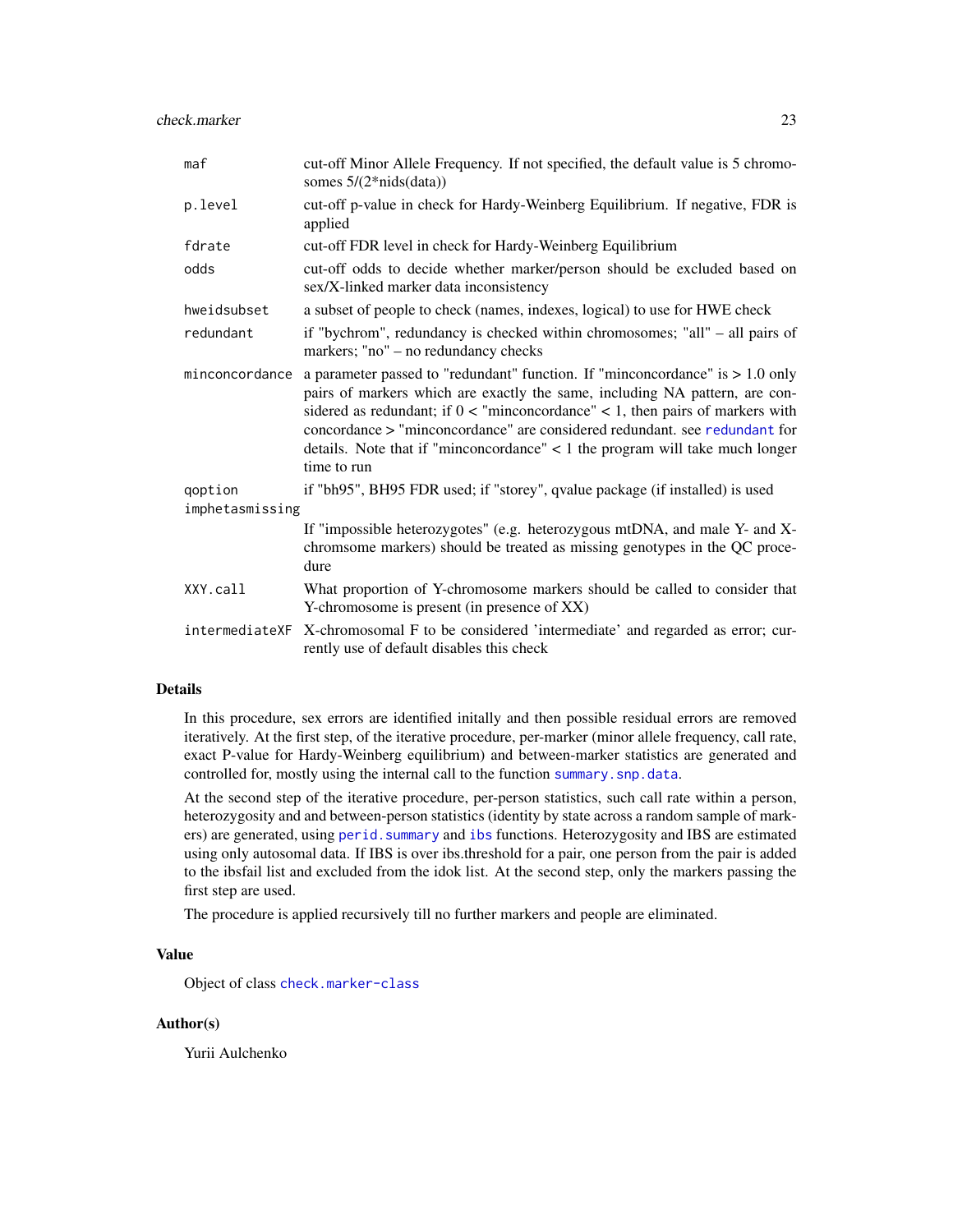#### See Also

[check.trait](#page-25-1), [ibs](#page-71-1), [summary.snp.data](#page-135-1), [perid.summary](#page-89-1), [plot.check.marker](#page-92-1), [summary.check.marker](#page-132-1), [redundant](#page-108-1), [HWE.show](#page-70-1), [check.marker-class](#page-23-1)

#### Examples

```
# usual way
require(GenABEL.data)
data(ge03d2c)
# truncate the data to make the example faster
ge03d2c <- ge03d2c[seq(from=1,to=nids(ge03d2c),by=2),seq(from=1,to=nsnps(ge03d2c),by=2)]
# many errors
mc0 <- check.marker(ge03d2c)
# take only people and markers passing QC
fixed0 <- ge03d2c[mc0$idok,mc0$snpok]
# major errors fixed, still few males are heterozygous for X-chromsome markers
mc1 <- check.marker(fixed0)
# fix minor X-chromosome problems
fixed1 <- Xfix(fixed0)
# no errors
mc2 <- check.marker(fixed1)
summary(mc2)
# ready to use fixed1 for analysis
# let us look into redundancy
require(GenABEL.data)
data(srdta)
mc <- check.marker(data=srdta,ids=c(1:300),call=.92,perid.call=.92)
names(mc)
mc$nohwe
mc <- check.marker(data=srdta@gtdata[,1:100],call=0.95,perid.call=0.9,
maf=0.02,minconcordance=0.9,fdr=0.1,redundant="all",ibs.mrk=0)
summary(mc)
HWE.show(data=srdta,snps=mc$nohwe)
plot(mc)
```
<span id="page-23-1"></span>check.marker-class *Class "check.marker"*

#### Description

This class contains results of genotypic quality control. This is an list object, usually generated by [check.marker](#page-21-1).

#### Names

snpok Markers which passed all criteria idok People which passed all criteria

<span id="page-23-0"></span>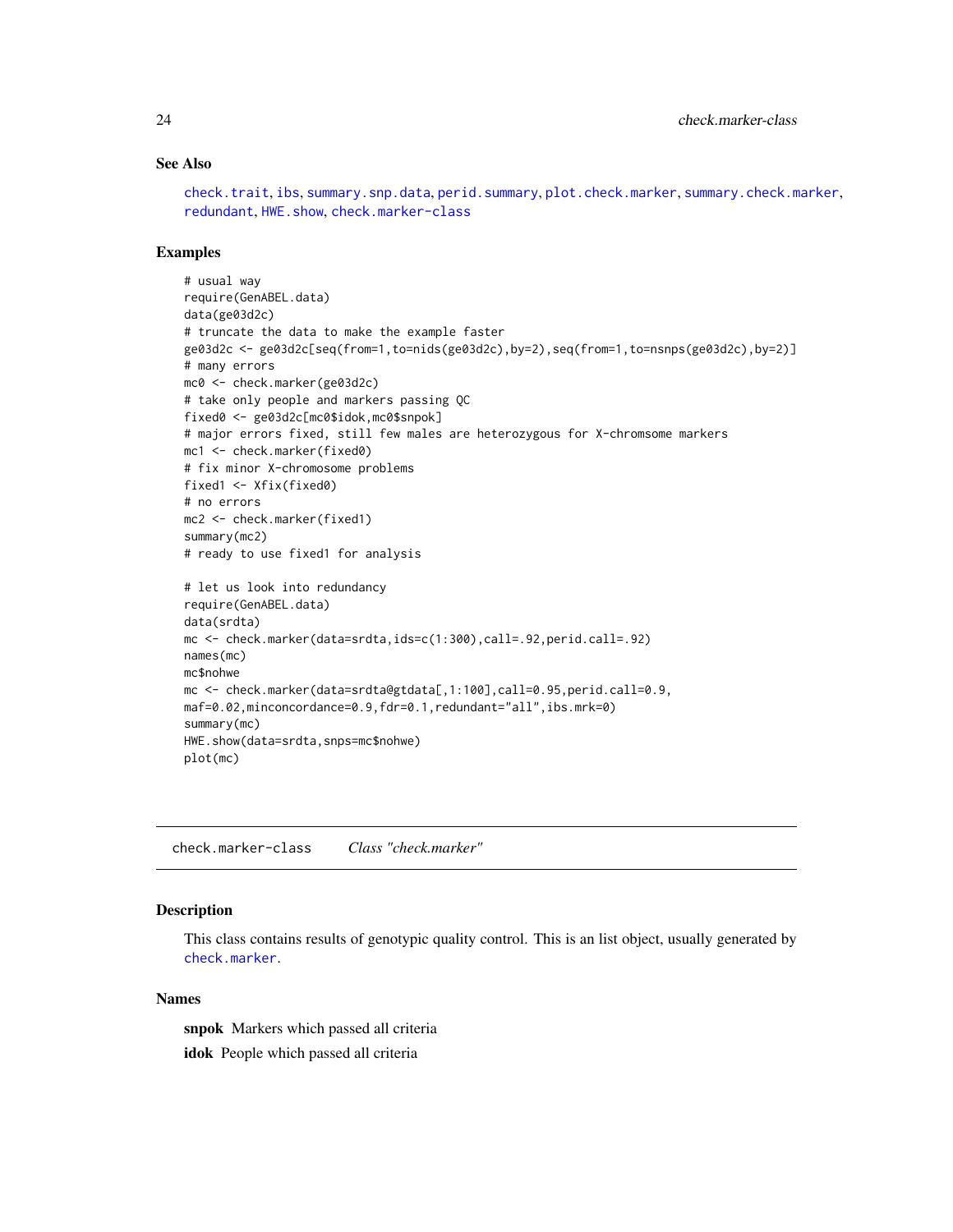nohwe Markers which did not pass HWE check Pex.nohwe Exact HWE P-values for markers which did not pass HWE check nocall Markers with call rate < specified callrate nofreq Markers with MAF < specified maf Xmrkfail X-linked markers with too many heterozygous male genotypes redundant Redundant markers details.redundancy List with details on redundant markers (reference-marker <-> redundant-markers) idnocall People with too low SNP call rate across al SNPs hetfail People having too high heterozygosity ibsfail People having too high IBS with other people Xidfail Men with too many heterozygous X-linked markers call List with details on call: call, name (of marker), map, chromosome

#### Methods

summary signature(object = "check.marker"): gives a cross table summrising how many markers did not pass because of this or that criteria

plot signature(object = "check.marker"): Plots summary of genotypic data QC

#### Author(s)

Yurii Aulchenko

#### See Also

[check.marker](#page-21-1), [summary.check.marker](#page-132-1), [redundant](#page-108-1), [plot.check.marker](#page-92-1)

```
require(GenABEL.data)
data(srdta)
mc <- check.marker(data=srdta@gtdata[,1:100],redundant="all",maf=0.01,
minconcordance=0.9,fdr=.1,ibs.mrk=0)
class(mc)
names(mc)
names(mc$call)
mc$nohwe
mc$Pex.nohwe
summary(mc)
plot(mc)
```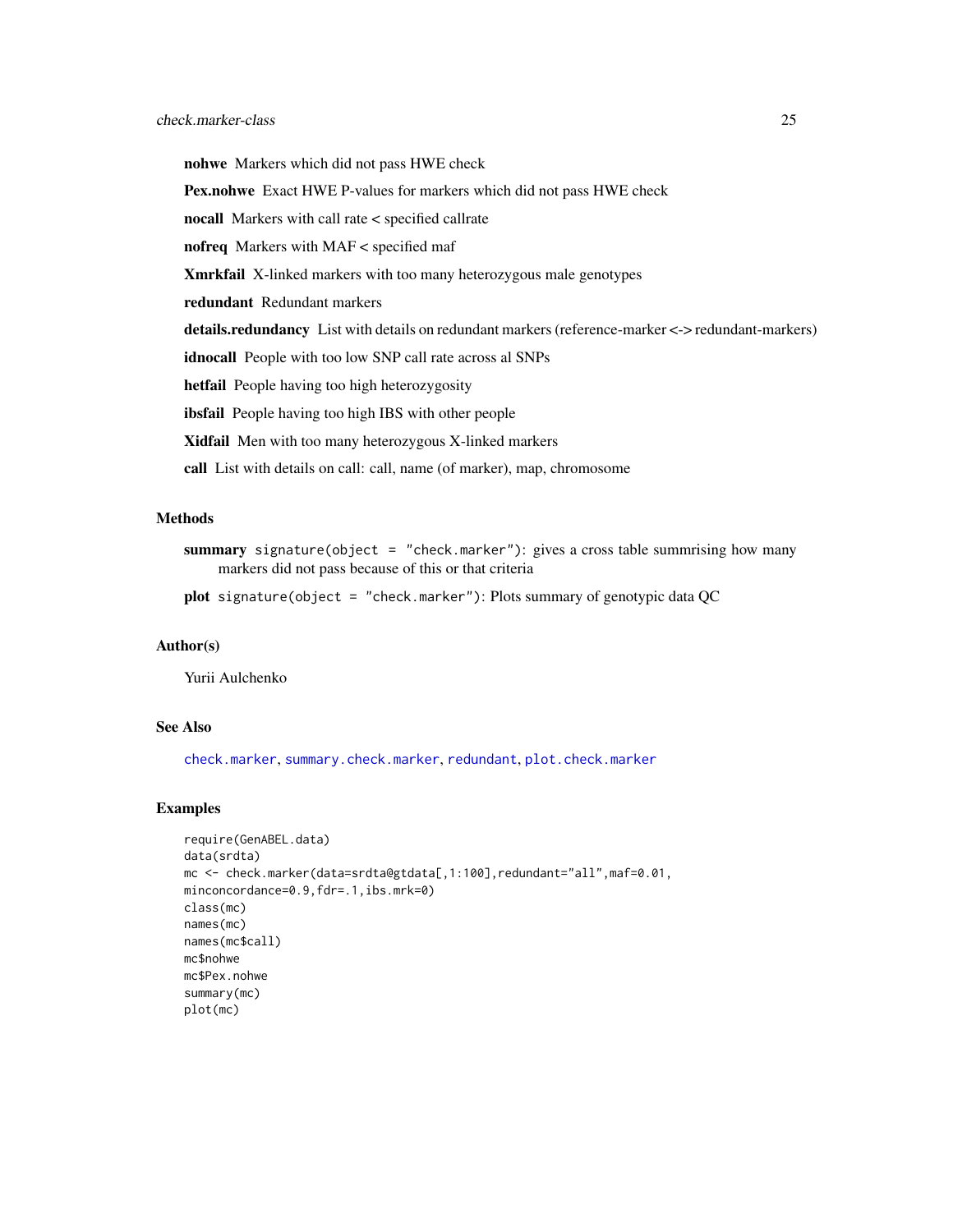<span id="page-25-1"></span><span id="page-25-0"></span>

This function check for outliers (using FDR framework) and plots the raw data.

# Usage

```
check.trait(trait, data, fdrate = 0.05, graph = TRUE, binshow = FALSE,
qoption = "bh95")
```
# Arguments

| trait   | name (or list of names) of trait(s) to be checked                    |
|---------|----------------------------------------------------------------------|
| data    | gwaa.data object or data frame containing the trait                  |
| fdrate  | false discovery rate to apply for OC                                 |
| graph   | if graphical output should be produced                               |
| binshow | if binary traits should be plotted                                   |
| goption | how to compute q-values (not implemented, currently using only BH95) |

#### Details

The P-value that a particulat measurment is an outlier is compted as folowing. Consider trait vector Y with particulat  $i^{th}$  measurment denodet as  $y_i$ . Let Y(-i) is vector, which is the same as Y, except that  $i^{th}$  measurment is dropped. Then Chi-square for measurment i is computed as

 $Chi_i = (mean(Y(-i)) - y_i)^2 / var(Y(-i))$ 

P-value is computed using 1 d.f., and the vector of P-values enters FDR computation procedure (BH95 by default).

# Value

No value returned, output is made to the screen and graphical device.

#### Author(s)

Yurii Aulchenko

#### See Also

[check.marker](#page-21-1)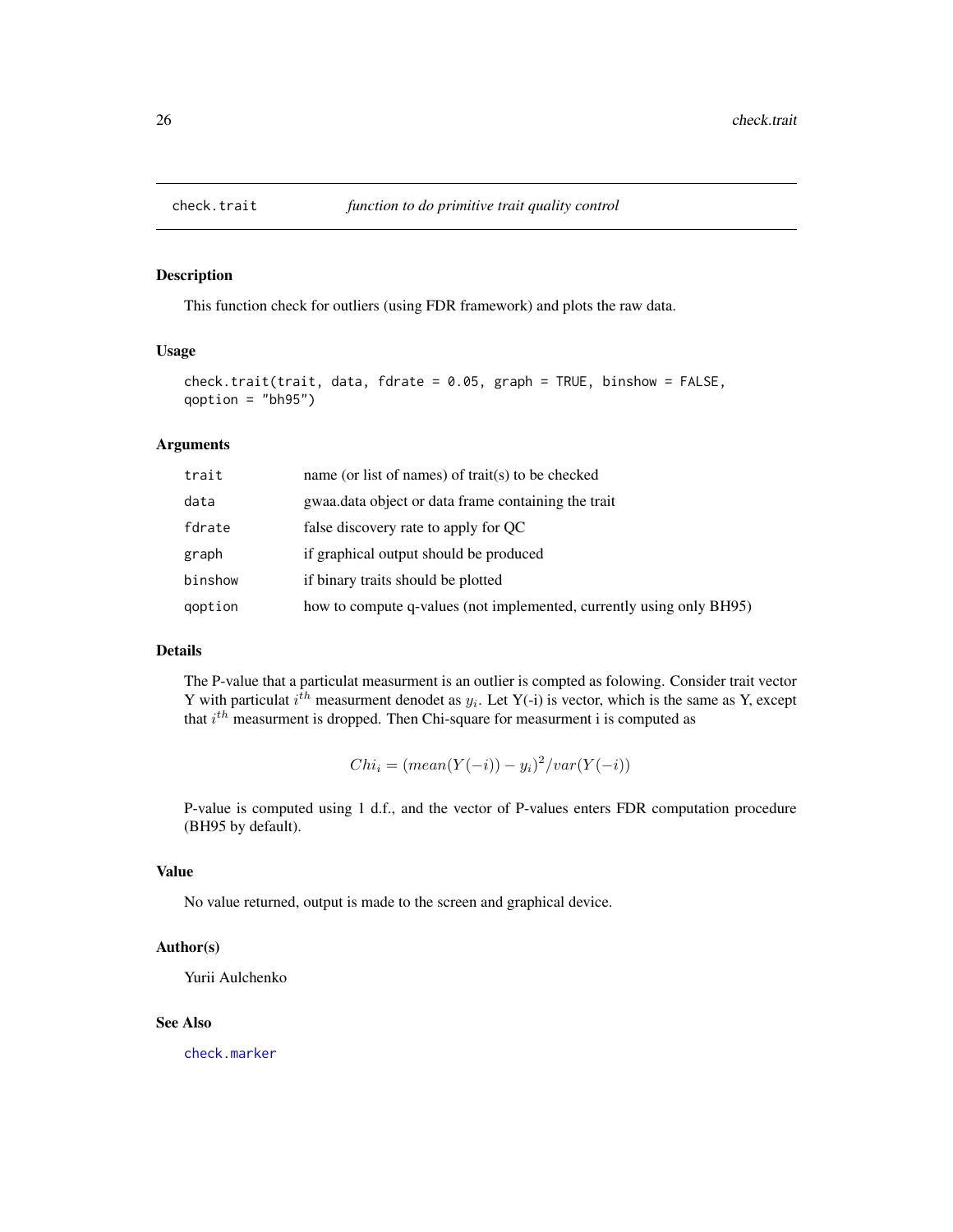# <span id="page-26-0"></span>checkPackageVersionOnCRAN 27

# Examples

```
require(GenABEL.data)
data(srdta)
check.trait("qt3",data=srdta)
n <- names(srdta@phdata)
check.trait(n,data=srdta)
```
checkPackageVersionOnCRAN

*checks what is the version of package on CRAN*

# Description

Checks what is the version of package on CRAN. The CRAN page (baseUrlCRAN+packageName) is checked and parsed extracting the line with "Package source: packageName\_Version.tar.gz" e.g. "Package source: GenABEL\_1.6-9.tar.gz" and then the 'Version' is returned. Otherwise, NULL is returned.

#### Usage

```
checkPackageVersionOnCRAN(packageName,
 baseUrlCRAN = "http://cran.r-project.org/web/packages/",
 timeout = 2)
```
# Arguments

| packageName | name of the package to check |
|-------------|------------------------------|
| baseUrlCRAN | path to CRAN repository      |
| timeout     | web chack timeout            |

#### Value

string containing CRAN version of the package

# Author(s)

Yurii Aulchenko

```
library(GenABEL)
packageVersion("GenABEL")
checkPackageVersionOnCRAN("GenABEL")
```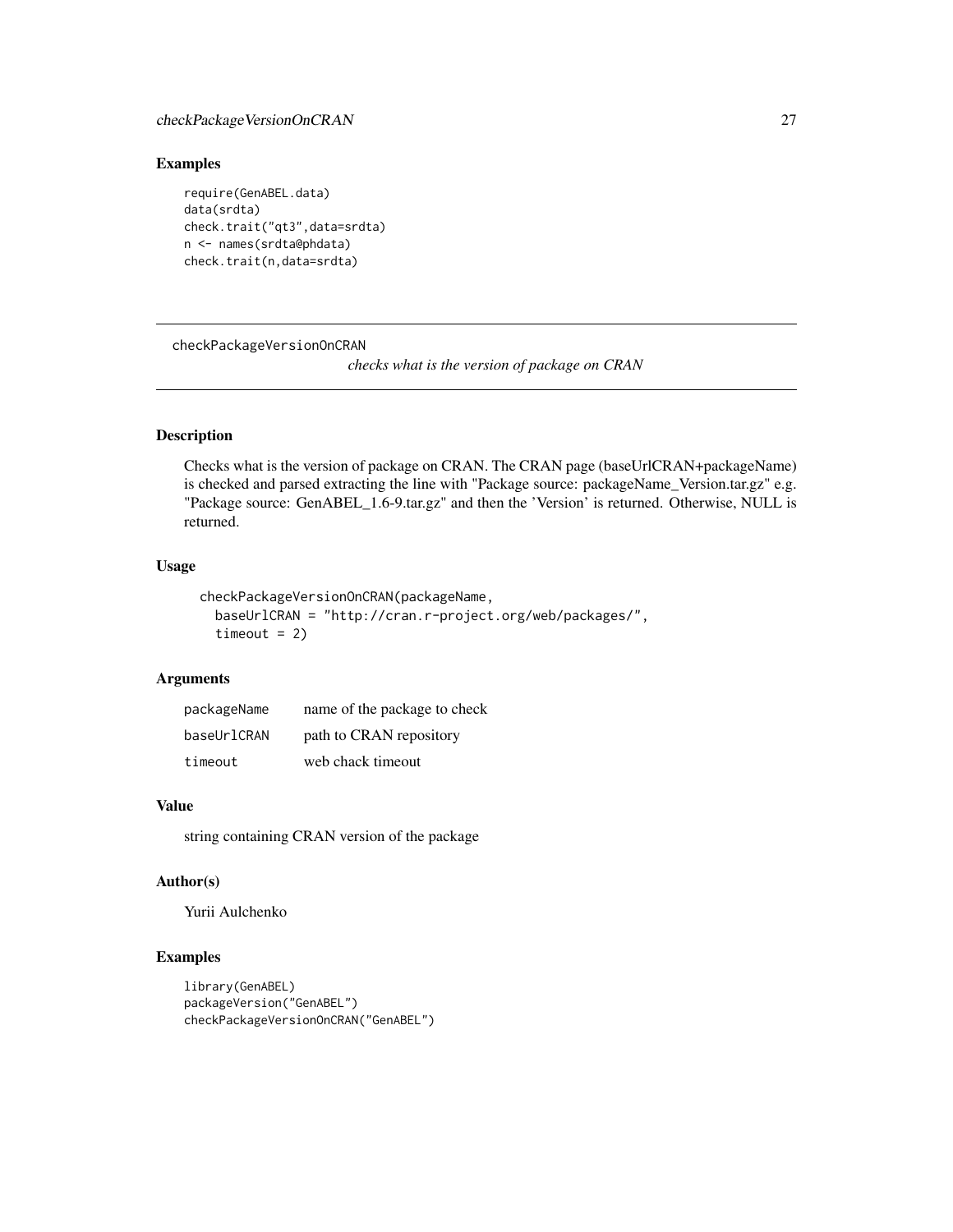<span id="page-27-0"></span>

Detecting rare recessive and compound heterozygote alleles in genome wide association.

#### Usage

```
cocohet(data, trait, window, return_all_result = TRUE,
  makePlot = FALSE, test = "CHI2",
  min\_expected\_cut\_off = -1)
```
#### Arguments

| data                 | Genotype data for analysis. Object of class snp. data                                                                                                                                                                                                                                                                               |  |
|----------------------|-------------------------------------------------------------------------------------------------------------------------------------------------------------------------------------------------------------------------------------------------------------------------------------------------------------------------------------|--|
| trait                | Vector with binary trait data. Object of class integer or numeric.                                                                                                                                                                                                                                                                  |  |
| window               | Number of SNPs on the "right" of a given SNP which are used in analysis with<br>a SNP. Object of class integer                                                                                                                                                                                                                      |  |
| return_all_result    |                                                                                                                                                                                                                                                                                                                                     |  |
|                      | If FALSE then return only a vector where each element is a chisq obtained as a<br>maximum chisq between a given SNP and SNPs on the right within a window.<br>If TRUE then return also a matrix where chisq's for all tests are stored. Object<br>of class logical                                                                  |  |
| makePlot             | whether the Manhattan-type plot should be produced (TRUE or FALSE)                                                                                                                                                                                                                                                                  |  |
| test                 | Name of the test to be performed. Available tests are "CHI2", "YATES" (chi2<br>with Yates correction), and "FISHER". Object of class character                                                                                                                                                                                      |  |
| min_expected_cut_off |                                                                                                                                                                                                                                                                                                                                     |  |
|                      | In case this is $\geq$ =0 and test is NOT Pearson's chisq test then Pearson's chisq test<br>(!) is performed only for SNPs which produce acontingency table where the<br>expected number of subjects in each field is $\geq$ min_expected_cut_off. Otherwise<br>the specified test is performed. Object of class integer or numeric |  |

#### Details

The function is an inplementation of the method aimed to detect a gene-phenotype association caused by recessive and compound heterozygote genotype states of multiple rare variants at a particular gene locus. This method is described in 'Detecting Low Frequent Loss-of-Function Alleles in Genome Wide Association Studies with Red Hair Color as Example'; Fan Liu, Maksim V. Struchalin, Kate van Duijn, Albert Hofman, Andre G. Uitterlinden, Yurii S. Aulchenko, and Manfred Kayser. PLoS ONE 6(11): e28145. doi:10.1371/journal.pone.0028145

The three tests are implemented: Pearson's chi-square test, Pearson's chi-square test with Yates correction, Fisher exact test. In case when the input parameter min\_expected\_cut\_off is <0 the choosen in the input parameter "test" test is performed. If  $min\_expected\_cut\_off >= 0$  then always Pearson's chi-square test is performed exept of the cases when expected number of subjects in a field of contingency table is <min\_expected\_cut\_off. In this case the test choosen in the input parameter test is performed.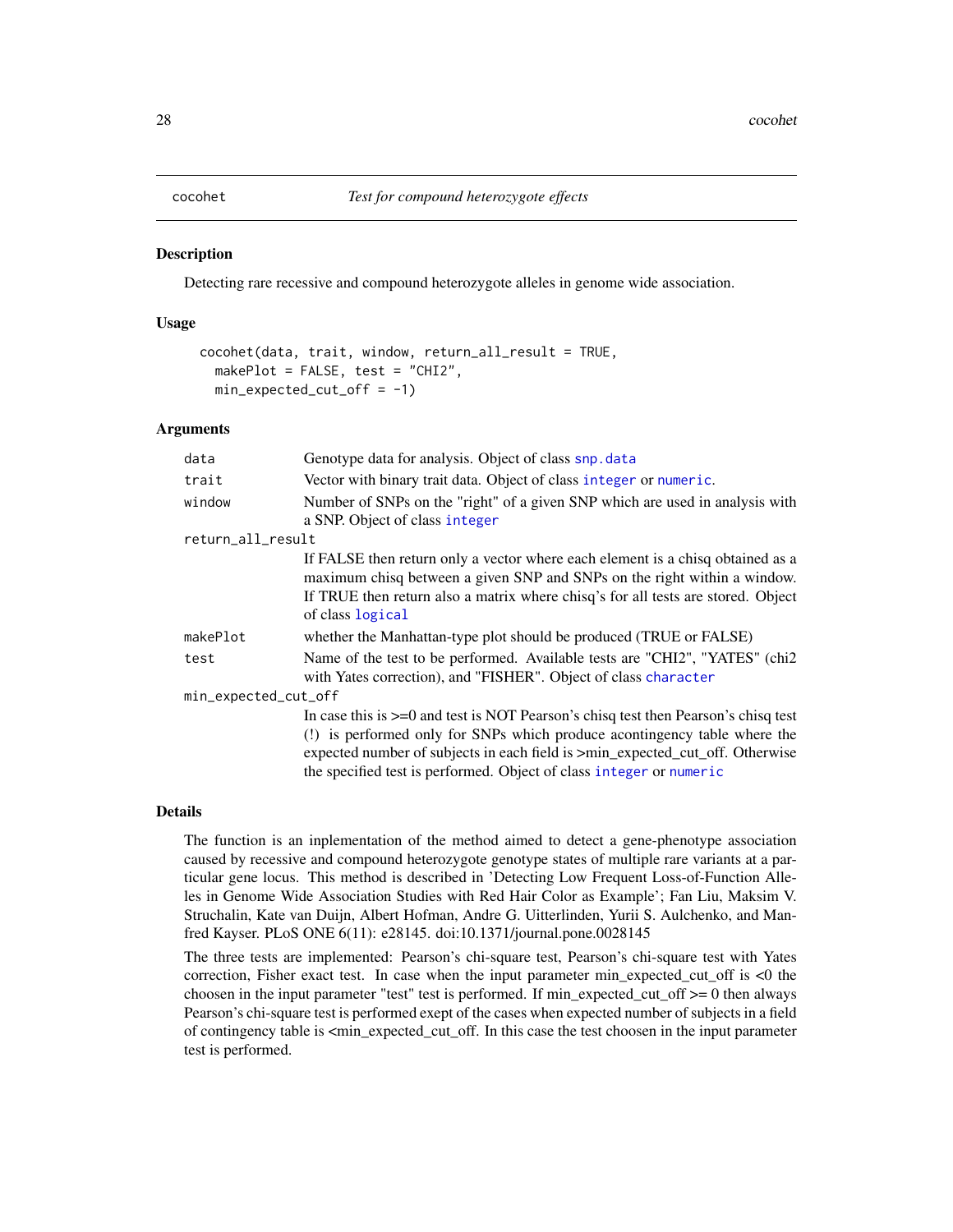#### <span id="page-28-0"></span>Value

A list is returned.

#### Author(s)

Maksim Struchalin

# References

Fan Liu, Maksim V. Struchalin, Kate van Duijn, Albert Hofman, Andre G. Uitterlinden, Yurii S. Aulchenko, and Manfred Kayser. Detecting Low Frequent Loss-of-Function Alleles in Genome Wide Association Studies with Red Hair Color as Example'. PLoS ONE 6(11): e28145. doi:10.1371/journal.pone.0028145

# Examples

```
require(GenABEL.data)
data(srdta)
chis2_nocorrection <- cocohet(data=gtdata(srdta),
trait=phdata(srdta)$bt, window=3, test="CHI2")
```
convert.snp.affymetrix

*function to convert genotypic data from Affymetrix to internal format*

# Description

Converts genotypic data from Affymetrix format to internal genotypic data formated file

#### Usage

```
convert.snp.affymetrix(dir, map, outfile, skipaffym)
```
#### Arguments

| dir       | Directory which affymetrix files storages.      |
|-----------|-------------------------------------------------|
| map       | File name with map (annotation) information.    |
| outfile   | Output data file.                               |
| skipaffym | Number of lines to skip in the Affymetrix file. |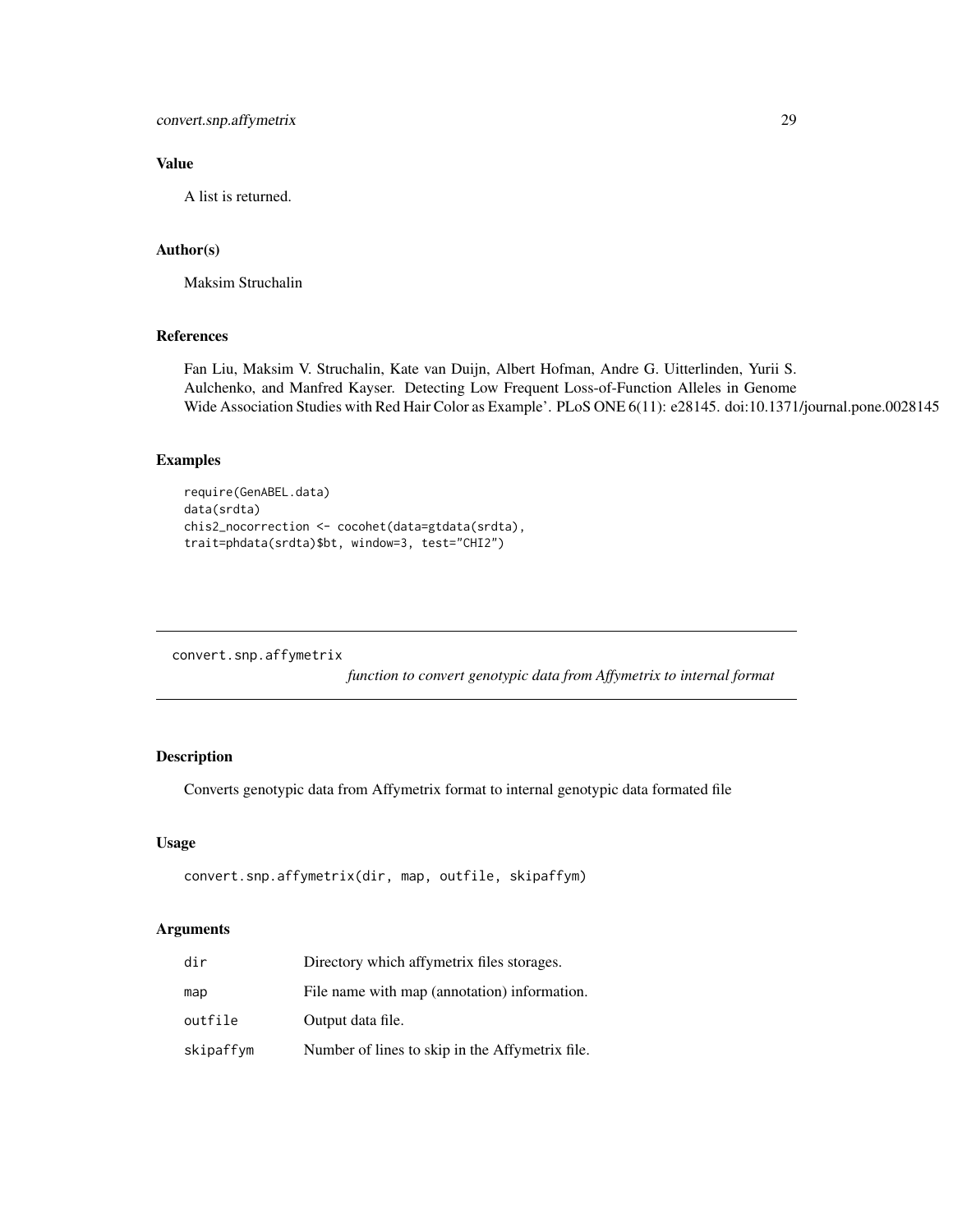## Details

Affymetrix file has following format:

some information...

some information...

some information...

SNPID Call Confidence others column ...

AFFX-7317060 AB 0.01709367 ...

AFFX-7317061 BB 0.01683776 ...

AFFX-7317067 AB 0.01704767 ...

AFFX-7317077 AB 0.01817814 ...

AFFX-7317078 AA 0.0006741961 ...

AFFX-7317079 AA 0.004776776 ...

AFFX-7317063 AB 0.006349149 ...

AFFX-7317064 AB 0.04771883 ...

AFFX-7317067 AA 0.04387166 ...

The first several lines do not contain genotype information and have to be skiped. Skiped numbers of lines can be setted. by setting skipaffym input parameter. For above examle it has to be skipaffym=3.

Every row corresponds to a SNP. The first column is snp name, the second - genotype. The second column can contain letters (AA, AB, BB) or figures (1, 2, 3). Another values consider as unmeasured.

All affymetrix files must have same SNP amount and same SNP order.

The first two lines in the map file will be skiped.

If SNP does not exist in map (annotation) file this SNP will be skiped.

Output will be writen into file pointed in outfile.

#### Value

Does not return any value, but writes file with GenABEL raw data

#### Note

The function does not check if "outfile" already exists, thus it is always over-written

#### Author(s)

Maksim Struchalin

# See Also

[load.gwaa.data](#page-76-1), [convert.snp.text](#page-35-1), [convert.snp.mach](#page-31-1), [convert.snp.tped](#page-36-1) [convert.snp.illumina](#page-30-1)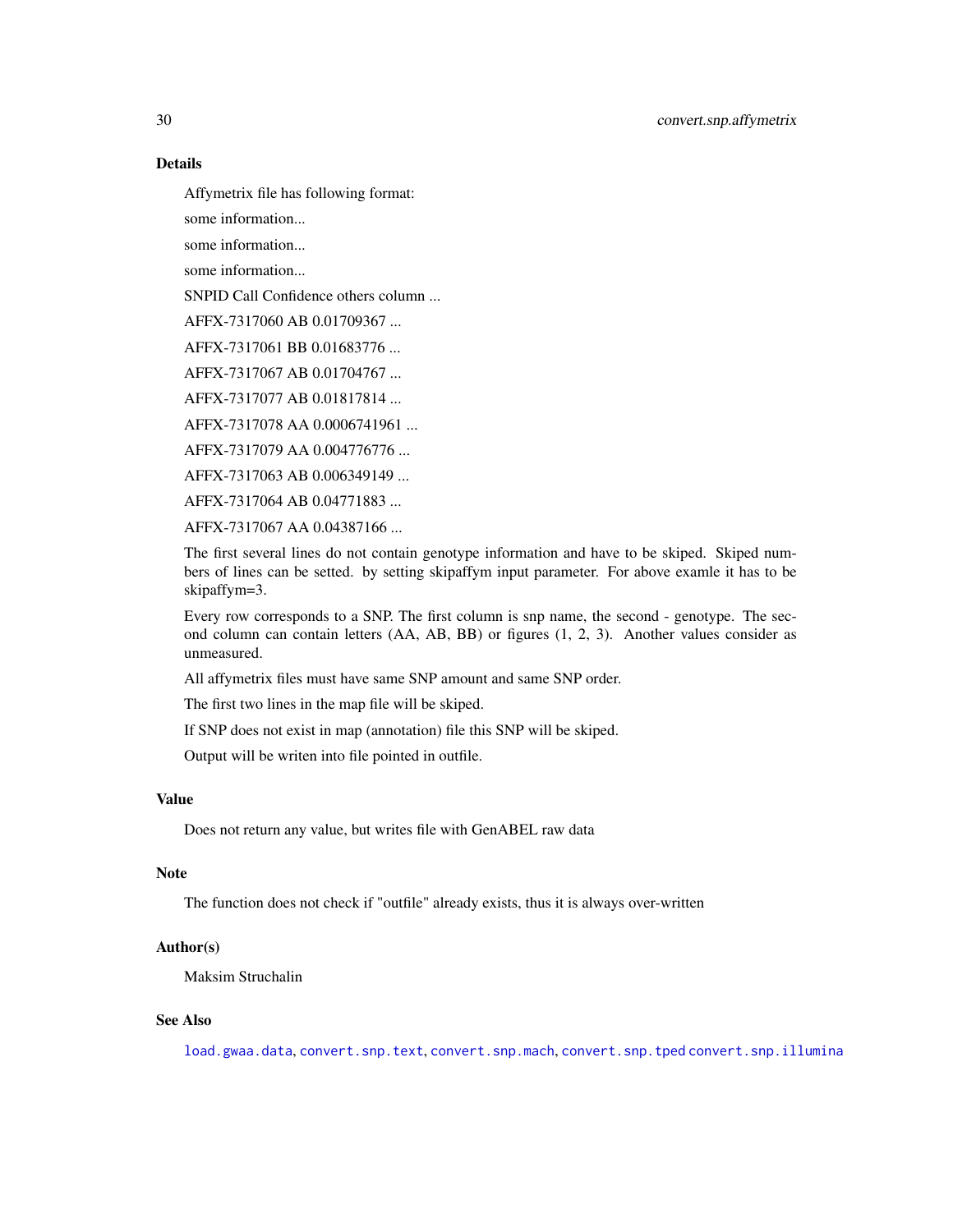# <span id="page-30-0"></span>convert.snp.illumina 31

#### Examples

```
## Not run:
convert.snp.affymetrix(dir="where_is_our_aff_files", map="map_file",
outfile="output.raw", skipaffym=3)
```
## End(Not run)

<span id="page-30-1"></span>convert.snp.illumina *function to convert genotypic data from Illumina/Affymetrix to internal format*

#### Description

Converts genotypic data from Illumina/Affymetrix-like format to internal genotypic data formated file

#### Usage

```
convert.snp.illumina(infile, outfile, strand = "+", bcast = 10000000)
```
# Arguments

| infile  | $Map + genotypic data file name$                                                                                                                                                                   |
|---------|----------------------------------------------------------------------------------------------------------------------------------------------------------------------------------------------------|
| outfile | Output data file                                                                                                                                                                                   |
| strand  | Specification of strand, one of "u" (unknown), "+", "-" or "file". In the latter<br>case, extra column specifying the strand (again, one of "u", "+", or "-") should<br>be included on the infile. |
| bcast   | Reports progress after reading beast portion of SNP genotypes                                                                                                                                      |

# Details

Input file is the one which could be typically obtained from Illumina BeadStudio software. For example:

Name Chr Pos id1 id2 id3

rs1001 2 12897 AC AA AA

rs2401 3 12357 AG GG AG

rs123 3 5327 TC TT CC

Here, every row corresponds to a SNP, and each column, starting with the 4th, corresponds to a person.

When strand information is available (option strand="file"), the file should look like

Accepted allele codes: 1/2, A/B, A/T, A/G, A/C, T/G, T/C, G/C, A/-, T/-, G/-, C/-. Here, "-" stands of a deletion. Missing data can be coded as "–" or "00". Make sure that the coding for missing is "00" if you use one of the codings A/-, T/-, G/-, C/-!

Name Chr Pos Strand id1 id2 id3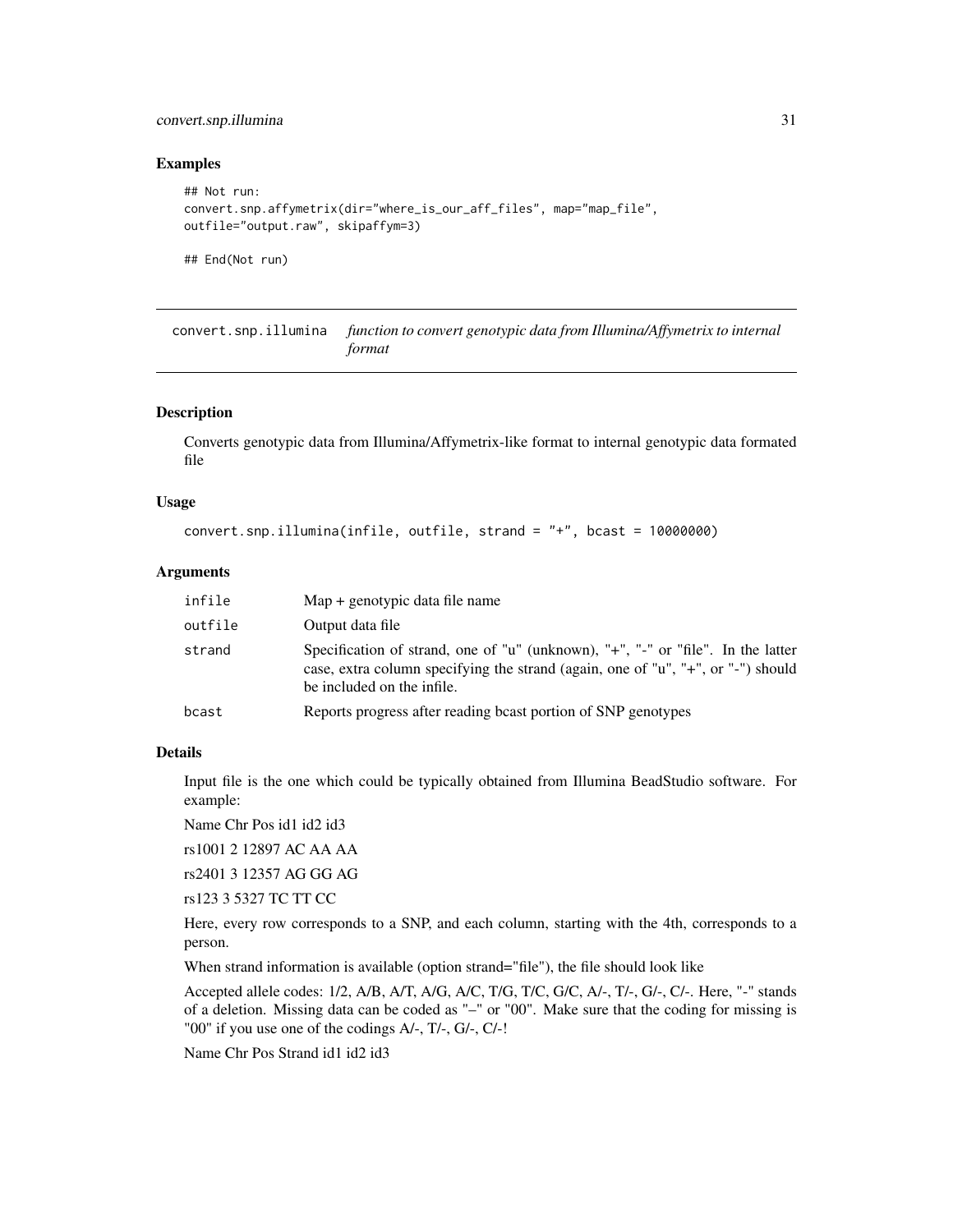rs1001 2 12897 + AC AA AA rs2401 3 12357 - AG GG AG rs123 3 5327 + TC TT CC

Accepted strand coding: +, -, u (unknown)

The procedure always codes genotypes that "0", "1" and "2" correspond to AA, AB, and BB, where B is the less frequent allele. Thus GWA analysis procedures will return effect of the minor allele.

# Value

Does not return any value, but writes file with GenABEL raw data

#### Note

The function does not check if "outfile" already exists, thus it is always over-written

#### Author(s)

Yurii Aulchenko

# See Also

[load.gwaa.data](#page-76-1), [convert.snp.text](#page-35-1), [convert.snp.mach](#page-31-1), [convert.snp.tped](#page-36-1)

#### Examples

```
#
# convert.snp.illumina(infile="pedin.18",out="genos.raw",strand="+")
#
```
<span id="page-31-1"></span>

| convert.snp.mach | function to convert genotypic data from MACH format to internal data |
|------------------|----------------------------------------------------------------------|
|                  | format                                                               |

#### Description

Converts genotypic data from MACH format to internal genotypic data formated file (NOT recommended)

#### Usage

```
convert.snp.mach(pedfile, mapfile, infofile, outfile, quality = 0.9,
column.quality = 7, strand = " +", ...
```
<span id="page-31-0"></span>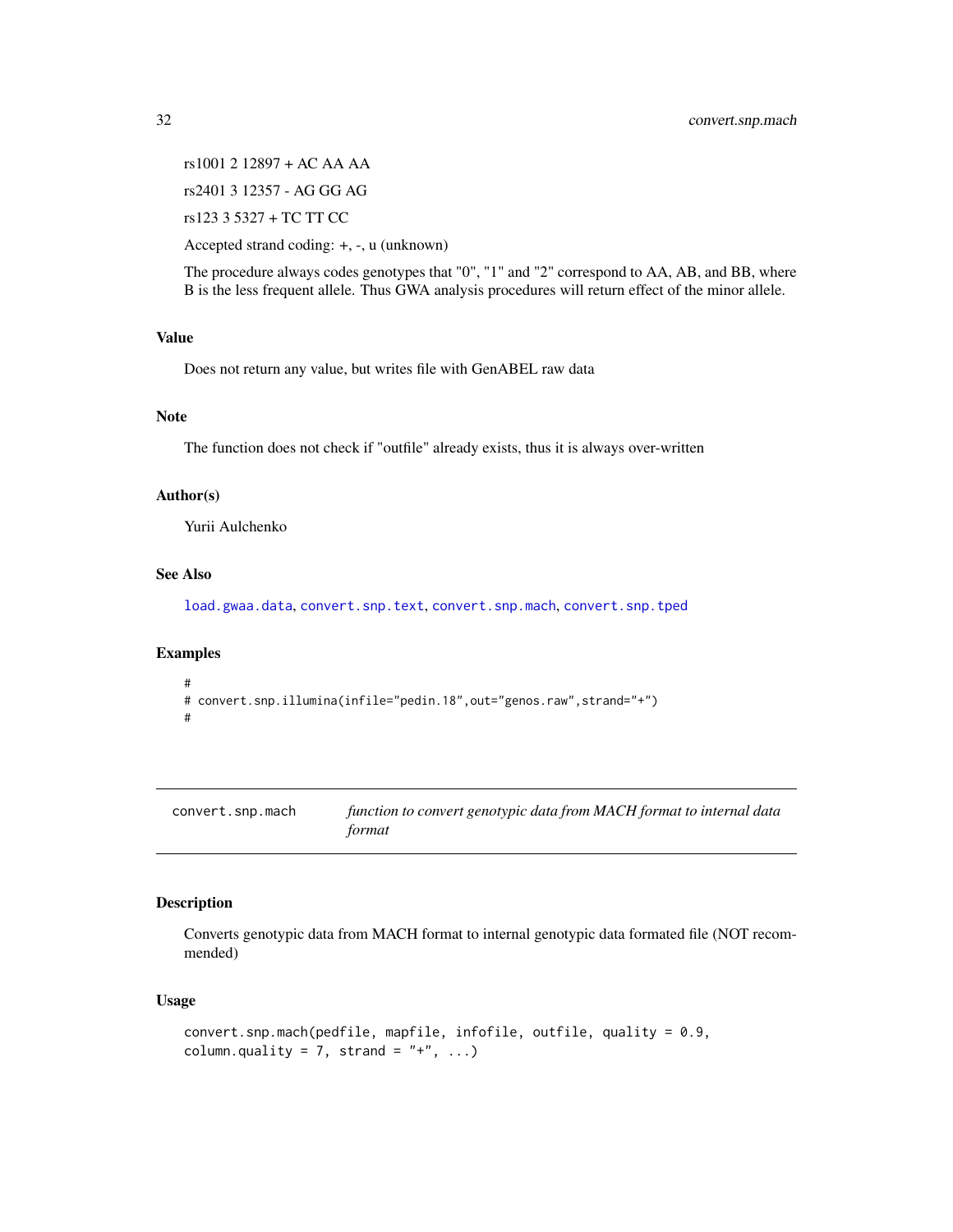# convert.snp.mach 33

#### Arguments

| pedfile        | File with genotypic data from MACH (geno or migeno)                                                                                                                                                                       |
|----------------|---------------------------------------------------------------------------------------------------------------------------------------------------------------------------------------------------------------------------|
| mapfile        | Name of the map file (note that header line should be included)                                                                                                                                                           |
| infofile       | Name MACH info-file                                                                                                                                                                                                       |
| outfile        | Output data file                                                                                                                                                                                                          |
| quality        | Drop the SNPs with quality (as specified in some column of info-file) lower than<br>this threshold.                                                                                                                       |
| column.quality | What column of the info-file provides "quality". Default $= 7$ os r2; possible<br>values include 6 (average postrior probability).                                                                                        |
| strand         | Specification of strand, one of "u" (unknown), "+", "-" or "file". In the latter<br>case, map-file should contain an extended map (the one including strand and<br>coding). See options to convert. snp. ped for details. |
| $\cdots$       | Other arguments passed to convert. snp. ped                                                                                                                                                                               |

# Details

This is a simple script converting the MACH data with [convert.snp.ped](#page-33-1), re-loading data, and filtering the snp.data object based on quality as specified in MACH info-file

Note that it is NOT recommended to process imputations results with this procedure, as uncertainty inherent to imputations is lost after processing ("hard" calls are made)! For the purposes of GWA analysis, we recommend procedures, which make direct use of estimated allele dose or genotypic probabilities.

#### Value

Does not return any value, but writes file with GenABEL raw data

#### Note

The function does not check if "outfile" already exists, thus it is always over-written

#### Author(s)

Yurii Aulchenko

#### See Also

[load.gwaa.data](#page-76-1), [convert.snp.illumina](#page-30-1), [convert.snp.text](#page-35-1), [convert.snp.ped](#page-33-1), [convert.snp.tped](#page-36-1)

```
#
# convert.snp.mach(ped="pedin.18",map="map.18",out="genos.raw")
#
```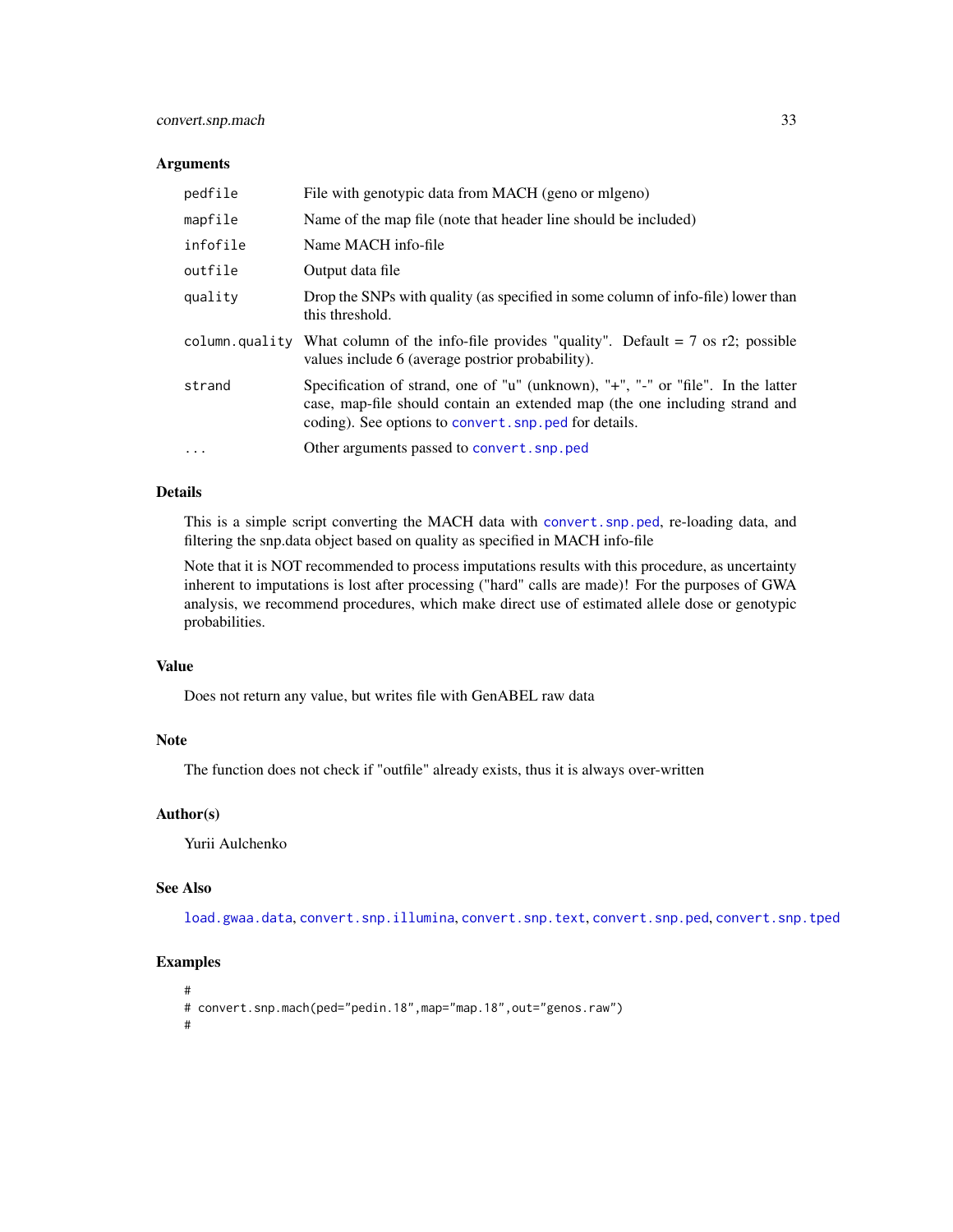<span id="page-33-1"></span><span id="page-33-0"></span>

Converts genotypic data in a variety of pedigree fromats (+map) to internal genotypic data formated file

# Usage

```
convert.snp.ped(pedfile, mapfile, outfile, format = "premakeped", traits = 1,
strand = "u", bcast = 10000000, wslash=FALSE, mapHasHeaderLine=TRUE)
```
#### Arguments

| pedfile          | Pre-makeped linkage genotypic data file name (no header line)                                                                                                                                                                                                                                           |
|------------------|---------------------------------------------------------------------------------------------------------------------------------------------------------------------------------------------------------------------------------------------------------------------------------------------------------|
| mapfile          | Name of the map file (note that by default header line should be included, see<br>'mapHasHeaderLine' to modify that)                                                                                                                                                                                    |
| outfile          | Output data file                                                                                                                                                                                                                                                                                        |
| format           | Input data format, either "premakeped" (default, also works with Merlin files),<br>or "mach"                                                                                                                                                                                                            |
| traits           | How many traits are specified in the pedigree file (usually $1 -$ affection $-$ or $2 -$<br>affection and liability). Has no effect when format = "mach".                                                                                                                                               |
| strand           | Specification of strand, one of "u" (unknown), " $+$ ", " $-$ " or "file". In the latter<br>case, map-file should contain an extended map (the one including strand and<br>coding)                                                                                                                      |
| bcast            | Reports progress after reading beast portion of SNPs                                                                                                                                                                                                                                                    |
| wslash           | Whether alleles are separated with slash (is true for Mach/Merlin format), oth-<br>erwise it is assumed that alleles are separated with space. When wslash=T it is<br>assumed that genotypes are coded with single characters, separated with slash<br>(no spaces), e.g. "A/G", and not "A/G" or "A/G". |
| mapHasHeaderLine |                                                                                                                                                                                                                                                                                                         |

Whether map-file has a header line

#### Details

Pedfile must be standard pre-makeped/Merlin linkage file, or a Mach file. In pre-makeped linkage file, columns are

ped id fa mo sex trait snp1.allele1 snp1.allele2 snp2.allele1 snp2.allele2 ...

For example

1 1 0 0 1 2 A A G T ...

1 2 0 0 1 0 A G T T ...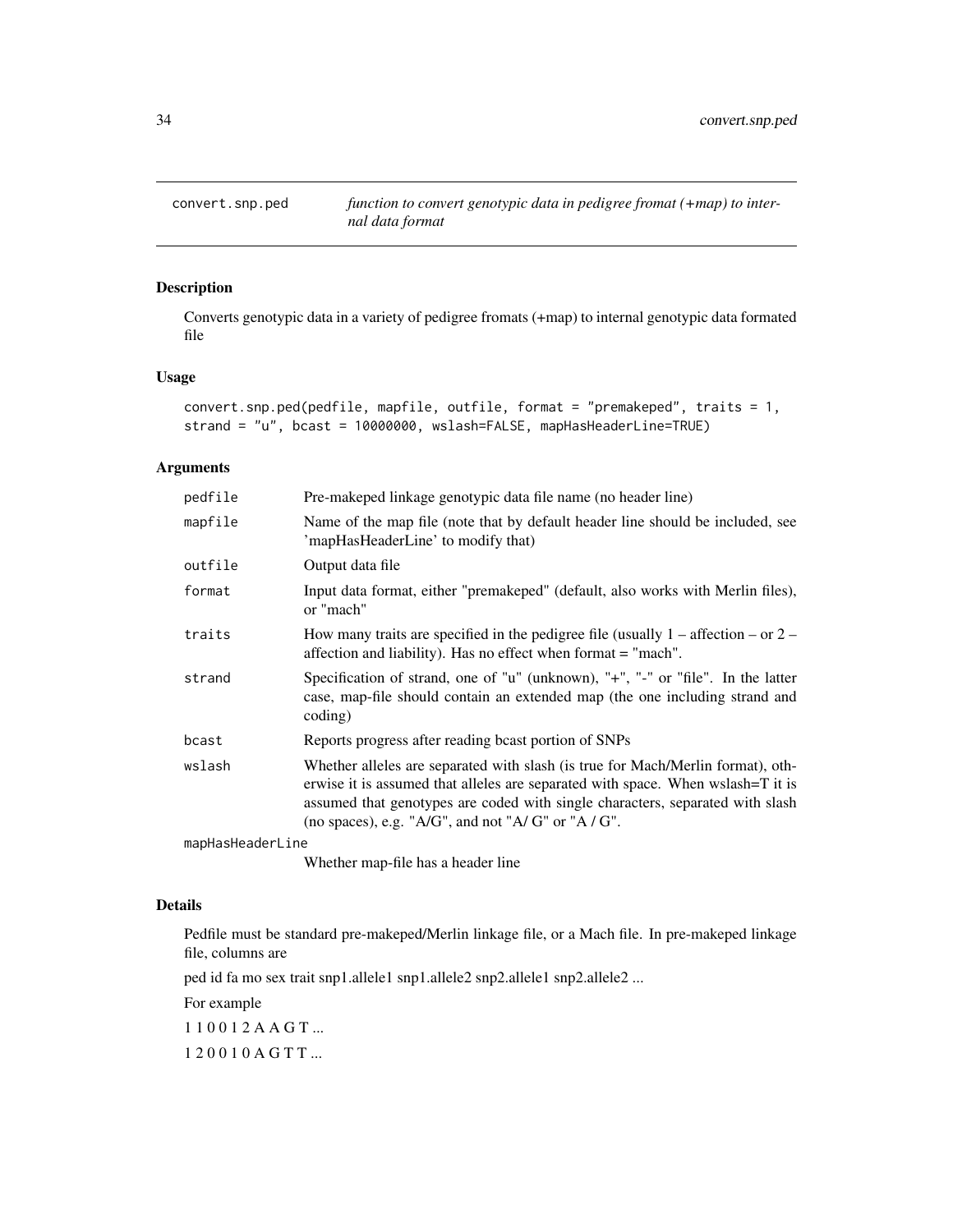1 3 0 0 2 1 A A T T ...

...

Would imply that persons 1, 2 and 3 are "founders" (which would be typical for a case-control study), 1 and 2 are males and 3 is female. Person 1 is homozygous for allele 1 at locus 1 and heterozygous at locus 2. Person 2 is heterozygous at both loci. Person 3 is homozygous for allele 2 at locus 1 and allele 1 at locus 2.

Only the second and the marker columns are used, thus make sure the IDs are unique!

Accepted allele codes: 1/2, A/B, A/T, A/G, A/C, T/G, T/C, G/C, A/-, T/-, G/-, C/-. Here, "-" stands of a deletion.

The map file is standard Merlin map. For example:

chrom name position

18 rs679153 2859916

18 rs9965482 2860891

Says that locus 1 is named rs679153 and located at chromosome 18 position 2859916. Locus 2 (rs9965482) is located at chromosome 18, position 2860891.

In extended map format, there should be 4th column specifying the strand

chrom name position strand

18 rs679153 2859916 -

18 rs9965482 2860891 +

Accepted strand coding: +, -, u (unknown)

Please note that by default the header line (e.g. "chrom name position") SHOULD be present in your file, though you can use 'mapHasHeaderLine' argument to modify this behavior

#### Value

Does not return any value, but writes file with GenABEL raw data

#### **Note**

The function does not check if "outfile" already exists, thus it is always over-written

#### Author(s)

Yurii Aulchenko

# See Also

[load.gwaa.data](#page-76-1), [convert.snp.illumina](#page-30-1), [convert.snp.mach](#page-31-1), [convert.snp.text](#page-35-1), [convert.snp.tped](#page-36-1)

#### Examples

#

```
# convert.snp.ped(ped="pedin.18",mapfile="map.18",out="genos.raw")
```
#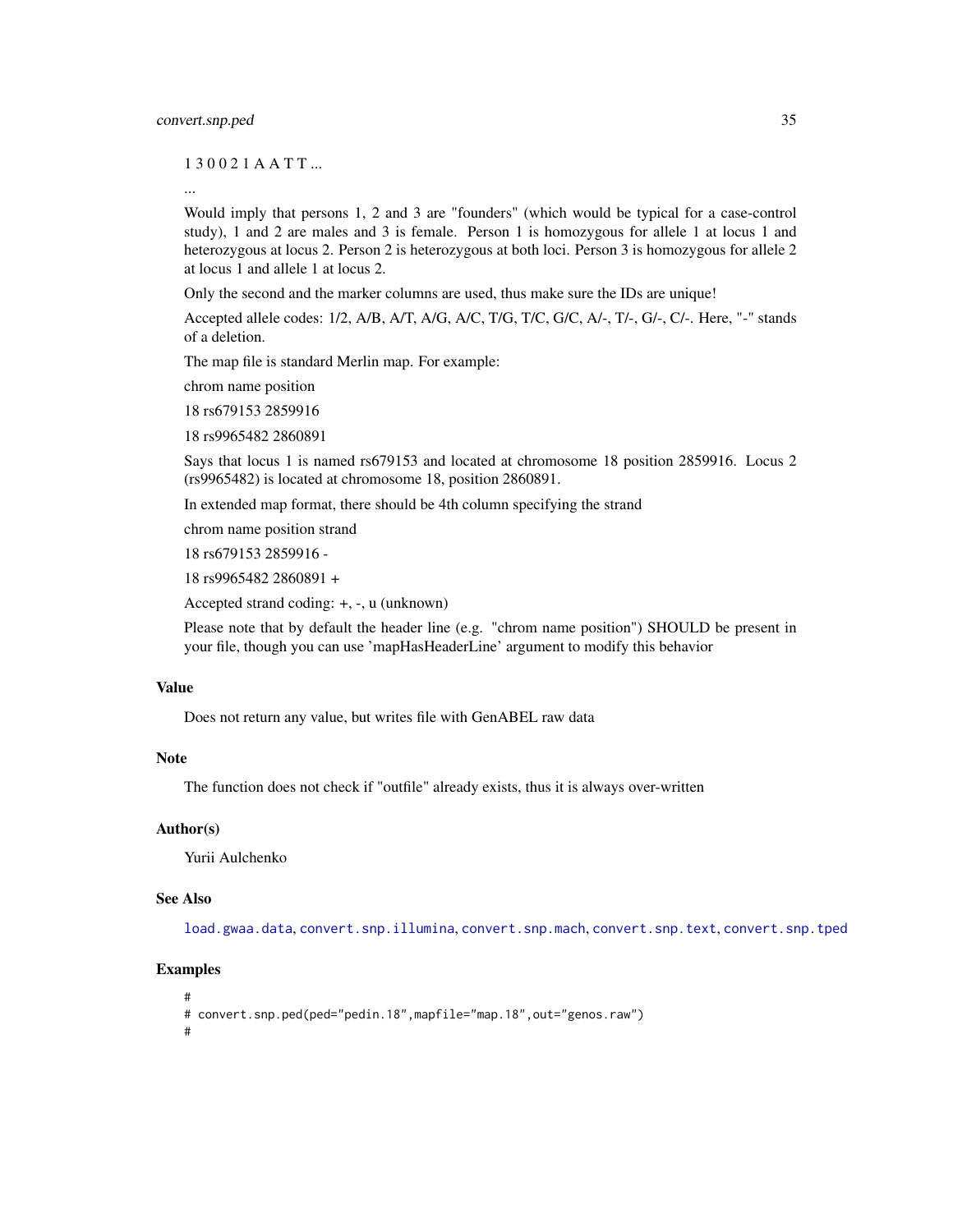<span id="page-35-1"></span><span id="page-35-0"></span>

Converts integer genotypic data file to raw internal data formated file

#### Usage

convert.snp.text(infile, outfile, bcast = 10000)

#### Arguments

| infile  | Input data file name                                 |
|---------|------------------------------------------------------|
| outfile | Output data file                                     |
| bcast   | Reports progress after reading beast portion of SNPs |

#### Details

Input genotypic data file contains all kind of genetic information. The first line of this file contains IDs of all study subjects. The second line gives names of all SNPs in the study. The third line list the chromosomes the SNPs belong to. Sequential numbers are used for autosomes and "X" (capital!) is used for the sex-chromosome. The forth line lists genomic position of the SNPs, in order which is the same as order in the line 2. The genomic position can be chromosome-specific (each chromosome starts with "0") or, better, a true genomic position (chromosome 1 starts with 0 and chromosome 2 continues at the point chromosome 1 ends).

Starting with the line five, genetic data are presented. The 5th line contains the data for SNP, which is listed first on the second line. The first column of this line specifies the genotype for the person, who is listed first on the line 1; the second column gives the genotype for the second person, so on. The genotypes are coded as 0 (missing), 1 (for AA), 2 (for AB) and 3 (for BB). Here is a small example:

289982 325286 357273 872422 1005389

SNP-1886933 SNP-2264565 SNP-2305014

1 1 1

825852 2137143 2585920

3 3 3 3 2

3 2 3 3 3

2 2 1 1 1

In this example, we can see that SNP-2305014 (number 3 in the second line) is located on chromosome 1 at the position 2585920. If we would like to know what is genotype of person with ID 325286 (second in the first line), we need to take second column and the third line of the genotypic data. This cell contains 1, thus, person 325286 has genotype "AA" at SNP-2305014.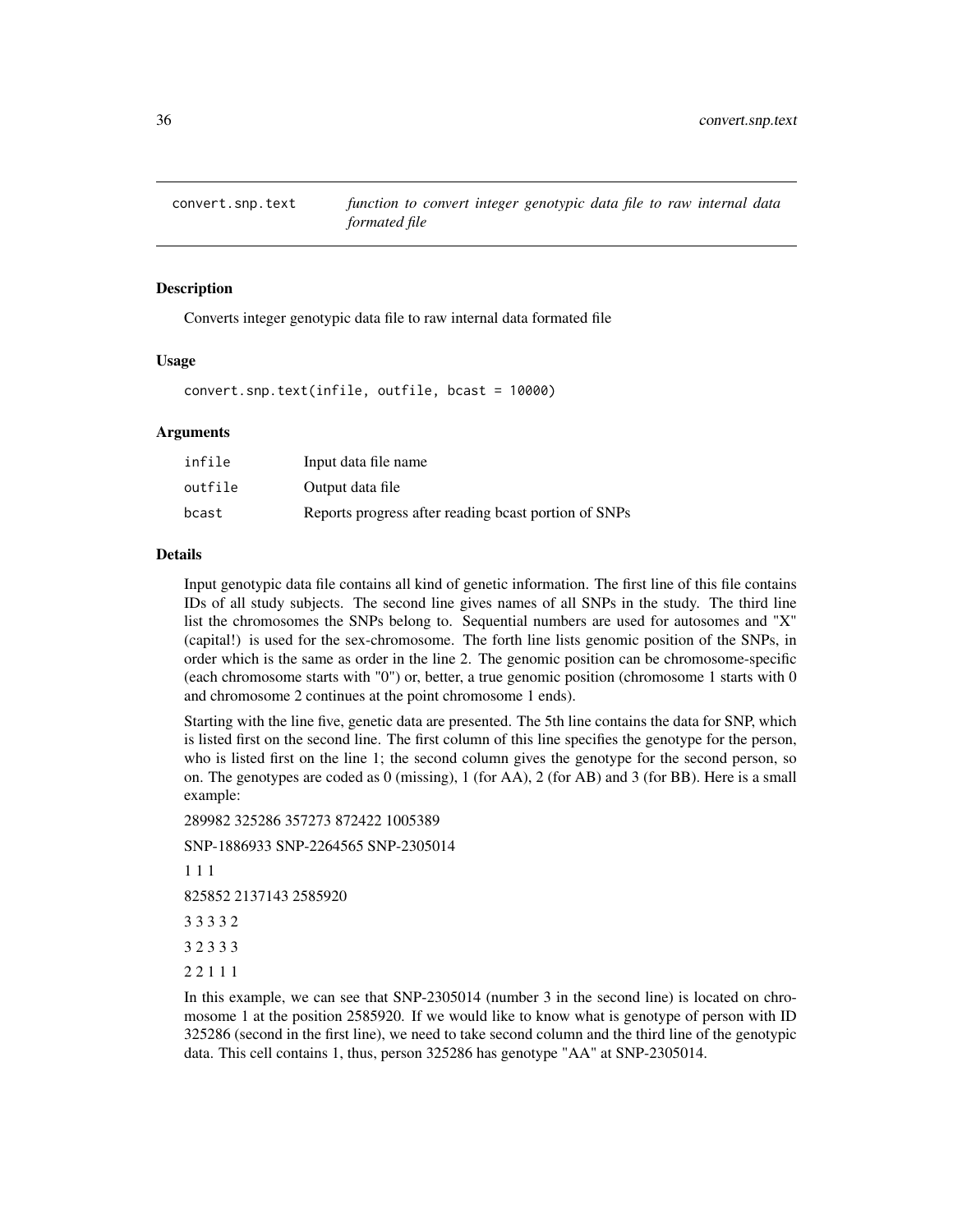# convert.snp.tped 37

In the event that you do not want to use a map for some reason (such as prior ordering of the polymorphisms in the genotype file), make a dummy map-line, which contains order information.

The above described genotypic data file is (more or less) human-readable; actually, to achieve the aim of effective data storage GWAA package uses internal format. In this format, four genotypes are stored in single byte; "raw" data format of R is used.

# Value

Does not return any value

#### Note

The function does not check if "outfile" already exists, thus it is always over-written

## Author(s)

Yurii Aulchenko

# See Also

[load.gwaa.data](#page-76-0), [convert.snp.illumina](#page-30-0), [convert.snp.ped](#page-33-0), [convert.snp.mach](#page-31-0), [convert.snp.tped](#page-36-0)

### Examples

```
#
# convert.snp.text("genos.dat","genos.raw")
#
```
<span id="page-36-0"></span>

| convert.snp.tped | function to convert genotypic data in transposed-ped format (.tped and |
|------------------|------------------------------------------------------------------------|
|                  | tfam) to internal genotypic data formatted file.                       |

# Description

Converts genotypic data in transposed-ped format (.tped and .tfam) to internal genotypic data formatted file

#### Usage

```
convert.snp.tped(tpedfile, tfamfile, outfile,strand = "u", bcast = 10000)
```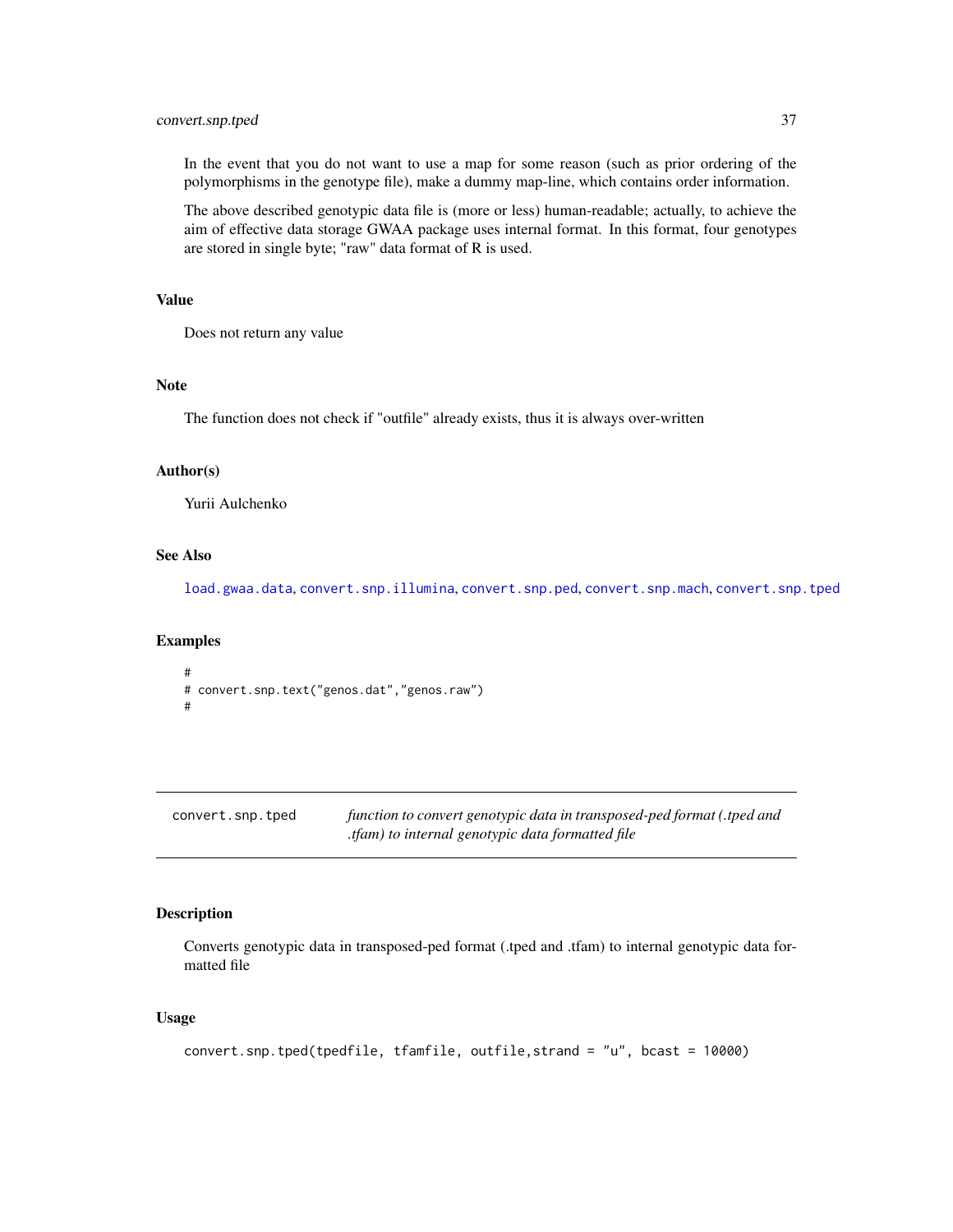#### Arguments

| tpedfile | Name of transposed-ped format (.tped) file to read                                                                                                                                                   |
|----------|------------------------------------------------------------------------------------------------------------------------------------------------------------------------------------------------------|
| tfamfile | Name of individual data (.tfam) file to read                                                                                                                                                         |
| outfile  | Name for output data file.                                                                                                                                                                           |
| strand   | Specification of strand, one of "u" (unknown), "+", "-" or "file". In the latter<br>case, extra column specifying the strand (again, one of "u", "+", or "-") should<br>be included on the tpedfile. |
| bcast    | Reports progress every time this number of SNPs have been read                                                                                                                                       |

#### Details

The transposed-ped file format may be preferred when extremely large numbers of markers have been genotyped. This file format is supported by plink! See http://pngu.mgh.harvard.edu/~purcell/plink/ for details.

The conversion is performed by C++ code that is both fast and memory efficient.

The genotype data are stored in the main transposed-ped format file, usually with a .tped file extension. If there are NSNP markers genotyped in NIND individuals, this file has NSNP rows and 4+NIND\*2 columns. There is one row per marker, and no header. The first four columns are:

#### Chromosome

Marker name (e.g. rs number)

Genetic position (in Morgans)

Physical position (in bp)

These are followed by two columns per individual, which contain the genotype, coded as two characters. The '0' character is used for missing data. For example, a file containing data for six individuals genotyped at two SNPs would look like:

# 1 rs1234 0 5000650 A A 0 0 C C A C C C C C

# 1 rs5678 0 5000830 G T G T G G T T G T T T

In this example, the second individual is missing data for SNP rs1234, etc. The alleles can be coded by any two distinct characters, e.g. 'C' and 'G', or '1' and '2'. The '0' character is reserved for missing data, and each individual genotype must be either complete, or completely missing. In the current implementation, only the physical positions of the SNPs are read, and the genetic positions are ignored.

The indices for the columns are stored in a separate file, usually with a .tfam file extension. Traditionally, this file has six columns, and no header. In the current implementation, only the second column is used. This column must contain the individual id. Other columns are ignored.

#### Value

Does not return any value

## Note

The function does not check if "outfile" already exists, thus it is always over-written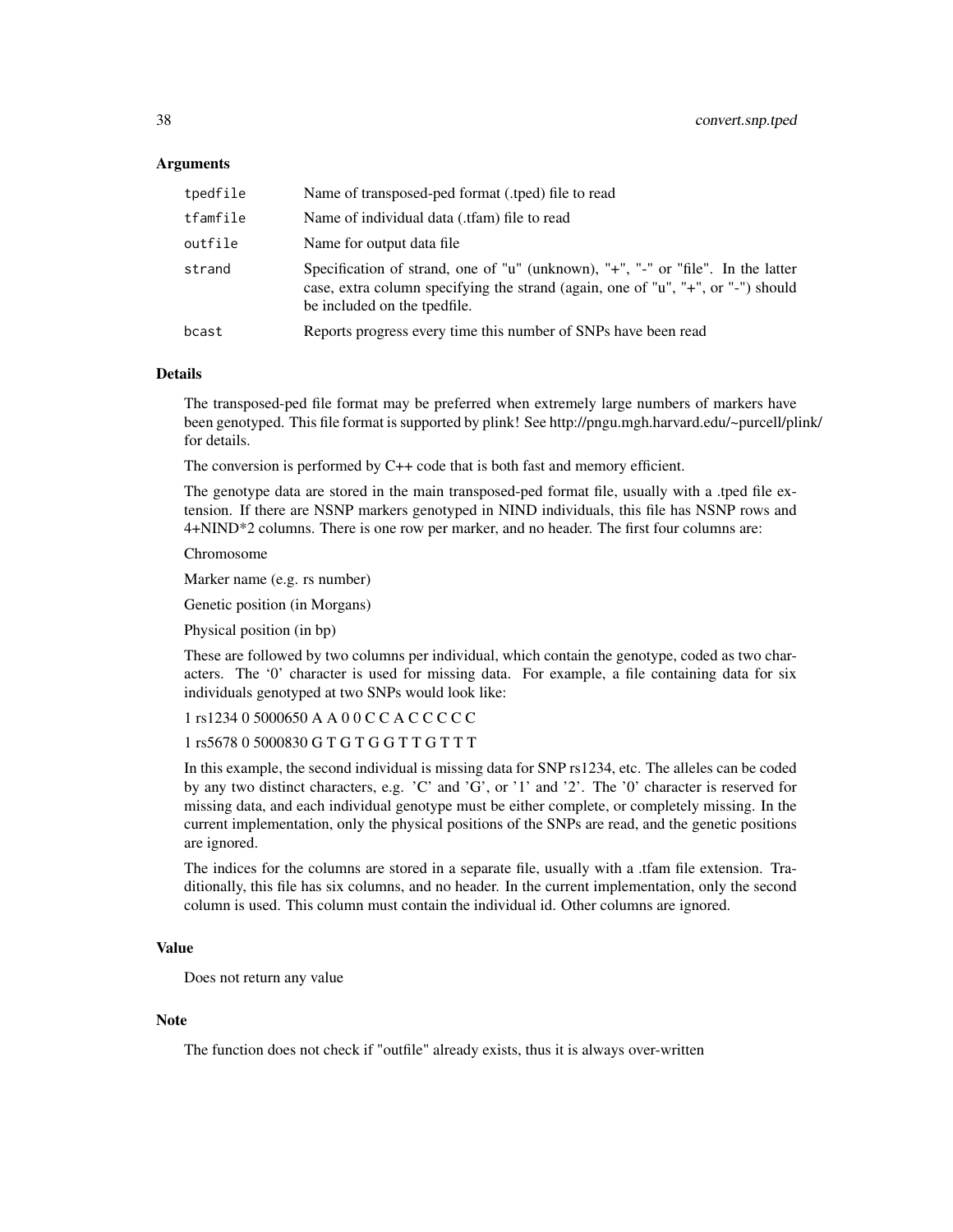#### crnames 39

## Author(s)

Toby Johnson <toby.johnson@unil.ch>

# See Also

[convert.snp.ped](#page-33-0), [convert.snp.illumina](#page-30-0), [convert.snp.text](#page-35-0), [convert.snp.mach](#page-31-0), [load.gwaa.data](#page-76-0)

# Examples

```
#
# convert.snp.tped("c21.tped",map="c21.tfam",out="c21.raw")
#
```
crnames *Return column and row names*

### Description

Given a dimnames, returns column and row names for index cells

### Usage

crnames(dnames,idx)

## Arguments

| dnames | object dimnames                                     |
|--------|-----------------------------------------------------|
| idx    | index (or logical condition on the original object) |

# Examples

```
require(GenABEL.data)
data(ge03d2ex)
a <- as.numeric(ge03d2ex[1:20,1:3])
crnames(dimnames(a),a==1)
```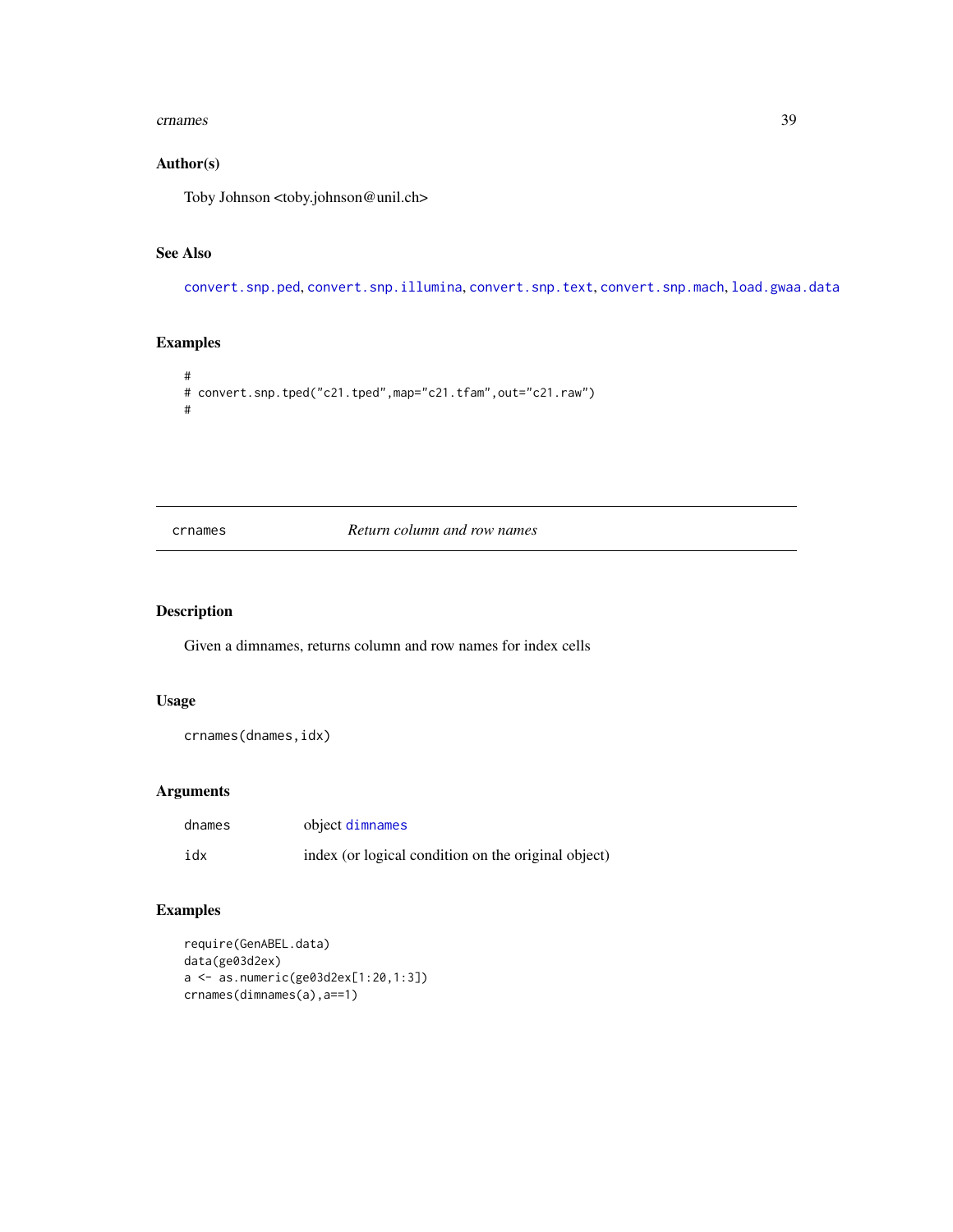### Description

This function is used to delete certain phenotypes from phenotypic part (phdata) of an object of [gwaa.data-class](#page-66-0)

## Usage

del.phdata(data, what, all = FALSE)

# Arguments

| data | an object of gwaa.data-class                                                                                                     |
|------|----------------------------------------------------------------------------------------------------------------------------------|
| what | which phenotypes (variables) to delete, expressed as (vector of) names (charac-<br>ter) or integer (column of phdata data frame) |
| a11  | if 'all'=TRUE and 'what' is misisng, all phenotypes are deleted, and only the<br>'id' and 'sex' are kept                         |

# Author(s)

Yurii Aulchenko

### Examples

```
require(GenABEL.data)
data(srdta)
phdata(srdta)[1:5,]
srdta <- del.phdata(srdta,"qt1")
phdata(srdta)[1:5,]
srdta <- del.phdata(srdta,all=TRUE)
phdata(srdta)[1:5,]
```
<span id="page-39-0"></span>descriptives.marker *Function to generate descriptive summary tables for genotypic data*

## Description

Function to generate descriptive summary tables for genotypic data

## Usage

descriptives.marker(data,snpsubset,idsubset,file,mafc,hwec,snpc,idcc,digits = 3)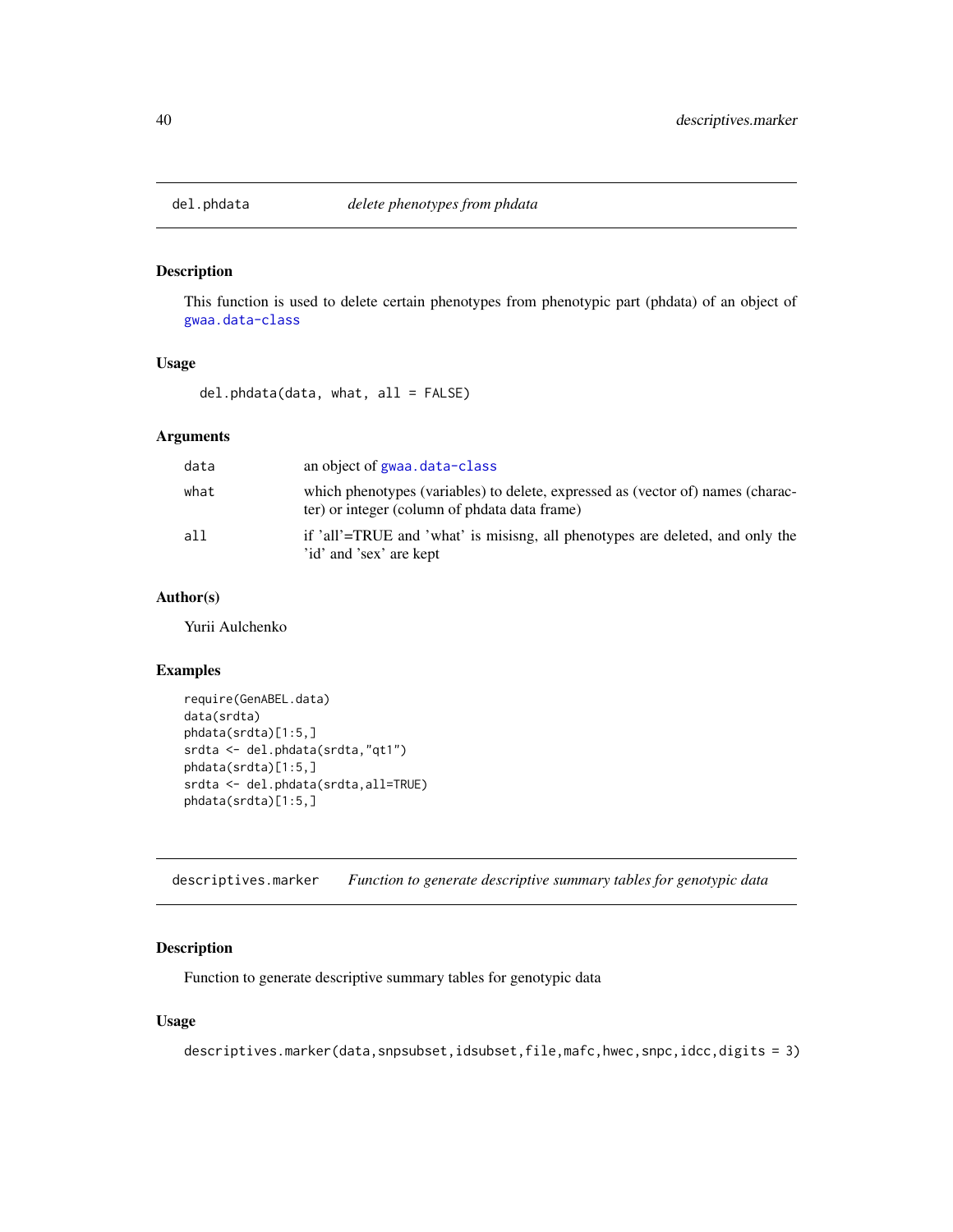# descriptives.scan 41

# Arguments

| data      | an object of snp.data-class or gwaa.data-class                                                                                         |
|-----------|----------------------------------------------------------------------------------------------------------------------------------------|
| snpsubset | Index, character or logical vector with subset of SNPs to run analysis on. If<br>missing, all SNPs from data are used for analysis.    |
| idsubset  | Index, character or logical vector with subset of IDs to run analysis on. If miss-<br>ing, all people from data are used for analysis. |
| file      | A string specifying the name of a file to write the tables to (default is missing).                                                    |
| $m$ afc   | vector containing desired cut-off levels for minor allele frequency                                                                    |
| hwec      | vector containing desired cut-off levels for exact HWE P-values                                                                        |
| snpc      | vector containing desired cut-off levels for SNP call rate                                                                             |
| idcc      | vector containing desired cut-off levels for individual SNP call rate                                                                  |
| digits    | number of digits to be printed                                                                                                         |

#### Value

A list containing descriptive tables and statistics

# Author(s)

Yurii Aulchenko

# Examples

```
require(GenABEL.data)
data(srdta)
descriptives.marker(srdta)
```
<span id="page-40-0"></span>descriptives.scan *Function to describe "top" hits in GWA scan*

# Description

Describes "top" hits in GWA scan

# Usage

```
descriptives.scan(data,file,top=10,sortby="P1df", sep ="\t")
```
# Arguments

| data   | an object of snp.data-class or gwaa.data-class                                                |
|--------|-----------------------------------------------------------------------------------------------|
| file   | A string specifying the name of a file to write the tables to (default is no file<br>output). |
| top    | How many "top" hits to describe                                                               |
| sortby | How to pick up "top" hits ("P1df", "P2df", "Pgw1df", "Pgw2df")                                |
| sep    | field separator (takes effect only if file argument provided)                                 |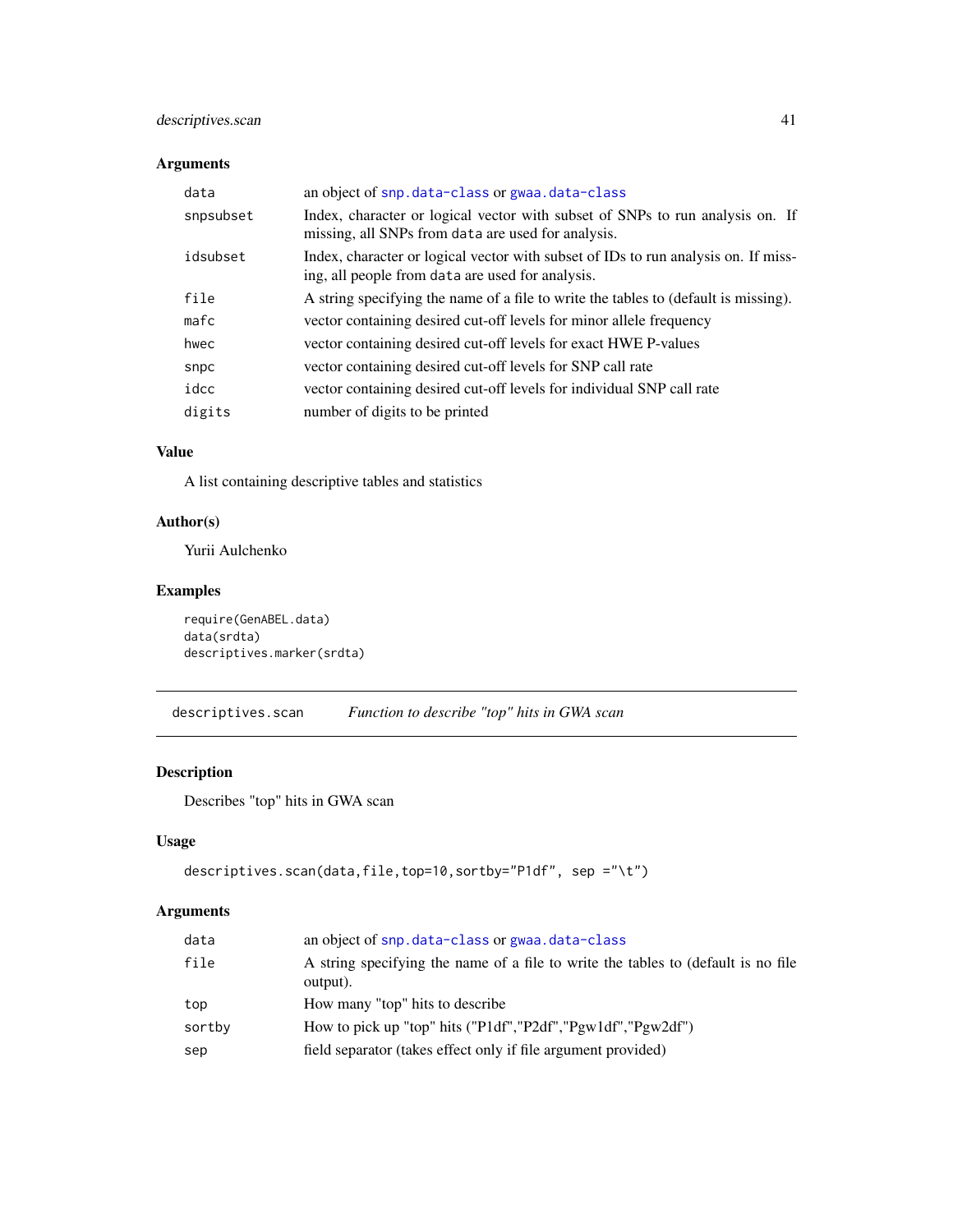# Value

A descritive table

## Author(s)

Yurii Aulchenko

# Examples

```
require(GenABEL.data)
data(srdta)
x <- qtscore(qt2,srdta)
descriptives.scan(x)
```
<span id="page-41-0"></span>descriptives.trait *Function to generate descriptive summary tables for phenotypic data*

# Description

Function to generate descriptive summary tables for phenotypic data

#### Usage

```
descriptives.trait(data,subset,file,by.var=NULL,digits = 3)
```
## Arguments

| data   | an object of snp.data-class or gwaa.data-class                                                                                                               |
|--------|--------------------------------------------------------------------------------------------------------------------------------------------------------------|
| subset | Subset of people to run analysis on. If missing, all people from data are used<br>for analysis.                                                              |
| file   | A string specifying the name of a file to write the tables to (default is no file<br>otput).                                                                 |
| by.var | a binary variable or a character scalar specifying the name of a binary trait in<br>data; statistics will be produced separately for the groups and compared |
| digits | number of digits to be printed                                                                                                                               |

# Value

A table with descriptive statistics. Ptt: t-test; Pkw: kruskal.test; Pex: Fisher exact test (for factors with <5 levels)

## Author(s)

Yurii Aulchenko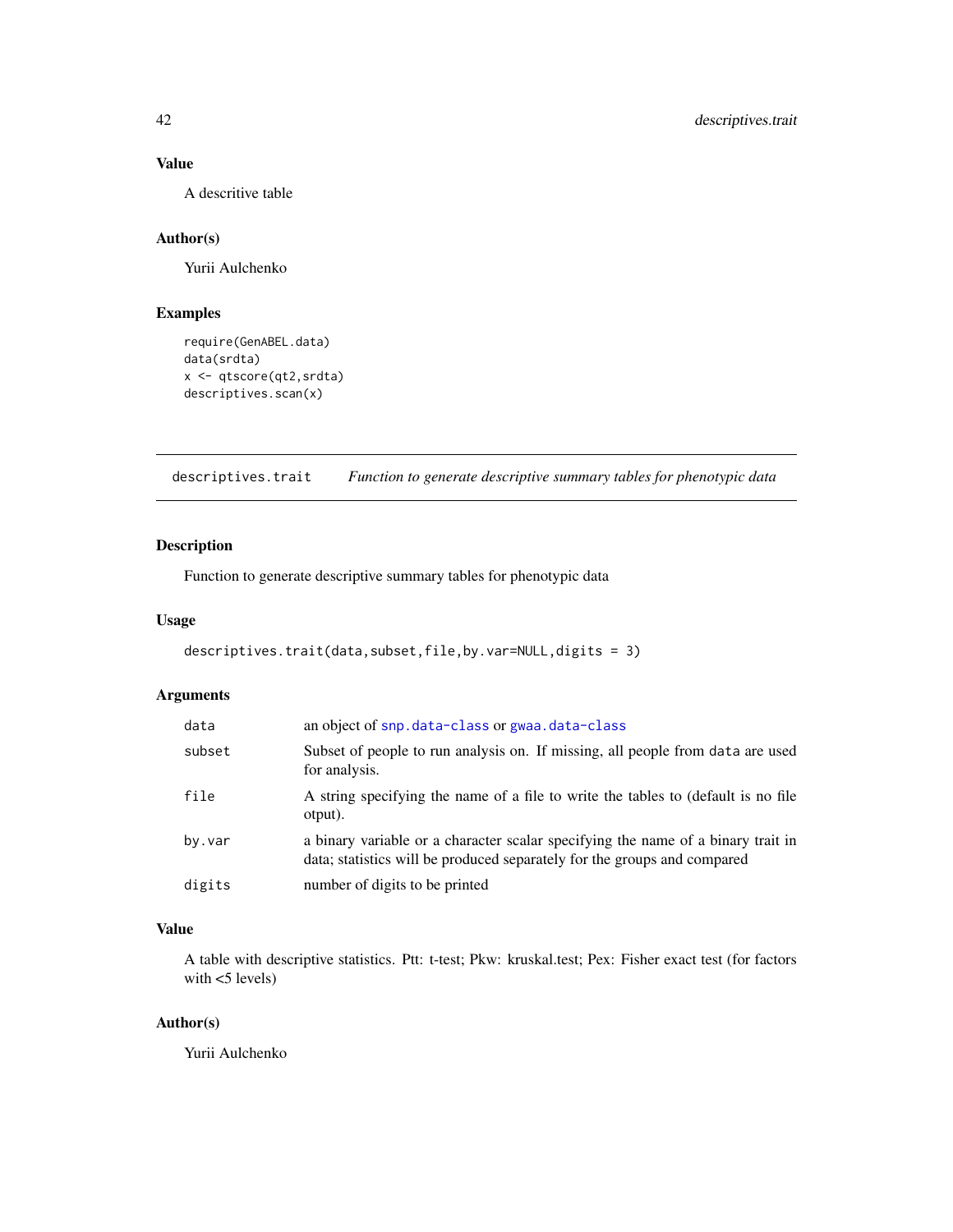#### dprfast that the contract of the contract of the contract of the contract of the contract of the contract of the contract of the contract of the contract of the contract of the contract of the contract of the contract of t

## Examples

```
require(GenABEL.data)
data(srdta)
descriptives.trait(srdta)
descriptives.trait(srdta,by.var=srdta@phdata$sex)
descriptives.trait(srdta,by.var="sex")
attach(phdata(srdta))
descriptives.trait(srdta,by.var=sex)
detach(phdata(srdta))
```
<span id="page-42-0"></span>

dprfast *Estimates D' between multiple markers*

#### Description

Given a set of SNPs, computes a matrix of D'

# Usage

dprfast(data, snpsubset, idsubset)

#### Arguments

| data      | object of snp.data-class                                                                                                               |
|-----------|----------------------------------------------------------------------------------------------------------------------------------------|
| snpsubset | Index, character or logical vector with subset of SNPs to run analysis on. If<br>missing, all SNPs from data are used for analysis.    |
| idsubset  | Index, character or logical vector with subset of IDs to run analysis on. If miss-<br>ing, all people from data are used for analysis. |

## Details

The function is based on slightly modified code of Hao et al.

## Value

A (Nsnps X Nsnps) matrix giving D' values between a pairs of SNPs above the diagonal and number of SNP genotype measured for both SNPs below the diagonal

## Author(s)

Yurii Aulchenko

# References

Hao K, Di X, Cawley S. (2006) LdCompare: rapid computation of single- and multiple-marker D' and genetic coverage. Bioinformatics, 23: 252-254.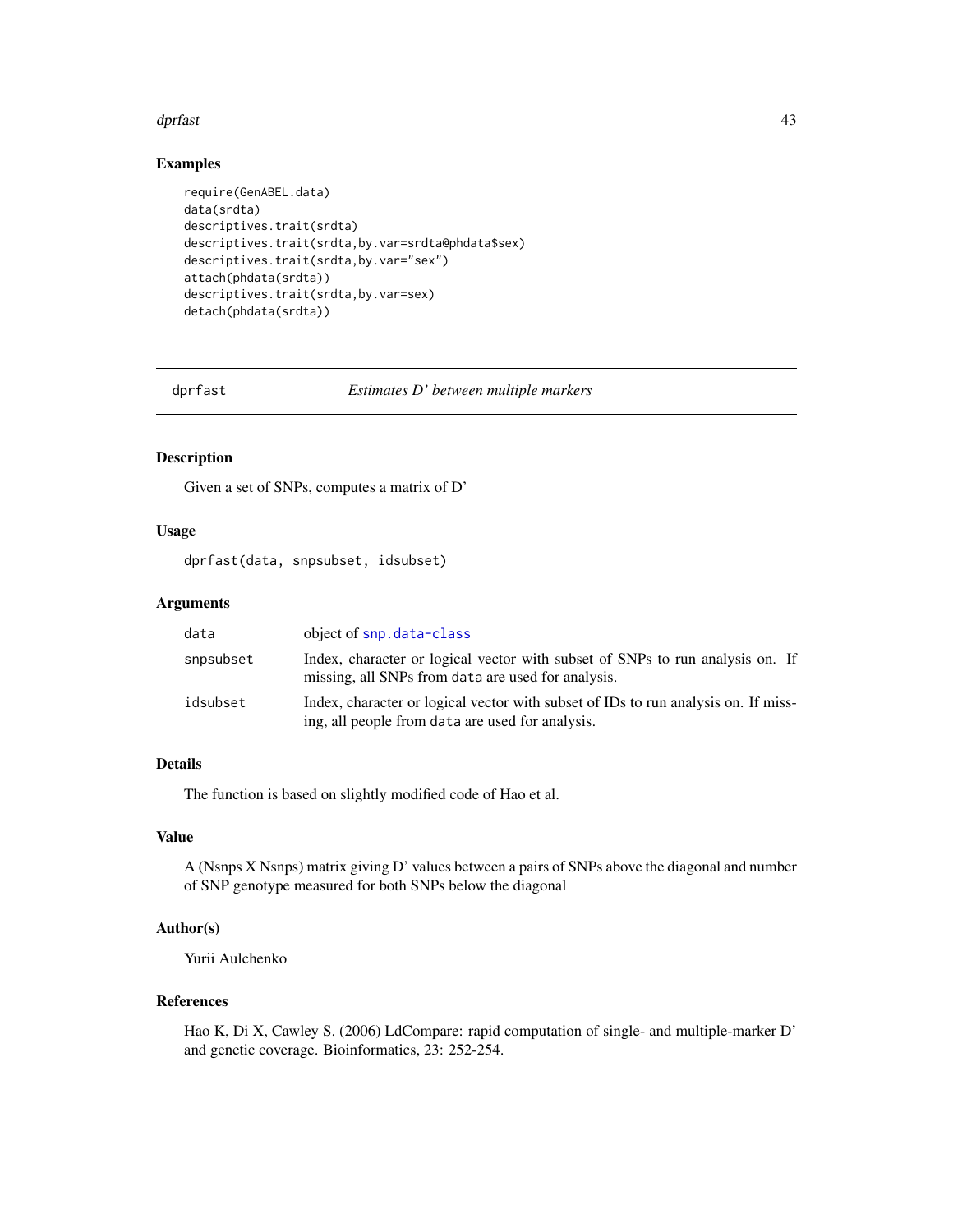44 egscore

## See Also

[rhofast](#page-110-0)

# Examples

```
require(GenABEL.data)
data(ge03d2)
# D's using D'fast
a <- dprfast(ge03d2,snps=c(1:10))
## Not run:
library(genetics)
# D's using package genetics
b <- LD(as.genotype(ge03d2[,1:10]))$"D'"
# see that the D's are not exactly the same
cor(a[upper.tri(a)],b[upper.tri(b)])
plot(a[upper.tri(a)],b[upper.tri(b)])
```

```
## End(Not run)
```
<span id="page-43-0"></span>egscore *Fast score test for association, corrected with PC*

### Description

Fast score test for association between a trait and genetic polymorphism, adjusted for possible stratification by principal components.

# Usage

```
egscore(formula, data, snpsubset, idsubset,
 kinship.matrix, naxes = 3, strata, times = 1,
 quiet = FALSE, bcast = 10, clambda = TRUE, propPs = 1)
```
## Arguments

| formula   | Formula describing fixed effects to be used in analysis, e.g. $y \sim a + b$ means<br>that outcome (y) depends on two covariates, a and b. If no covariates used in<br>analysis, skip the right-hand side of the equation. |
|-----------|----------------------------------------------------------------------------------------------------------------------------------------------------------------------------------------------------------------------------|
| data      | An object of gwaa.data-class                                                                                                                                                                                               |
| snpsubset | Index, character or logical vector with subset of SNPs to run analysis on. If<br>missing, all SNPs from data are used for analysis.                                                                                        |
| idsubset  | Index, character or logical vector with subset of IDs to run analysis on. If miss-<br>ing, all people from data/cc are used for analysis.                                                                                  |
|           | kinship matrix kinship matrix, as returned by ibs, Use weight="freq" with ibs and do not<br>forget to repalce the diagonal with Var returned by hom, as shown in example!                                                  |
| naxes     | Number of axes of variation to be used in adjustment (should be much smaller<br>than number of subjects)                                                                                                                   |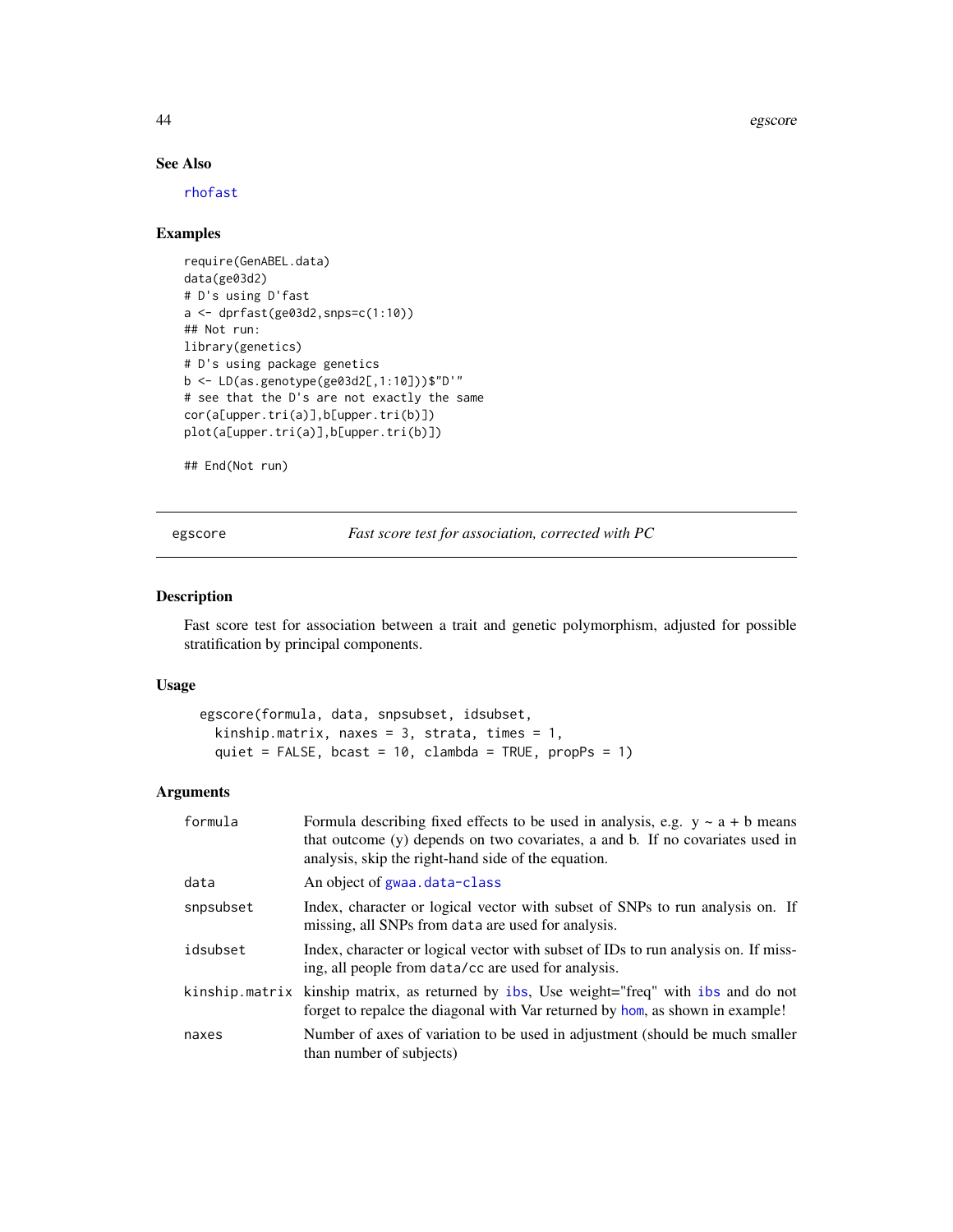#### egscore and the set of the set of the set of the set of the set of the set of the set of the set of the set of the set of the set of the set of the set of the set of the set of the set of the set of the set of the set of t

| strata  | Stratification variable. If provieded, scores are computed within strata and then<br>added up.                                                                                                                                                                                                                              |
|---------|-----------------------------------------------------------------------------------------------------------------------------------------------------------------------------------------------------------------------------------------------------------------------------------------------------------------------------|
| times   | If more then one, the number of replicas to be used in derivation of empirical<br>genome-wide significance.                                                                                                                                                                                                                 |
| quiet   | do not print warning messages                                                                                                                                                                                                                                                                                               |
| bcast   | If the argument times $> 1$ , progress is reported once in beast replicas                                                                                                                                                                                                                                                   |
| clambda | If inflation facot Lambda is estimated as lower then one, this parameter controls<br>if the original P1df (clambda=TRUE) to be reported in Pc1df, or the original 1df<br>statistics is to be multiplied onto this "deflation" factor (clambda=FALSE). If a<br>numeric value is provided, it is used as a correction factor. |
| propPs  | proportion of non-corrected P-values used to estimate the inflation factor Lambda,<br>passed directly to the estlambda                                                                                                                                                                                                      |

# Details

The idea of this test is to use genomic kinship matrix to first, derive axes of genetic variation (principal components), and, second, adjust both trait and genotypes onto these axes. Note that the diagonal of the kinship matrix should be replaced (default it is  $0.5*(1+F)$ , and for EIGENSTRAT one needs variance). These variances are porduced by [hom](#page-67-0) function (see example).

The traits is first analysed using LM and with covariates as specified with formula and also with axes of variation as predictors. Corrected genotypes are defined as residuals from regression of genotypes onto axes (which are orthogonal). Correlaton between corrected genotypes and phenotype is computed, and test statistics is defined as square of this correlation times  $(N - K - 1)$ , where N is number of genotyped subjects and K is the number of axes.

This test is defined only for 1 d.f.

## Value

Object of class [scan.gwaa-class](#page-116-0)

#### Author(s)

Yurii Aulchenko

#### References

Price A. L. et al, Principal components analysis corrects for stratification in genome-wide association studies. Nat Genet 38: 904-909.

#### See Also

[qtscore](#page-101-0), [mmscore](#page-85-0), [ibs](#page-71-0), [scan.gwaa-class](#page-116-0)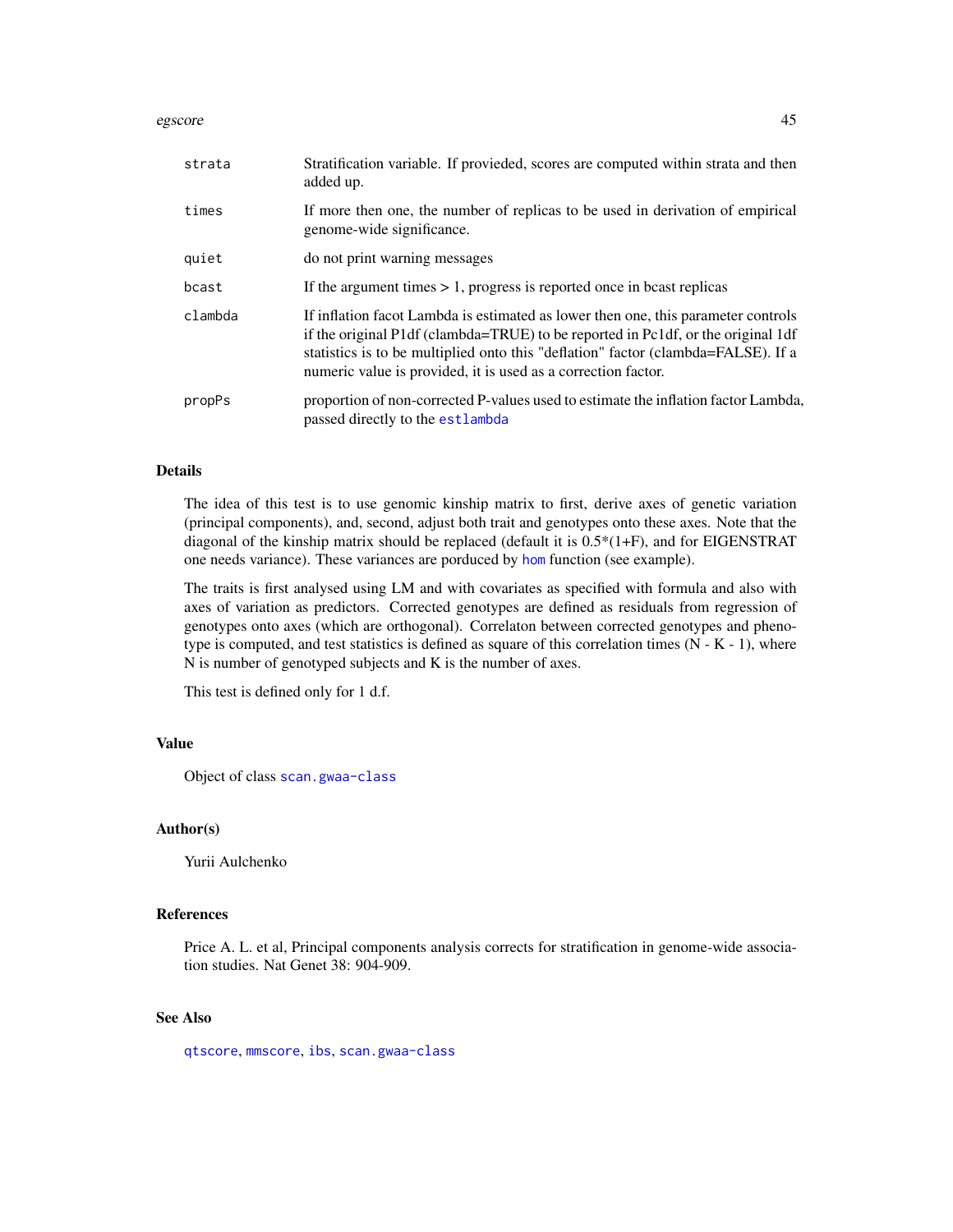# Examples

```
require(GenABEL.data)
data(ge03d2c)
#egscore with stratification
gkin <- ibs(ge03d2c[,autosomal(ge03d2c)],w="freq")
#replace the diagonal with right elements
diag(gkin) <- hom(ge03d2c[,autosomal(ge03d2c)])$Var
a <- egscore(dm2~sex+age,data=ge03d2c,kin=gkin)
plot(a,df="Pc1df")
```
egscore.old *Fast score test for association, corrected with PC*

### Description

Fast score test for association between a trait and genetic polymorphism, adjusted for possible stratification by principal components.

#### Usage

```
egscore.old(formula,data,snpsubset,idsubset,kinship.matrix,naxes=3,strata,
times=1,quiet=FALSE,bcast=10,clambda=TRUE,propPs=1.0)
```
#### Arguments

| formula   | Formula describing fixed effects to be used in analysis, e.g. $y \sim a + b$ means<br>that outcome (y) depends on two covariates, a and b. If no covariates used in<br>analysis, skip the right-hand side of the equation. |
|-----------|----------------------------------------------------------------------------------------------------------------------------------------------------------------------------------------------------------------------------|
| data      | An object of gwaa.data-class                                                                                                                                                                                               |
| snpsubset | Index, character or logical vector with subset of SNPs to run analysis on. If<br>missing, all SNPs from data are used for analysis.                                                                                        |
| idsubset  | Index, character or logical vector with subset of IDs to run analysis on. If miss-<br>ing, all people from data/cc are used for analysis.                                                                                  |
|           | kinship.matrix kinship matrix, as returned by ibs, (use weight="freq"!)                                                                                                                                                    |
| naxes     | Number of axes of variation to be used in adjustment (should be much smaller<br>than number of subjects)                                                                                                                   |
| strata    | Stratification variable. If provieded, scores are computed within strata and then<br>added up.                                                                                                                             |
| times     | If more then one, the number of replicas to be used in derivation of empirical<br>genome-wide significance.                                                                                                                |
| quiet     | do not print warning messages                                                                                                                                                                                              |
| bcast     | If the argument times $> 1$ , progress is reported once in beast replicas                                                                                                                                                  |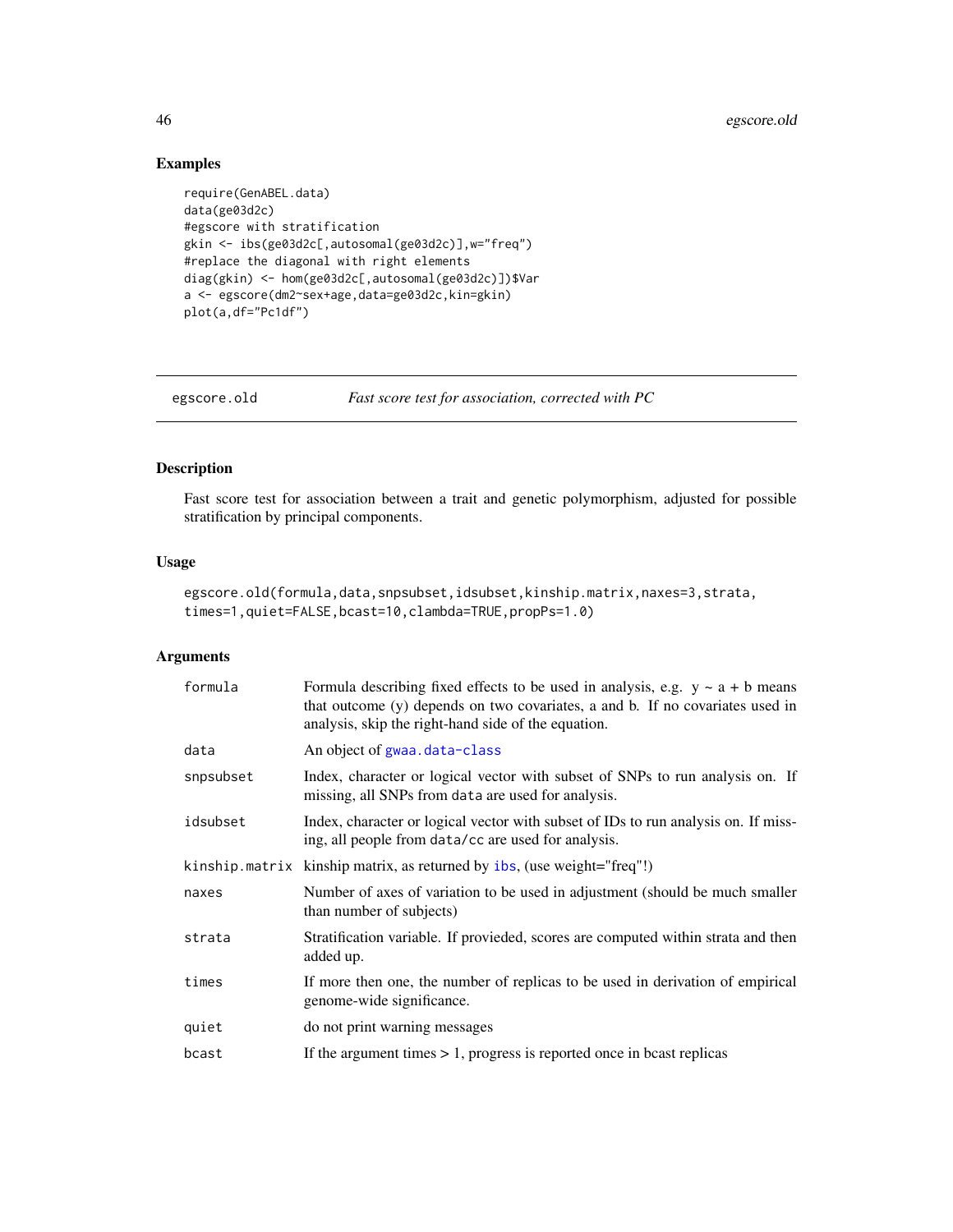## egscore.old 47

| clambda | If inflation facot Lambda is estimated as lower then one, this parameter controls                                                                  |
|---------|----------------------------------------------------------------------------------------------------------------------------------------------------|
|         | if the original P1df (clambda=TRUE) to be reported in Pc1df, or the original 1df                                                                   |
|         | statistics is to be multiplied onto this "deflation" factor (clambda=FALSE). If a<br>numeric value is provided, it is used as a correction factor. |
| propPs  | proportion of non-corrected P-values used to estimate the inflation factor Lambda,<br>passed directly to the estlambda                             |

# Details

The idea of this test is to use genomic kinship matrix to first, derive axes of genetic variation (principal components), and, second, adjust both trait and genotypes onto these axes.

The traits is first analysed using LM and with covariates as specified with formula and also with axes of variation as predictors. Corrected genotypes are defined as residuals from regression of genotypes onto axes (which are orthogonal). Correlaton between corrected genotypes and phenotype is computed, and test statistics is defined as square of this correlation times (N - K - 1), where N is number of genotyped subjects and K is the number of axes.

This test is defined only for 1 d.f.

## Value

Object of class [scan.gwaa-class](#page-116-0)

#### Author(s)

Yurii Aulchenko

# References

Price A. L. et al, Principal components analysis corrects for stratification in genome-wide association studies. Nat Genet 38: 904-909.

## See Also

[qtscore](#page-101-0), [mmscore](#page-85-0), [ibs](#page-71-0), [scan.gwaa-class](#page-116-0)

#### Examples

```
#data(ge03d2ex)
##egscore.old with stratification
#gkin <- ibs(ge03d2ex,w="freq")
#a <- egscore.old(dm2~sex+age,data=ge03d2ex,kin=gkin)
#plot(a,df="Pc1df")
```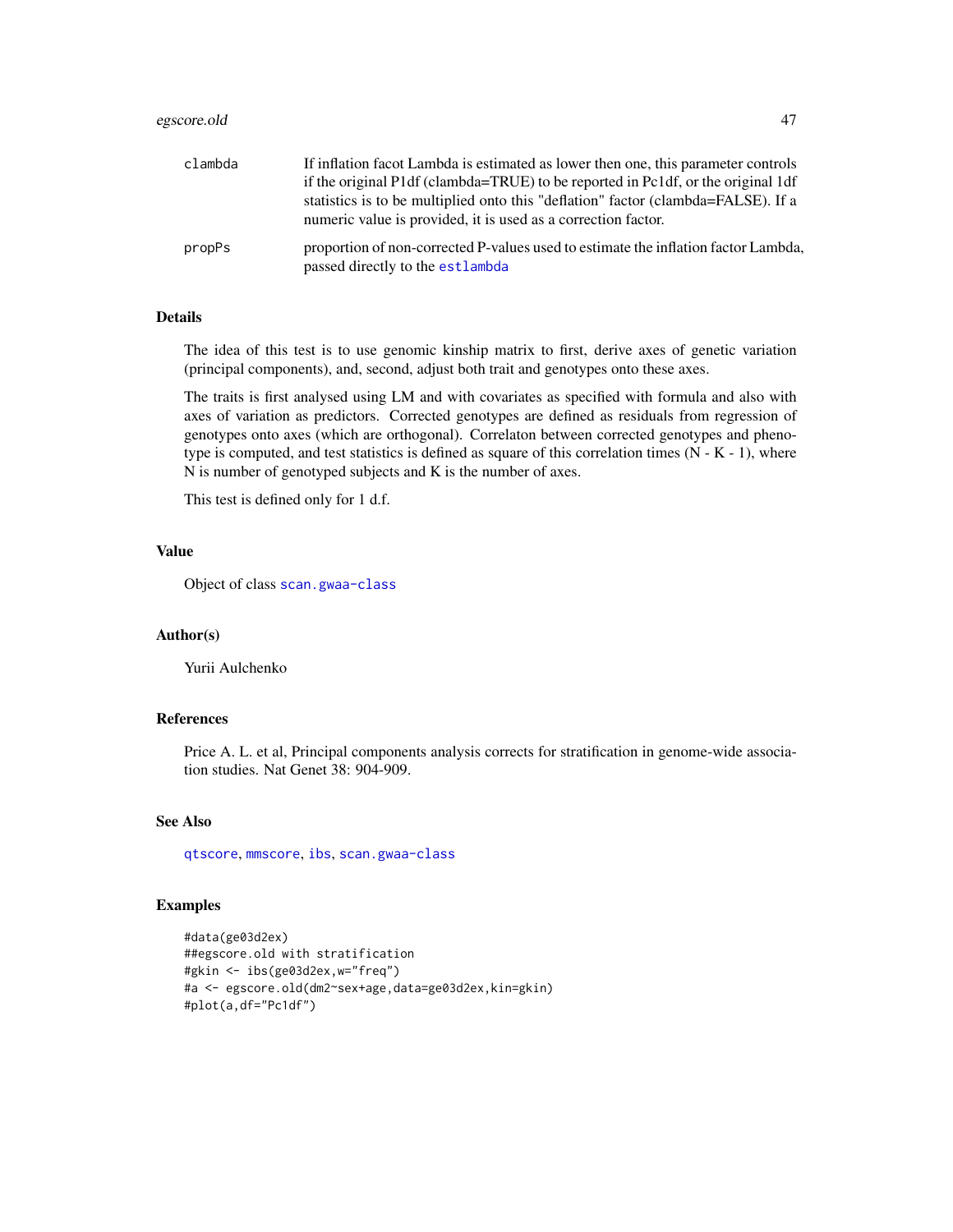<span id="page-47-0"></span>

#### Description

Genome-wide significance for a case-control GWA scan. Analysis function is [ccfast](#page-20-0).

#### Usage

```
emp.ccfast(y, data, snpsubset, idsubset, times = 200, quiet=FALSE,
bcast = 10)
```
# Arguments

|           | All arguments are the same as in and passed intact to the ccfast. See help for<br>this function.                                                                              |
|-----------|-------------------------------------------------------------------------------------------------------------------------------------------------------------------------------|
|           | character name of the vector of case-control status. Cases are denoted as 1 and<br>controls as $0$ .                                                                          |
| data      | An object of gwaa.data-class                                                                                                                                                  |
| snpsubset | Index, character or logical vector with subset of SNPs to run analysis on. If<br>missing, all SNPs from data are used for analysis.                                           |
| idsubset  | Index, character or logical vector with subset of IDs to run analysis on. If miss-<br>ing, all people from data are used for analysis.                                        |
| times     | If more then one, the number of replicas to be used in derivation of empirical<br>genome-wide significance. See emp. qtscore, which calls qtscore with times>1<br>for details |
| quiet     | do not print warning messages                                                                                                                                                 |
| bcast     | If the argument times $> 1$ , progress is reported once in beast replicas                                                                                                     |
|           |                                                                                                                                                                               |

#### Details

In the analysis of empirical significance, first time the function [ccfast](#page-20-0) is called and result object is saved. Later, the function [ccfast](#page-20-0) is called times times with replace=FALSE in order to generate the distribution under the null. Each call, minimal P-value is extracted and compared with original P-values. For a particular SNP, empirical P-value is obtained as a proportion of times minimal Ps from resampled data was less then the original P.

The list elements effB, effAB and effBB are the ones obtained from the analysis of the original (not permuted) data set

# Value

Object of class [scan.gwaa-class](#page-116-0)

#### Author(s)

Yurii Aulchenko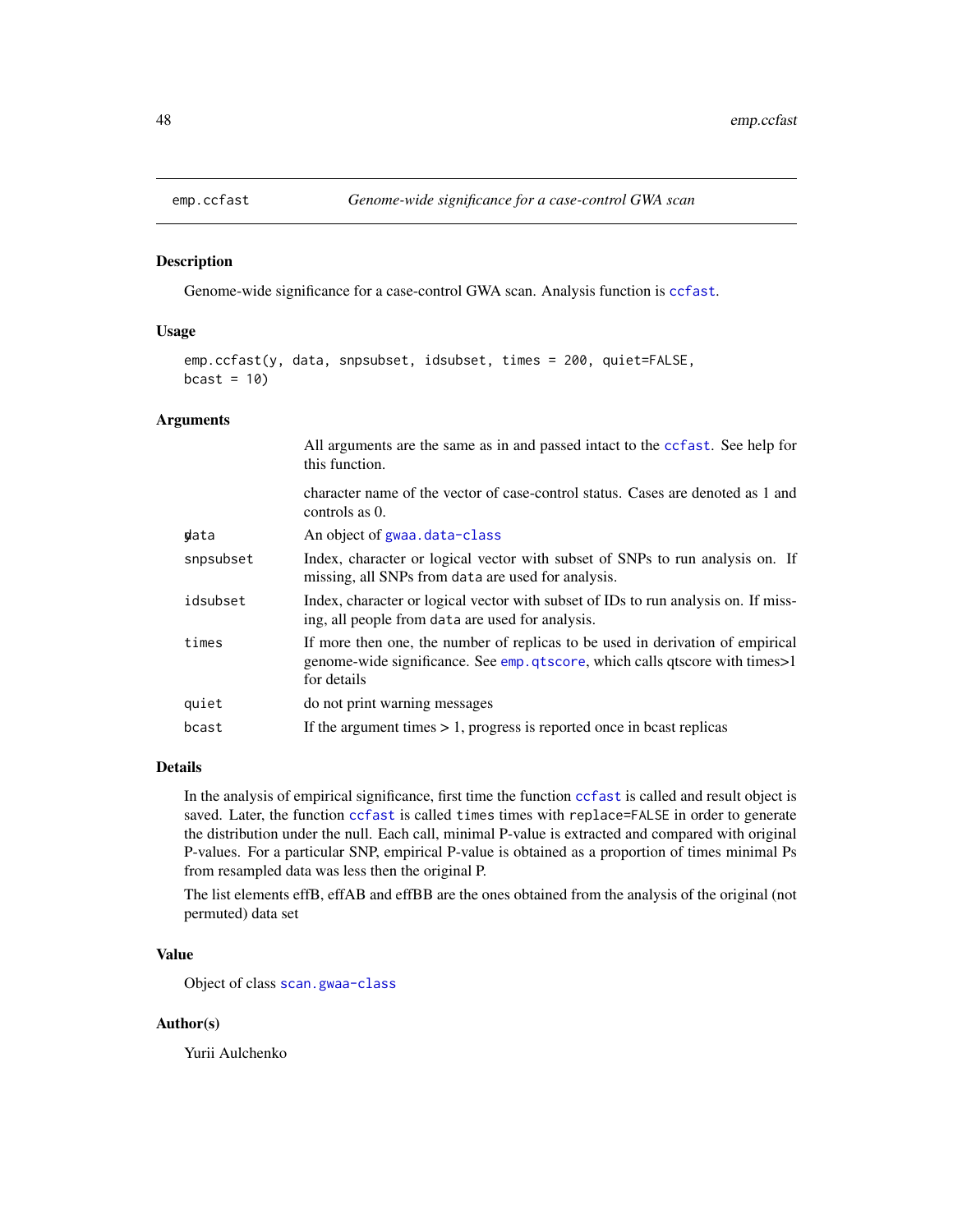# emp.qtscore 49

## See Also

[ccfast](#page-20-0), [emp.qtscore](#page-48-0), [scan.gwaa-class](#page-116-0)

#### Examples

```
require(GenABEL.data)
data(srdta)
a<-ccfast("bt",data=srdta,snps=c(500:800))
plot(a)
# this does not make sense, as the whole experiment must be analysed, not a small region!
# also, times = 20 is way too small (should be at least 200)
b<-emp.ccfast("bt",data=srdta,snps=c(500:800),bcast=10, times = 20)
plot(b)
# compare qvalues and empirical P
qv<-qvaluebh95(a[,"P1df"])$qval
qv
b[,"P1df"]
plot(qv,b[,"P1df"],xlim=c(0,1),ylim=c(0,1))
abline(a=0,b=1)
```
<span id="page-48-0"></span>emp.qtscore *Genome-wide significance for a GWA scan*

## Description

Genome-wide significance for a GWA scan. Analysis function is [qtscore](#page-101-0).

## Usage

```
emp.qtscore(formula , data, snpsubset, idsubset, strata, trait.type="gaussian",
times = 200, quiet=FALSE, bcast = 10)
```
#### Arguments

|           | All arguments are the same as in and passed intact to the qtscore. See help for<br>this function.                                                                                                                          |
|-----------|----------------------------------------------------------------------------------------------------------------------------------------------------------------------------------------------------------------------------|
|           | Formula describing fixed effects to be used in analysis, e.g. $y \sim a + b$ means<br>that outcome (y) depends on two covariates, a and b. If no covariates used in<br>analysis, skip the right-hand side of the equation. |
| ɗet⊞ula   | An object of gwaa.data-class                                                                                                                                                                                               |
| snpsubset | Index, character or logical vector with subset of SNPs to run analysis on. If<br>missing, all SNPs from data are used for analysis.                                                                                        |
| idsubset  | Index, character or logical vector with subset of IDs to run analysis on. If miss-<br>ing, all people from data/cc are used for analysis.                                                                                  |
| strata    | Stratification variable. If provieded, scores are computed within strata and then<br>added up.                                                                                                                             |
|           |                                                                                                                                                                                                                            |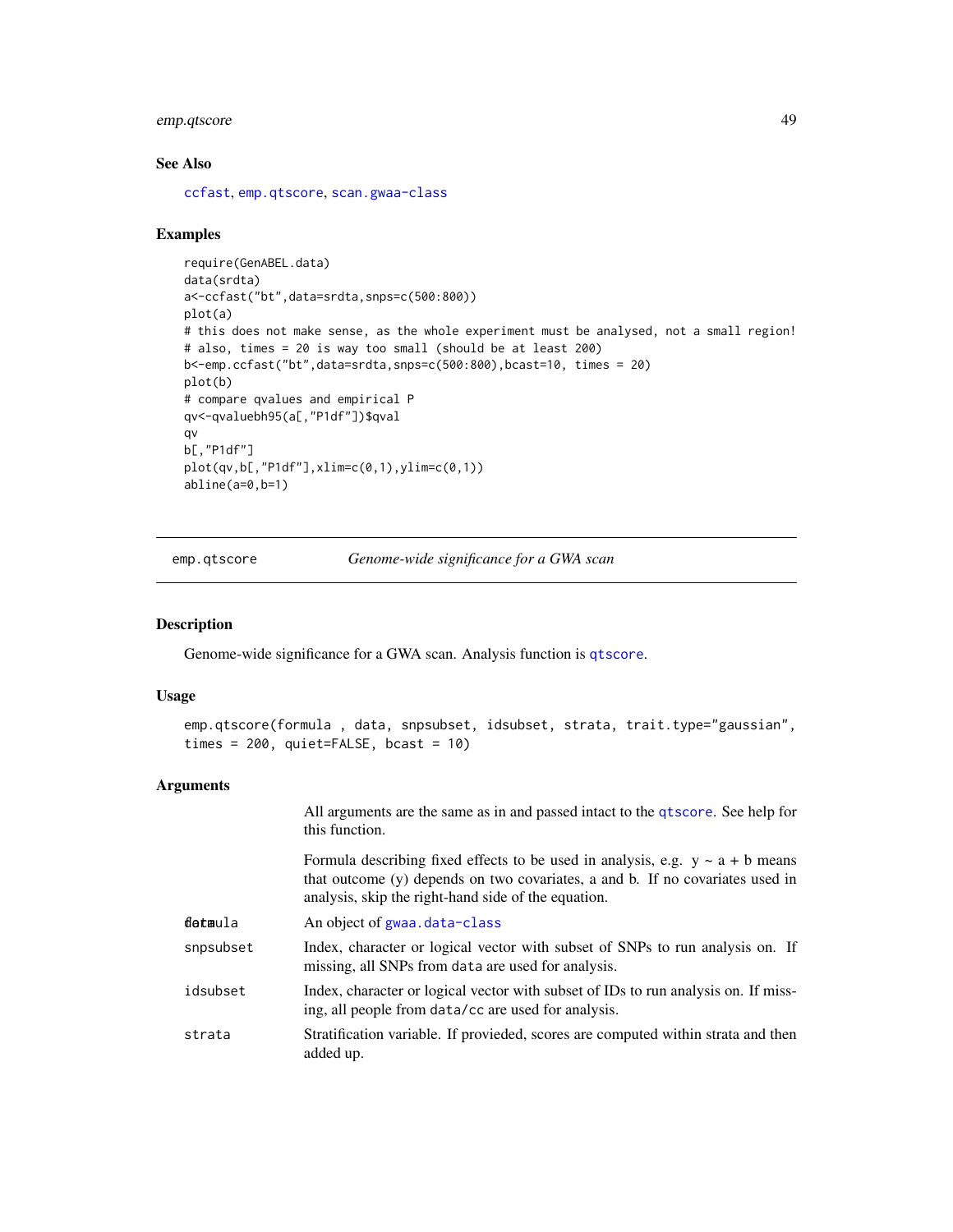50 emp.qtscore

| trait.type | 'gaussian" or "binomial". If not specified, the procedure quesses the type                                                                                                    |
|------------|-------------------------------------------------------------------------------------------------------------------------------------------------------------------------------|
| times      | If more then one, the number of replicas to be used in derivation of empirical<br>genome-wide significance. See emp. qtscore, which calls qtscore with times>1<br>for details |
| quiet      | do not print warning messages                                                                                                                                                 |
| bcast      | If the argument times $> 1$ , progress is reported once in beast replicas                                                                                                     |

# Details

In the analysis of empirical significance, first time the function [qtscore](#page-101-0) is called and result object is saved. Later, the function [qtscore](#page-101-0) is called times times with replace=FALSE in order to generate distribution under the null. Each call, minimal P-value is extracted and compared with original P-values. For a particular SNP, empirical P-value is obtained as a proportion of times minimal Ps from resampled data was less then original P.

The list elements effB, effAB and effBB are the ones obtained from the analysis of the original (not permuted) data set

The function does not yet implement correct analysis for X-linked data.

# Value

Object of class [scan.gwaa-class](#page-116-0)

# Author(s)

Yurii Aulchenko

## See Also

[qtscore](#page-101-0), [emp.ccfast](#page-47-0), [scan.gwaa-class](#page-116-0)

## Examples

```
require(GenABEL.data)
data(srdta)
a<-qtscore(qt3~age+sex,data=srdta,snps=c(1:200))
plot(a)
# this does not make sense, as the whole experiment must be analysed, not a small region!
# also, times = 20 is way too small (should be at least 200)
b<-emp.qtscore(qt3~age+sex,data=srdta,snps=c(1:200), times = 20)
plot(b)
```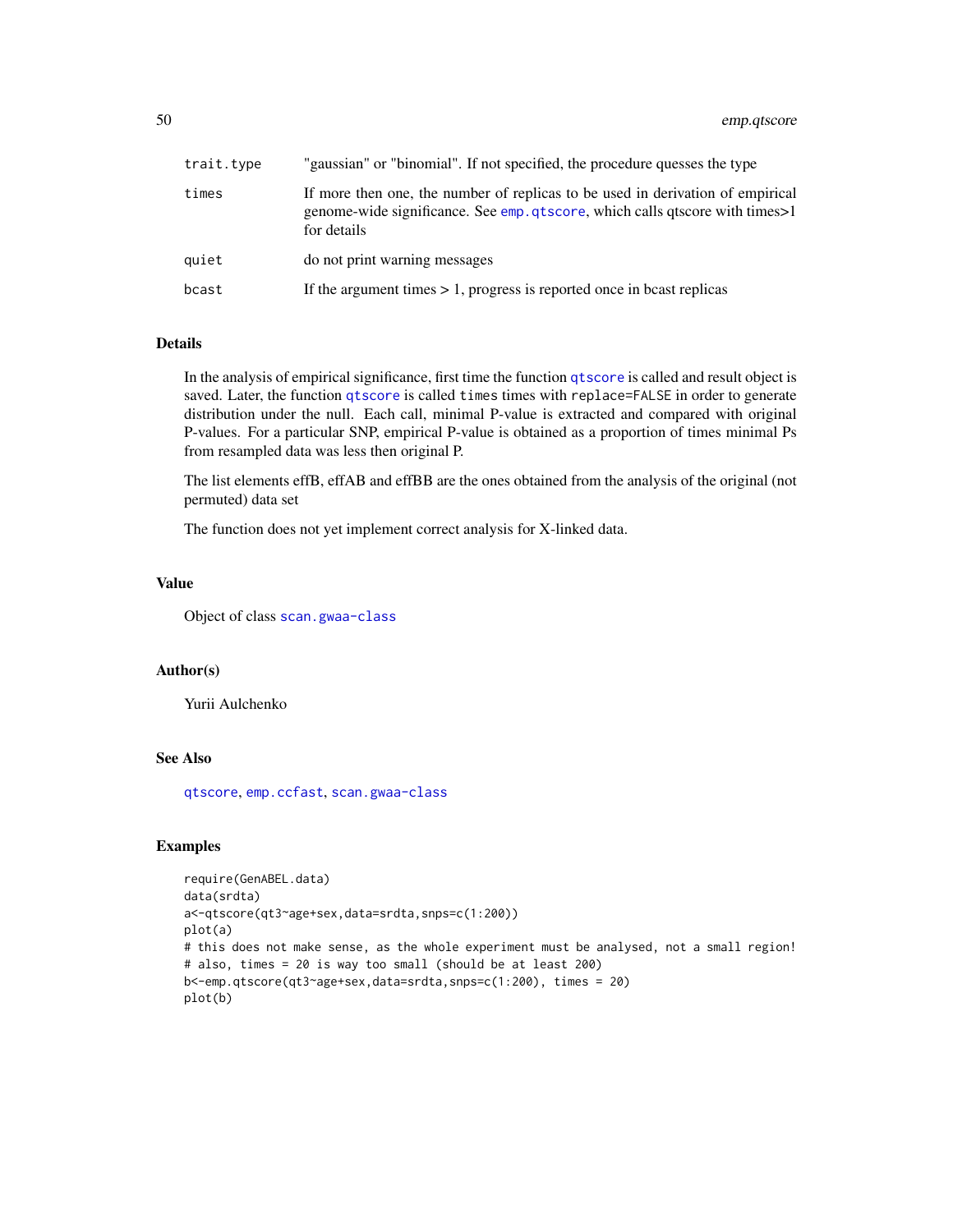<span id="page-50-0"></span>

# Description

Estimate the inflation factor for a distribution of P-values or 1df chi-square test. The major use of this procedure is the Genomic Control, but can also be used to visualise the distribution of Pvalues coming from other tests. Methods implemented include 'median' (median(chi2)/0.455...), regression (of observed onto expected) and 'KS' (optimizing the chi2.1df distribution fit by use of Kolmogorov-Smirnov test)

#### Usage

```
estlambda(data, plot = FALSE, proportion = 1,
 method = "regression", filter = TRUE, df = 1, ...)
```
### Arguments

| data       | A vector of reals. If all are $\leq 1$ , it is assumed that this is a vector of P-values,<br>else it is treated as a vector of chi-squares |
|------------|--------------------------------------------------------------------------------------------------------------------------------------------|
| plot       | Whether the plot should be shown or not (default).                                                                                         |
| proportion | The proportion of lowest P (or $\chi^2$ ) values to be used when estimating the infla-<br>tion factor $\lambda$ .                          |
| method     | "regression" (default), "median", or "KS": method to be used for $\lambda$ estimation.                                                     |
| filter     | if the test statistics with 0-value of $\chi^2$ should be excluded prior to estimation of<br>$\lambda$ .                                   |
| df         | Number of degrees of freedom.                                                                                                              |
| $\cdots$   | arguments passed to the plot function.                                                                                                     |

#### Value

A list with elements

| estimate | Estimate of $\lambda$          |
|----------|--------------------------------|
| -Se      | Standard error of the estimate |

## Author(s)

Yurii Aulchenko

## See Also

[ccfast](#page-20-0), [qtscore](#page-101-0)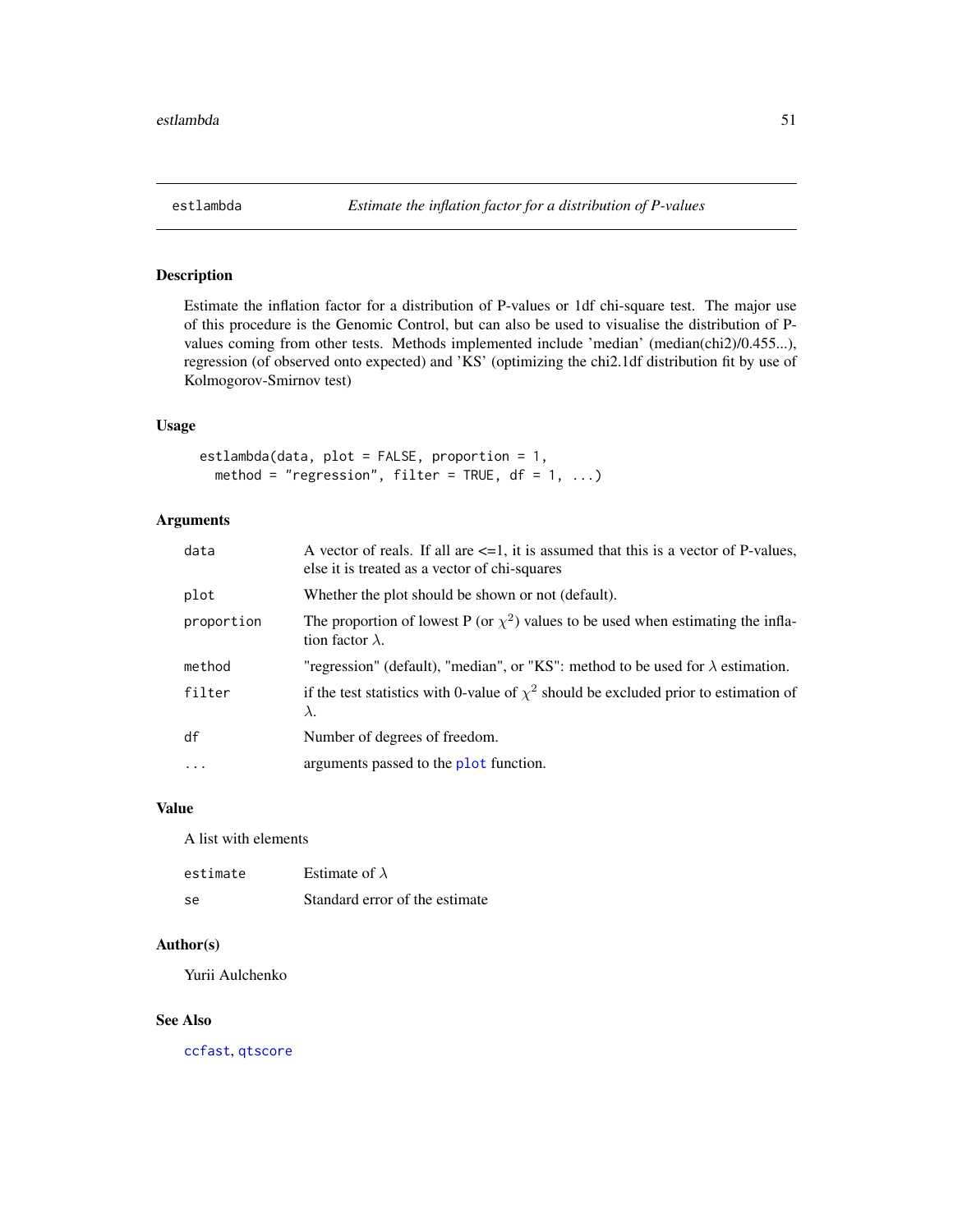## Examples

```
require(GenABEL.data)
data(srdta)
pex <- summary(gtdata(srdta))[,"Pexact"]
estlambda(pex, plot=TRUE)
estlambda(pex, method="regression", proportion = 0.95)
estlambda(pex, method="median")
estlambda(pex, method="KS")
a <- qtscore(bt,srdta)
lambda(a)
```
<span id="page-51-0"></span>export.impute *function to export GenABEL data in IMPUTE format*

### **Description**

Exports GenABEL data to IMPUTE/SNPTEST/GTOOLS format

## Usage

```
export.impute(data,genofile="impute.gen",samplefile="impute.sample",
strandfile="impute.strand",cachesizeMb=128)
```
### Arguments

| data        | gwaa.data object                                                                                 |  |
|-------------|--------------------------------------------------------------------------------------------------|--|
| genofile    | Output genotype data file name                                                                   |  |
| samplefile  | Output sample information file name, 'id' header line $+$ IDs of people will be<br>written there |  |
| strandfile  | name for strand output file                                                                      |  |
| cachesizeMb | approximate amount of RAM to be used to generate chunks of data                                  |  |

#### Details

The most interesting part is the genotype file which is generated, this file contains one SNP per row, with columns

```
SNP_name_1 SNP_name_2 Position Allele1 Allele2 P_1_11 P_1_12 P_1_22 P_2_11 P_2_12 P_2_22
...
```
where SNP\_name\_1 = SNP\_name\_2 is SNP name, Position is SNP position, Allele1 and Allele2 are reference and effective alleles;  $P_i$  i\_jk is the probability that person i has genotype jk; these are (1 0 0) for genotype Allele1Allele1, (0 1 0) for genotype Allele1Allele2, (0 0 1) for genotype Allele2Allele2, and (0 0 0) if genotype is missing

Strand file contains the SNP name, position and strand, as generated by as. character(data@gtdata@strand); this is up to user if this slot contains correct data (see eg [convert.snp.illumina](#page-30-0) on how to import strand info)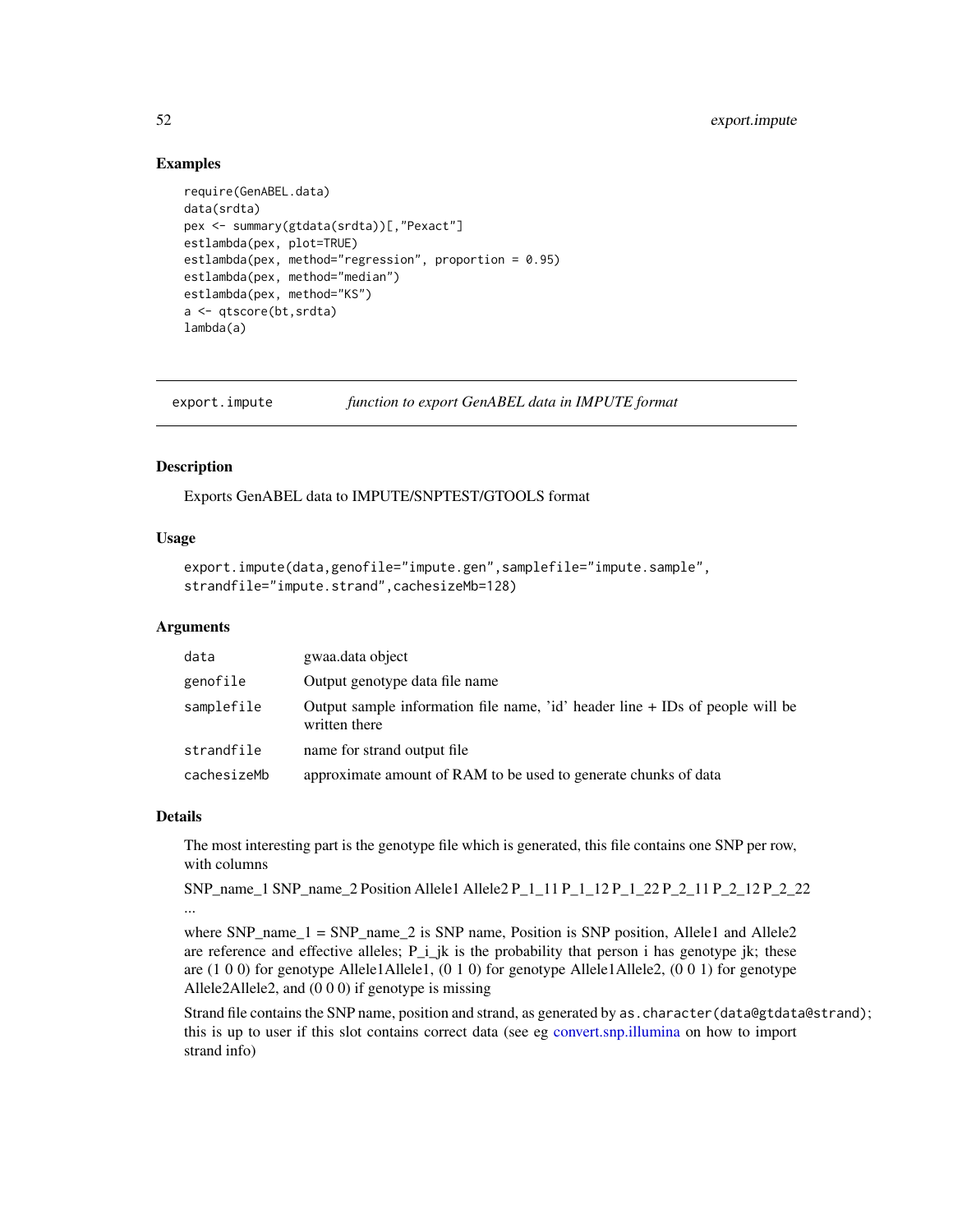# export.merlin 53

# Value

No value returned; all infor stored in files

#### Author(s)

Yurii Aulchenko

### See Also

[export.merlin](#page-52-0).

### Examples

```
## Not run:
require(GenABEL.data)
data(srdta)
export.impute(srdta[1:50,1:3])
```
## End(Not run)

<span id="page-52-0"></span>export.merlin *function to export GenABEL data in merlin format*

## Description

Exports GenABEL data to Merlin and other pedigree formats

### Usage

```
export.merlin(data, pedfile = "merlin.ped", datafile = "merlin.dat",
    mapfile = "merlin.map", format = "merlin", fixstrand = "no",
     extendedmap = TRUE, traits = 1, order = TRUE, stepids = 100,
     dpieceFun = "new")
```
## Arguments

| data        | gwaa.data object                                                                                                                                              |
|-------------|---------------------------------------------------------------------------------------------------------------------------------------------------------------|
| pedfile     | Output pedigree data file name                                                                                                                                |
| datafile    | Output data (information) file name; no output if NULL                                                                                                        |
| mapfile     | Output map file name                                                                                                                                          |
| format      | Output format, either "merlin" or "plink"                                                                                                                     |
| fixstrand   | "no" – the strand information and coding comes from the data; " $+$ " – change all<br>coding to " $+$ " strand, " $-$ " – change all coding to " $-$ " strand |
| extendedmap | if TRUE extended map $($ + strand, + coding) is saved with the name "mapfile.ext",<br>where "mapfile" is the parameter supplied by user                       |
| traits      | How many fake traits to insert before first column of marker data                                                                                             |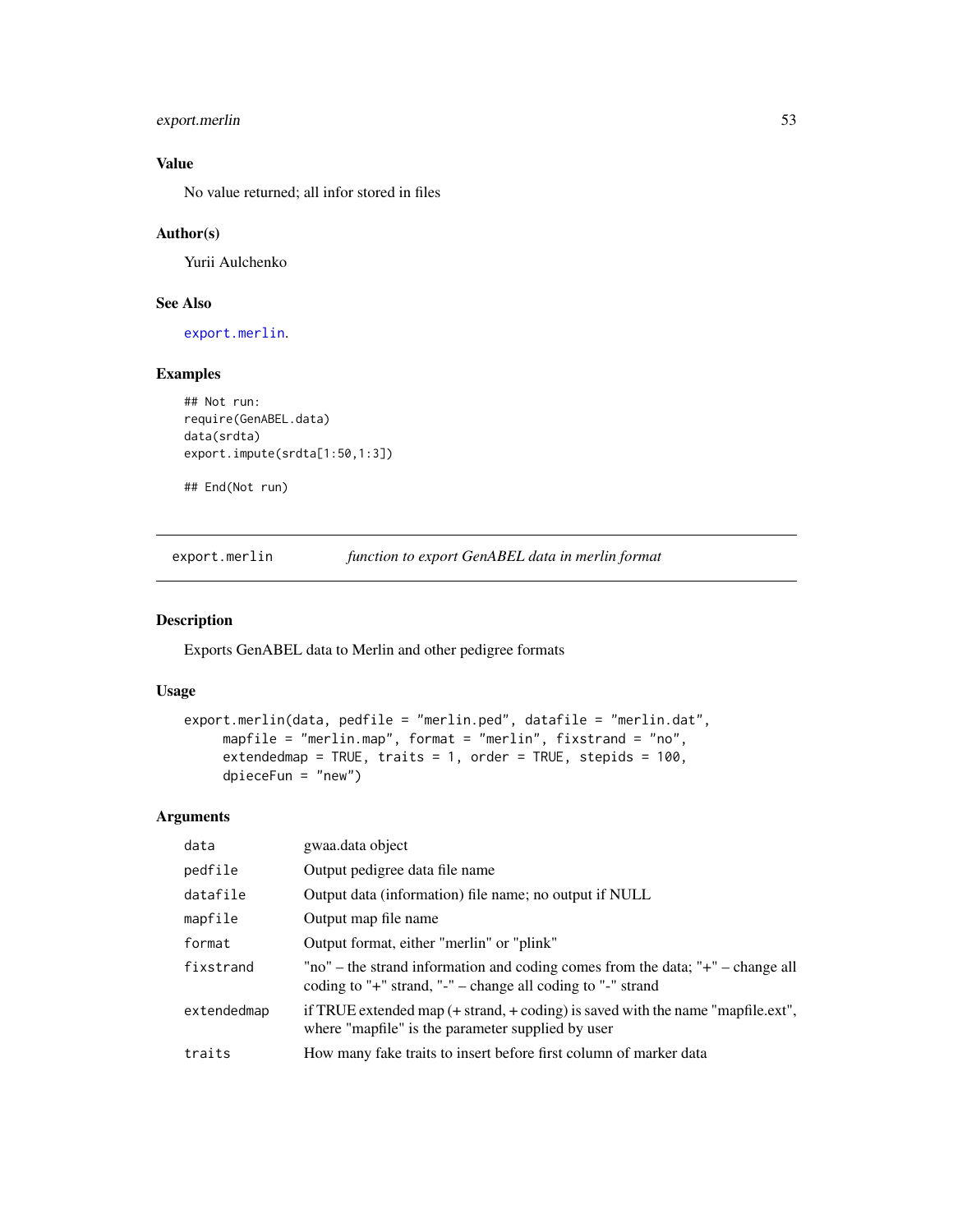54 export.plink

| order     | Should output be ordered by chromosome and position                  |
|-----------|----------------------------------------------------------------------|
| stepids   | make this larger for faster processing and smaller for lower RAM use |
| dpieceFun | function used to dump data. Do use default.                          |

# Details

The use is straightforward, with only the "fixstrand" option requiring some explanation. Consider a SNP on "-" strand with alleles G and A. If this SNP is accessed on "+" strand, the corresponding alleles would be C and T. While for example Affymetrix reports SNPs on bot "+" and "-" strands, HapMap reports coding on "+" strand only. To make data compatible, and/or to run imputations, one will need to convert all SNP codes to "+" strand. This can be achieved by running export.merlin() with fixstrand="+" parameter.

## Value

No value returned; files saved on HDD

#### Author(s)

Yurii Aulchenko

#### See Also

To load the data to GenABEL again, use [convert.snp.ped](#page-33-0), [load.gwaa.data](#page-76-0).

#### Examples

```
#
# load(srdta)
# export.merlin(srdta[1:50,1:3])
#
```
<span id="page-53-0"></span>export.plink *Export GenABEL data in PLINK format*

## Description

Export GenABEL data in PLINK format. This function is a simple wrapper to the [export.merlin](#page-52-0) function with specific arguments + few lines of code to export phenotypes

## Usage

```
export.plink(data, filebasename = "plink",
 phenotypes = "all", transpose = TRUE,
 export012na = FALSE, ...)
```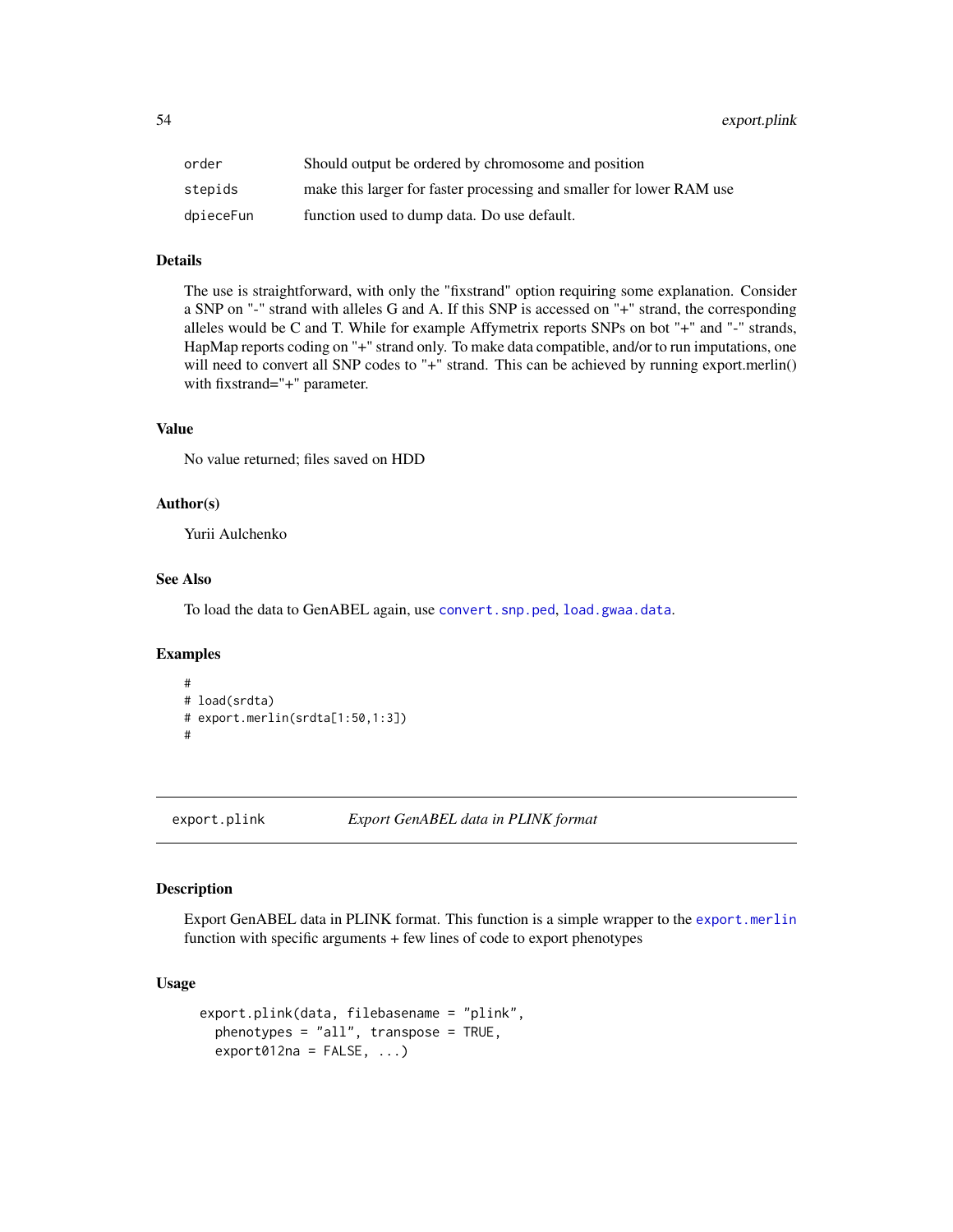## Arguments

| data         | GenABEL data object of 'gwaa.data'-class to be exported.                                                                               |
|--------------|----------------------------------------------------------------------------------------------------------------------------------------|
| filebasename | base file name for exported data, extensions '.ped', '.map' and '.phe' (for phe-<br>notype file) are added for specific output files.  |
| phenotypes   | NULL (no phenotypes exported), "all" (default) for all phenotypes or a vector<br>of character with names of phenotypes to be exported. |
| transpose    | if TRUE (default), 'tped' files will be produced, else 'ped' files are produced.                                                       |
| export012na  | if TRUE, export in numeric $(0, 1, 2, NA)$ format, as opposed to ATGC format<br>(default: FALSE).                                      |
| $\cdots$     | arguments passed to export.merlin.                                                                                                     |

## Author(s)

Yurii Aulchenko

extract.annotation.impute

*extracts SNP annotation from IMPUTE files*

### Description

This function extracts SNP annotation information from IMPUTE files. The major problem at the moment that info-file format of IMPUTE is a little bit unstable (reported information and column order varies between impute v1, v2, and beta-version). Therefore take special care to read specification of 'order\_info\_snp\_pos\_freq1\_info\_qual\_type'

# Usage

```
extract.annotation.impute(genofile, infofile,
  chromosome = NA, order_geno_snp_a0_a1 = c(2, 4:5),
  skip_geno = 0,
  order\_info\_snp\_pos\_freq1\_info\_qual\_type = c(2:7),
  skip_info = 1, allow_duplicated_names = FALSE)
```
## Arguments

| genofile                           | IMPUTE genotype file name                                                                                      |
|------------------------------------|----------------------------------------------------------------------------------------------------------------|
| infofile                           | <b>IMPUTE</b> info-file name                                                                                   |
| chromosome<br>order_geno_snp_a0_a1 | chromosome                                                                                                     |
|                                    | which columns to extract from geno-file, and what is the order for snp name, ao,<br>and a0? (default is $OK$ ) |
| skip_geno                          | how many lines of geno-file are to be skept? (default is OK)                                                   |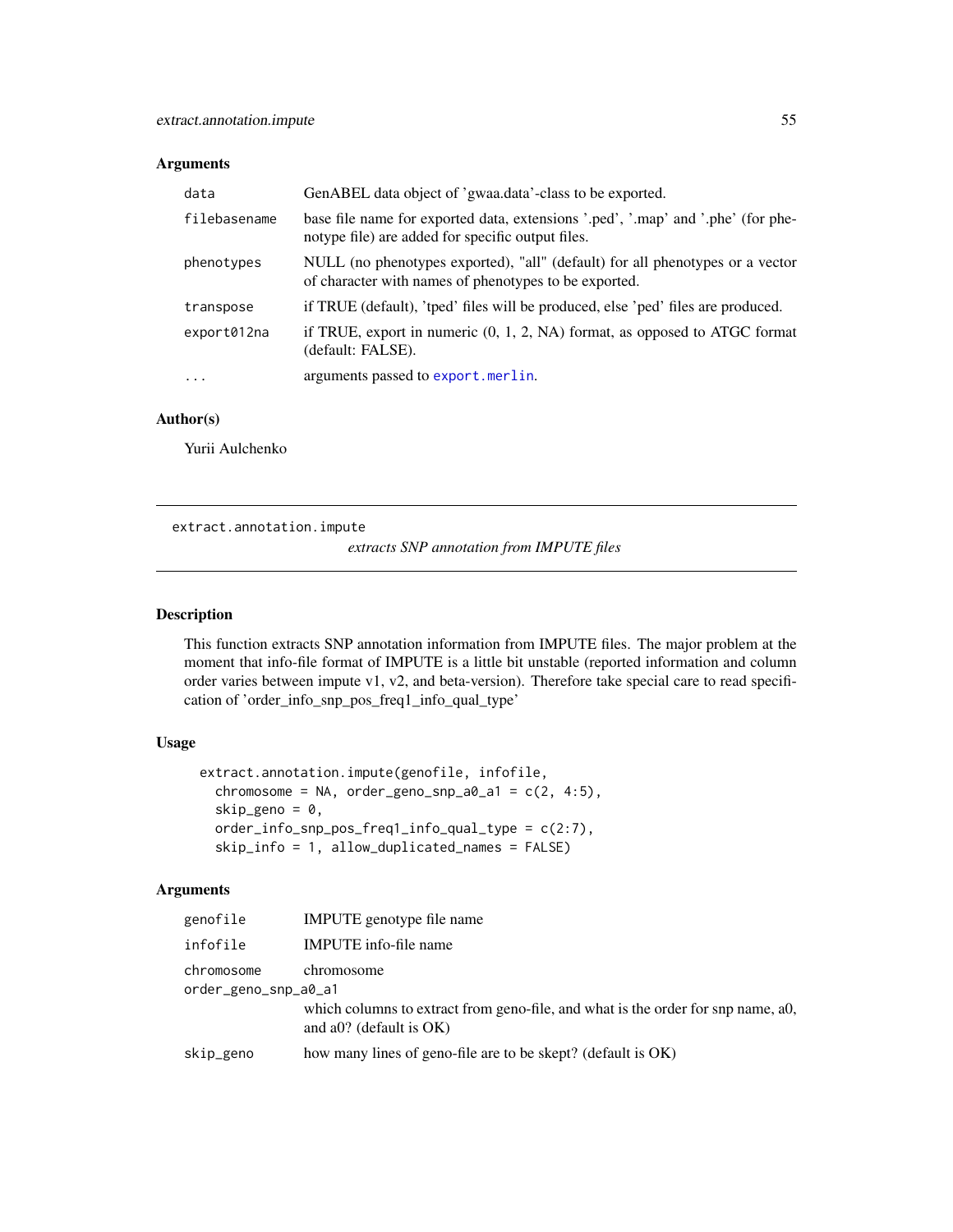|                        | order_info_snp_pos_freq1_info_qual_type                                                                                                                                                                                                                         |
|------------------------|-----------------------------------------------------------------------------------------------------------------------------------------------------------------------------------------------------------------------------------------------------------------|
|                        | which columns to extract from info-file, and what is the order for SNP name,<br>position, frequency of allele 1, info (Rsq), and quality (average max post prob)?<br>Dafult works for IMPUTE v2.0, but has to be changed for other versions. Al-<br>ways check! |
| skip_info              | how many lines of info-file are to be skept before information starts? IMPUTE<br>v2.0 has a header line, therefore skip_info=1 works fine; this may be different<br>for other versions of IMPUTE                                                                |
| allow_duplicated_names |                                                                                                                                                                                                                                                                 |
|                        | if duplicated SNP names are allowed (same order in geno and info-files is as-<br>sumed then)                                                                                                                                                                    |
|                        |                                                                                                                                                                                                                                                                 |

# Value

data frame containing annotaton

### Author(s)

Yurii Aulchenko

extract.annotation.mach

*extracts SNP annotation from MACH/HapMap legend files*

# Description

This function extracts SNP annotation from MACH info and HapMap legend files.

## Usage

```
extract.annotation.mach(infofile, legendfile,
 chromosome = NA)
```
# Arguments

| infofile   | MACH (ml)info-file name |
|------------|-------------------------|
| legendfile | HapMap legend file name |
| chromosome | chromosome              |

# Value

data frame containing annotaton

## Author(s)

Yurii Aulchenko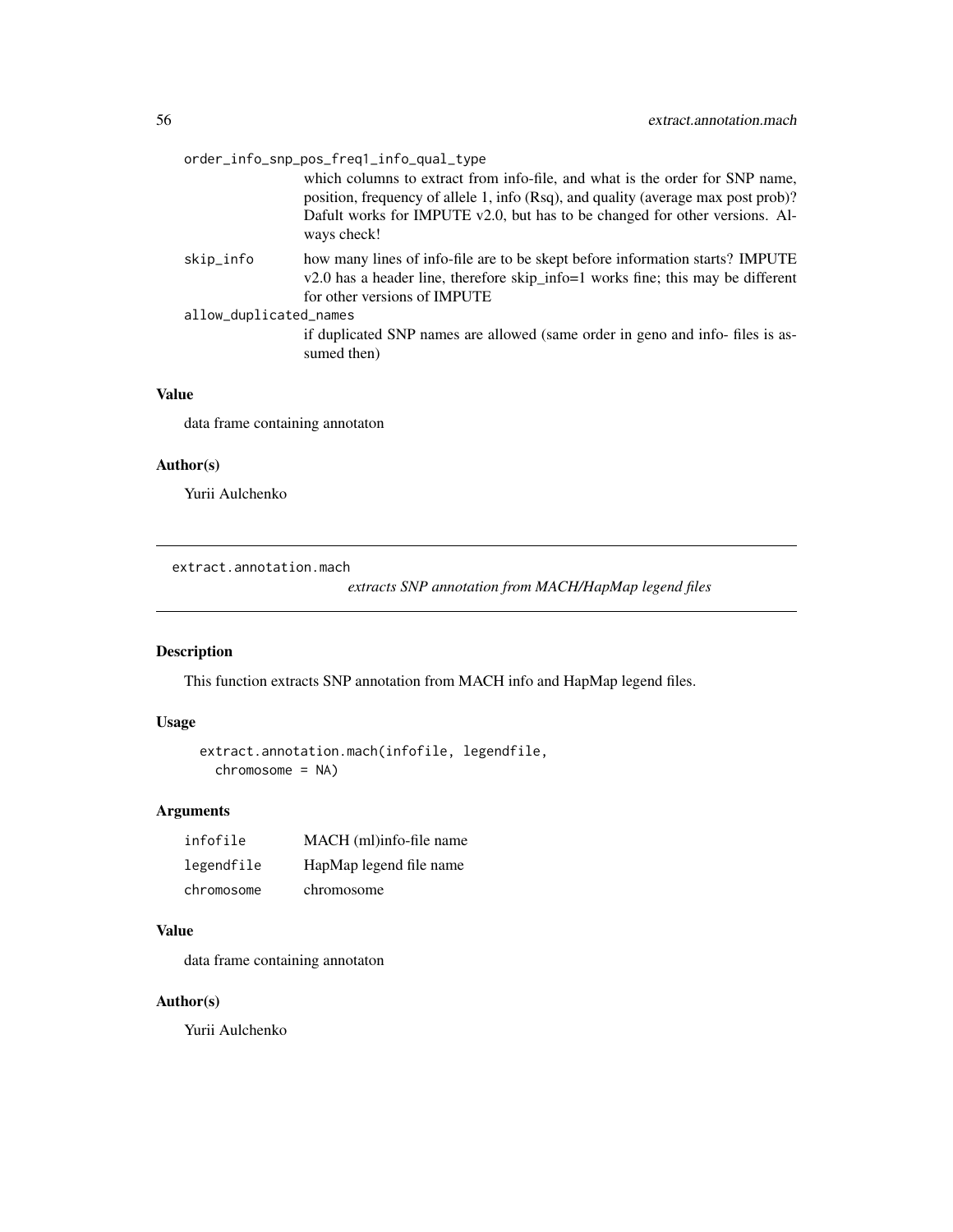<span id="page-56-0"></span>

#### Description

This function guesses relationships (expressed as estimated number meiotic connection(s)) using genomic data. Compared to guessing relations from genomic kinship matrix, this procedure offers several enhancements:

#### Usage

```
findRelatives(gtdata, nmeivec = c(1:2), q = NULL,
 epsilon = 0.01, quiet = FALSE, OddsVsNull = 1000,
 OddsVsNextBest = 100, twoWayPenalty = log(10),
 doTwoWay = TRUE, vsIDs = NULL, gkinCutOff = NULL,
 kinshipMatrix = NULL)
```
# Arguments

| genotypic data, either 'gwaa.data' or 'snp.data' class, or matrix or 'databel' ma-<br>trix (see details for format).                                             |
|------------------------------------------------------------------------------------------------------------------------------------------------------------------|
| vector providing the degree of relationship to be tested (1: parent-offspring; 2:<br>sibs, grandparent-grandchild; etc.).                                        |
| vector of effect allele frequencis for the data.                                                                                                                 |
| genotyping error rate                                                                                                                                            |
| if TRUE, screen outputs supressed                                                                                                                                |
| threshold used in relationships inferences (see details)                                                                                                         |
| threshold used in relationships inferences (see details)                                                                                                         |
| penalty on likelihoods resulting from models assuming two meiotic pathways                                                                                       |
| or not                                                                                                                                                           |
| specific IDs to be tested vs others                                                                                                                              |
| if not null, sets a threshold used to pre-screen pairs before guessing relations. If<br>value < 0 provided, procedure sets threshold automatically (recommended) |
| (genomic) kinship matrix (used if gkinCutOff!=NULL)                                                                                                              |
|                                                                                                                                                                  |

### Details

(1) by use of IBD/IBS 3-state space, it allows to distinguish between some pairs, which have the same kinship (e.g. parent-offspring from brother-sister; uncle-nephew from grandparent-grandchild, etc.)

(2) it reports likelihood, allowing for more rigorous inferences

If 'gtdata' are provided as a matrix (or 'databel' matrix), genotypes should be coded as 0, 1, or 2; each SNP corresponds to a column and each ID is a row. 'q' corresponds to the frequency of 'effect' (aka 'coded') allele, which is also equivalent to the mean(SNP)/2.0 provided coding is correct.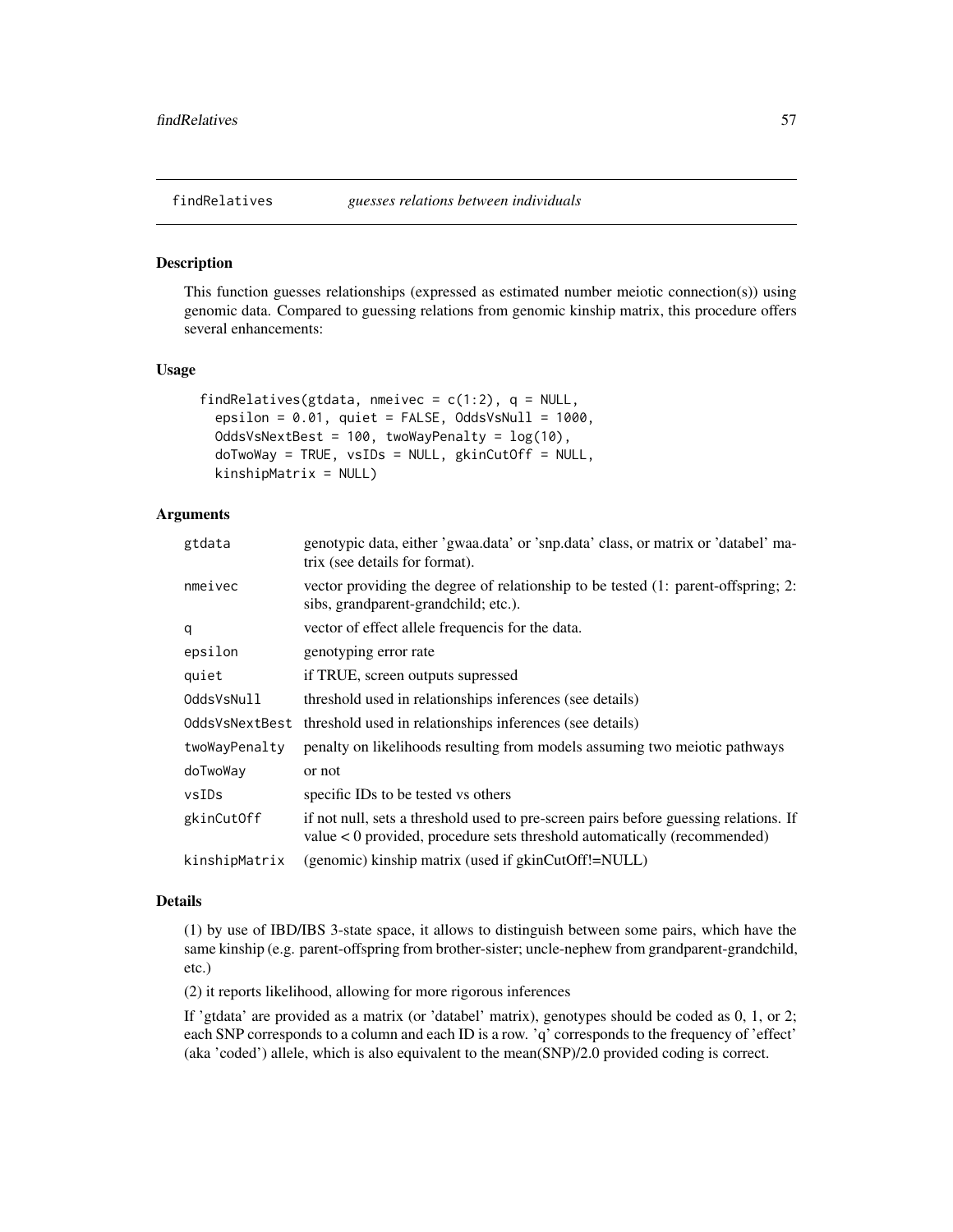'nmeivec' is a sequence of integers, e.g.  $c(1,2)$  will test for parent-offspring pairs and pairs separated by two meioses (sibs, grandparent-grandchild, etc.). If 'nmeivec' does not contain '0' as its first element, it will be automatically added (testing for twins). Also, nmeivec will be updated with  $c$ (nmeivec,max(nmeivec)+1,100) to allow for the sting of testing vs. 'null' (unrelated, 100) and 'most distant' specified by user (max(nmeivec)).

While one may be interested to test only a sub-set of the data for relationships, it is recommended to provide 'q' estimated using all data available (see example).

'gkinCutOff' allows use of genomic kinship matrix (computed internally) to pre-screen pairs to be tested. Use of this option with value '-1' is recommended: in this case threshod is set to  $0.5^{\circ}$ (max(nmeivec)+2). If not NULL, only pairs passing gkinCutOff are tested with the likelihood procedure.

After likelihood estimation, inference on relationship is made. Releationship (in terms of number of meioses) is 'guessed' if odds of likelihoods under the meiotic distance providing max likelihood and under the 'null' (maximal meiotic distance tested + 100) is greater than 'OddsVsNull' parameter AND odds max-lik vs. the next-best meiotic distance is greater than 'OddsVsNextBest' parameter.

#### Value

A list with elements call – details of the call; profile – table detailing likelihood for all pairs tested; estimatedNmeioses – nids x nids matrix containing maximum likelihood estimate of meiotic distance for all pairs of individuals guess – same as estimatedNmeioses, but all estimates not passing inference criteria (OddsVsNull, OddsVsNextBest) are NAed; compressedGuess – same as above, but removing cows and cols with missing-only elemnts

## Examples

```
require(GenABEL.data)
data(ge03d2.clean)
df <- ge03d2.clean[,autosomal(ge03d2.clean)]
df <- df[,sort(sample(1:nsnps(df),1000))]
eaf <- summary(gtdata(df))$"Q.2"
### donotrun
## Not run:
relInfo <- findRelatives(df[27:30,],q=eaf)
relInfo
# look only for 1st and 2nd degree relatives
relInfo1 <- findRelatives(df[27:30],q=eaf,gkinCutOff=-1,nmeivec=c(1,2,3))
relInfo1
relInfoVS <- findRelatives(df[27:30,],q=eaf,nmeivec=c(1:6),vsIDs=idnames(df[27:30,])[1:2])
relInfoVS
## End(Not run)
### end norun
```
<span id="page-57-0"></span>

formetascore *function to run GWA analysis oriented for future meta-analysis*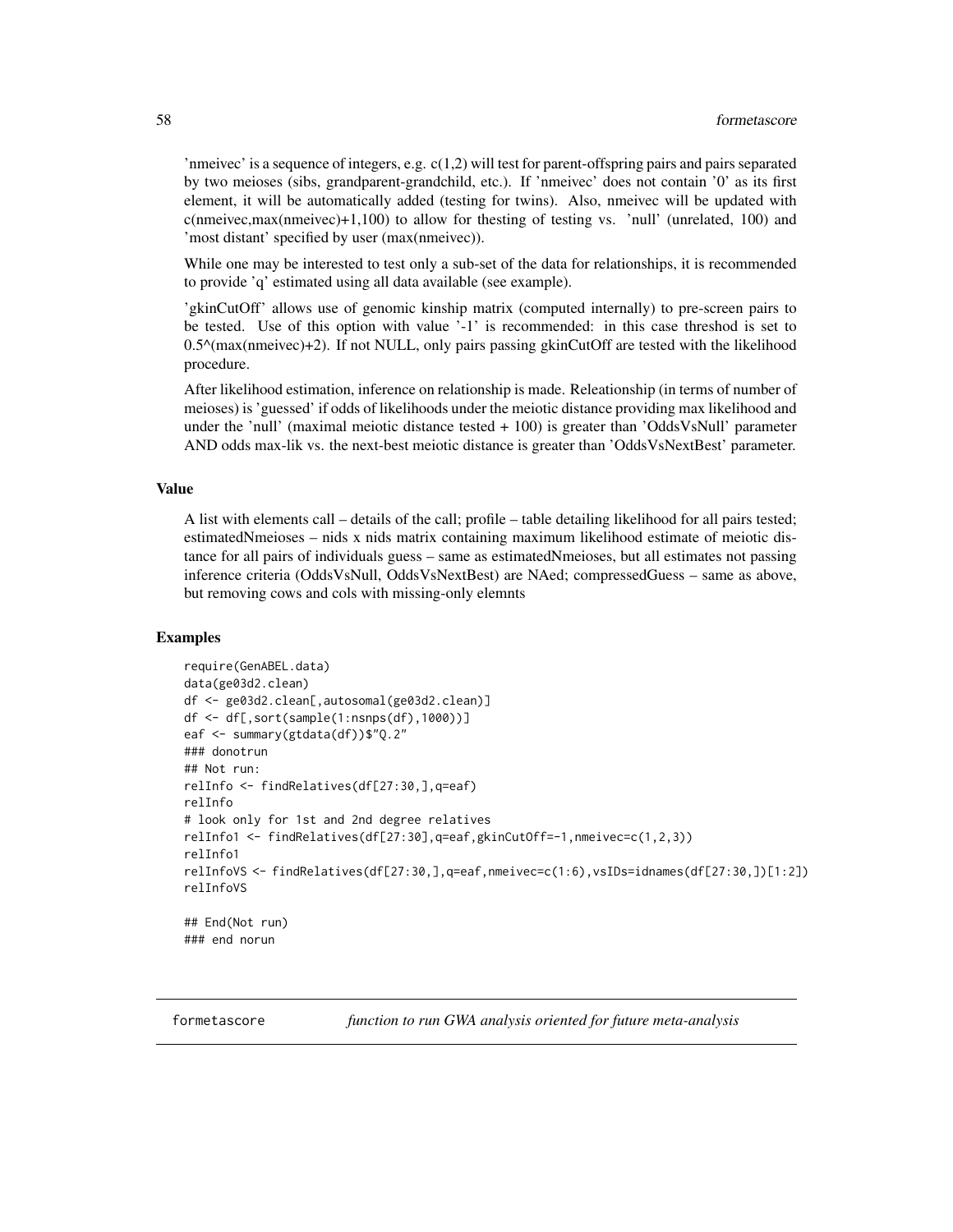#### formetascore  $59$

#### Description

Function to run GWA analysis – using all functions available in GenABEL – and produce output oriented for future meta-analysis

#### Usage

```
formetascore(formula, data, stat = qtscore, transform = "no",
build = "unknown", verbosity = 1, ...)
```
#### Arguments

| formula   | standard formula                                                                                                      |
|-----------|-----------------------------------------------------------------------------------------------------------------------|
| data      | object of gwaa.data-class                                                                                             |
| stat      | which GWA analysis function to apply. Could be mlreg, qtscore, mmscore,<br>grammar, egscore, etc.                     |
| transform | Which trait transform to apply, could be ztransform or rntransform. Default<br>value is " $no$ " – no transformation. |
| build     | if you need that in output, specify genomic build here (e.g. "35")                                                    |
| verbosity | how much output is produced? Possible values are 0, 1, and 2                                                          |
| .         | further arguments, passed to the "stat" GWA analysis function                                                         |
|           |                                                                                                                       |

# Details

This function should be applied to analysis of quantitative traits, if meta-analusis is aimed afterwards.

A transformation is applied to the formla-defined residual, and the resulting trait is analysed with specified function. Results are arranged as data-frame.

#### Value

Data frame, containing GWA summary. The fields include: (1) SNP name (2) chromosome (3) position (4) number of people with available data (5) effect of the allele (6) standard error of the effect (7) P-value for the test (8) corrected P-value (we will use Genomic Control) (9) coding, with reference allele coming first (10) strand (11) frequency of the reference allele (12) Exact P-value for HWE test, etc. (depends on "verbosity" parameter.

### Author(s)

Yurii Aulchenko

## See Also

[ztransform](#page-140-0),[qtscore](#page-101-0)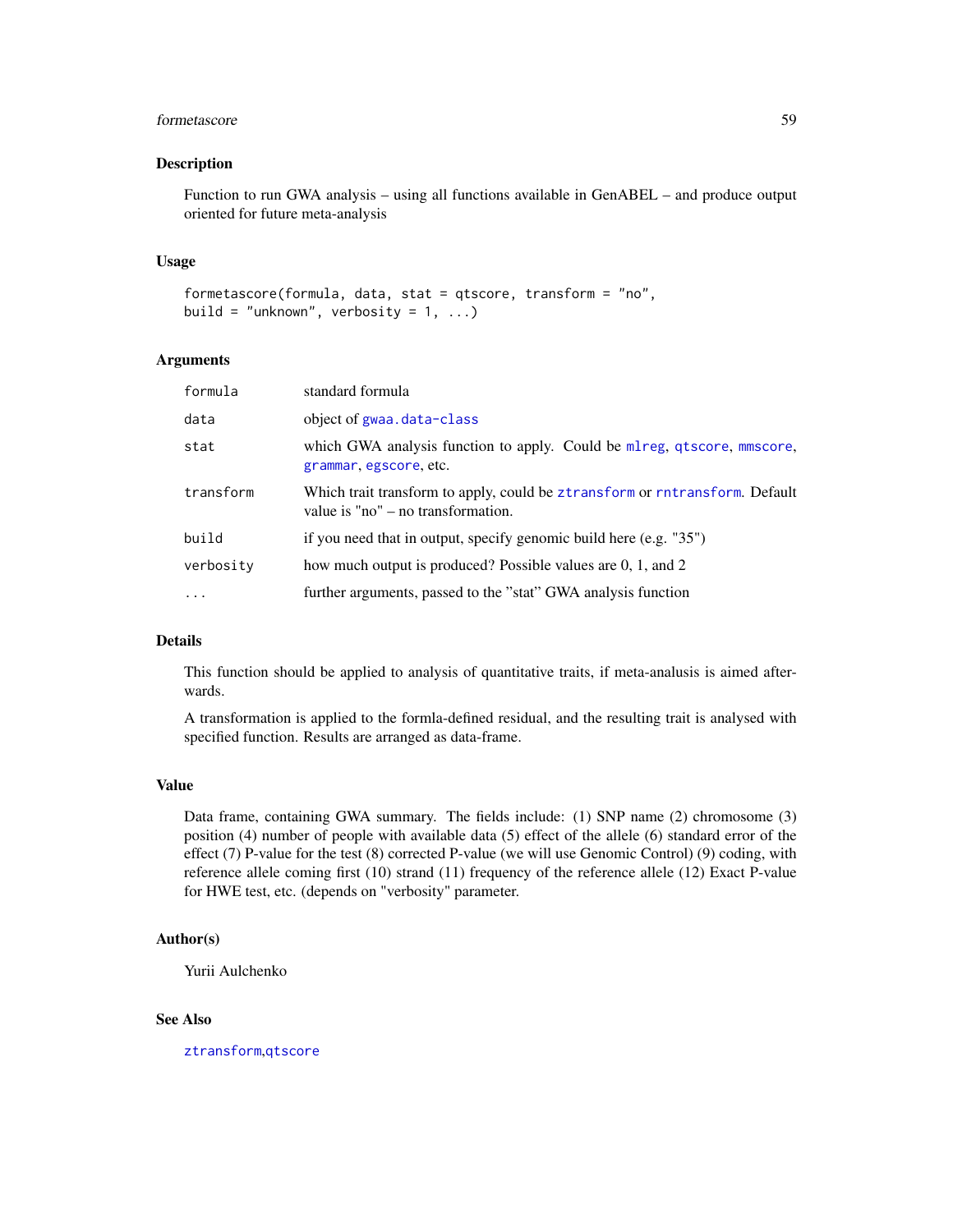# Examples

```
require(GenABEL.data)
data(ge03d2c)
x <- formetascore(bmi ~ sex+age,ge03d2c)
x[1:10,]
x <- formetascore(bmi ~ sex+age,ge03d2c,trans=ztransform)
x[1:10,]
x <- formetascore(bmi ~ sex+age,ge03d2c,trans=rntransform,verbosity=2)
x[1:10,]
```
# GASurv *Makes survival data object for reg.gwaa*

# Description

Helper to [mlreg](#page-82-0): makes survival data object

## Usage

GASurv(fuptime, status)

## Arguments

| fuptime | Follow-up time               |
|---------|------------------------------|
| status  | status (1=event, 0=censored) |

## Value

Matrix with column  $1 =$  follow-up time, and  $2 =$  status

# Author(s)

Yurii Aulchenko

# See Also

[mlreg](#page-82-0)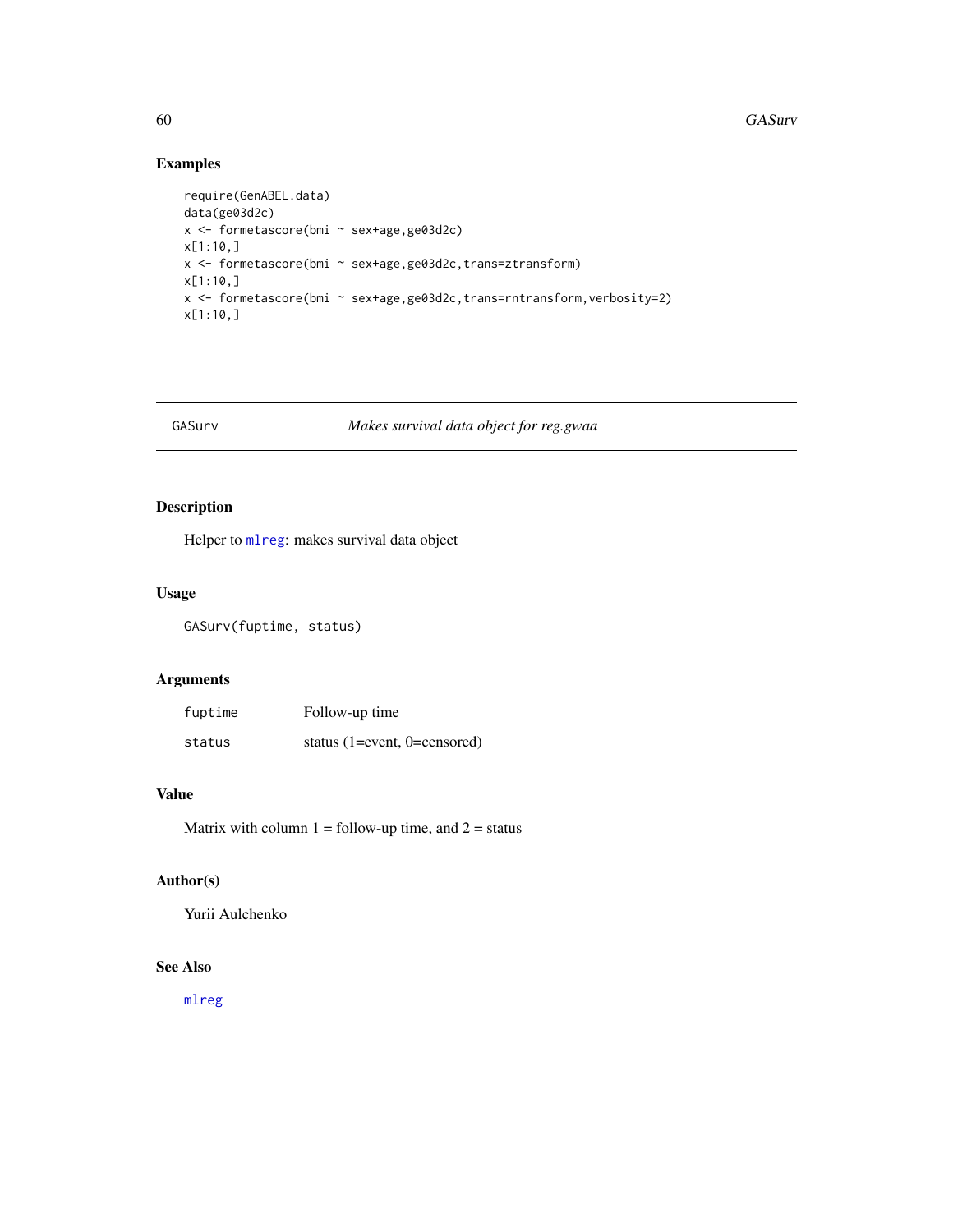GenABEL *GWAS in R*

#### Description

GenABEL: an R package for Genome Wide Association Analysis

#### Details

Genome-wide association (GWA) analysis is a tool of choice for identification of genes for complex traits. Effective storage, handling and analysis of GWA data represent a challenge to modern computational genetics. GWA studies generate large amount of data: hundreds of thousands of single nucleotide polymorphisms (SNPs) are genotyped in hundreds or thousands of patients and controls. Data on each SNP undergoes several types of analysis: characterization of frequency distribution, testing of Hardy-Weinberg equilibrium, analysis of association between single SNPs and haplotypes and different traits, and so on. Because SNP genotypes in dense marker sets are correlated, significance testing in GWA analysis is preferably performed using computationally intensive permutation test procedures, further increasing the computational burden.

To make GWA analysis possible on standard desktop computers we developed GenABEL library which addresses the following objectives:

(1) Minimization of the amount of rapid access memory (RAM) used and the time required for data transactions. For this, we developed an effective data storage and manipulation model.

(2) Maximization of the throughput of GWA analysis. For this, we designed optimal fast procedures for specific genetic tests.

Embedding GenABEL into R environment allows for easy data characterization, exploration and presentation of the results and gives access to a wide range of standard and special statistical analysis functions available in base R and specific R packages, such as "haplo.stats", "genetics", etc.

To see (more or less complete) functionality of GenABEL, try running

demo(ge03d2).

Other demo of interest could be run with demo(srdta). Depending on your user priveleges in Windows, it may well not run. In this case, try demo(srdtawin).

The most important functions and classes are:

For converting data from other formats, see

[convert.snp.illumina](#page-30-0) (Illumina/Affymetrix-like format). This is our preferred converting function, very extensively tested. Other conversion functions include: [convert.snp.text](#page-35-0) (conversion from human-readable GenABEL format), [convert.snp.ped](#page-33-0) (Linkage, Merlin, Mach, and similar files), [convert.snp.mach](#page-31-0) (Mach-format), [convert.snp.tped](#page-36-0) (from PLINK TPED format), [convert.snp.affymetrix](#page-28-0) (BRML-style files).

For converting of GenABEL's data to other formats, see [export.merlin](#page-52-0) (MERLIN and MACH formats), [export.impute](#page-51-0) (IMPUTE, SNPTEST and CHIAMO formats), [export.plink](#page-53-0) (PLINK format, also exports phenotypic data).

To load the data, see [load.gwaa.data](#page-76-0).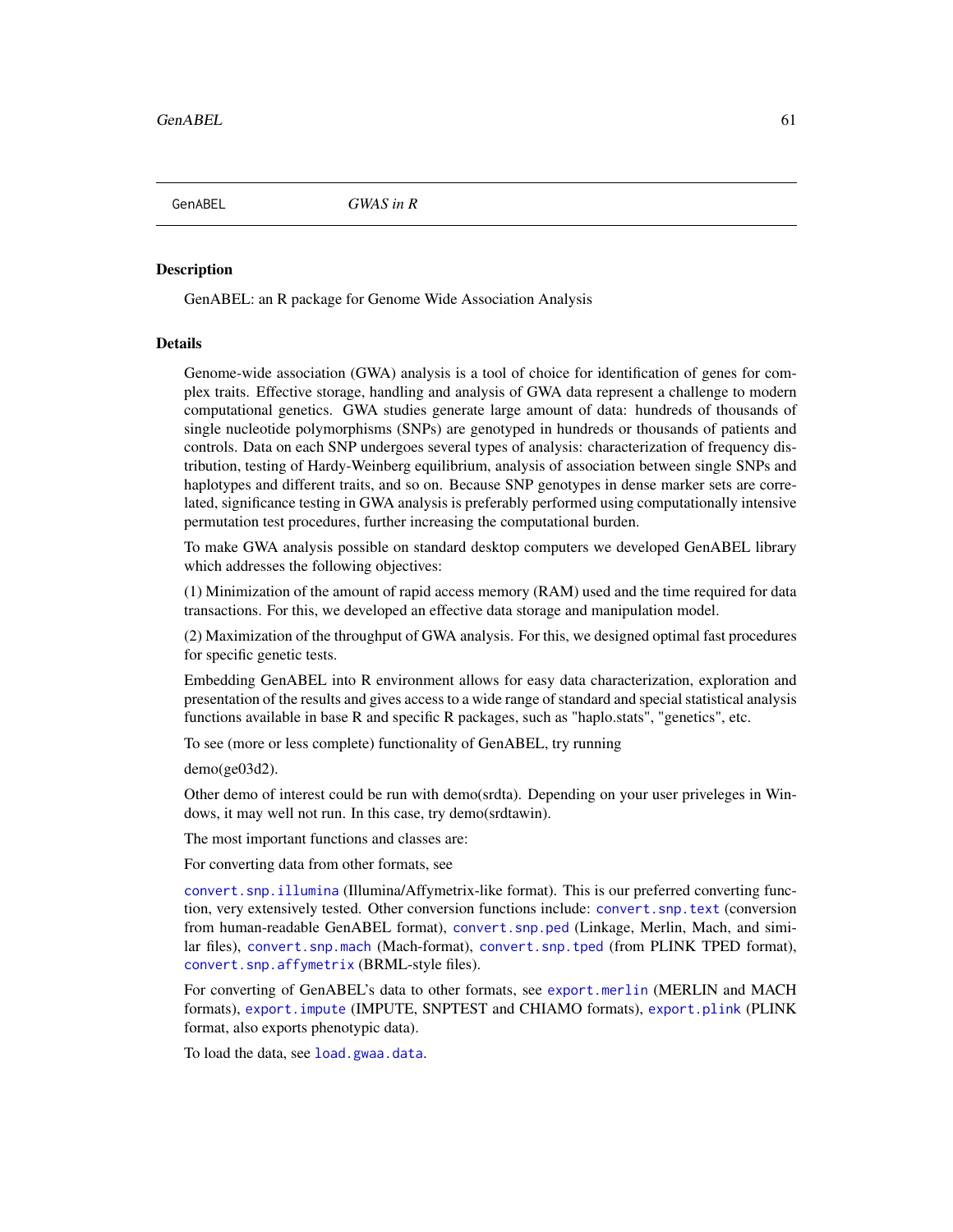For conversion to DatABEL format (used by ProbABEL and some other GenABEL suite packages), see [impute2databel](#page-75-0), [impute2mach](#page-76-1), [mach2databel](#page-78-0).

For data managment and manipulations see [merge.gwaa.data](#page-79-0), [merge.snp.data](#page-80-0), [gwaa.data-class](#page-66-0), [snp.data-class](#page-125-0), [snp.names](#page-128-0), [snp.subset](#page-130-0).

For merging extra data to the phenotypic part of [gwaa.data-class](#page-66-0) object, see [add.phdata](#page-3-0).

For traits manipulations see [ztransform](#page-140-0) (transformation to standard Normal), [rntransform](#page-111-0) (ranktransformation to normality), [npsubtreated](#page-87-0) (non-parametric routine to "impute" trait's values in these medicated).

For quality control, see [check.trait](#page-25-0), [check.marker](#page-21-0), [HWE.show](#page-70-0), [summary.snp.data](#page-135-0), [perid.summary](#page-89-0), [ibs](#page-71-0), [hom](#page-67-0).

For fast analysis function, see [scan.gwaa-class](#page-116-0), [ccfast](#page-20-0), [qtscore](#page-101-0), [mmscore](#page-85-0), [egscore](#page-43-0), [ibs](#page-71-0), [r2fast](#page-104-0) (estimate linkage disequilibrium using R2), [dprfast](#page-42-0) (estimate linkage disequilibrium using D'), [rhofast](#page-110-0) (estimate linkage disequilibrium using 'rho')

For specific tools facilitating analysis of the data with stratification (population stratification or (possibly unknown) pedigree structure), see [qtscore](#page-101-0) (implements basic Genomic Control), [ibs](#page-71-0) (computations of IBS / genomic IBD), [egscore](#page-43-0) (stratification adjustment following Price et al.), [polygenic](#page-95-0) (heritability analysis), [polygenic\\_hglm](#page-99-0) (another function for heritability analysis), [mmscore](#page-85-0) (score test of Chen and Abecasis), [grammar](#page-64-0) (grammar, grammar-gc, and garmmar-gamma tests of Aulchenko et al., Amin et al., and Svishcheva et al.).

For functions facilitating construction of tables for your manuscript, see [descriptives.marker](#page-39-0), [descriptives.trait](#page-41-0), [descriptives.scan](#page-40-0).

For functions recunstructing relationships from genomic data, see [findRelatives](#page-56-0), [reconstructNPs](#page-107-0).

For meta-analysis and related, see help on [formetascore](#page-57-0).

For link to WEB databases, see [show.ncbi](#page-122-0).

For interfaces to other packages and standard R functions, also for 2D scans, see [scan.glm](#page-114-0), [scan.glm.2D](#page-115-0), [scan.haplo](#page-119-0), [scan.haplo.2D](#page-121-0), [scan.gwaa-class](#page-116-0), [scan.gwaa.2D-class](#page-118-0).

For graphical facilities, see [plot.scan.gwaa](#page-93-0), [plot.check.marker](#page-92-0).

#### Author(s)

Yurii Aulchenko et al. (see help pages for specific functions)

## References

If you use GenABEL package in your analysis, please cite the following work:

Aulchenko Y.S., Ripke S., Isaacs A., van Duijn C.M. GenABEL: an R package for genome-wide association analysis. Bioinformatics. 2007 23(10):1294-6.

If you used [polygenic](#page-95-0), please cite

Thompson EA, Shaw RG (1990) Pedigree analysis for quantitative traits: variance components without matrix inversion. Biometrics 46, 399-413.

If you used environmental residuals from [polygenic](#page-95-0) for [qtscore](#page-101-0), or used [grammar](#page-64-0), please cite for original GRAMMAR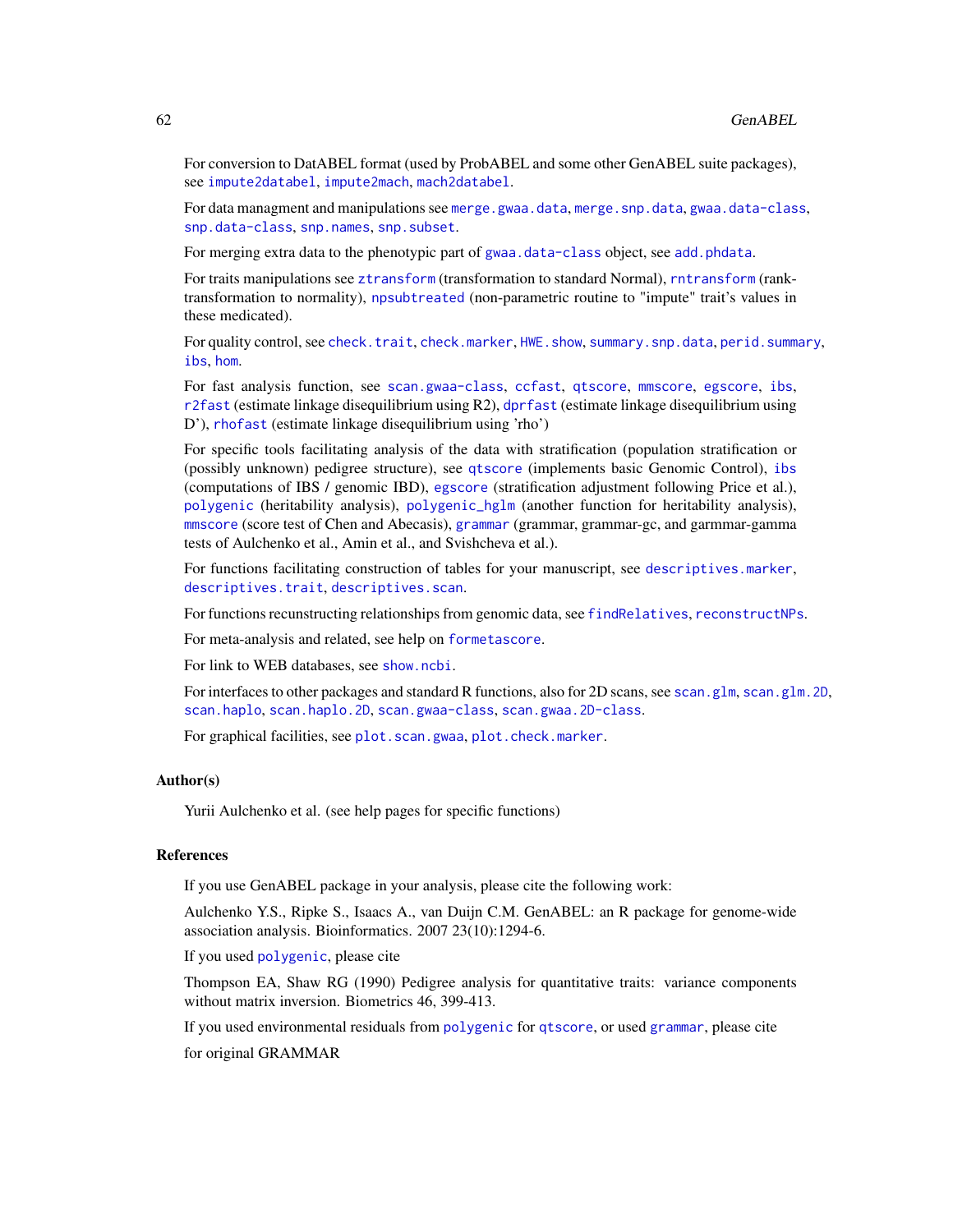#### $GenABEL$  63

Aulchenko YS, de Koning DJ, Haley C. Genomewide rapid association using mixed model and regression: a fast and simple method for genome-wide pedigree-based quantitative trait loci association analysis. Genetics. 2007 177(1):577-85.

for GRAMMAR-GC

Amin N, van Duijn CM, Aulchenko YS. A genomic background based method for association analysis in related individuals. PLoS ONE. 2007 Dec 5;2(12):e1274.

for GRAMMAR-Gamma

Svischeva G, Axenovich TI, Belonogova NM, van Duijn CM, Aulchenko YS. Rapid variance components-based method for whole-genome association analysis. Nature Genetics. 2012 44:1166- 1170. doi:10.1038/ng.2410

for GRAMMAR+ transformation

Belonogova NM, Svishcheva GR, van Duijn CM, Aulchenko YS, Axenovich TI (2013) Region-Based Association Analysis of Human Quantitative Traits in Related Individuals. PLoS ONE 8(6): e65395. doi:10.1371/journal.pone.0065395

If you used [mmscore](#page-85-0), please cite

Chen WM, Abecasis GR. Family-based association tests for genome-wide association scans. Am J Hum Genet. 2007 Nov;81(5):913-26.

For exact HWE (used in [summary.snp.data](#page-135-0)), please cite:

Wigginton G.E., Cutler D.J., Abecasis G.R. A note on exact tests of Hardy-Weinberg equilibrium. Am J Hum Genet. 2005 76: 887-893.

For haplo.stats ([scan.haplo](#page-119-0), [scan.haplo.2D](#page-121-0)), please cite:

Schaid DJ, Rowland CM, Tines DE, Jacobson RM, Poland GA. Score tests for association between traits and haplotypes when linkage phase is ambiguous. Am J Hum Genet. 2002 70:425-434.

For fast LD computations (function [dprfast](#page-42-0), [r2fast](#page-104-0)), please cite:

Hao K, Di X, Cawley S. LdCompare: rapid computation of single- and multiple-marker r2 and genetic coverage. Bioinformatics. 2006 23:252-254.

If you used [npsubtreated](#page-87-0), please cite

Levy D, DeStefano AL, Larson MG, O'Donnell CJ, Lifton RP, Gavras H, Cupples LA, Myers RH. Evidence for a gene influencing blood pressure on chromosome 17. Genome scan linkage results for longitudinal blood pressure phenotypes in subjects from the framingham heart study. Hypertension. 2000 Oct;36(4):477-83.

#### See Also

DatABEL, genetics, haplo.stats, qvalue

## Examples

```
## Not run:
demo(ge03d2)
demo(srdta)
demo(srdtawin)
```
## End(Not run)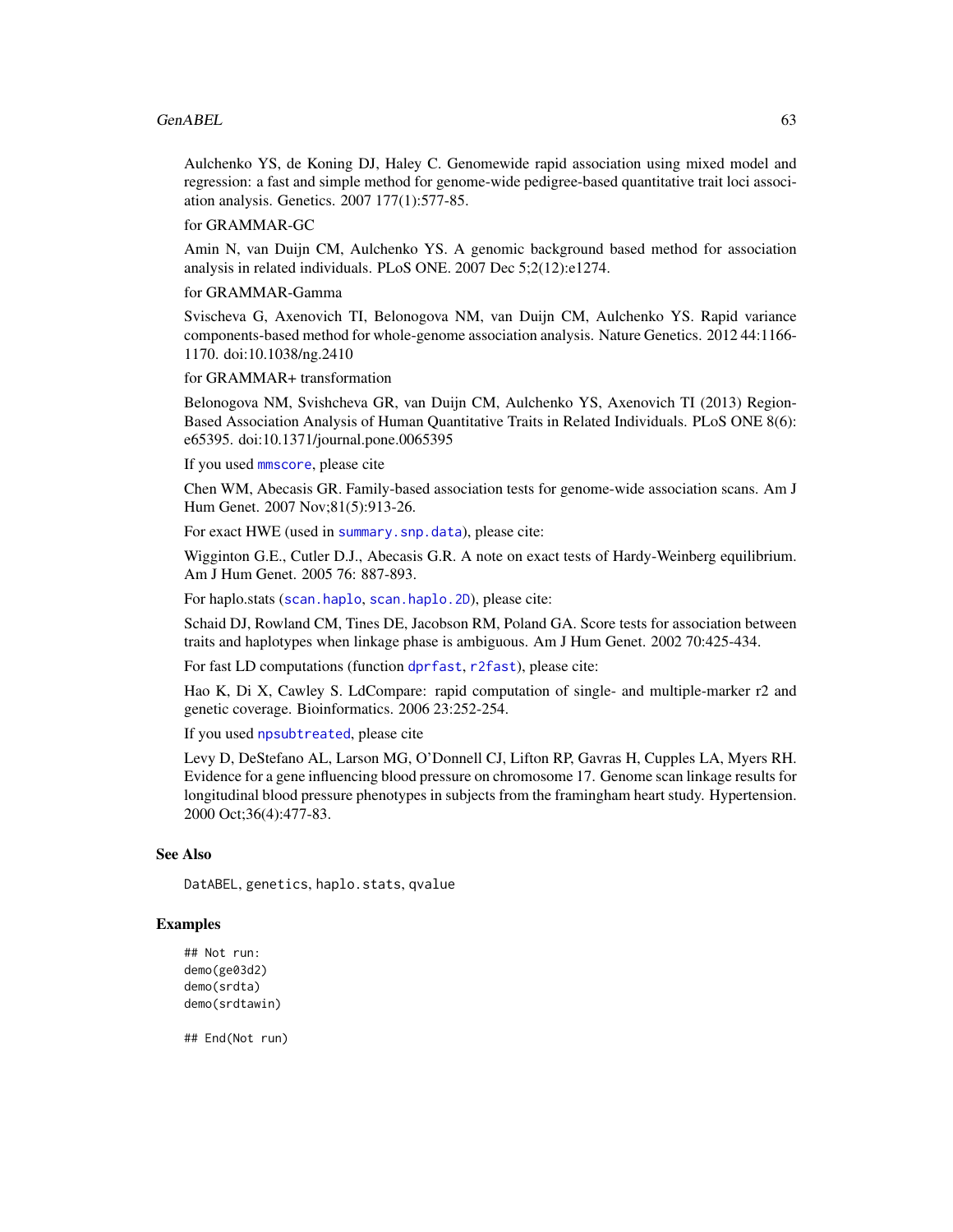generateOffspring *simulates offspring's genotypes*

## Description

Simulat offspring's genotypes given genotypes of the parents. No LD is assumed.

# Usage

generateOffspring(g1, g2, q = NULL)

# Arguments

| g1 | vector of genotypes of parent 1, coded with 0, 1, 2 and NA                                                                                |
|----|-------------------------------------------------------------------------------------------------------------------------------------------|
| g2 | vector of genotypes of parent 2, coded with 0, 1, 2 and NA                                                                                |
| a  | vector of the frequencies of effects alleles (used to simulate missings in parental<br>genotypes). If NULL, $c(0.25, 0.5, 0.25)$ is used. |

# Value

a vector containing simulated genotypes of offspring

# Author(s)

Yurii Aulchenko

## Examples

```
eaf \leftarrow runif(10)
g1 <- rbinom(10,2,eaf)
g2 <- rbinom(10,2,eaf)
generateOffspring(g1,g2)
```
getLogLikelihoodGivenRelation

*computes logLik of two blurGenotypes*

# Description

Compute logLik of genotypes of person 1 given genotypes of person 2 and assumed relation between the two persons (expressed with transition probability matrix; as returned with 'makeTransitionMatrix').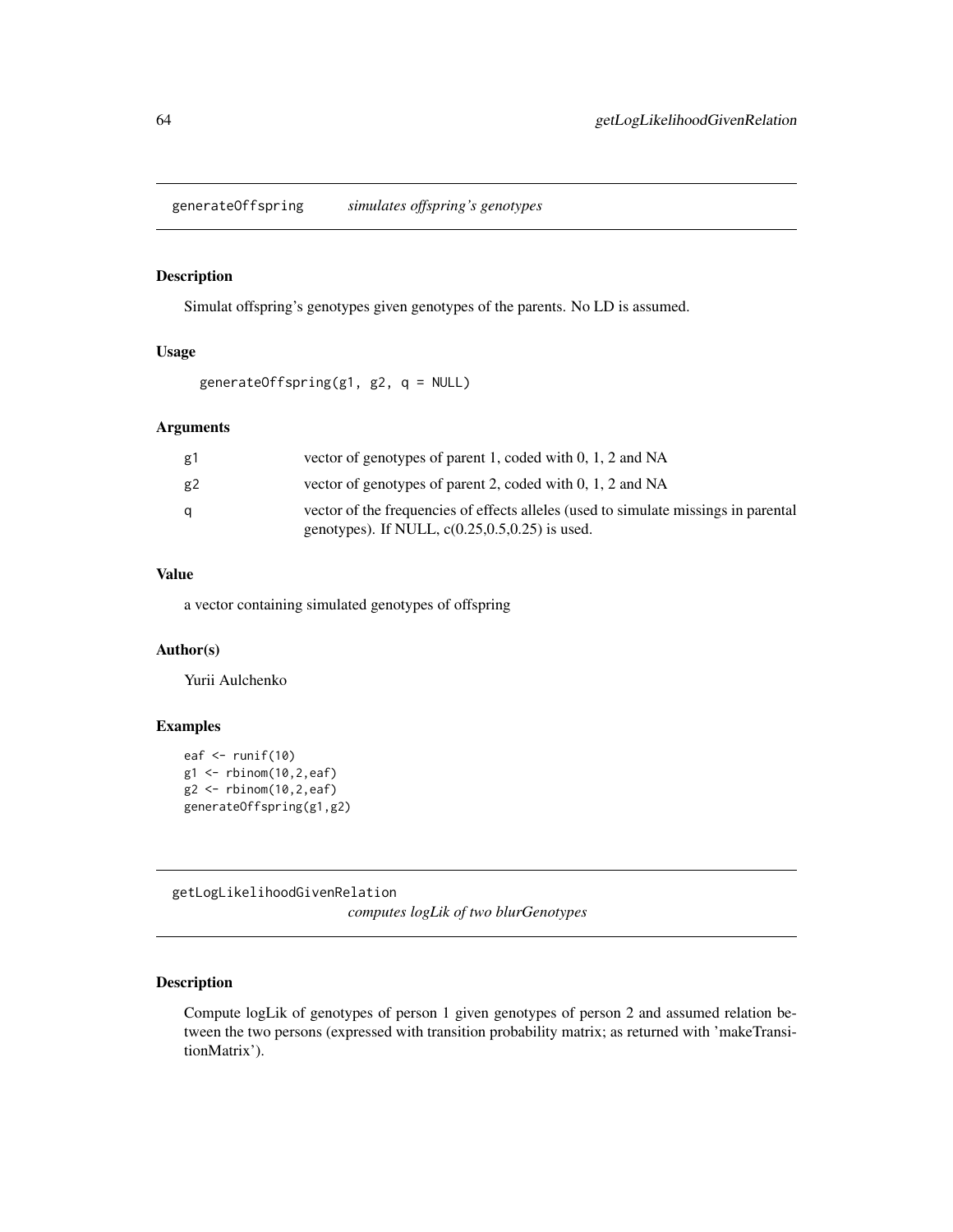#### grammar 65

#### Usage

```
getLogLikelihoodGivenRelation(bGenotype1, bGenotype2,
  TransitionMatrix, q)
```
#### **Arguments**

| bGenotype1       | blurred genotype of person 1        |
|------------------|-------------------------------------|
| bGenotype2       | blurred genotype of person 2        |
| TransitionMatrix |                                     |
|                  | transition probability matrix       |
|                  | vector of effect allele frequencies |

### Author(s)

Yurii Aulchenko

# Examples

```
require(GenABEL.data)
data(srdta)
# select 10 first SNPs
df <- srdta[,1:10]
# compute effect allele freq
EAF <- summary(gtdata(df))$"Q.2"
# get genotypes of first 2 people
g1 \leftarrow as.numeric(df[1:2,])# blur all genotypes of person 1; use HWE to infer missing
bg1 <- blurGenotype(g1[1,],q=EAF)
# blur all genotypes of person 2; use HWE to infer missing
bg2 <- blurGenotype(g1[2,],q=EAF)
# generate sib-sib transision matrices
trss <- makeTransitionMatrix(EAF,nmei=c(2,2))
getLogLikelihoodGivenRelation(bg1,bg2,trss,EAF)
```
<span id="page-64-0"></span>grammar *GRAMMAR test for association in samples with genetic structure*

#### Description

Fast approximate test for association between a trait and genetic polymorphisms, in samples with genetic sub-structure (e.g. relatives). The function implements several varieties of GRAMMAR ('gamma','gc', and 'raw').

## Usage

```
grammar(polyObject, data,
 method = c("gamma", "gc", "raw"), propPs = 1, ...)
```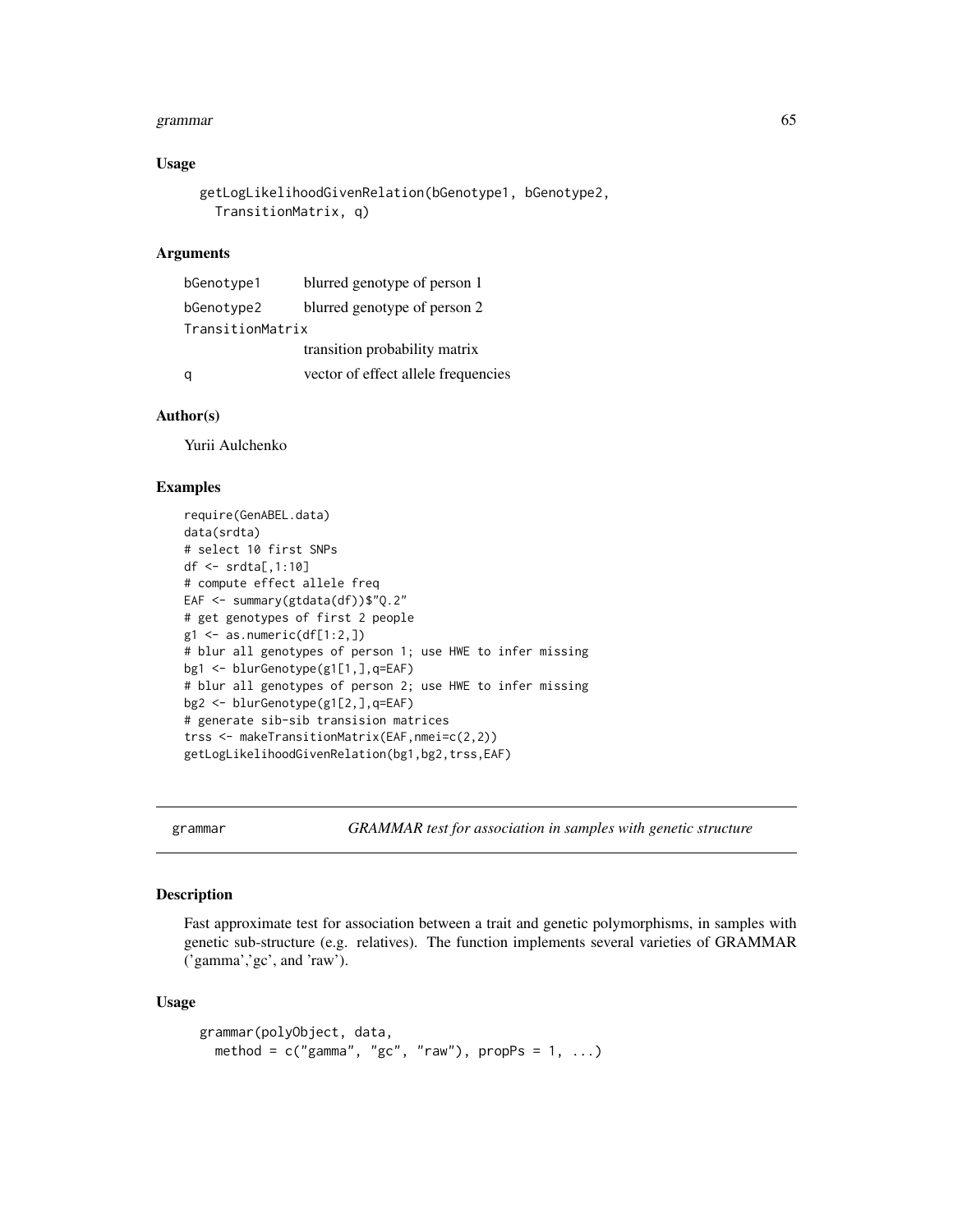#### Arguments

| polvObject | object returned by polygenic function                                                                                  |
|------------|------------------------------------------------------------------------------------------------------------------------|
| data       | object of gwaa.data-class                                                                                              |
| method     | to be used, one of 'gamma','gc', or 'raw'                                                                              |
| propPs     | proportion of non-corrected P-values used to estimate the inflation factor Lambda,<br>passed directly to the estlambda |
| $\ddots$   | arguments passed to the function used for computations, (qtscore)                                                      |

## Details

With 'raw' argument, the original GRAMMAR (Aulchenko et al., 2007) is implemented. This method is conservative and generates biased estimates of regression coefficients.

With 'gc' argument, the GRAMMAR-GC (Amin et al., 2007) is implemented. This method solves the conservativity of the test, but the Genomic Control (GC) lambda is by definition "1" and can not serve as an indicator of goodness of the model; also, the estimates of regression coefficients are biased (the same as in 'raw' GRAMMAR).

GRAMMAR-Gamma (default 'gamma' argument) solves these problems, producing a correct distribution of the test statistic, interpretable value of GC Lambda, and unbiased estimates of the regression coefficients. All together, the default 'gamma' method is recommended for use.

# Value

Object of scan.gwaa-class

### Author(s)

Gulnara Svischeva, Yurii Aulchenko

#### References

GRAMMAR-Raw: Aulchenko YS, de Koning DJ, Haley C. Genomewide rapid association using mixed model and regression: a fast and simple method for genomewide pedigree-based quantitative trait loci association analysis. Genetics. 2007 Sep;177(1):577-85.

GRAMMAR-GC: Amin N, van Duijn CM, Aulchenko YS. A genomic background based method for association analysis in related individuals. PLoS One. 2007 Dec 5;2(12):e1274.

GRAMMAR-Gamma: Svischeva G, Axenovich TI, Belonogova NM, van Duijn CM, Aulchenko YS. Rapid variance components-based method for whole-genome association analysis. Nature Genetics. 2012 44:1166-1170. doi:10.1038/ng.2410

#### See Also

[polygenic](#page-95-0), [mmscore](#page-85-0), [qtscore](#page-101-0)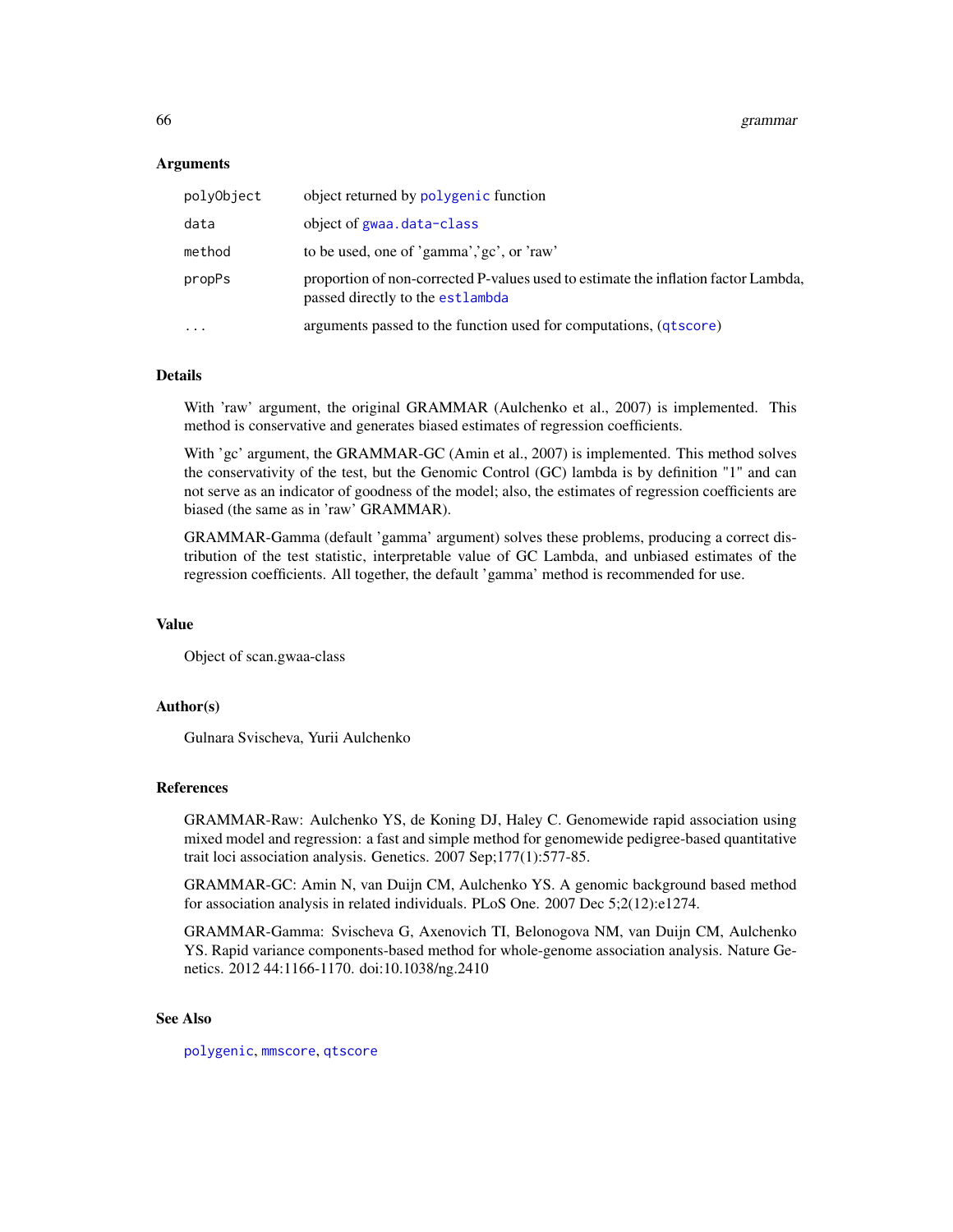### gwaa.data-class 67

### Examples

```
# Using clean ge03d2 data
require(GenABEL.data)
data(ge03d2.clean)
# take only a small piece for speed
ge03d2.clean <- ge03d2.clean[1:200,]
# estimate genomic kinship
gkin <- ibs(ge03d2.clean[,sample(autosomal(ge03d2.clean),1000)], w="freq")
# perform polygenic analysis
h2ht <- polygenic(height ~ sex + age, kin=gkin, ge03d2.clean)
h2ht$est
# compute mmscore stats
mm <- mmscore(h2ht, data=ge03d2.clean)
# compute grammar-gc
grGc <- grammar(h2ht, data=ge03d2.clean, method="gc")
# compute grammar-gamma
grGamma <- grammar(h2ht, data=ge03d2.clean, method="gamma")
# compare lambdas
lambda(mm)
estlambda(mm[,"chi2.1df"])
lambda(grGamma)
estlambda(grGamma[,"chi2.1df"])
lambda(grGc)
estlambda(grGc[,"chi2.1df"])
# compare top results
summary(mm)
summary(grGamma)
summary(grGc)
```
<span id="page-66-0"></span>gwaa.data-class *Class "gwaa.data"*

#### Description

This class contains objects holding all GWAA data – phenotypes, genotypes and other relevant information

## Slots

phdata: dataframe with phenotypic data used in GWAA

gtdata: object of class [snp.data-class](#page-125-0) used to store genotypic data, map, etc.

## Methods

[ signature( $x = "g$ waa.data", i = "ANY", j = "ANY", drop = "ANY"): subset operations. x[i,j] will select people listed in i and SNPs listed in j.

show signature(object = "gwaa.data"): shows both parts of the object. Take care that the objects are usually very large!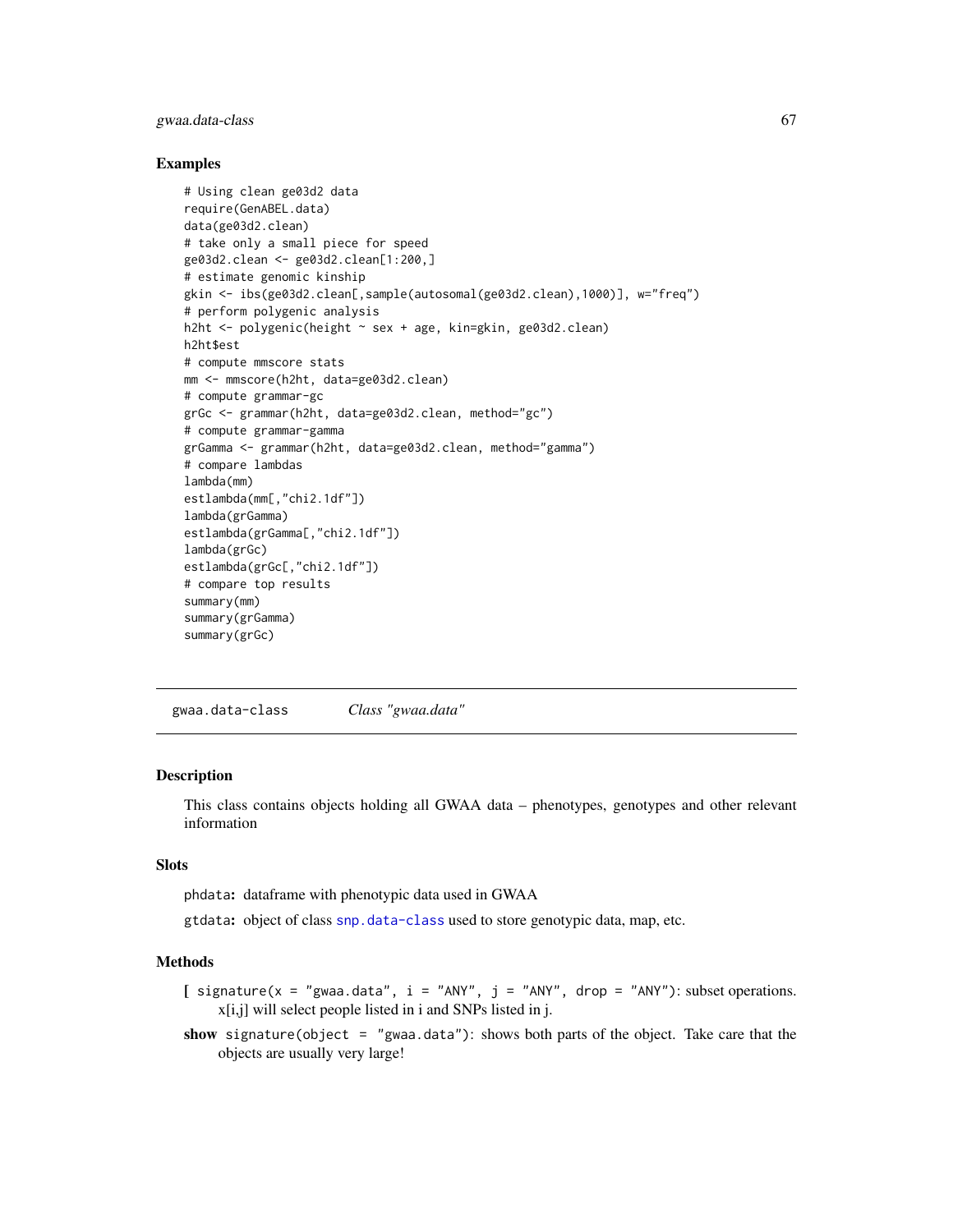```
summary signature(object = "gwaa.data"): Calls standard summary to describe phenotypic
    part and calls summary.snp.data to snp.data-class
gtdata signature(object = "gwaa.data"): returns genotypic data (object of snp.data-class)
phdata signature(object = "gwaa.data"): returns phenotypic data (a data.frame)
```
phdata<- signature(object = "gwaa.data"): method do modify phenotypic data (a data.frame)

#### Author(s)

Yurii Aulchenko

## See Also

[snp.data-class](#page-125-0), [load.gwaa.data](#page-76-0), [snp.mx-class](#page-127-0)

## Examples

```
require(GenABEL.data)
data(srdta)
srdta@phdata[1:10,]
srdta@gtdata[1:10,1:12]
srdta[1:10,1:12]
as.numeric(srdta@gtdata[1:12,1:10])
# very long output:
summary(srdta)
```
<span id="page-67-0"></span>hom *function to compute average homozygosity within a person*

#### Description

This function computes average homozygosity (inbreeding) for a set of people, across multiple markers. Can be used for Quality Control (e.g. contamination checks)

#### Usage

```
hom(data, snpsubset, idsubset, snpfreq, n.snpfreq = 1000)
```
## Arguments

| data      | Object of gwaa.data-class or snp.data-class                                                                                                                                   |
|-----------|-------------------------------------------------------------------------------------------------------------------------------------------------------------------------------|
| snpsubset | Subset of SNPs to be used                                                                                                                                                     |
| idsubset  | People for whom average homozygosity is to be computed                                                                                                                        |
| snpfreq   | when option weight="freq" used, you can provide fixed allele frequencies                                                                                                      |
| n.snpfreq | when option weight="freq" used, you can provide a vector supplying the number<br>of people used to estimate allele frequencies at the particular marker, or a fixed<br>number |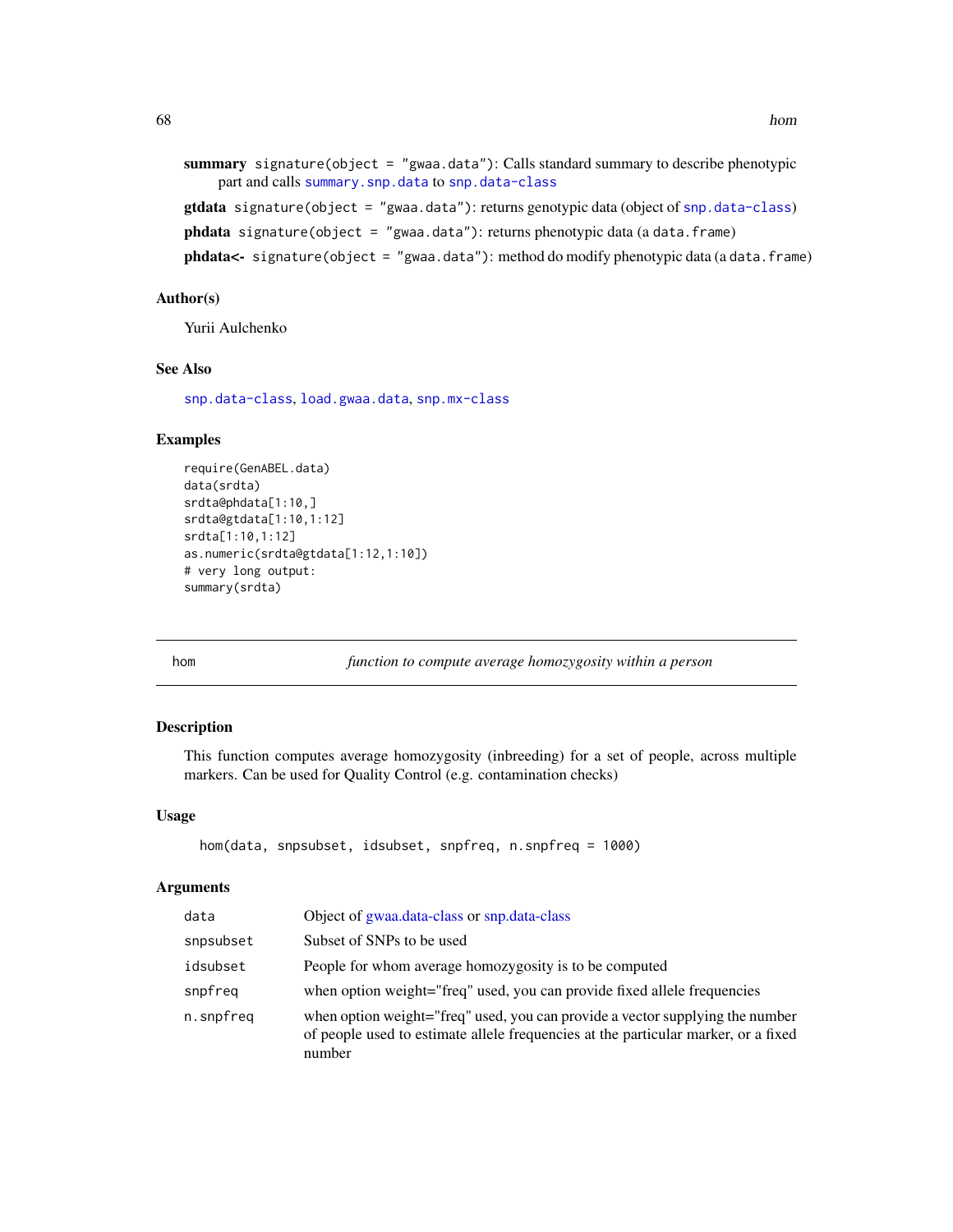#### Details

Homozygosity is measured as proportion of homozygous genotypes observed in a person. Inbreeding for person  $i$  is estimated with

$$
f_i = \frac{(O_i - E_i)}{(L_i - E_i)}
$$

where  $O_i$  is observed homozygosity,  $L_i$  is the number of SNPs measured in individual i and

$$
E_i = \sum_{j=1}^{L_i} (1 - 2p_j(1 - p_j) \frac{T_{Aj}}{T_{Aj} - 1})
$$

where  $T_{Aj}$  is the number of measured genotypes at locus j;  $T_{Aj}$  is either estimated from data or provided by "n.snpfreq" parameter (vector). Allelic frequencies are either estimated from data or provided by the "snpfreq" vector.

This measure is the same as used by PLINK (see reference).

The variance (Var) is estimated as

$$
V_i = \frac{1}{N} \sum_{k} \frac{(x_{i,k} - p_k)^2}{(p_k * (1 - p_k))}
$$

where k changes from 1 to N = number of SNPs,  $x_{i,k}$  is a genotype of ith person at the kth SNP, coded as 0, 1/2, 1 and  $p_k$  is the frequency of the "+" allele.

Only polymorphic loci with number of measured genotypes >1 are used with this option.

This variance is used as diagonal of the genomic kinship matrix when using EIGENSTRAT method.

You should use as many people and markers as possible when estimating inbreeding/variance from marker data.

#### Value

A matrix with rows corresponding to the ID names and columns showing the number of SNPs measured in this person (NoMeasured), the number of measured polymorphic SNPs (NoPoly), homozygosity (Hom), expected homozygosity (E(Hom)), variance, and the estimate of inbreeding, F.

## Author(s)

Yurii Aulchenko, partly based on code by John Barnard

## References

Purcell S. et al, (2007) PLINK: a toolset for whole genome association and population-based linkage analyses. Am. J. Hum. Genet.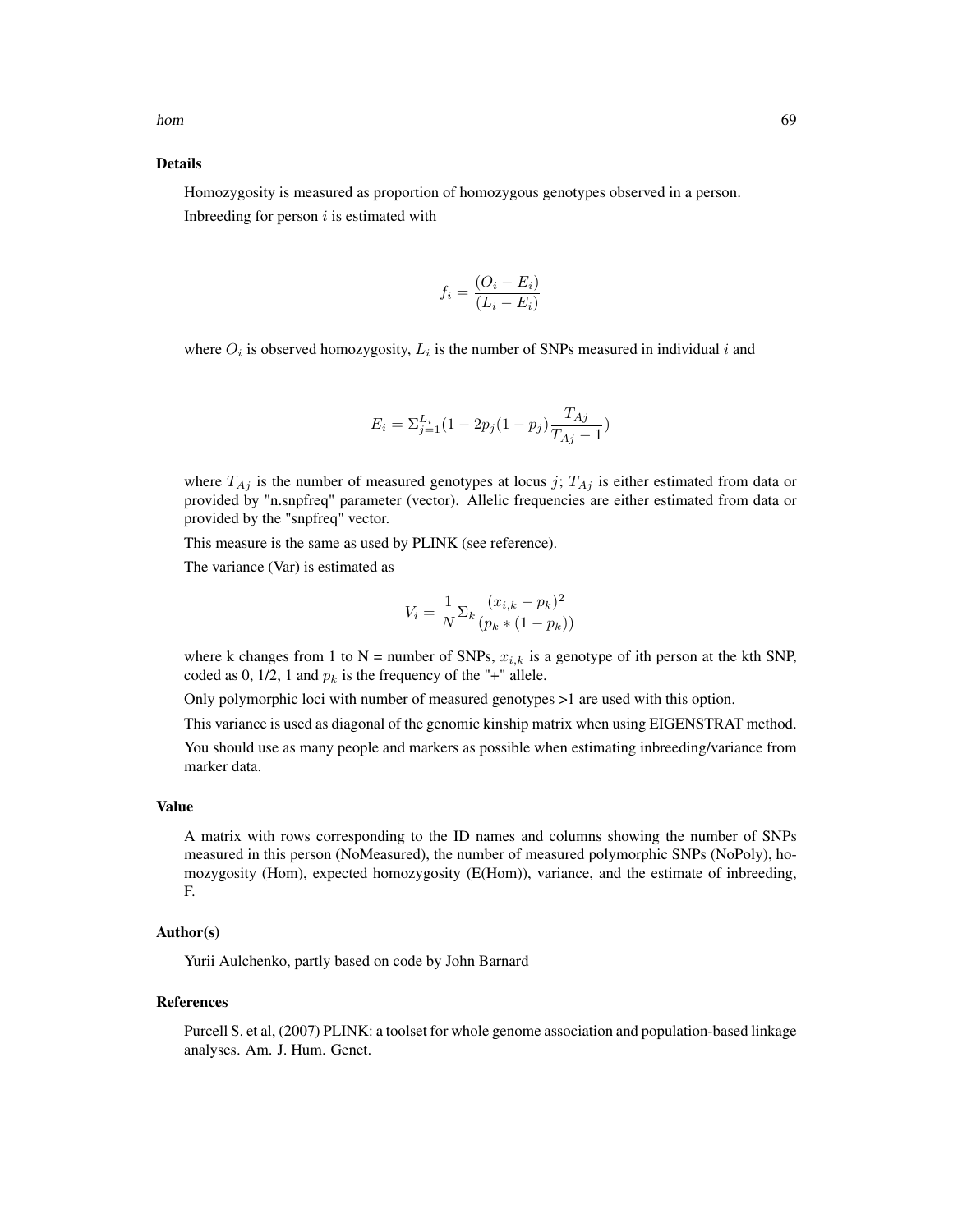# See Also

[ibs](#page-71-0), [gwaa.data-class](#page-66-0), [snp.data-class](#page-125-0)

#### Examples

```
require(GenABEL.data)
data(ge03d2)
h <- hom(ge03d2[,c(1:100)])
h[1:5,]homsem <- h[,"Hom"]*(1-h[,"Hom"])/h[,"NoMeasured"]
plot(h[,"Hom"],homsem)
# wrong analysis: one should use all people (for right frequency)
# and markers (for right F) available!
h <- hom(ge03d2[,c(1:10)])
h
```
hom.old *function to compute average homozygosity within a person*

## Description

This function computes average homozygosity (inbreeding) for a set of people, across multiple markers. Can be used for Quality Control (e.g. contamination checks)

#### Usage

hom.old(data, snpsubset, idsubset, weight="no")

# Arguments

| data      | Object of gwaa.data-class or snp.data-class                                                                                                                         |
|-----------|---------------------------------------------------------------------------------------------------------------------------------------------------------------------|
| snpsubset | Subset of SNPs to be used                                                                                                                                           |
| idsubset  | People for whom average homozygosity is to be computed                                                                                                              |
| weight    | When "no", homozygosity is computed as a proportion of homozygous geno-<br>types. When "freq", an estimate of inbreeding coefficint is computed (see de-<br>tails). |

# Details

With "freq" option, for person  $i$  inbreeding is estimated with

$$
f_i = \frac{O_i - E_i)}{(L_i - E_i)}
$$

where  $O_i$  is observed homozygosity,  $L_i$  is the number of SNPs measured in individual i and

$$
E_i = \sum_{j=1}^{L_i} (1 - 2p_j(1 - p_j) \frac{T_{Aj}}{T_{Aj} - 1})
$$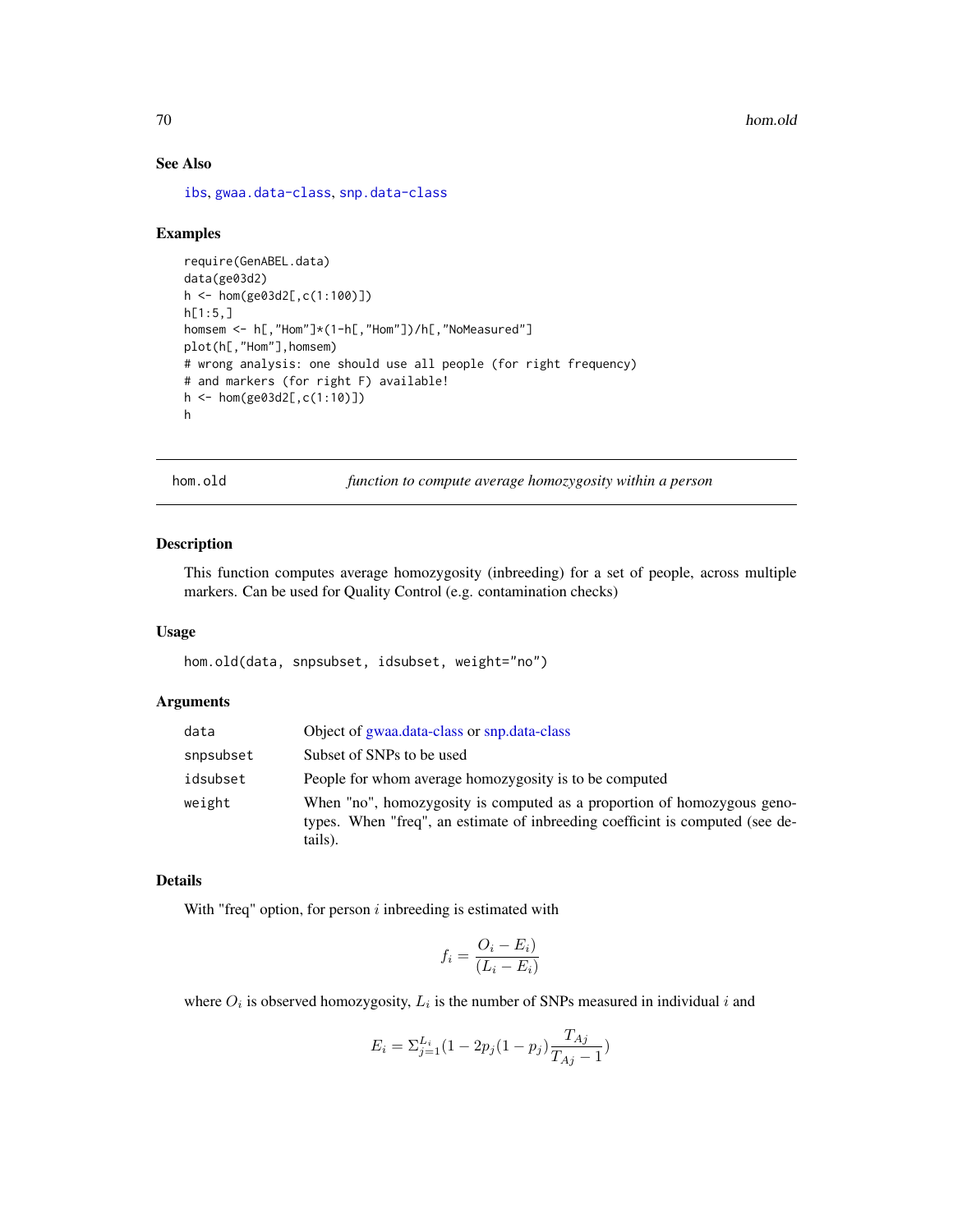where  $T_{Ai}$  is the numer of measured genotypes at locus j.

Only polymorphic loci with number of measured henotypes >1 are used with this option.

This measure is the same as used by PLINK (see reference).

You should use as many people and markers as possible when estimating inbreeding from marker data.

## Value

With option weight="no": A matrix with rows corresponding to the ID names and colums showing the number of genotypes measured (NoMeasured) and homozygosity (Hom).

With option weight="freq": the same as above + expected homozygosity (E(Hom)) and the estimate of inbreeding, F.

#### Author(s)

Yurii Aulchenko

### References

Purcell S. et al, (2007) PLINK: a toolset for whole genome association and population-based linkage analyses. Am. J. Hum. Genet.

#### See Also

[ibs](#page-71-0), [gwaa.data-class](#page-66-0), [snp.data-class](#page-125-0)

#### Examples

```
require(GenABEL.data)
data(ge03d2)
h <- hom(ge03d2[,c(1:100)])
homsem <- h[,"Hom"]*(1-h[,"Hom"])/h[,"NoMeasured"]
plot(h[,"Hom"],homsem)
# wrong analysis: one should use all people (for right frequency)
# and markers (for right F) available!
h <- hom(ge03d2[,c(1:10)])
h
```
<span id="page-70-0"></span>HWE.show *show HWE tables*

## Description

This function displays HWE tables and shows Chi2 and exact HWE P-values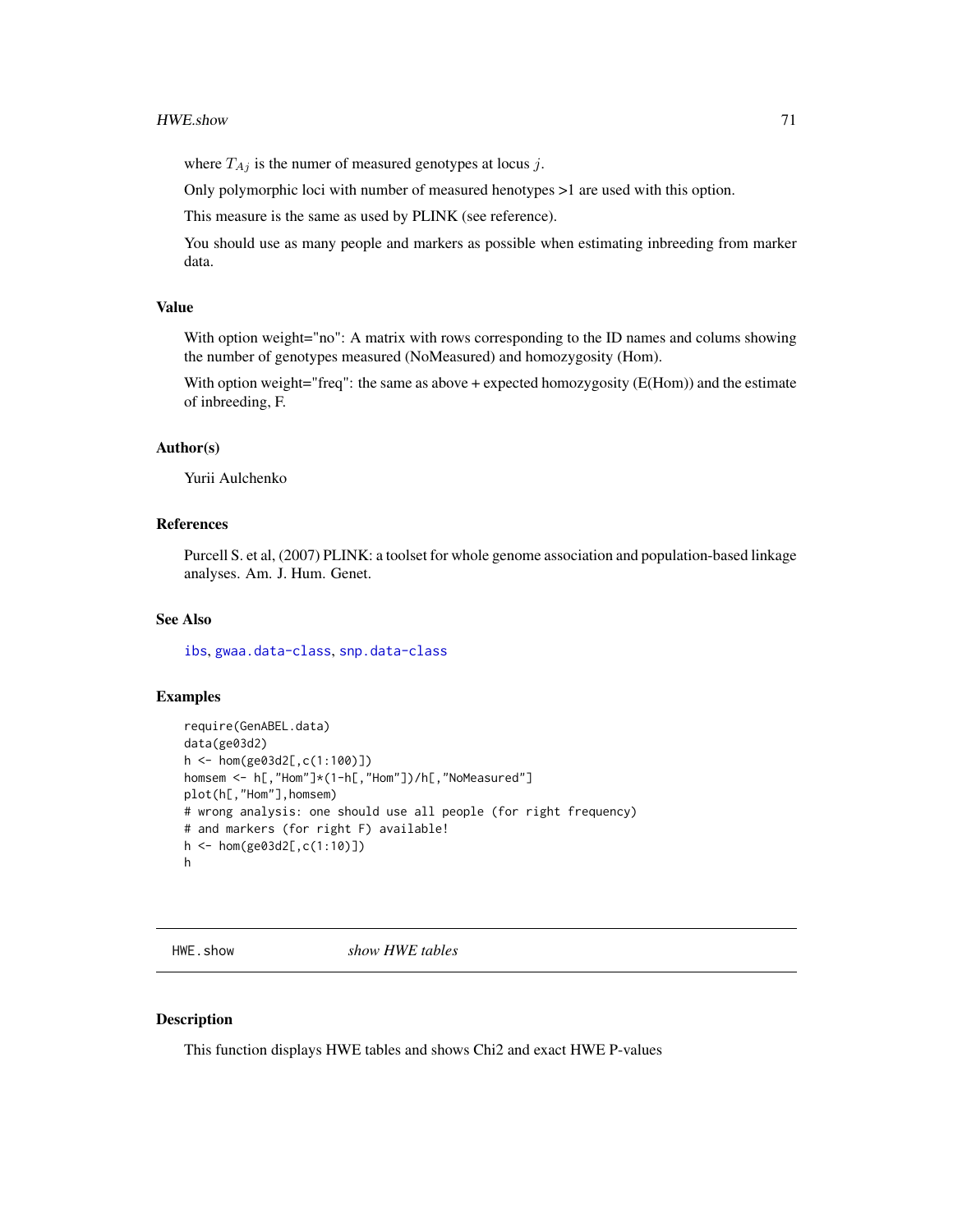# Usage

```
HWE.show(data, idsubset et = c(1:data@gtdata@nids),snpsubset = c(1:data@gtdata@nsnps))
```
# Arguments

| data      | object of class gwaa.data-class or snp.data-class                                                                                         |
|-----------|-------------------------------------------------------------------------------------------------------------------------------------------|
| snpsubset | Index, character or logical vector with subset of SNPs to run analysis on. If<br>missing, all SNPs from data are used for analysis.       |
| idsubset  | Index, character or logical vector with subset of IDs to run analysis on. If miss-<br>ing, all people from data/cc are used for analysis. |

# Value

Only screen output

#### Author(s)

Yurii Aulchenko

## See Also

[check.marker](#page-21-0)

## Examples

```
require(GenABEL.data)
data(srdta)
mc <- check.marker(srdta,p.lev=0.01,ibs.mrk=0)
mc$nohwe
HWE.show(data=srdta,snps=mc$nohwe)
```
<span id="page-71-0"></span>ibs *Computes (average) Idenity-by-State for a set of people and markers*

## Description

Given a set of SNPs, computes a matrix of average IBS for a group of individuals. This function facilitates quality control of genomic data. E.g. people with exteremly high (close to 1) IBS may indicate duplicated samples (or twins), simply high values of IBS may indicate relatives.

## Usage

```
ibs(data, snpsubset, idsubset = NULL,
 cross.idsubset = NULL, weight = "no", snpfreq = NULL)
```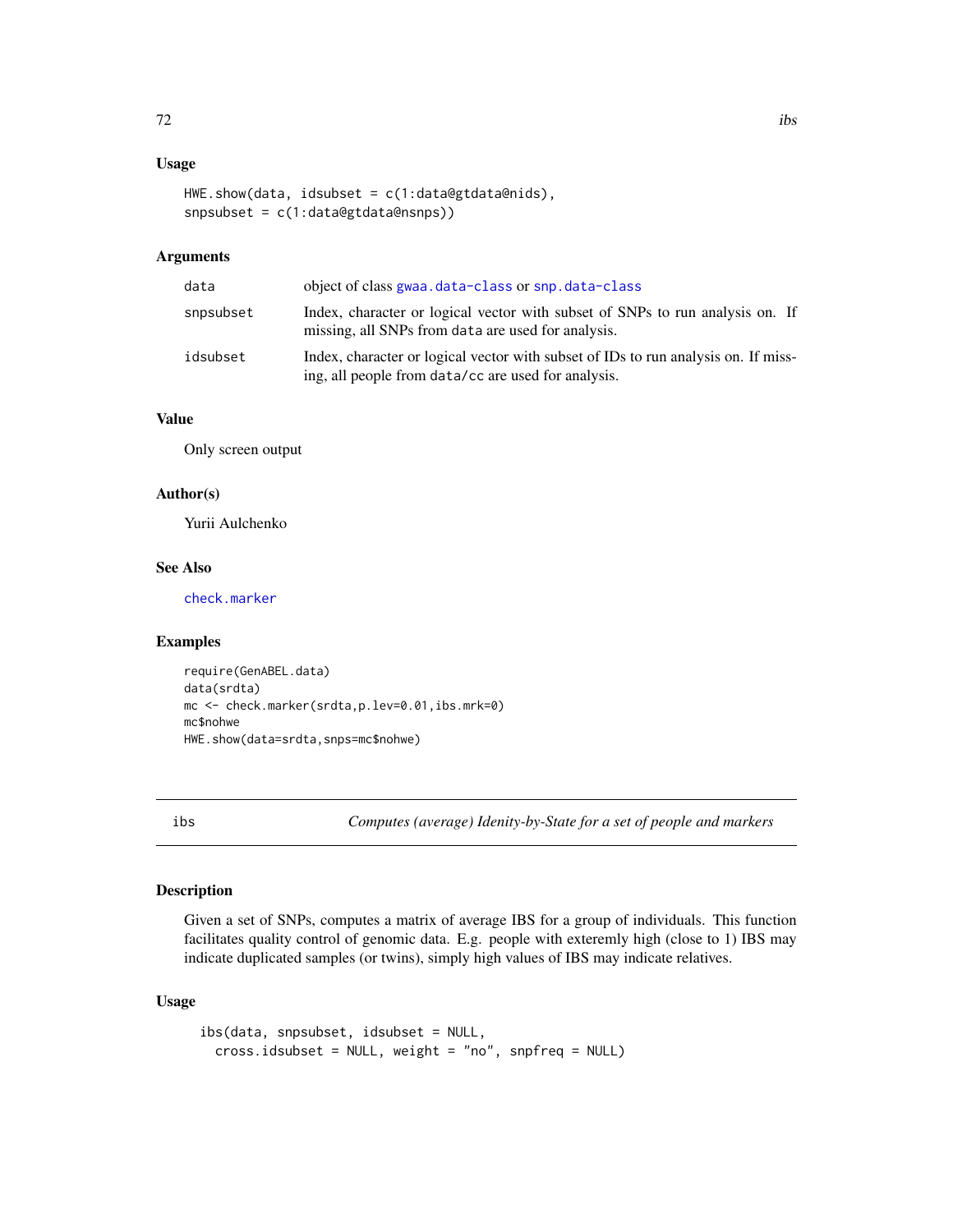### Arguments

| data      | object of snp.data-class                                                                                                                                                                                    |
|-----------|-------------------------------------------------------------------------------------------------------------------------------------------------------------------------------------------------------------|
| snpsubset | Index, character or logical vector with subset of SNPs to run analysis on. If<br>missing, all SNPs from data are used for analysis.                                                                         |
| idsubset  | IDs of people to be analysed. If missing, all people from data are used for<br>analysis.                                                                                                                    |
|           | cross idsubset Parameter allowing parallel implementation. Not to be used normally. If sup-<br>plied together with idsubset, the ibs/kinship for all pairs between idsubset and<br>cross.idsubset computed. |
| weight    | "no" for direct IBS computations, "freq" to weight by allelic frequency asuming<br>HWE and "eVar" for empirical variance to be used                                                                         |
| snpfreq   | when option weight="freq" used, you can provide fixed allele frequencies                                                                                                                                    |

### Details

When weight "freq" is used, IBS for a pair of people i and j is computed as

$$
f_{i,j} = \frac{1}{N} \sum_{k} \frac{(x_{i,k} - p_k) * (x_{j,k} - p_k)}{(p_k * (1 - p_k))}
$$

where k changes from 1 to N = number of SNPs GW,  $x_{i,k}$  is a genotype of ith person at the kth SNP, coded as 0, 1/2, 1 and  $p_k$  is the frequency of the "+" allele. This apparently provides an unbiased estimate of the kinship coefficient.

With "eVar" option above formula changes by using  $(2 *$  empirical variance of the genotype) in the denominator. The empirical variance is computed according to the formula

$$
Var(g_k) = \frac{1}{M} \Sigma_i g_{ik}^2 - E[g_k]^2
$$

where M is the number of people

Only with "freq" option monomorphic SNPs are regarded as non-informative.

ibs() operation may be very lengthy for a large number of people.

# Value

A (Npeople X Npeople) matrix giving average IBS (kinship) values between a pair below the diagonal and number of SNP genotype measured for both members of the pair above the diagonal.

On the diagonal, homozygosity  $0.5*(1+inhreeding)$  is provided with option 'freq'; with option 'eVar' the diagonal is set to 0.5; the diagonal is set to homozygosity with option 'no'.

attr(computedobject,"Var") returns variance (replacing the diagonal when the object is used by [egscore](#page-43-0)

### Author(s)

Yurii Aulchenko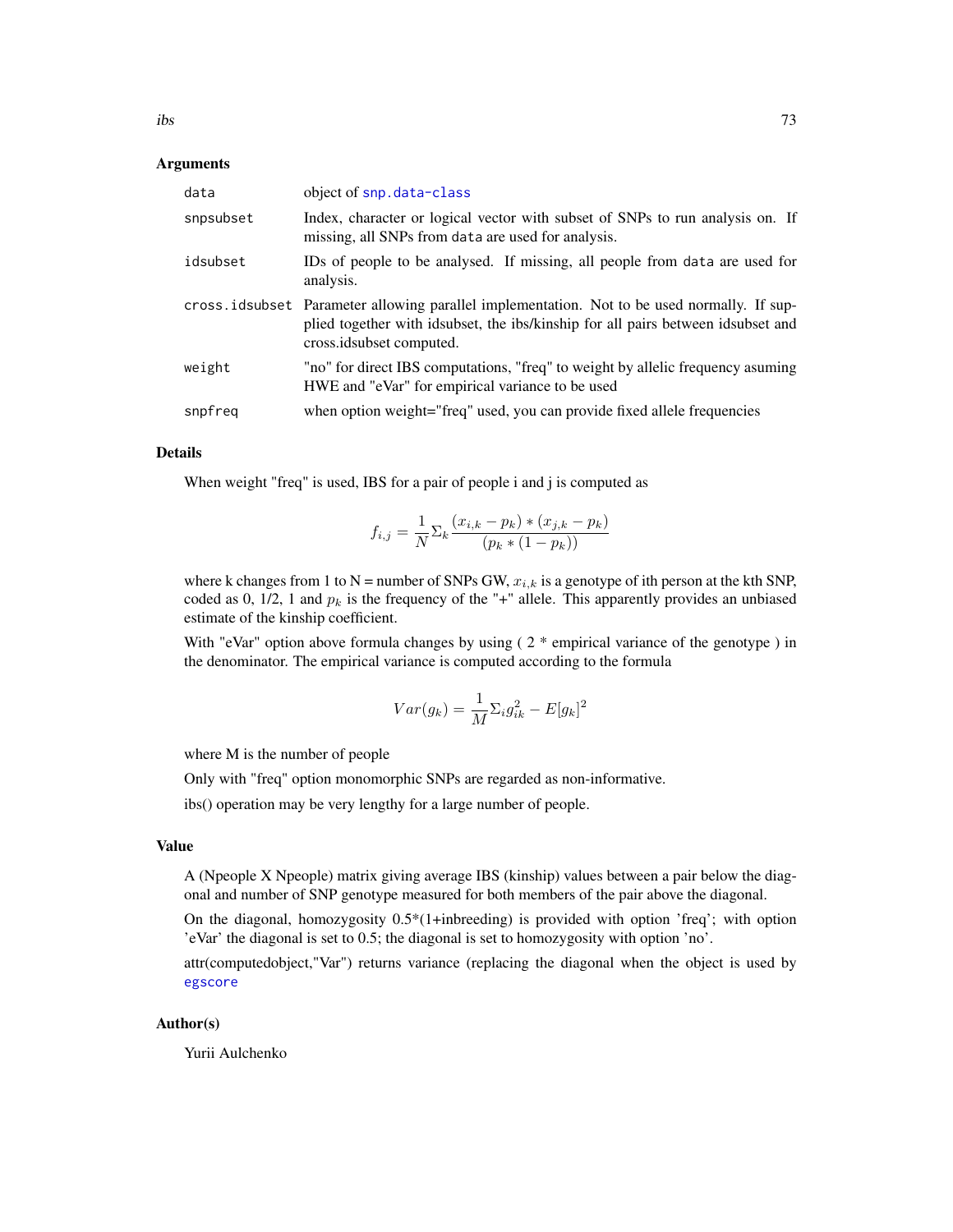74 ibs.old

### See Also

[check.marker](#page-21-0), [summary.snp.data](#page-135-0), [snp.data-class](#page-125-0)

### Examples

```
require(GenABEL.data)
data(ge03d2c)
set.seed(7)
# compute IBS based on a random sample of 1000 autosomal marker
selectedSnps <- sample(autosomal(ge03d2c),1000,replace=FALSE)
a <- ibs(ge03d2c,snps=selectedSnps)
a[1:5,1:5]
mds <- cmdscale(as.dist(1-a))
plot(mds)
# identify smaller cluster of outliers
km <- kmeans(mds,centers=2,nstart=1000)
cl1 <- names(which(km$cluster==1))
cl2 <- names(which(km$cluster==2))
if (length(cl1) > length(cl2)) cl1 <- cl2;
cl1
# PAINT THE OUTLIERS IN RED
points(mds[cl1,],pch=19,col="red")
# compute genomic kinship matrix to be used with e.g. polygenic, mmscore, etc
a <- ibs(ge03d2c,snps=selectedSnps,weight="freq")
a[1:5,1:5]
# now replace diagonal with EIGENSTRAT-type of diaganal to be used for egscore
diag(a) <- hom(ge03d2c[,autosomal(ge03d2c)])$Var
a[1:5,1:5]
##############################
# compare 'freq' with 'eVar'
##############################
ibsFreq <- ibs(ge03d2c,snps=selectedSnps, weight="freq")
ibsEvar <- ibs(ge03d2c,snps=selectedSnps, weight="eVar")
mdsEvar <- cmdscale( as.dist( 0.5 - ibsEvar ) )
plot(mdsEvar)
outliers <- (mdsEvar[,1]>0.1)
ibsFreq[upper.tri(ibsFreq,diag=TRUE)] <- NA
ibsEvar[upper.tri(ibsEvar,diag=TRUE)] <- NA
plot(ibsEvar,ibsFreq)
points(ibsEvar[outliers,outliers],ibsFreq[outliers,outliers],col="red")
```
ibs.old *Computes (average) Idenity-by-State for a set of people and markers*

#### Description

Given a set of SNPs, computes a matrix of average IBS for a group of people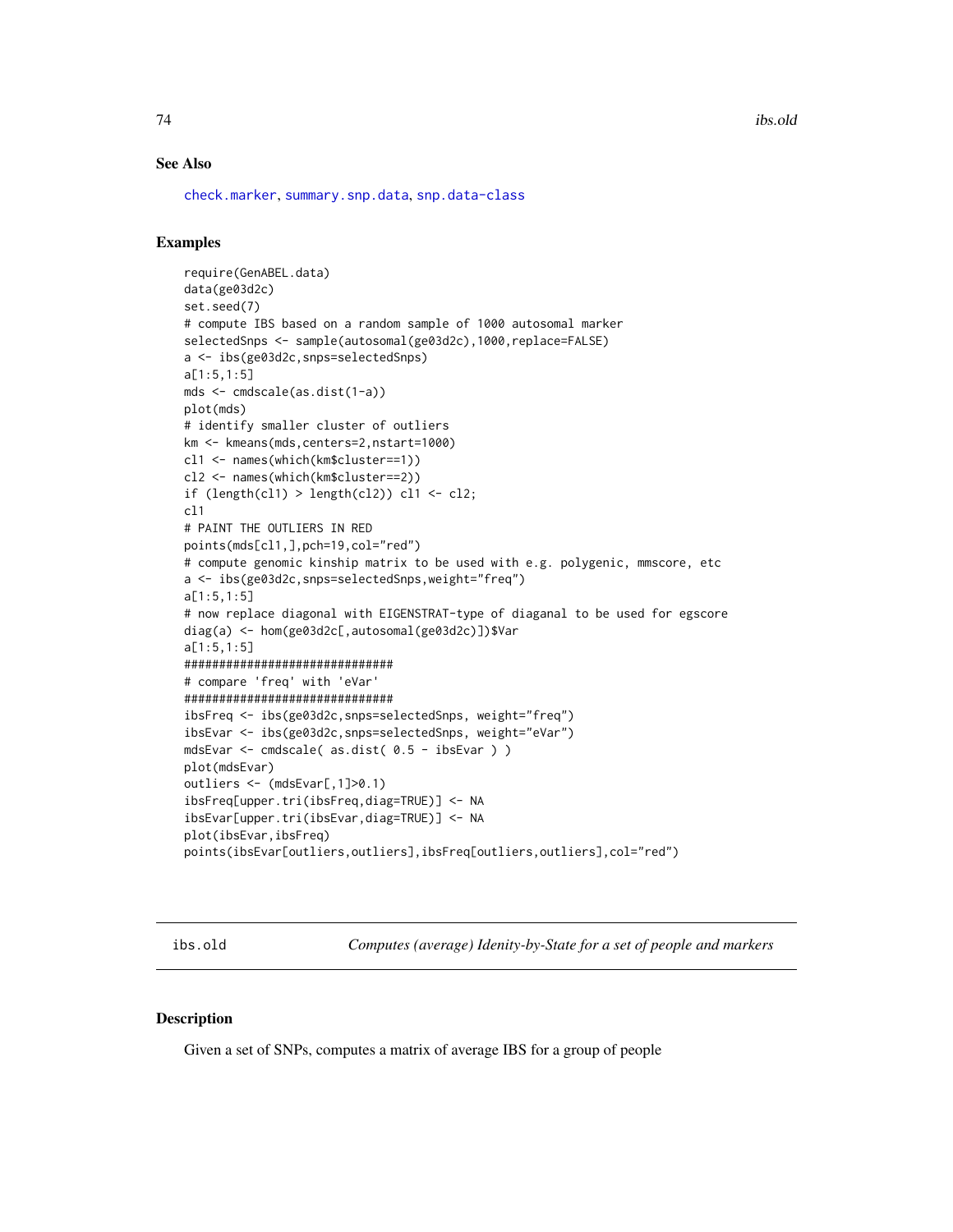#### ibs.old 75

### Usage

ibs.old(data, snpsubset, idsubset, weight="no")

### Arguments

| data      | object of snp. data-class                                                                                                              |
|-----------|----------------------------------------------------------------------------------------------------------------------------------------|
| snpsubset | Index, character or logical vector with subset of SNPs to run analysis on. If<br>missing, all SNPs from data are used for analysis.    |
| idsubset  | Index, character or logical vector with subset of IDs to run analysis on. If miss-<br>ing, all people from data are used for analysis. |
| weight    | "no" for direct IBS computations, "freq" to weight by allelic frequency                                                                |

# Details

This function facilitates quality control of genomic data. E.g. people with exteremly high (close to 1) IBS may indicate duplicated samples (or twins), simply high values of IBS may indicate relatives.

When weight "freq" is used, IBS for a pair of people i and j is computed as

$$
f_{i,j} = \sum_{k} \frac{(x_{i,k} - p_k) * (x_{j,k} - p_k)}{(p_k * (1 - p_k))}
$$

where k changes from 1 to N = number of SNPs GW,  $x_{i,k}$  is a genotype of ith person at the kth SNP, coded as 0, 1/2, 1 and  $p_k$  is the frequency of the "+" allele. This apparently provides an unbiased estimate of the kinship coefficient.

Only with "freq" option monomorphic SNPs are regarded as non-informative.

ibs() operation may be very lengthy for a large number of people.

# Value

A (Npeople X Npeople) matrix giving average IBS (kinship) values between a pair below the diagonal and number of SNP genotype measured for both members of the pair above the diagonal.

On the diagonal, homozygosity (0.5+inbreeding) is provided.

### Author(s)

Yurii Aulchenko

# See Also

[check.marker](#page-21-0), [summary.snp.data](#page-135-0), [snp.data-class](#page-125-0)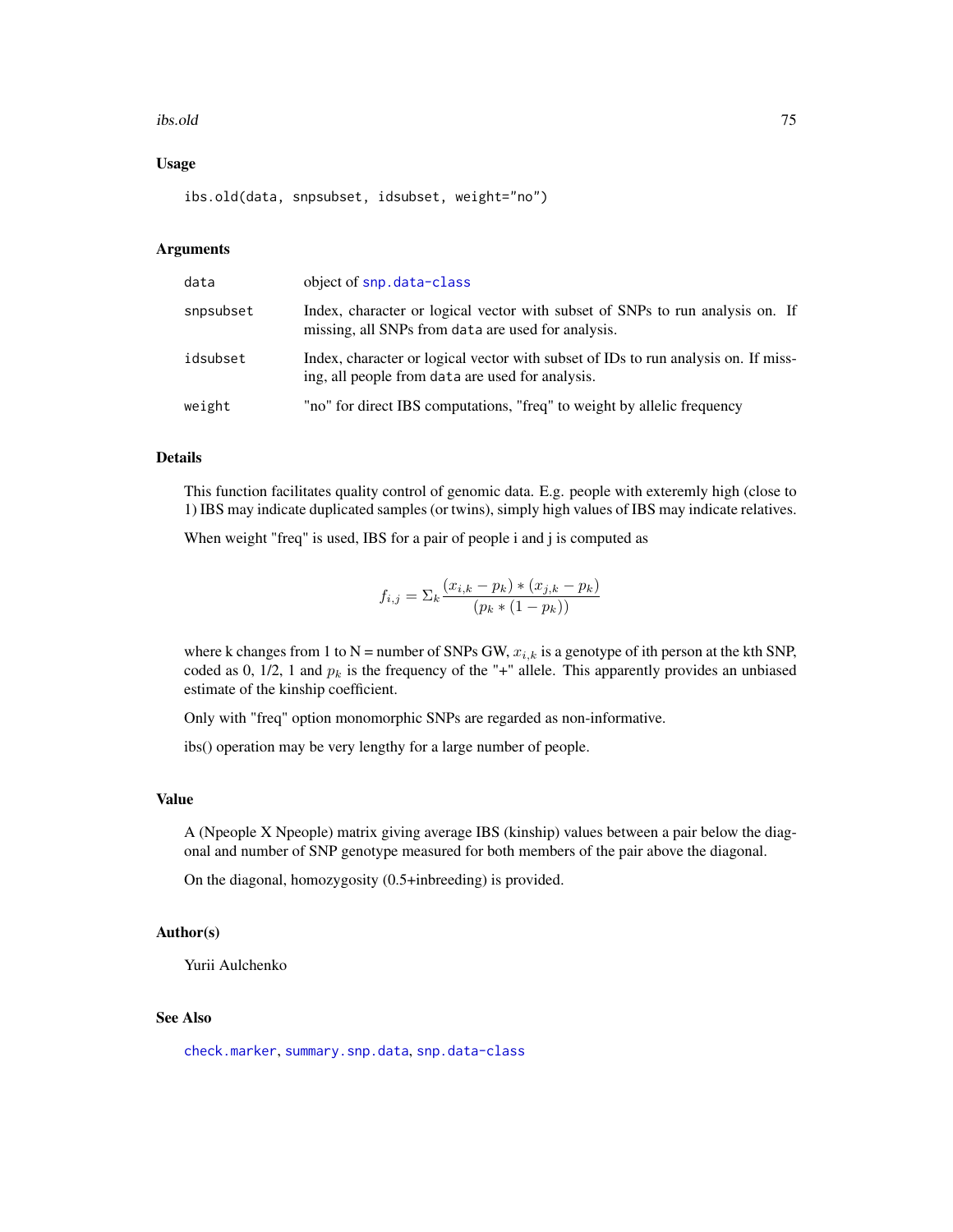# Examples

```
require(GenABEL.data)
data(ge03d2c)
a \leftarrow ibs(data=ge03d2c,ids=c(1:10),sps=c(1:1000))a
# compute IBS based on a random sample of 1000 autosomal marker
a <- ibs(ge03d2c,snps=sample(ge03d2c@gtdata@snpnames[ge03d2c@gtdata@chromosome!="X"],
1000,replace=FALSE),weight="freq")
mds <- cmdscale(as.dist(1-a))
plot(mds)
# identify smaller cluster of outliers
km <- kmeans(mds,centers=2,nstart=1000)
cl1 <- names(which(km$cluster==1))
cl2 <- names(which(km$cluster==2))
if (length(cl1) > length(cl2)) cl1 <- cl2;
cl1
# PAINT THE OUTLIERS IN RED
points(mds[cl1,],pch=19,col="red")
```
impute2databel *converts IMPUTE-imputed files to DatABEL (filevector) format*

### Description

this function converts IMPUTE-imputed files to DatABEL (filevector) format containing estimated dosages. After conversion, two files (outfile.fvi and outfile.fvd), corresponding to a single filevector object, will appear on the disk; a 'databel-class' object connected to these files will be returned to R.

### Usage

```
impute2databel(genofile, samplefile, outfile,
 makeprob = TRUE, old = FALSE, dataOutType = "FLOAT")
```
### Arguments

| genofile    | IMPUTE genotype file name                                                                |
|-------------|------------------------------------------------------------------------------------------|
| samplefile  | IMPUTE sample file name                                                                  |
| outfile     | output file name                                                                         |
| makeprob    | whether probability-files are also to be arranged                                        |
| old         | for developers' use only                                                                 |
| dataOutType | the output data type, either "FLOAT" or "DOUBLE" (or another DatABEL/filevector<br>type) |

### Value

'databel-class' object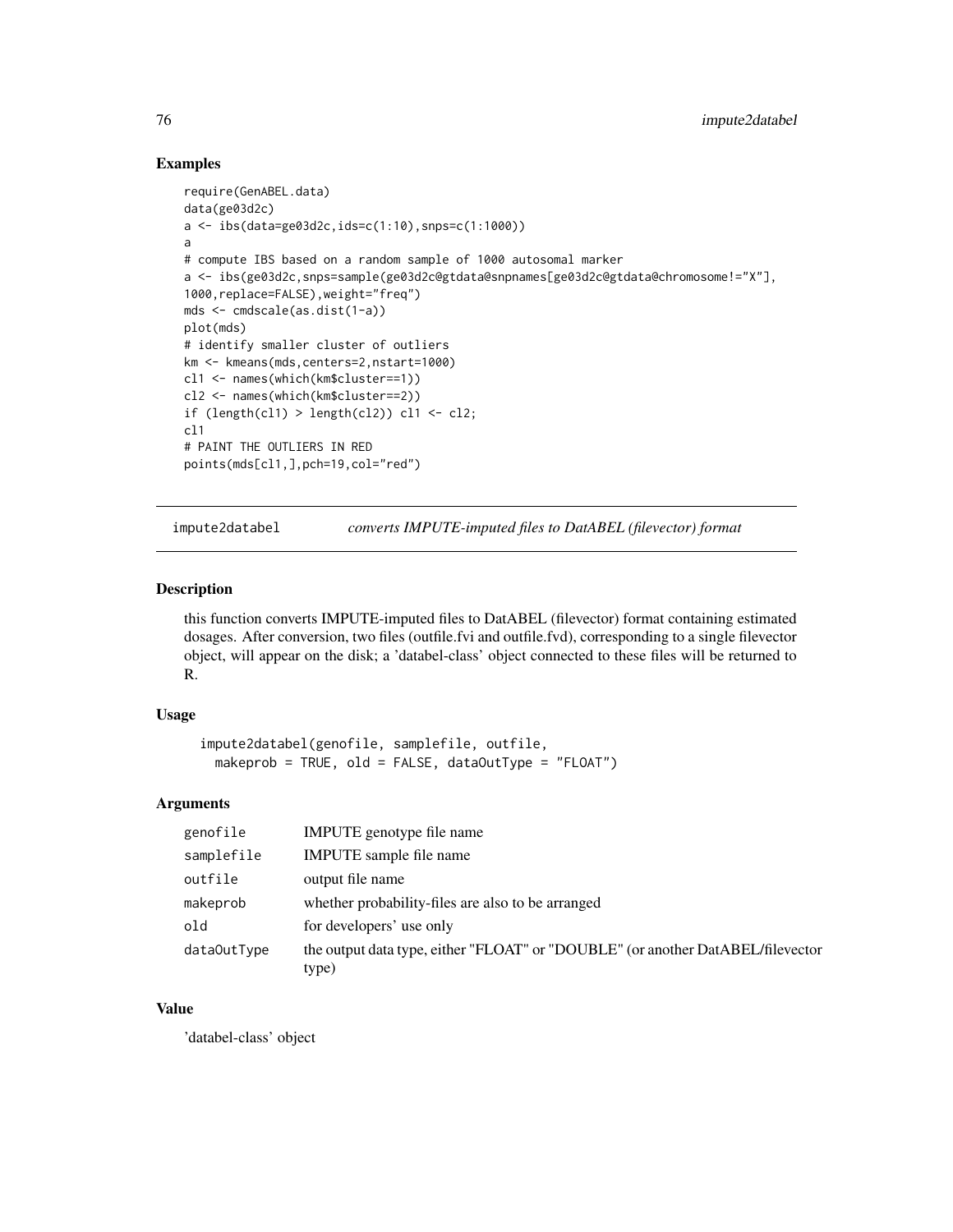# Description

function to convert IMPUTE files to MACH format

# Usage

```
impute2mach(genofile, infofile, samplefile, machbasename,
 maketextdosefile = TRUE, ...)
```
# Arguments

| genofile         | <b>IMPUTE</b> genotype file name                                                                                                                                  |
|------------------|-------------------------------------------------------------------------------------------------------------------------------------------------------------------|
| infofile         | <b>IMPUTE</b> info file name                                                                                                                                      |
| samplefile       | <b>IMPUTE</b> sample file name                                                                                                                                    |
| machbasename     | base name for MACH-formatted outputs                                                                                                                              |
| maketextdosefile |                                                                                                                                                                   |
|                  | whether a text dosefile is to be generated (if not, only filevector $(*.$ fvi $/*$ fvd)<br>files, usable with ProbABEL/DatABEL, will be generated). Default: TRUE |
|                  | arguments passed to extract.annotation.impute (DO CHECK the documentation,<br>otherwise your annotation may be skrewed up!)                                       |

# Value

nothing returned except files generated on the disk

# Author(s)

Yurii Aulchenko

load.gwaa.data *function to load GWAA data*

# Description

Load data (genotypes and phenotypes) from files to gwaa.data object

# Usage

```
load.gwaa.data(phenofile = "pheno.dat", genofile = "geno.raw",
force = TRUE, makemap = FALSE, sort = TRUE, id = "id")
```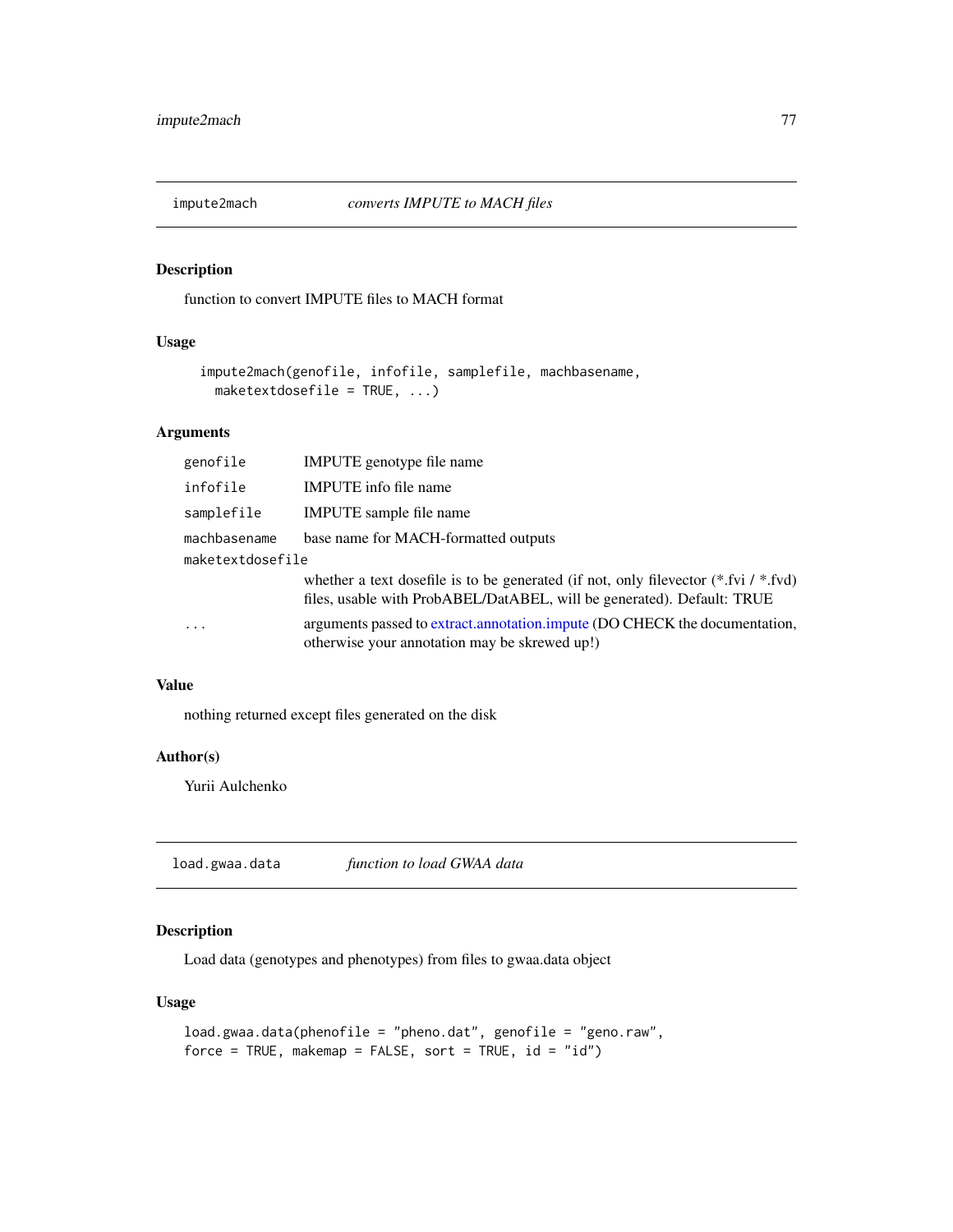### Arguments

| phenofile | data table with phenotypes                                                          |
|-----------|-------------------------------------------------------------------------------------|
| genofile  | internally formatted genotypic data file (see convert. snp. text to convert data)   |
| force     | Force loading the data if heterozygous X-chromosome genotypes are found in<br>male  |
| makemap   | Make a consequtive map in case if map is provided chromosome-specifically           |
| sort      | Should SNPs be sorted in ascending order according to chromosome and posi-<br>tion? |
| id        | name of the column containing personal identification code in the phenofile         |

# Details

The genofile must be the one resulting from convert. snp.text, convert. snp.ped, convert. snp.tped, or [convert.snp.illumina](#page-30-0) (see documentation for these functions for the file formats).

The phenotype file relates study subjects with their covariate and outcome values. In the phenotypic data file, the first line gives a description of the data contained in a particular column; the names should be unique, otherwise R will change them. The first column of the phenotype file MUST contain the subjects' unique ID, named "id"; there should also be a column named "sex" and giving sex information  $(0 = \text{female}, 1 = \text{male})$ . Other columns in the file should contain phenotypic information. Missing values should be coded with "NA"; binary traits should have values 0 or 1. An example of few first lines of a phenotype file is as follows:

id sex age bt1 qt qt1

"289982" 0 30.33 NA NA 3.93 "325286" 0 36.514 1 0.49 3.61 "357273" 1 37.811 0 1.65 5.30 "872422" 1 20.393 0 1.95 4.07 "1005389" 1 28.21 1 0.35 3.90

This file tells us that, for example, person 325286 is female (0 in second column), and she has "1" (usually this means a "case") value for the trait "bt1", so on. Person 289982 has measurements only for sex, age and qt1, while other measurements are missing (NA, Not Available).

IDs are better kept in quotation (this would keep away the problem of e.g., leading zeros).

# Value

Object of class gwaa.data

### Author(s)

Yurii Aulchenko

#### See Also

[save.gwaa.data](#page-113-0), [convert.snp.text](#page-35-0), [convert.snp.ped](#page-33-0), [convert.snp.tped](#page-36-0), [convert.snp.illumina](#page-30-0)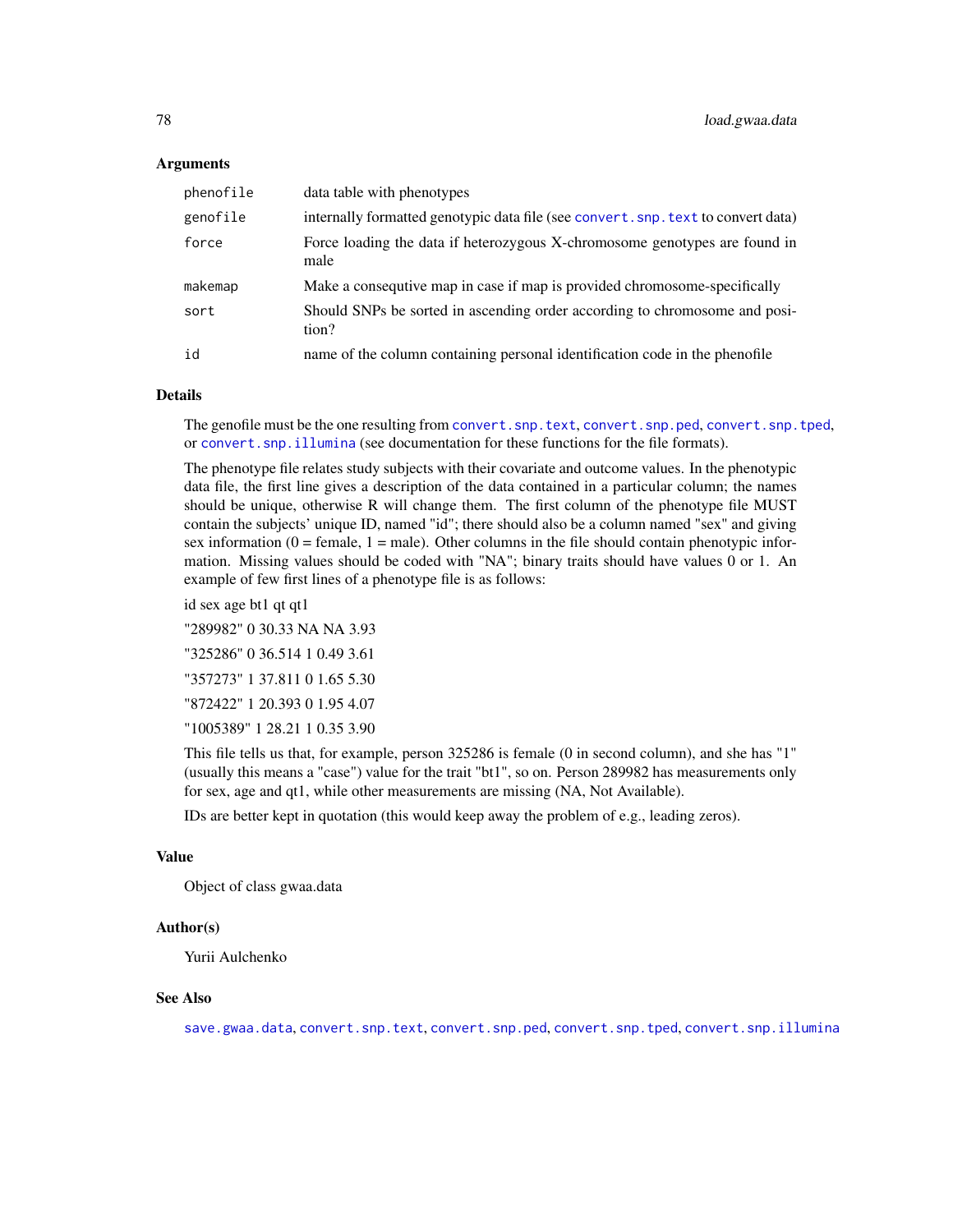# Description

This function converts mach-imputed files to DatABEL (filevector) format. After conversion, two files (outfile.fvi and outfile.fvd), corresponding to single filevector object, will appear on the disk; 'databel-class' object connected to these files will be returned to R

### Usage

```
mach2databel(imputedgenofile, mlinfofile, outfile,
  isprobfile = FALSE, dataOutType = "FLOAT")
```
# Arguments

imputedgenofile

|             | MACH mldose (or mlprob) file name                                                          |
|-------------|--------------------------------------------------------------------------------------------|
| mlinfofile  | MACH mlinfo file name                                                                      |
| outfile     | output file name                                                                           |
| isprobfile  | whether imputed genofile is a prob-file (default is FALSE, that is dose-file as-<br>sumed) |
| data0utType | the output data type, either "FLOAT" or "DOUBLE" (or other DatABEL/filevector<br>type)     |

# Value

databel-class object

#### Author(s)

Yurii Aulchenko

makeTransitionMatrix *Genotype transition probabilities matrices*

### Description

Function to generate genotypic transition probablilites matrices, which represent conditional probabilities P(g1|g2,nmeioses), where g1 is henotype of person one (AA, AB or BB), g2 is genotype of person two, and nmeioses is the number of meioses separating these two individuals (0 for twins, 1 for parent-offspring, c(2,2) for sibs, 2 for grandparent-grandchild pairs, etc.)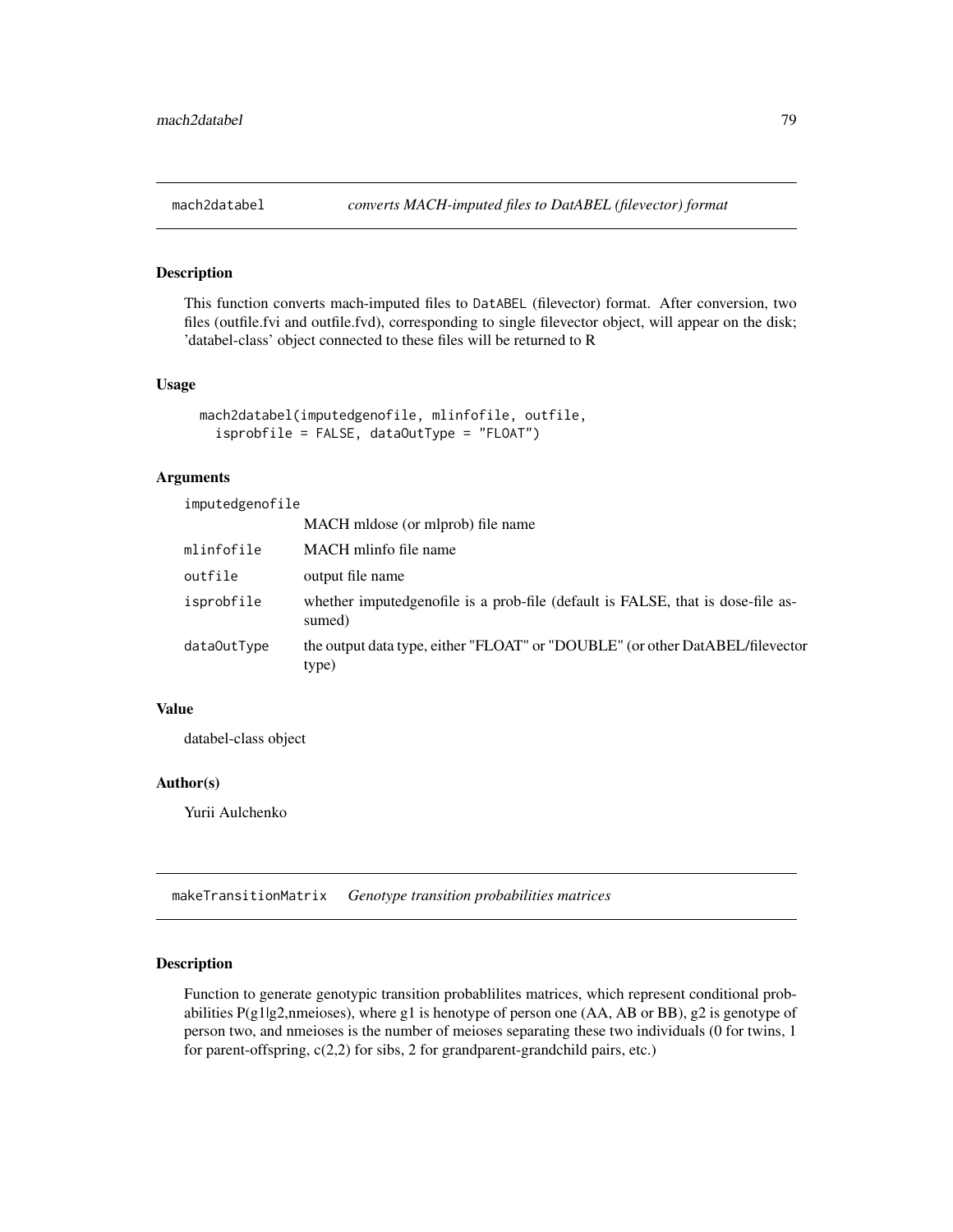#### Usage

```
makeTransitionMatrix(q, nmeioses = 1000)
```
#### Arguments

| nmeioses | number of meioses separating two individuals ((a vector) of non-negative inte-    |
|----------|-----------------------------------------------------------------------------------|
|          | gers). If a vector, it is assumed it lists all meiotic paths connecting the pair  |
| a        | (a vector of) the coded allele frequency (ies) $(e.g., "Q.2"$ of GenABEL-package) |

# Value

If q is scalar, a 3x3 matrix is returned, where elements represent conditional transition probabilities P(g1|g2,nmeioses); rows correspond to the genotypes of g1, and columns correspond to the genotypes of g2. If coded allele is 'B', then e.g. element [1,2] gives the probability  $P(g1 = 'AA' | g2 = 'AB'$ , nmeioses=nmeioses).

If q is a vector, series of above-described matrices are returned as an 'array' object. A matrix constructed for certain element q[i] can be accessed via result[,,i].

### Author(s)

Yurii Aulchenko

#### Examples

```
# transition matrix for parent-offspring, for q=0.1
makeTransitionMatrix(0.1,nmeioses=1)
# for a set of q's
makeTransitionMatrix(c(0.1,0.9),nmeioses=1)
# for sibs
makeTransitionMatrix(0.1,nmeioses=c(2,2))
# for half-sibs (or grandparent-grandchild)
makeTransitionMatrix(0.1,nmeioses=2)
# for remote relatives
makeTransitionMatrix(0.1,nmeioses=10)
# for independent
makeTransitionMatrix(0.1,nmeioses=1000)
```
<span id="page-79-0"></span>merge.gwaa.data *function to merge objects of gwaa.data-class*

### Description

function to merge two objects of gwaa.data-class

### Usage

```
## S3 method for class 'gwaa.data'
merge(x, y, \ldots)
```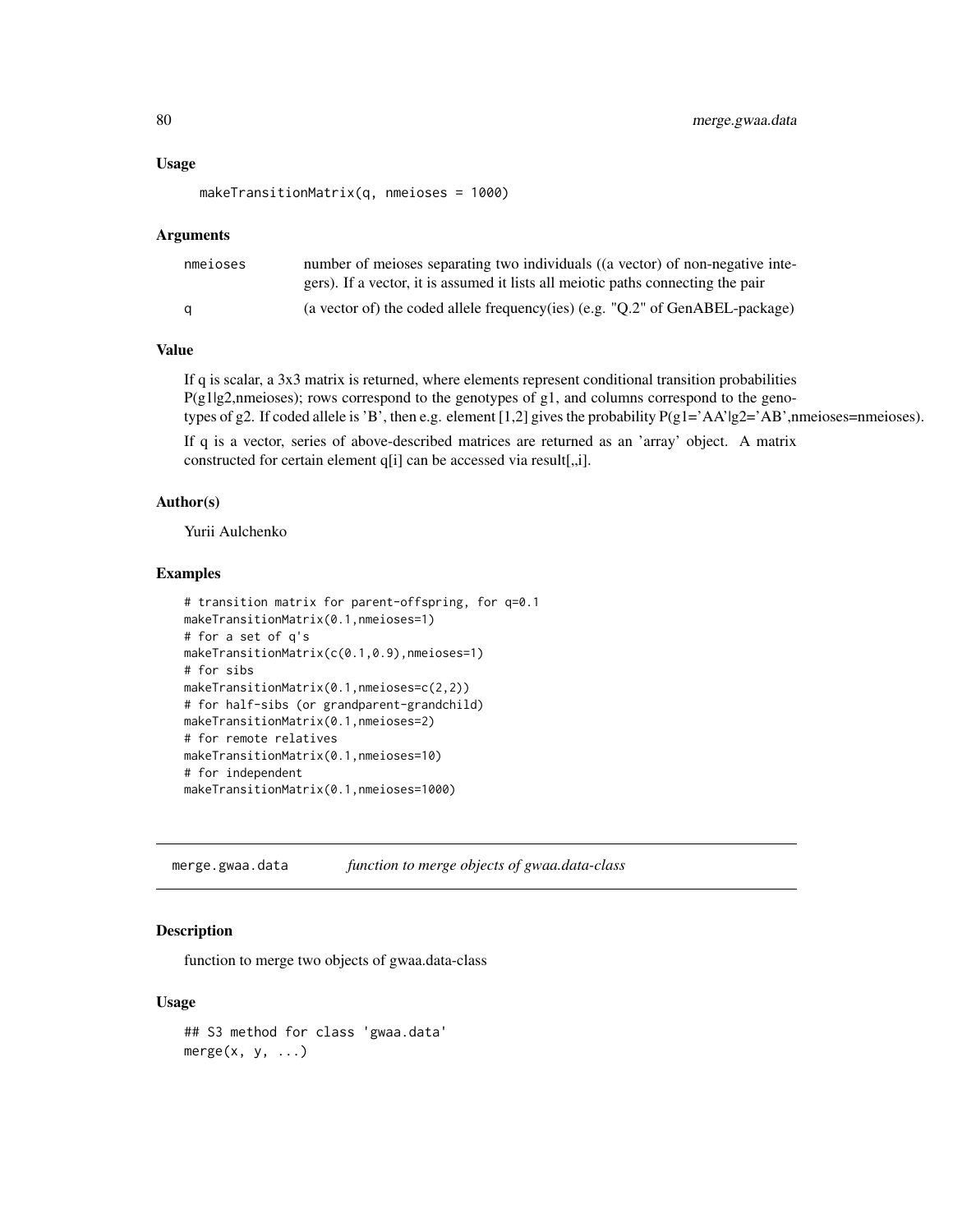# merge.snp.data 81

### Arguments

| x | the first object of gwaa.data-class   |
|---|---------------------------------------|
|   | the second object of gwaa, data-class |
| . | arguments passed to merge.snp.data    |

### Details

This function calls [merge.snp.data](#page-80-0) to merge gtdata slots of the incoming objects; the phenotypic data contained in phdata slots are merged using standard function for data frames with arguments by="id" and all=TRUE. The merged object is filtered and sorted according to order of ids presented in the merged snp.data object.

#### Value

Merged object of [gwaa.data-class](#page-66-0)

#### Author(s)

Maksim Struchalin, Yurii Aulchenko

### See Also

[merge.snp.data](#page-80-0), [add.phdata](#page-3-0)

# Examples

```
require(GenABEL.data)
data(srdta)
x1 \leftarrow \text{srdta}[c(1,3,5,6), c(2,4,5,6)]x2 \leq -\text{srdta}[c(2,4,5,6), c(1,3,5,6)]x3 \leftarrow merge(x1, x2)x1
as.character(x1)
x2
as.character(x2)
x3
as.character(x3)
srdta[1:6,1:6]
as.character(srdta[1:6,1:6])
```
<span id="page-80-0"></span>merge.snp.data *function to merge objects of snp.data-class*

# Description

function to merge two objects of snp.data-class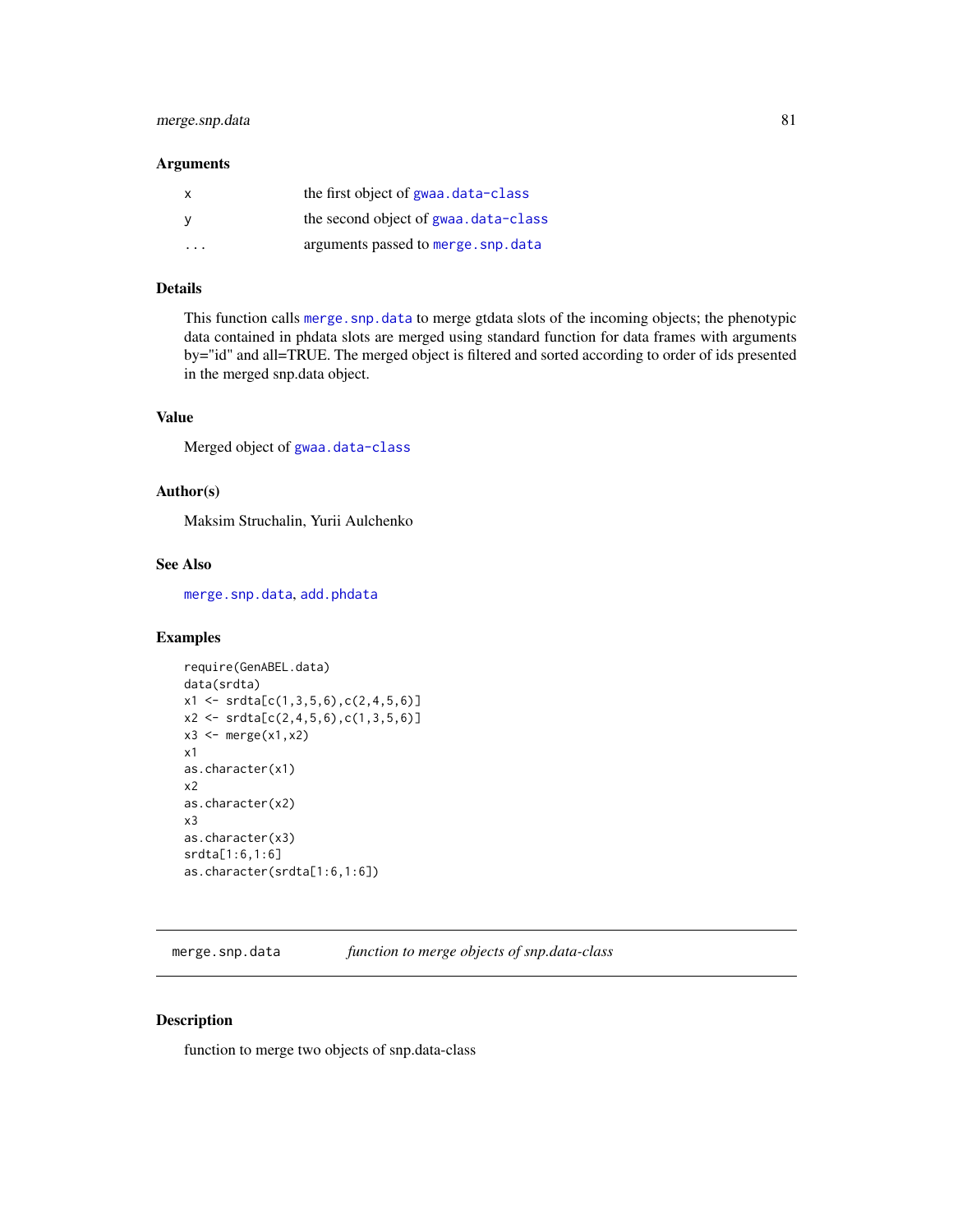### Usage

```
## S3 method for class 'snp.data'
merge(x, y, ..., error_amount = 1e+06, replacena = TRUE,
forcestranduse = FALSE, sort = TRUE,
intersected_snps_only = FALSE)
```
### Arguments

| x                     | the first object of snp. data-class                                                                                                             |
|-----------------------|-------------------------------------------------------------------------------------------------------------------------------------------------|
| y                     | the second object of snp. data-class                                                                                                            |
| $\ddots$              | additional arguments (not used or passed)                                                                                                       |
| error_amount          | if this amount of errors is exceeded, only error table is returned                                                                              |
| replacena             | Some genotypes may be missing in set 1, but measured in set 2. If repla-<br>cena=TRUE, genotypes from the set 2 will appear in the merged data. |
|                       | forcestranduse if TRUE, forces use of strand information even if coding information is sufficient<br>for merging                                |
| sort                  | if TRUE, sorts the object according to chromosome and SNP position                                                                              |
| intersected_snps_only | if TRUE, then only interesected SNPs will be in output                                                                                          |

# Details

By default, when a genotype for a person is measured in both set "x" and set "y", and these are not equal, the value specified by set "x" is returned in the merged set. In case when genotype is NA in the first set, the behaviour depends on the value of the "replacena" parameter – if set to TRUE (default), these are replaced with the non-NA values from set "y".

When "forcestranduse" is set to FALSE, strand information is not used unless the coding is not sufficient for merging the data (i.e. starnd information is used only to merge A/T and G/C polymorphisms).

SNP error is returned to "snp" table when SNP coding is incompatible between the two sets. For such SNPs, only the data provided by set "x" are used in the merged data.

ID error is returned to "id" table when genotypes of the same person at the same SNP are different between set "x" and set "y". For such genotypes, the data provided by set "x" are used in the merged data.

### Value

A list is returned

id This table summarises individual genotype inconsistencies. These may occur when some person is present and genotyped for the same marker in both sets, but these genotypes are inconsistent. The table's first column, "id", contains personal ID, the second, "snpnames", contain SNP name, and third (set "x") and fourth (set "y") contain the genotypes for this person at this SNP in sets 1 and 2.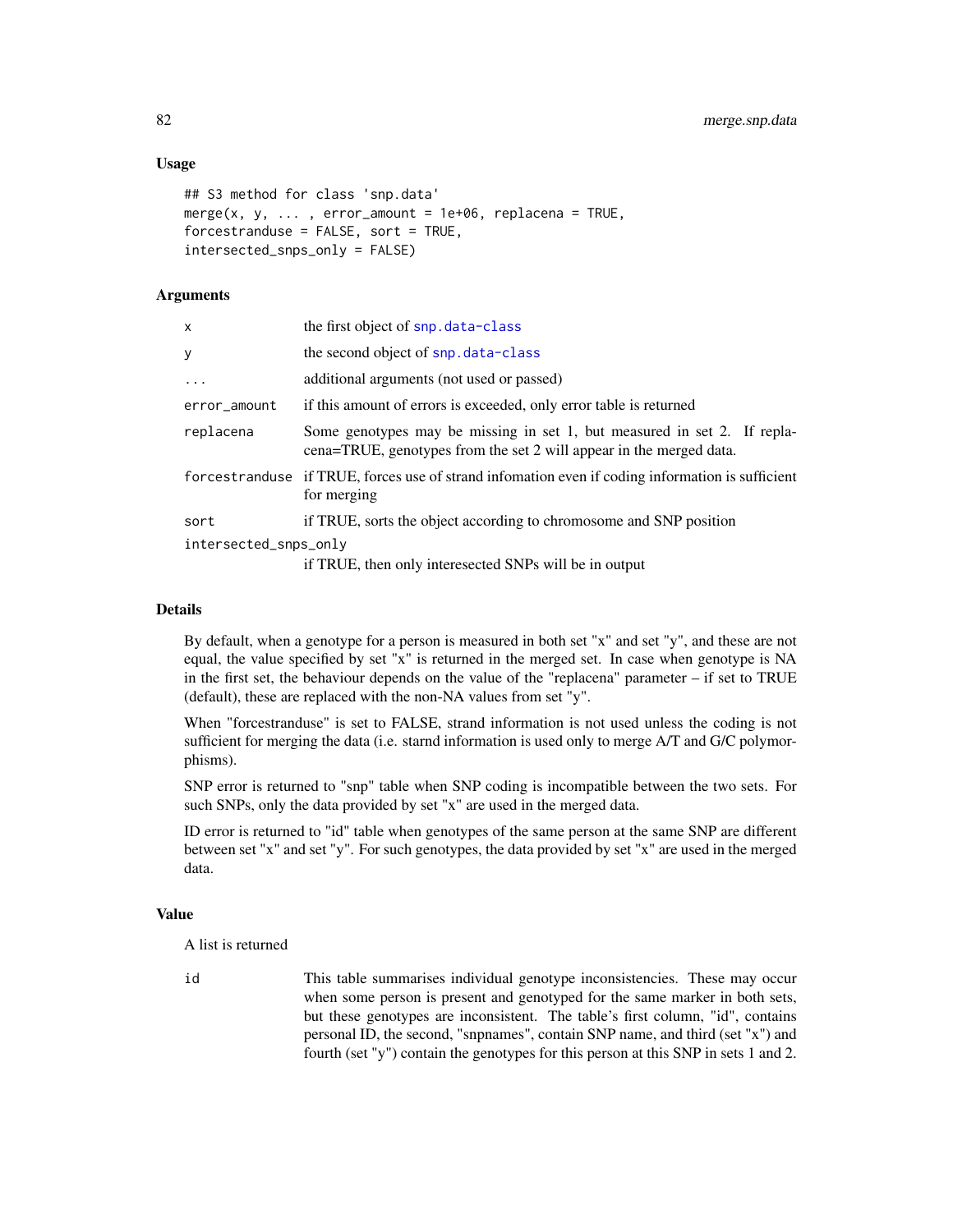#### mlreg the state of the state of the state of the state of the state of the state of the state of the state of the state of the state of the state of the state of the state of the state of the state of the state of the stat

| snp  | This table summarises coding errors. These occur when for some SNPs coding                            |
|------|-------------------------------------------------------------------------------------------------------|
|      | in the set 1 is not compatible with set 2. The table's first column ("snpnames")                      |
|      | provides SNP name, and second (set "x") and third (set "y") report coding used<br>in respective sets. |
| data | merged object of snp.data-class                                                                       |

# Author(s)

Maksim Struchalin, Yurii Aulchenko

# See Also

[merge.gwaa.data](#page-79-0), [add.phdata](#page-3-0)

### Examples

```
require(GenABEL.data)
data(srdta)
x1 <- srdta[c(1,3,5,6),c(2,4,5,6)]@gtdata
x2 <- srdta[c(2,4,5,6),c(1,3,5,6)]@gtdata
x3 \leftarrow merge(x1, x2)as.character(x1)
as.character(x2)
as.character(x3$data)
as.character(srdta[1:6,1:6])
```
<span id="page-82-0"></span>mlreg *Linear and logistic regression and Cox models for genome-wide SNP data*

### Description

Linear and logistic regression and Cox models for genome-wide SNP data

## Usage

```
mlreg(formula, data, gtmode = "additive", trait.type = "guess", propPs = 1)
```
### Arguments

| formula | Standard formula object                                                                        |
|---------|------------------------------------------------------------------------------------------------|
| data    | an object of gwaa, data-class                                                                  |
| gtmode  | Either "additive", "dominant", "recessive" or "overdominant". Specifies the<br>analysis model. |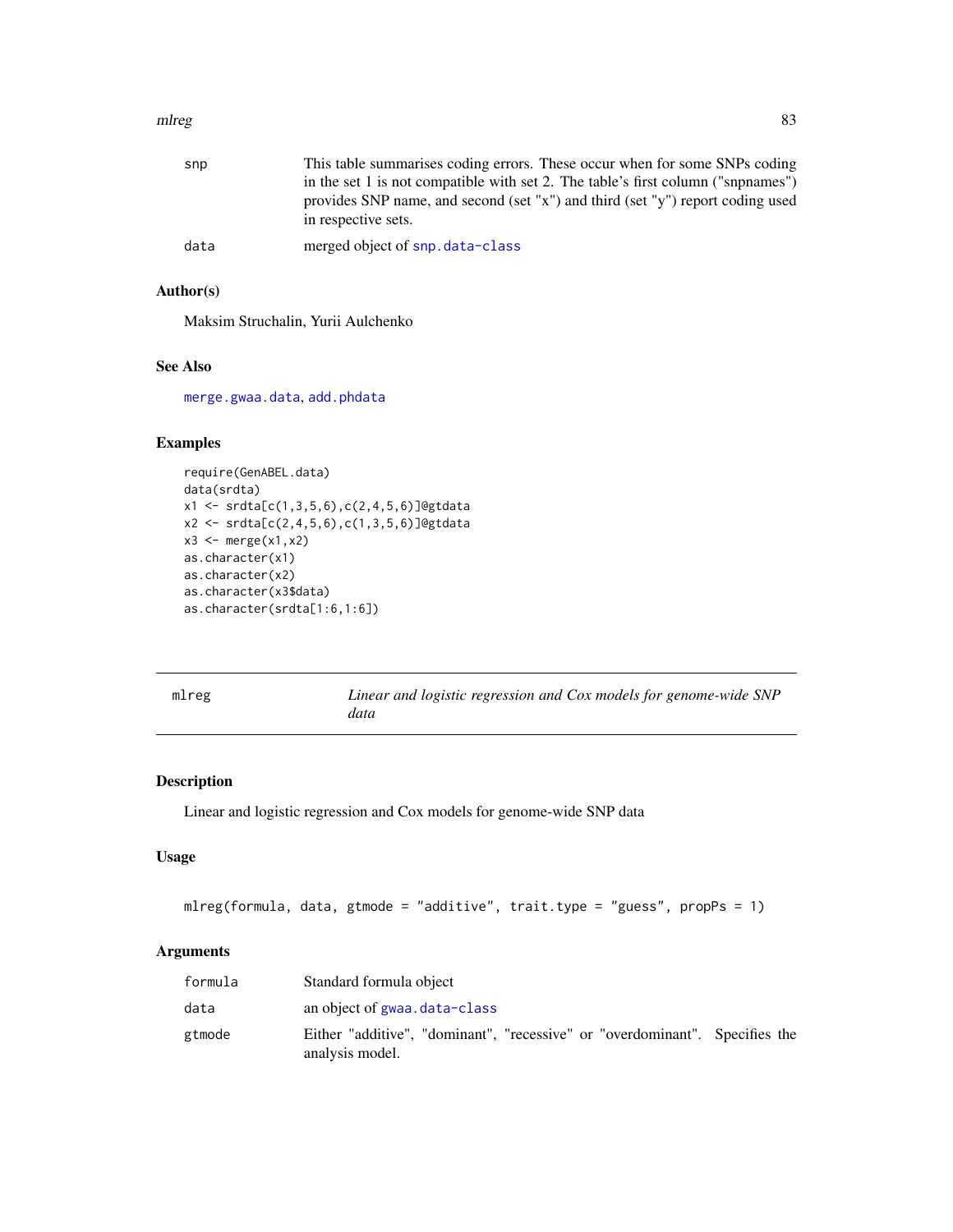| trait.type | Either "gaussian", "binomial" or "survival", corresponding to analysis using lin-                                      |
|------------|------------------------------------------------------------------------------------------------------------------------|
|            | ear regression, logistic regression, and Cox proportional hazards models, re-                                          |
|            | spectively. When default vale "guess" is used, the program tries to guess the                                          |
|            | type                                                                                                                   |
| propPs     | proportion of non-corrected P-values used to estimate the inflation factor Lambda,<br>passed directly to the estlambda |

# Details

Linear regression is performed using standard approach; logisitc regression is implemented using IRLS; Cox model makes use of code contributed by Thomas Lumley (survival package).

For logistic and Cox, exp(effB) gives Odds Ratios and Hazard Ratios, respectively.

#### Value

An object of [scan.gwaa-class](#page-116-0)

# Author(s)

Yurii Aulchenko

# See Also

[GASurv](#page-59-0), [qtscore](#page-101-0)

### Examples

```
require(GenABEL.data)
data(ge03d2)
dta <- ge03d2[,1:100]
# analysis using linear model
xq <- mlreg(bmi~sex,dta)
# logistic regression, type guessed automatically
xb <- mlreg(dm2~sex,dta)
# Cox proportional hazards model, assuming that age is the follow-up time
# generally this does not make sense (could be ok if age is age at onset)
xs <- mlreg(GASurv(age,dm2)~sex,dta)
```
mlreg.p *EXPERIMENTAL Linear and logistic regression and Cox models for genome-wide SNP data*

# Description

Linear and logistic regression and Cox models for genome-wide SNP data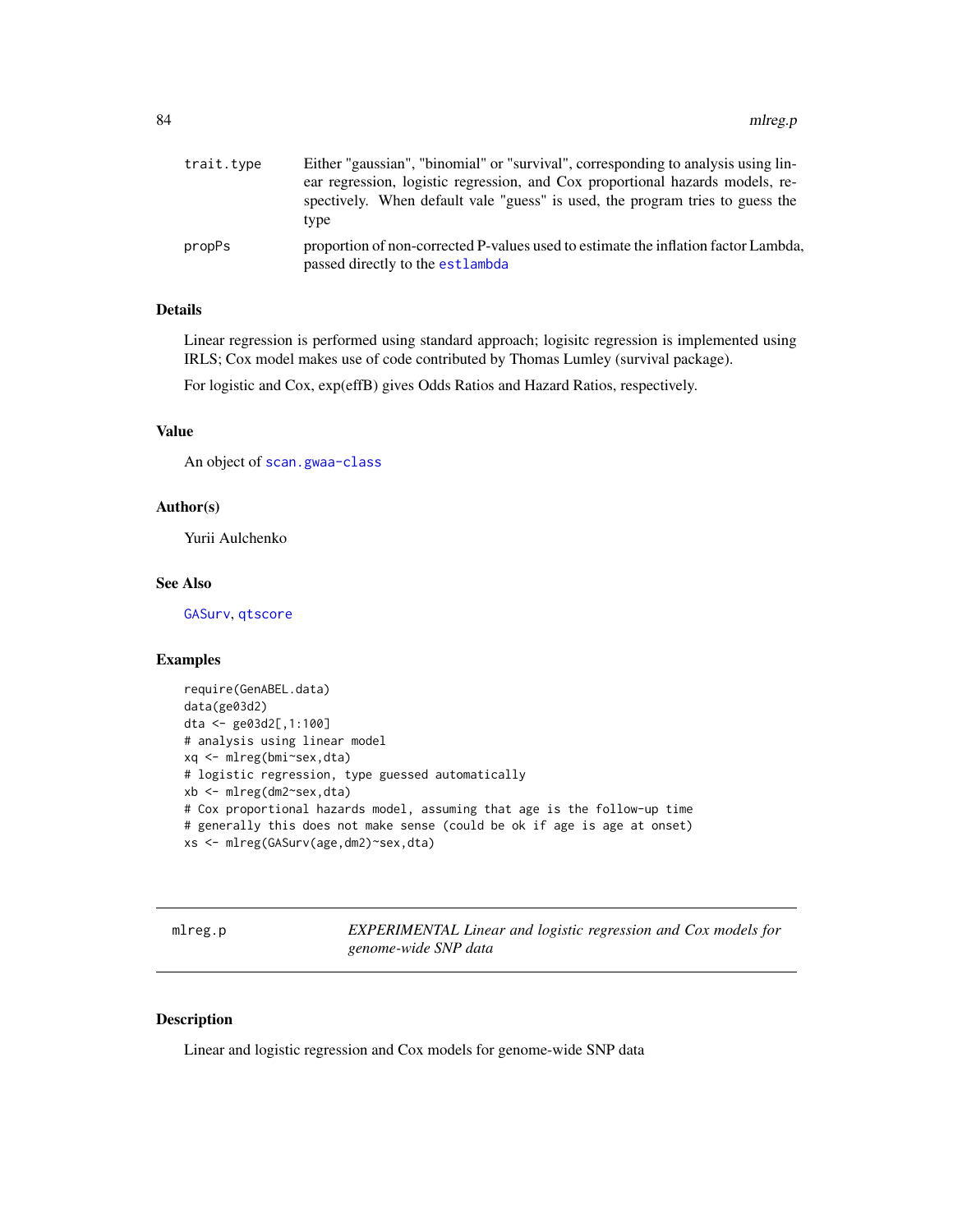#### mlreg.p 85

# Usage

mlreg.p(formula, data, snpsubset, idsubset, gtmode = "additive", trait.type = "guess")

# Arguments

| formula    | Standard formula object                                                                                                                                                                                                                                     |
|------------|-------------------------------------------------------------------------------------------------------------------------------------------------------------------------------------------------------------------------------------------------------------|
| data       | an object of gwaa.data-class                                                                                                                                                                                                                                |
| snpsubset  | Index, character or logical vector with subset of SNPs to run analysis on. If<br>missing, all SNPs from data are used for analysis.                                                                                                                         |
| idsubset   | Index, character or logical vector with subset of IDs to run analysis on. If miss-<br>ing, all people from data/cc are used for analysis.                                                                                                                   |
| gtmode     | Either "additive", "dominant", "recessive" or "overdominant". Specifies the<br>analysis model.                                                                                                                                                              |
| trait.type | Either "gaussian", "binomial" or "survival", corresponding to analysis using lin-<br>ear regression, logistic regression, and Cox proportional hazards models, re-<br>spectively. When default vale "guess" is used, the program tries to guess the<br>type |

# Details

Linear regression is performed using standard approach; logisitc regression is implemented using IRLS; Cox model makes use of code contributed by Thomas Lumley (survival package).

For logistic and Cox, exp(effB) gives Odds Ratios and Hazard Ratios, respectively.

### Value

An object of [scan.gwaa-class](#page-116-0)

#### Author(s)

Yurii Aulchenko

#### See Also

[GASurv](#page-59-0), [qtscore](#page-101-0)

#### Examples

```
require(GenABEL.data)
data(ge03d2)
dta <- ge03d2[,1:100]
# analysis using linear model
xq <- mlreg.p(bmi~sex,dta)
# logistic regression, type guessed automatically
xb <- mlreg.p(dm2~sex,dta)
# Cox proportional hazards model, assuming that age is the follow-up time
# generally this does not make sense (could be ok if age is age at onset)
xs <- mlreg.p(GASurv(age,dm2)~sex,dta)
```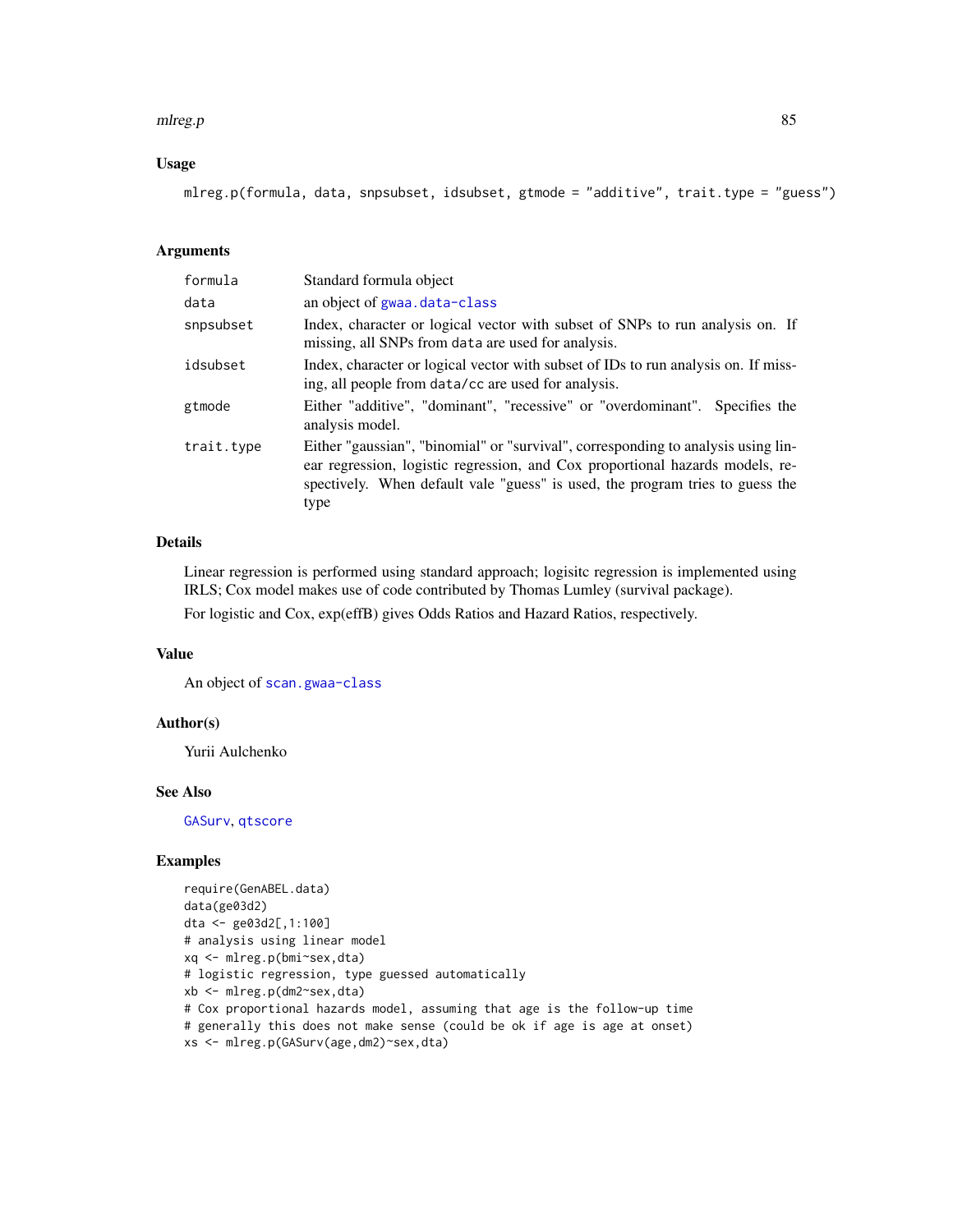<span id="page-85-0"></span>

# Description

Score test for association between a trait and genetic polymorphism, in samples of related individuals

### Usage

```
mmscore(h2object,data,snpsubset,idsubset,strata,times=1,quiet=FALSE,
bcast=10,clambda=TRUE,propPs=1.0)
```
# Arguments

| h2object  | An object returned by polygenic polygenic mixed model analysis routine. The<br>sub-objects used are measuredIDs, residualY, and InvSigma. One can supply<br>mmscore with a fake h2object, containing these list elements.                                                                                                   |
|-----------|-----------------------------------------------------------------------------------------------------------------------------------------------------------------------------------------------------------------------------------------------------------------------------------------------------------------------------|
| data      | An object of gwaa.data-class. ALWAYS PASS THE SAME OBJECT WHICH<br>WAS USED FOR ipolygenic ANALYSIS, NO SUB-SETTING IN IDs (USE<br>IDSUBSET ARGUMENT FOR SUB-SETTING) !!!                                                                                                                                                   |
| snpsubset | Index, character or logical vector with subset of SNPs to run analysis on. If<br>missing, all SNPs from data are used for analysis.                                                                                                                                                                                         |
| idsubset  | Index, character or logical vector with subset of IDs to run analysis on. If miss-<br>ing, all people from data/cc are used for analysis.                                                                                                                                                                                   |
| strata    | Stratification variable. If provieded, scores are computed within strata and then<br>added up.                                                                                                                                                                                                                              |
| times     | If more then one, the number of replicas to be used in derivation of empirical<br>genome-wide significance. NOTE: The structure of the data is not exchangable,<br>therefore do not use times $> 1$ unless you are really sure you understand what<br>you are doing!                                                        |
| quiet     | do not print warning messages                                                                                                                                                                                                                                                                                               |
| bcast     | If the argument times $> 1$ , progress is reported once in beast replicas                                                                                                                                                                                                                                                   |
| clambda   | If inflation facot Lambda is estimated as lower then one, this parameter controls<br>if the original P1df (clambda=TRUE) to be reported in Pc1df, or the original 1df<br>statistics is to be multiplied onto this "deflation" factor (clambda=FALSE). If a<br>numeric value is provided, it is used as a correction factor. |
| propPs    | proportion of non-corrected P-values used to estimate the inflation factor Lambda,<br>passed directly to the estlambda                                                                                                                                                                                                      |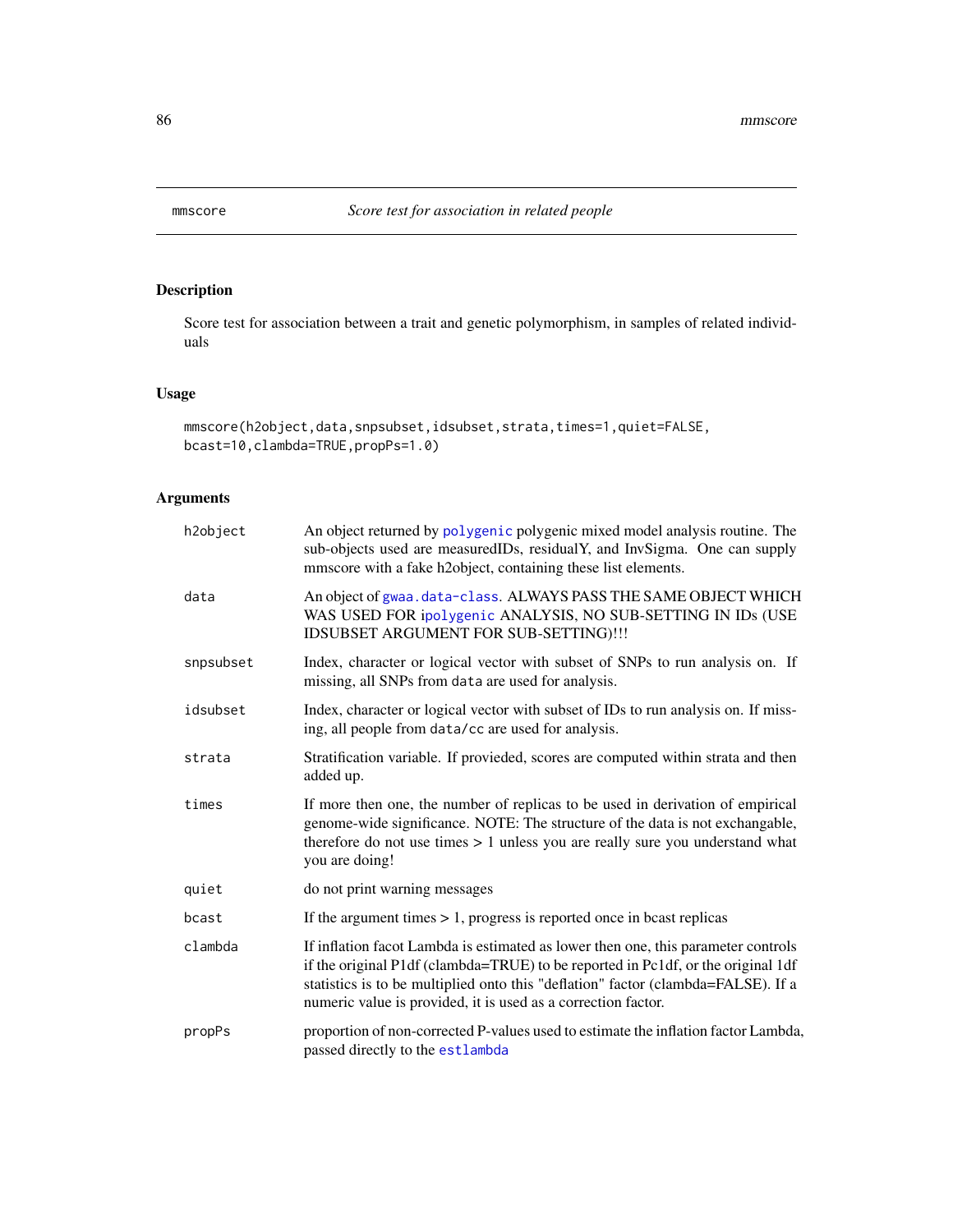mmscore and the state of the state of the state of the state of the state of the state of the state of the state of the state of the state of the state of the state of the state of the state of the state of the state of th

#### Details

Score test is performed using the formula

$$
\frac{((G-E[G])V^{-1}residualY)^2}{(G-E[G])V^{-1}(G-E[G])}
$$

where G is the vector of genotypes (coded 0, 1, 2) and  $E[G]$  is a vector of (strata-specific) mean genotypic values;  $V^{-1}$  is the InvSigma and  $residualY$  are residuals from the trait analysis with [polygenic](#page-95-0) procedure.

This test is similar to that implemented by Abecasis et al. (see reference).

### Value

Object of class [scan.gwaa-class](#page-116-0); only 1 d.f. test is implemented currently.

#### Author(s)

Yurii Aulchenko

# References

Chen WM, Abecasis GR. Family-based association tests for genome-wide association scans. Am J Hum Genet. 2007 Nov;81(5):913-26.

### See Also

[grammar](#page-64-0), [qtscore](#page-101-0), [egscore](#page-43-0), [plot.scan.gwaa](#page-93-0), [scan.gwaa-class](#page-116-0)

### Examples

```
# ge03d2 is rather bad data set to demonstrate,
# because this is a population-based study
require(GenABEL.data)
data(ge03d2.clean)
#take half for speed
ge03d2.clean <- ge03d2.clean[1:100,]
gkin <- ibs(ge03d2.clean,w="freq")
h2ht <- polygenic(height ~ sex + age,kin=gkin,ge03d2.clean)
h2ht$est
mm <- mmscore(h2ht,data=ge03d2.clean)
# compute grammar
gr <- qtscore(h2ht$pgres,data=ge03d2.clean,clam=FALSE)
#compute GC
gc <- qtscore(height ~ sex + age,data=ge03d2.clean)
#compare
plot(mm,df="Pc1df",cex=0.5)
add.plot(gc,df="Pc1df",col="red")
add.plot(gr,df="Pc1df",col="lightgreen",cex=1.1)
# can see that mmscore and grammar are quite the same... in contrast to GC
```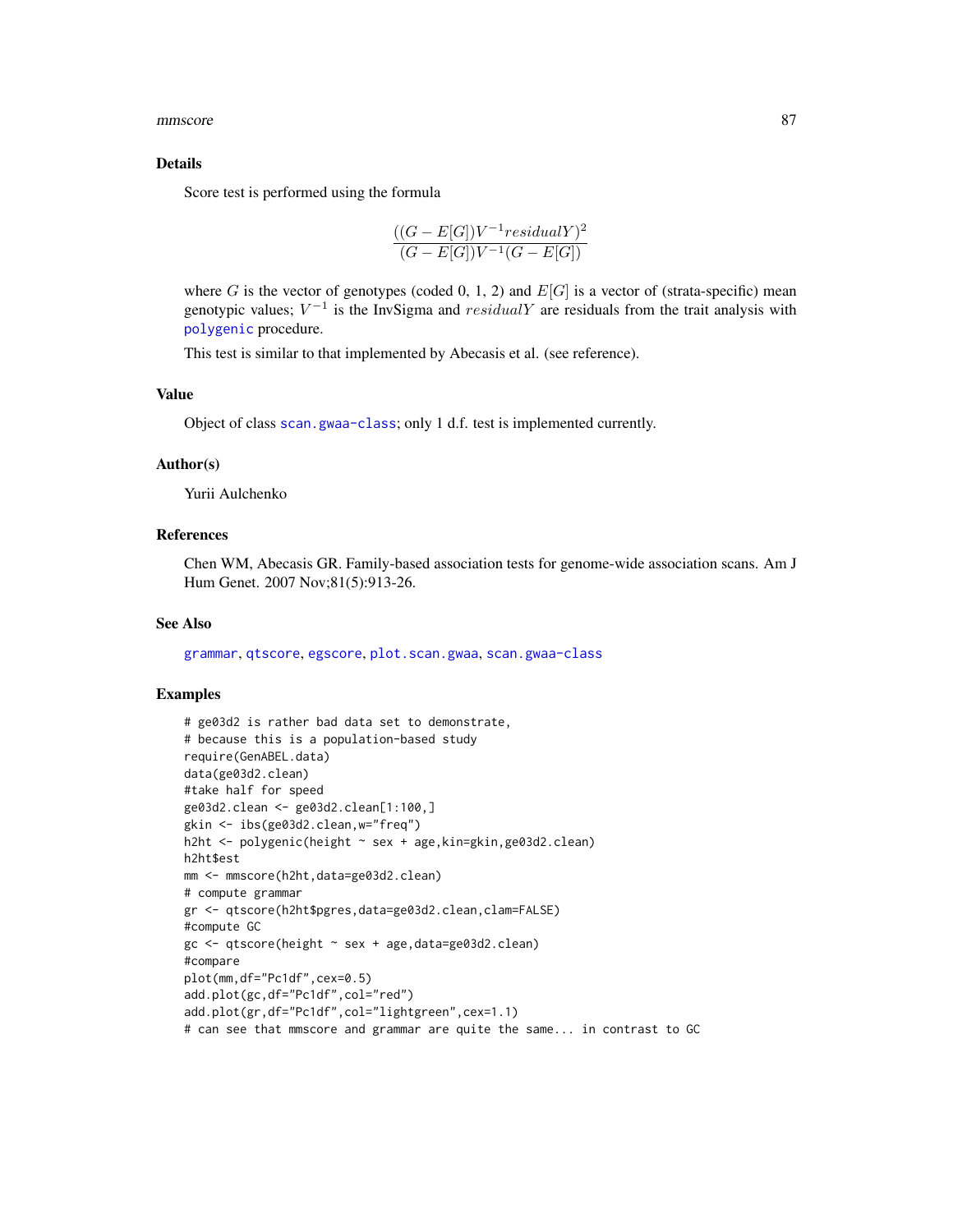# Description

For people on treatment, the algorithm substitutes the value of the trait using non-parametric algorithm described in Tobin et al., 2005. This algorithm assumes that the measurement in treated subject is a right-censored trait. Essentially, the algorithm substitutes the QT for a person on treatment with the mean of the above-ranked substituted QT value.

#### Usage

```
npsubtreated(trait, medication, increase = FALSE)
```
# Arguments

| trait      | vector if trait values                                                                                                 |
|------------|------------------------------------------------------------------------------------------------------------------------|
| medication | medication indicator $(0/1)$                                                                                           |
| increase   | if medication INCREASE the value of the trait (should never be true for e.g.<br>blood pressure, LDL cholesterol, etc.) |

#### Details

Should put the formulas here...

#### Value

Vector of trait walues, where the values for treated people are substituted with average of the aboveranked substituted trait value.

### Author(s)

Yurii Aulchenko

#### References

Levy D, DeStefano AL, Larson MG, O'Donnell CJ, Lifton RP, Gavras H, Cupples LA, Myers RH. Evidence for a gene influencing blood pressure on chromosome 17. Genome scan linkage results for longitudinal blood pressure phenotypes in subjects from the framingham heart study. Hypertension. 2000 Oct;36(4):477-83.

Tobin MD, Sheehan NA, Scurrah KJ, Burton PR. Adjusting for treatment effects in studies of quantitative traits: antihypertensive therapy and systolic blood pressure. Stat Med. 2005 Oct 15;24(19):2911-35.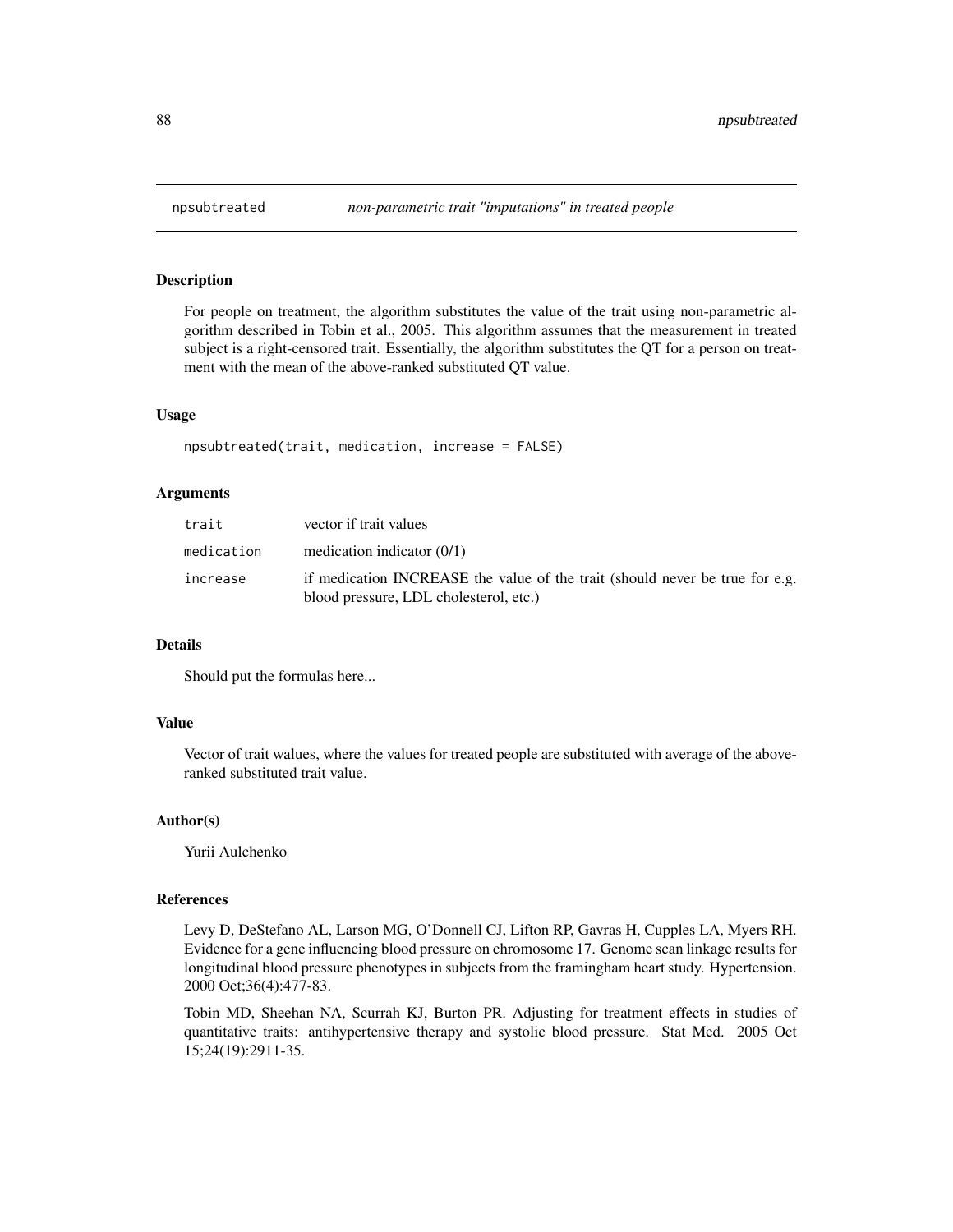# patch\_strand 89

#### Examples

```
# simulate SBP data
simmeddat <- function(mu=144,bage=0.5,bsex=4.,bg=2.,pB=0.3,rvar=21^2,N=1000) {
ageb \leq c(25, 74)pmale <-.5
htthresh <- 160
trprob \leq -5mutreff \leq - (-15.)
trvar <-4^2age <- runif(N,min=ageb[1],max=ageb[2])
sex <- 1*(runif(N)<=pmale)
gt <- rbinom(N,size=2,prob=pB)
y.true <- rnorm(N,mu,sqrt(rvar)) + bage*age + bsex*sex + bg*gt
d.true <- (y.true>=htthresh)
medication <- 1*d.true
medication[d.true] <- 1*(runif(sum(d.true))<=trprob)
treatm <- rnorm(sum(medication),mutreff,sqrt(trvar))
treatm[treatm>0] <- 0
treff \leq rep(0,N)
treff[medication==1] <- treatm
y.obs <- y.true + treff
out <- data.frame(age,sex,gt,y.true,d.true,medication,treff,y.obs)
out
}
x < - simmeddat(bg=2.0, N=3000)
x[1:15,]
# substitute value of treated people
imptra <- npsubtreated(x$y.obs,x$medication)
imptra[1:15]
# Almost always, correlation should be higher for the "imputed" trait
cor(x$y.true,x$y.obs)
cor(x$y.true,imptra)
# see what comes out of regression
# analysis of true value
summary(lm(y.true~sex+age+gt,data=x))
# ignore treatment (as a rule, betas are underestimated;
# on average, power goes down)
summary(lm(y.obs~sex+age+gt,data=x))
# treatment as covariate (as a rule, betas are underestimated;
# on average, power goes down)
summary(lm(y.obs~sex+age+gt+medication,data=x))
# analyse "imputed" trait (as a rule betas are better; power
# approaches that of analysis of "true" trait)
summary(lm(imptra~sex+age+gt,data=x))
```
patch\_strand *function to change strand*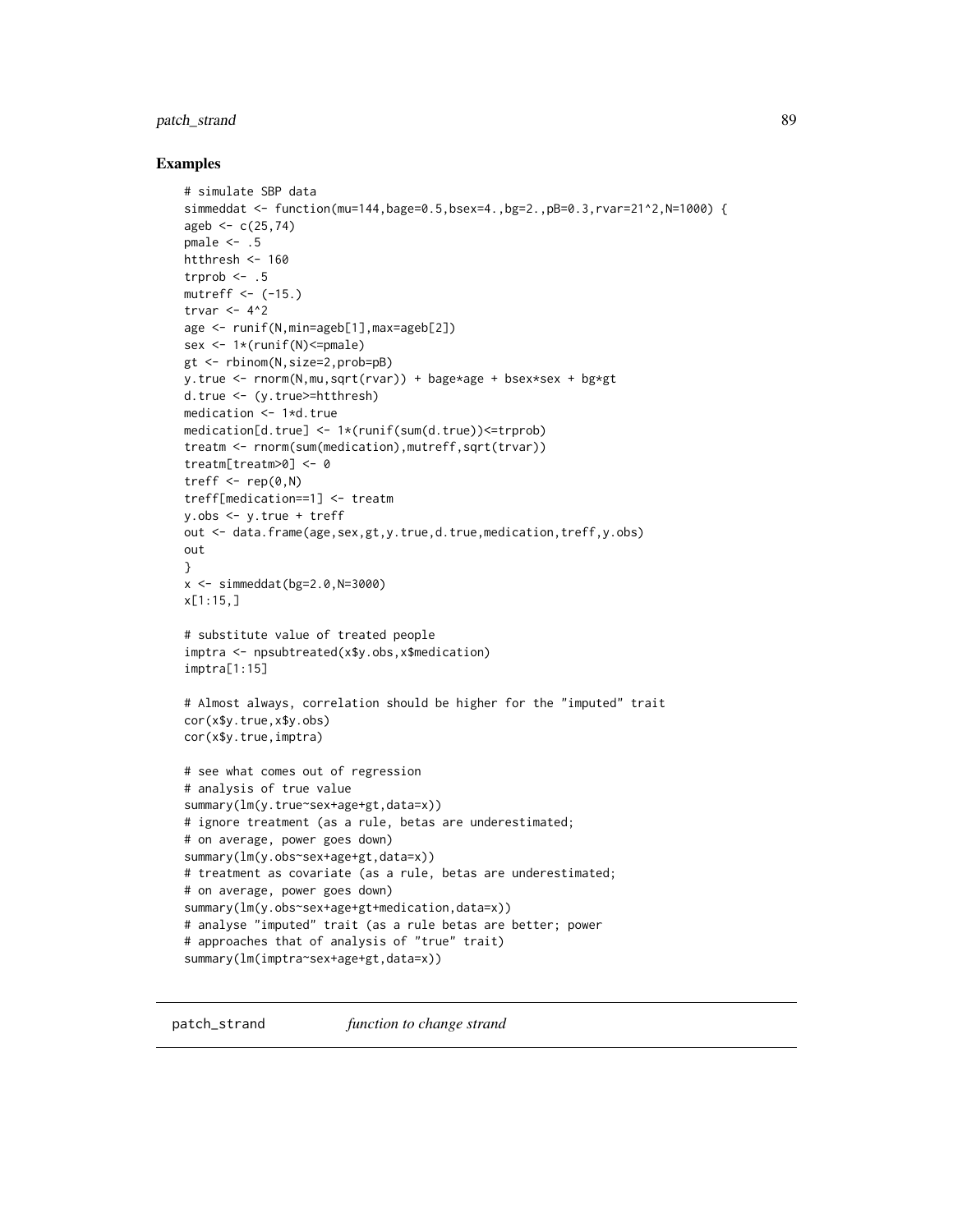# Description

Changes strand in gwaa.data-class object

### Usage

```
patch_strand(data,snpid,strand,based_on="snpnames", quiet = TRUE)
```
#### Arguments

| data     | gwaa.data or snp.data object                                           |
|----------|------------------------------------------------------------------------|
| snpid    | vector of ids of snsp (name or position)                               |
| strand   | vector of strands $("+", "-", "u")$                                    |
| based_on | either "snpnames" or "map" depending on what info is provided by snpid |
| quiet    | indicates if recoding report should be directed to the screen          |

# Details

For SNPs, as identified by 'snpid', changes strand to strand specified by 'strand'

# Value

object of gwaa.data or snp.data class

#### Author(s)

Yurii Aulchenko

# Examples

```
require(GenABEL.data)
data(srdta)
as.character(srdta@gtdata@strand[1:20])
a <- patch_strand(srdta,srdta@gtdata@snpnames[1:10],rep("+",10))
as.character(a@gtdata@strand[1:20])
a <- patch_strand(srdta,srdta@gtdata@map[1:10],rep("+",10),based_on="map")
as.character(a@gtdata@strand[1:20])
```
perid.summary *Summary of marker data per person*

# Description

Produces call rate and heterozygosity per person

#### Usage

```
perid.summary(data, snpsubset, idsubset, ... )
```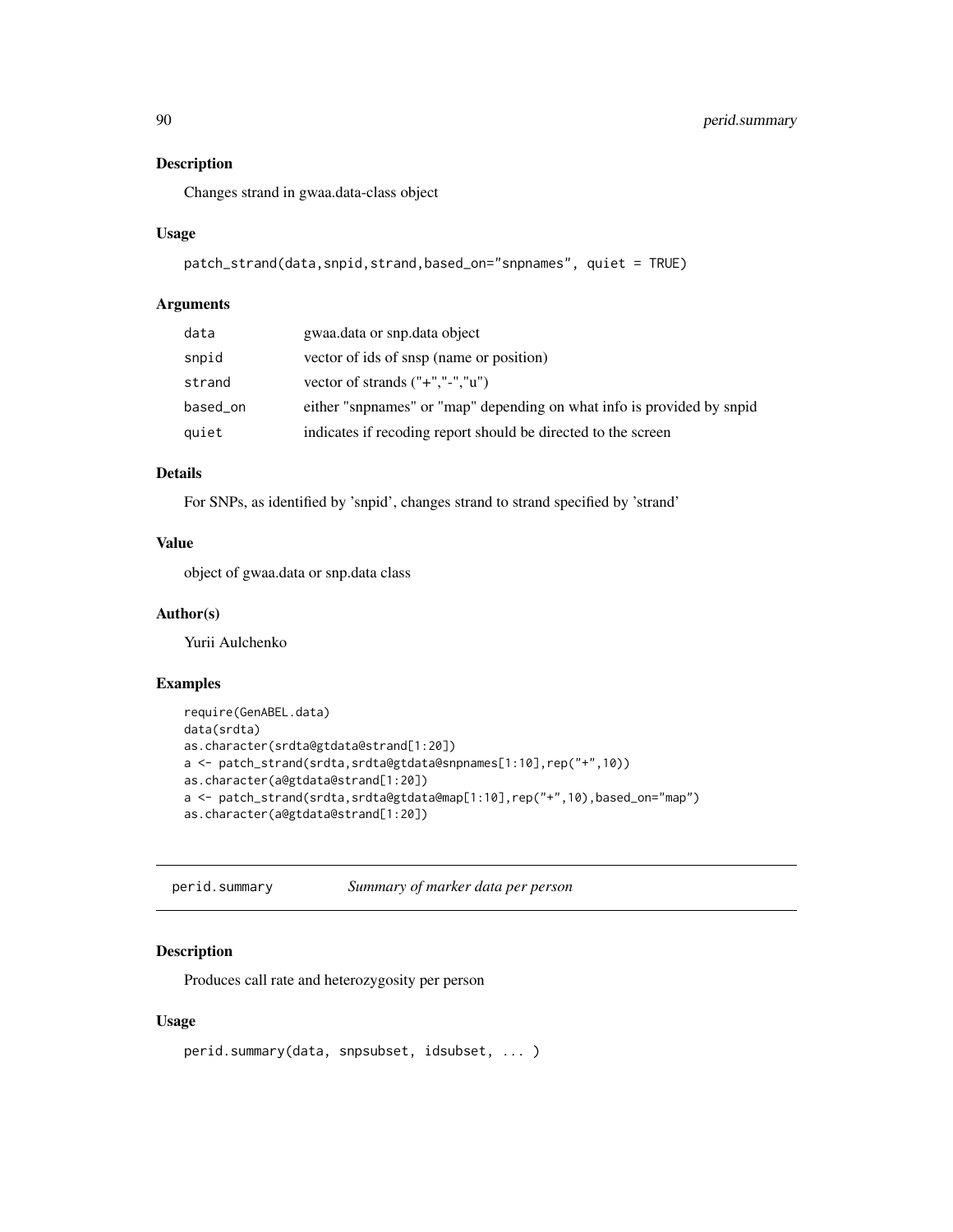#### $PGC$  91

### Arguments

| data      | object of snp. data-class                                                                                                              |
|-----------|----------------------------------------------------------------------------------------------------------------------------------------|
| snpsubset | Index, character or logical vector with subset of SNPs to run analysis on. If<br>missing, all SNPs from data are used for analysis.    |
| idsubset  | Index, character or logical vector with subset of IDs to run analysis on. If miss-<br>ing, all people from data are used for analysis. |
| $\cdots$  | additional parameters to be passed to hom                                                                                              |

# Details

This function facilitates quality control of genomic data. E.g. extreme outliers for heterozygosity indicate possibly contaminated DNA samples, while low call rate of a person may indicate poor DNA quality.

# Value

A matrix, giving per person (row) its' average heterozygosity ("Het" column) and call rate ("CallPP"), over all SNPs

# Author(s)

Yurii Aulchenko

#### See Also

[check.marker](#page-21-0), [summary.snp.data](#page-135-0), [snp.data-class](#page-125-0)

# Examples

```
require(GenABEL.data)
data(ge03d2c)
a <- perid.summary(data=ge03d2c,snps=c(1:100),ids=c(1:10))
a
a <- perid.summary(data=ge03d2c)
hist(a[,"CallPP"])
hist(a[,"Het"])
```
PGC *Polynomial genomic control*

# Description

This function estimates the genomic controls for different models and degrees of freedom, using polinomial function. Polinomial coefficients are estimated by optimizing different error functions: regress, median, ks.test or group regress.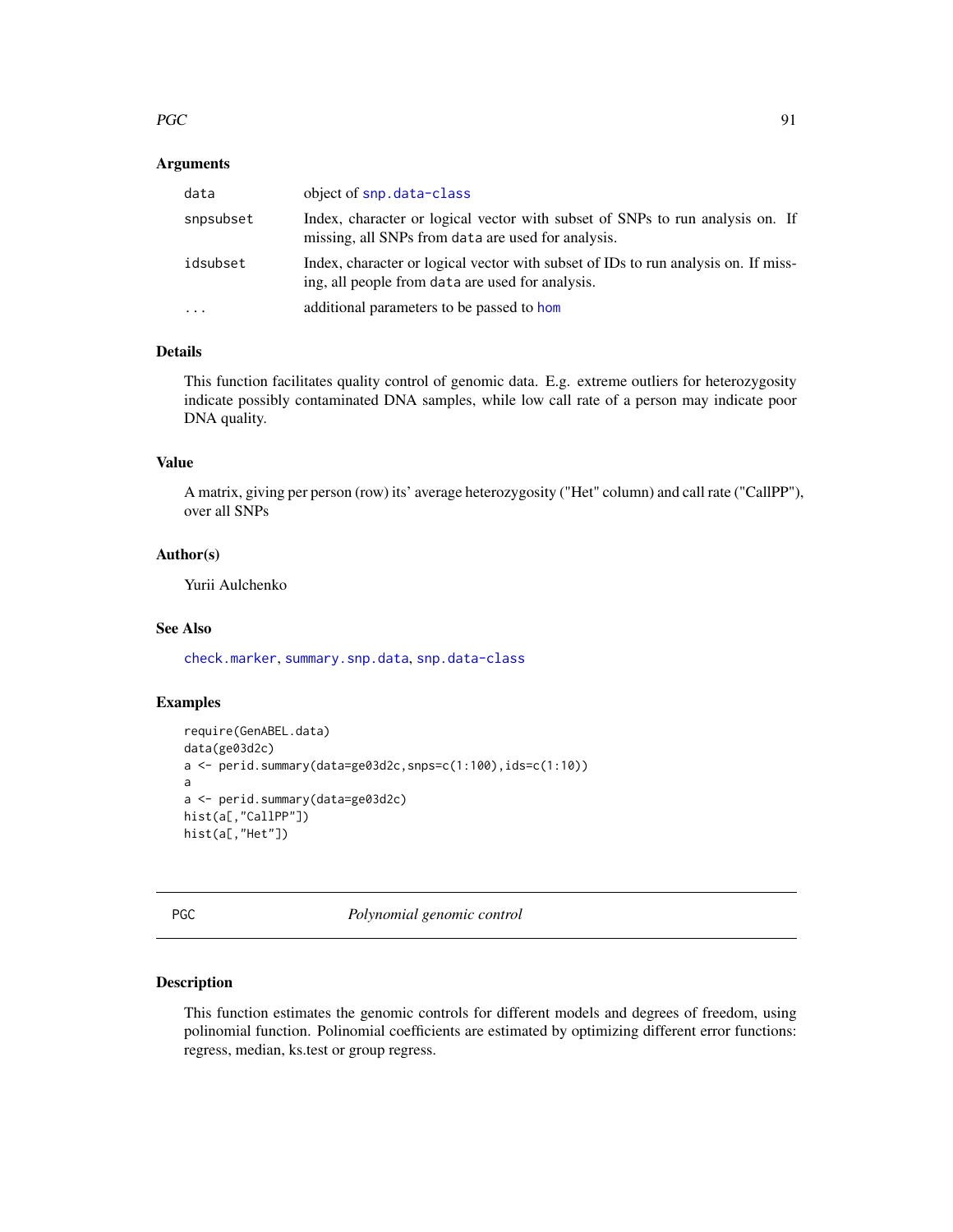# Usage

```
PGC(data, method = "group_regress", p, df, pol.d = 3,
  plot = TRUE, index.filter = NULL, start.corr = FALSE,
  proportion = 1, n_quiantile = 5, title_name = "Lambda",
  type_of_plot = "plot", lmax = NULL, color = "red")
```
# Arguments

| data         | Input vector of Chi square statistic                                                                                    |
|--------------|-------------------------------------------------------------------------------------------------------------------------|
| method       | Function of error to be optimized. Can be "regress", "median", "ks.test" or<br>"group_regress"                          |
| p            | Input vector of allele frequencies                                                                                      |
| df           | Number of degrees of freedom                                                                                            |
| pol.d        | The degree of polinomial function                                                                                       |
| plot         | If TRUE, plot of lambda will be produced                                                                                |
| start.corr   | For regress method use it only when you want to make calculations faster                                                |
| index.filter | Index of variables in data vector, that will be used in analysis if zero - all vari-<br>ables will be used              |
| proportion   | The proportion of lowest $P (Chi2)$ to be used when estimating the inflation factor<br>Lambda for "regress" method only |
| n_quiantile  | The number of groups for "group_regress" method                                                                         |
| title_name   | The title name for plot                                                                                                 |
| type_of_plot | For developers only                                                                                                     |
| lmax         | The threshold for lambda for plotting (optional)                                                                        |
| color        | The color of the plot                                                                                                   |
|              |                                                                                                                         |

# Value

A list with elements

| data | Output vector corrected Chi square statistic |
|------|----------------------------------------------|
|      | Polinomial coefficients                      |

### Author(s)

Yakov Tsepilov

### Examples

```
require(GenABEL.data)
data(ge03d2)
ge03d2 <- ge03d2[seq(from=1,to=nids(ge03d2),by=2),seq(from=1,to=nsnps(ge03d2),by=3)]
qts <- mlreg(dm2~1,data=ge03d2,gtmode = "additive")
chi2.1df <- results(qts)$chi2.1df
s <- summary(ge03d2)
freq <- s$Q.2
result=PGC(data=chi2.1df,method="median",p=freq,df=1, pol.d=2, plot=TRUE, lmax=1.1,start.corr=FALSE)
```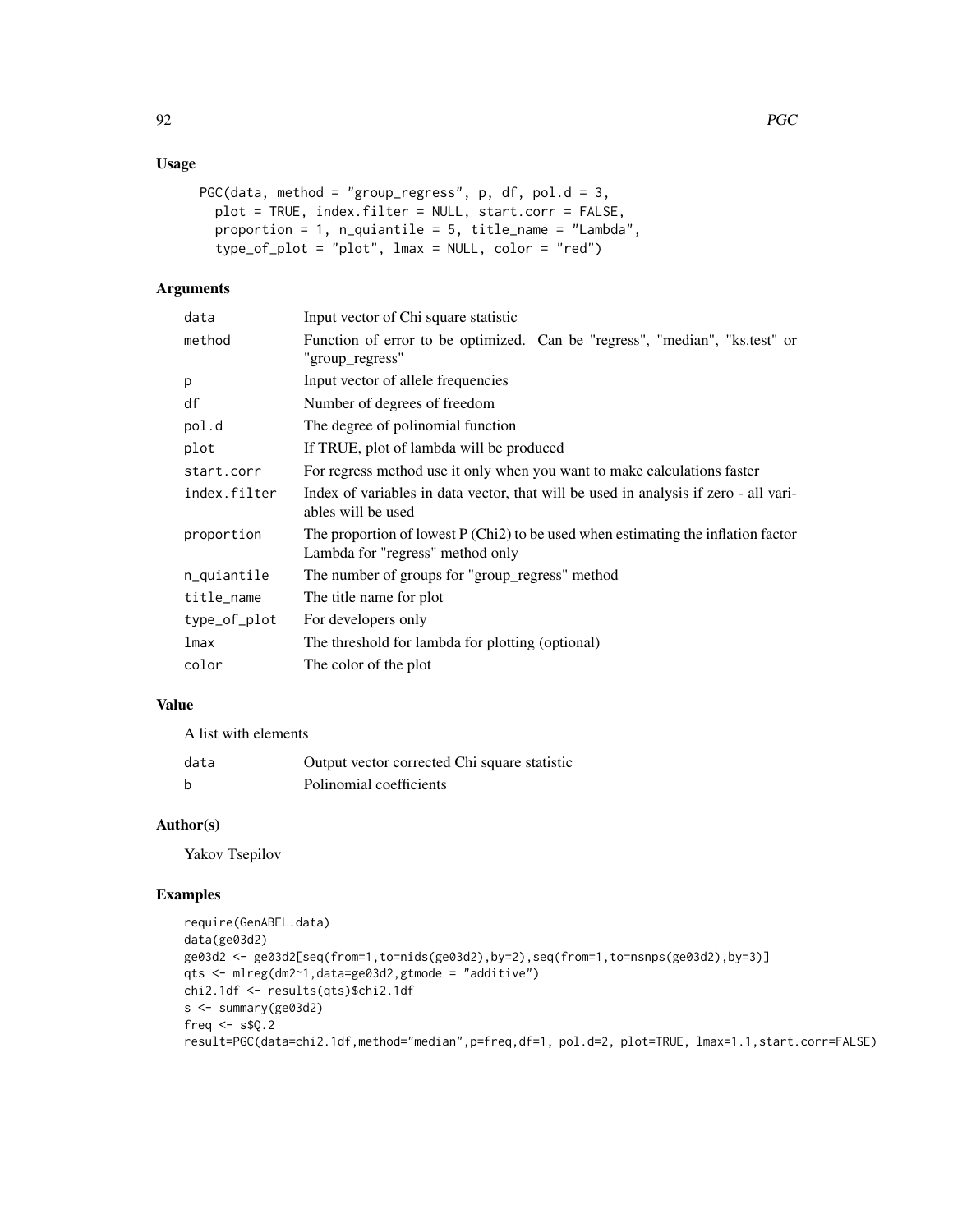#### Description

Plots "check.marker" object, as returned by [check.marker](#page-21-0)

#### Usage

## S3 method for class 'check.marker'  $plot(x, y, ...)$ 

### Arguments

|          | Object of class "check.marker", as returned by check.marker or snp. subset |
|----------|----------------------------------------------------------------------------|
| v        | this argument is not used                                                  |
| $\cdots$ | other arguments to be passed to plot                                       |

# Details

In this plot, along the X axes, you can see colour representation of markers which did not pass (pass – black) the QC. The diagonal shows redundant markers. If for some marker there exist markers, which show exactly the same (or some minimum concordance) genotypic distribution, such markers are depicted as crosses an solid line is dropped on the X axes from it. Other solid line connects the original SNP with the redundant ones (depicted as circles). From each redundant SNP, a dashed line is dropped on X. Normally, one expects that redundant markers are positioned very closely and redundancy appears because of linkage disequilibrium.

# Value

No value returned. Explanatory note is shown on the screen.

### Author(s)

Yurii Aulchenko

### See Also

[check.marker](#page-21-0), [snp.subset](#page-130-0)

#### Examples

```
require(GenABEL.data)
data(srdta)
mc <- check.marker(data=srdta@gtdata[,1:100],redundant="all",maf=0.01,
minconcordance=0.9,fdr=.1,ibs.mrk=0)
mc <- check.marker(data=srdta@gtdata[,1:100],maf=0.01,fdr=.1,ibs.mrk=0)
plot(mc)
```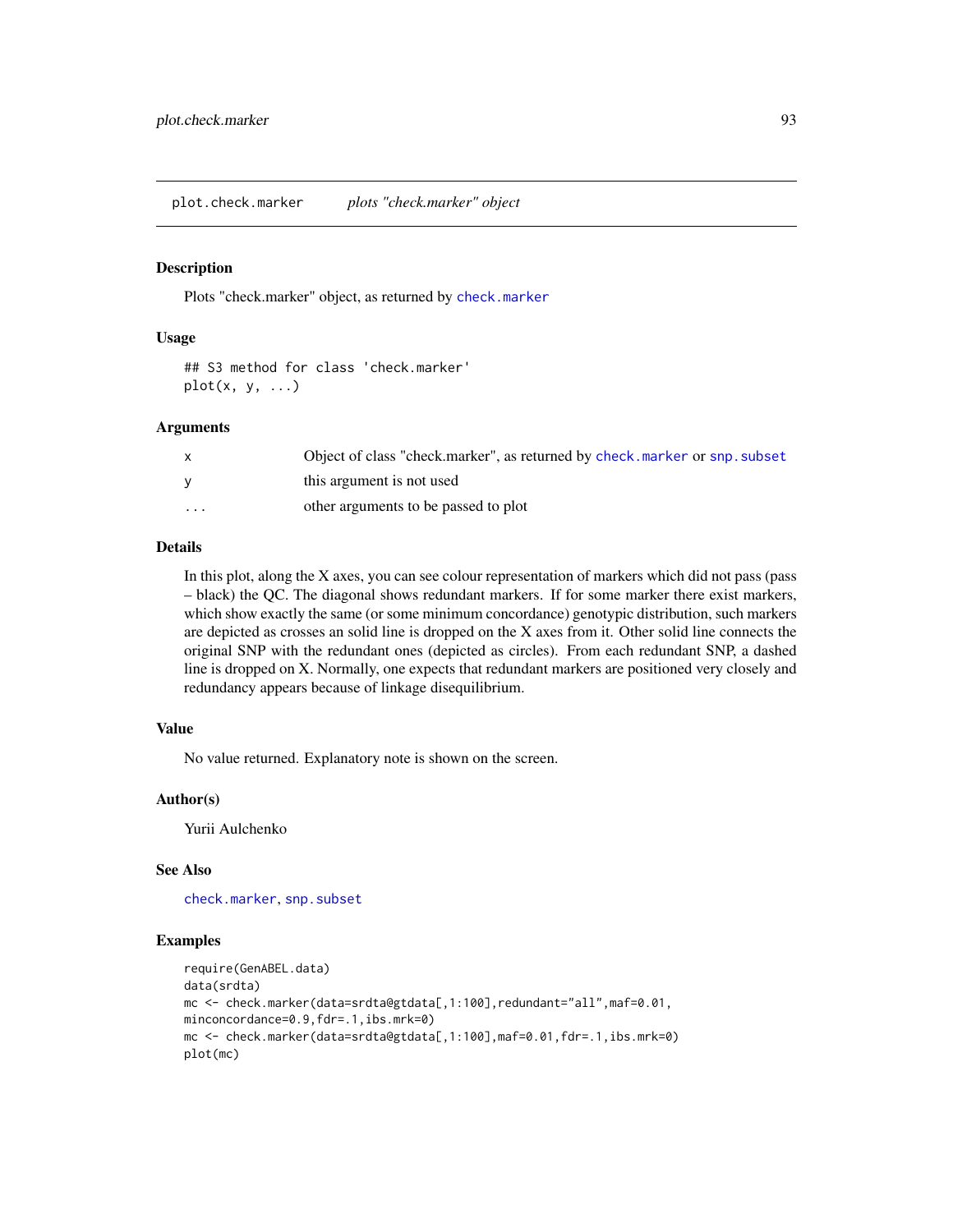```
mc1 <- snp.subset(mc,snps=srdta@gtdata@snpnames[20:40])
plot(mc1)
```
<span id="page-93-0"></span>plot.scan.gwaa *function to plot GWAA results*

# Description

Plots results of GWA analysis

### Usage

```
## S3 method for class 'scan.gwaa'
plot(x, y, ..., df=1, ystart=0, col=c("blue","green"),
sort=TRUE, ylim, delta = 1, main = getcall(x))
```
# Arguments

| x      | object of type scan.gwaa-class, as returned by scan.glm, qtscore, ccfast,<br>emp.ccfast, emp.qtscore, or scan.haplo                                      |
|--------|----------------------------------------------------------------------------------------------------------------------------------------------------------|
| У      | this argument is not used                                                                                                                                |
| .      | additional arguments to be passed to plot                                                                                                                |
| df     | Plot results of 1 or 2-df test $(1, 2)$ . Could be also "Pc1df" (for GC corrected<br>P-values) and "Pc2df" (for robust genomic control of the 2 df test) |
| ystart | truncate lower value of Y at this point (can help avoiding plotting too may<br>points)                                                                   |
| ylim   | ylim, same as in the standard plot function                                                                                                              |
| col    | which colors to use to depict consecutive chromosomes                                                                                                    |
| sort   | whether results should be plotted after sorting by chromosome and position                                                                               |
| delta  | gap width between chromosomes                                                                                                                            |
| main   | title of the plot                                                                                                                                        |

# Value

No value returned.

# Author(s)

Yurii Aulchenko

# See Also

```
scan.gwaa-classadd.plotsnp.subsetscan.glmqtscoreccfastemp.qtscoreemp.ccfast,
scan.haplo
```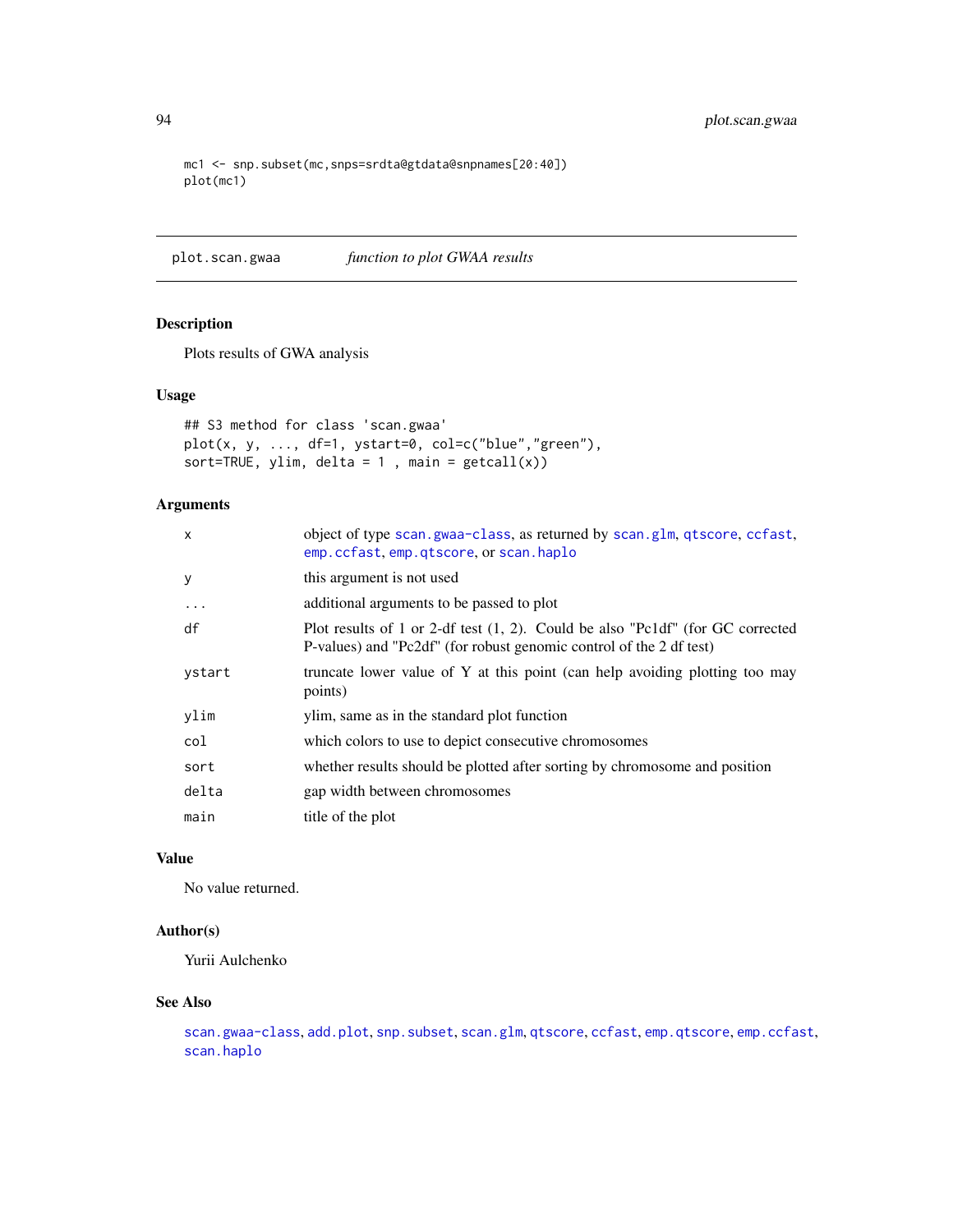# plot.scan.gwaa.2D 95

# Examples

```
require(GenABEL.data)
data(srdta)
a <- qtscore(bt,srdta,snps=c(1:250))
plot(a)
add.plot(a,df="Pc1df",col="green")
```
plot.scan.gwaa.2D *function to plot 2D scan results*

# Description

Plots results of 2D analysis produced by [scan.glm.2D](#page-115-0) or [scan.haplo.2D](#page-121-0)

### Usage

## S3 method for class 'scan.gwaa.2D'  $plot(x, y, \ldots, df=1)$ 

#### Arguments

| X          | object of type scan, gwaa, 2D-class, as returned by scan, glm, 2D or scan, haplo, 2D                                |
|------------|---------------------------------------------------------------------------------------------------------------------|
| V          | this argument is not used                                                                                           |
| $\ddots$ . | additional arguments to be passed to plot                                                                           |
| df         | Whether 1, 2, or "all" d.f.s should be plotted. Note that for scan, haplo, 2D 1<br>and 2 d.f. list the same values. |

# Details

Now plots only "allelelic" results. This is fine for [scan.haplo.2D](#page-121-0)as only alleic tests are produced; however, [scan.glm.2D](#page-115-0) also produces "genotypic" results.

# Value

No value returned.

# Author(s)

Yurii Aulchenko

# See Also

[scan.gwaa.2D-class](#page-118-0), [scan.glm.2D](#page-115-0), [scan.haplo.2D](#page-121-0)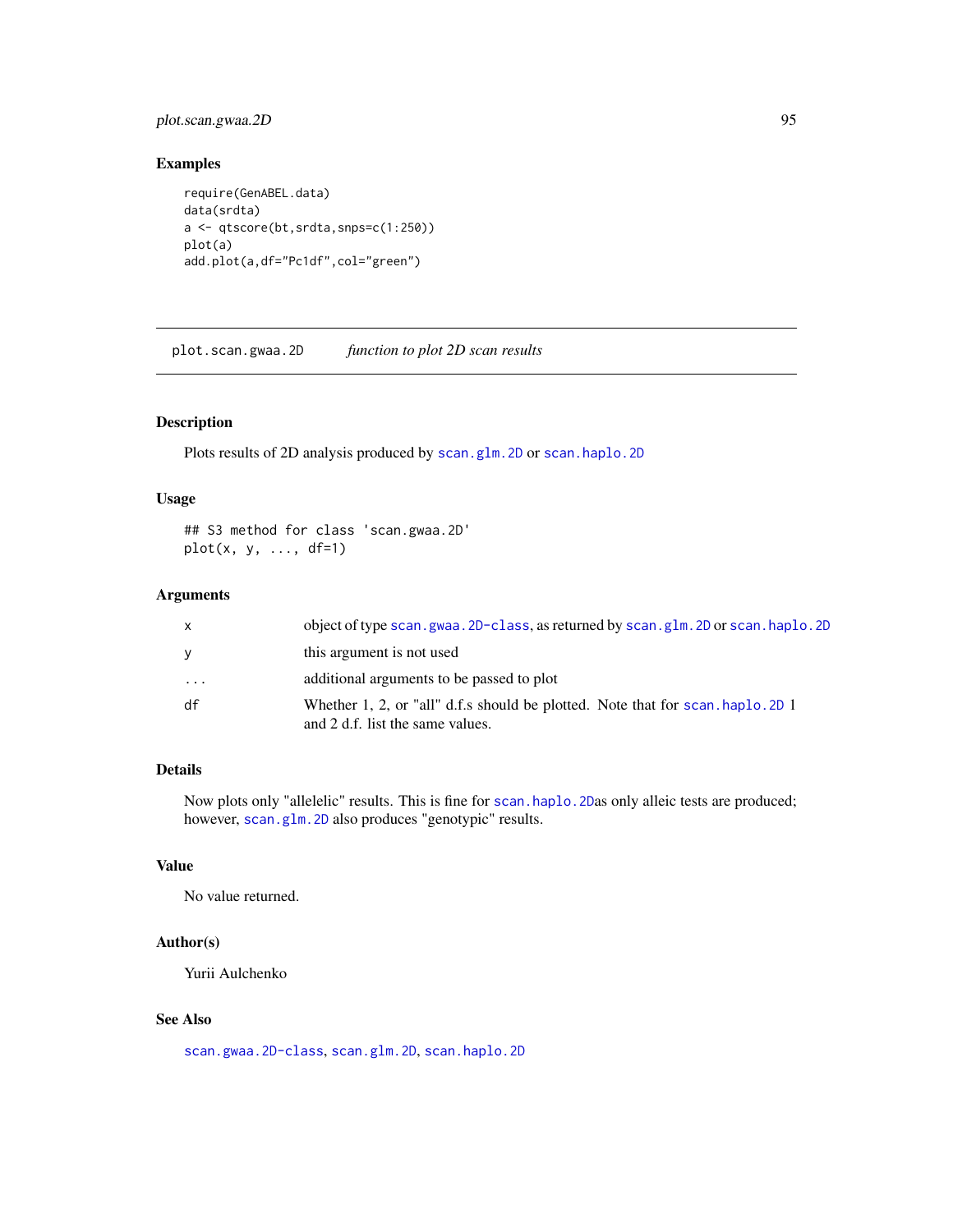# Examples

```
require(GenABEL.data)
data(srdta)
a <- scan.glm.2D("qt3~CRSNP",data=srdta,snps=c(1:10))
# "allelic" results
plot(a)
# to plot "genotypic" results:
filled.contour(x=a$map,y=a$map,z=-log10(a$P2df))
```
<span id="page-95-0"></span>polygenic *Estimation of polygenic model*

# Description

This function maximises the likelihood of the data under polygenic model with covariates an reports twice negative maximum likelihood estimates and the inverse of the variance-covariance matrix at the point of ML.

#### Usage

```
polygenic(formula, kinship.matrix, data, fixh2,
  starth2 = 0.3, trait.type = "gaussian",
  opt.method = "nlm", scaleh2 = 1, quiet = FALSE,
  steptol = 1e-08, gradtol = 1e-08, optimbou = 8,
  fglschecks = TRUE, maxnfgls = 8, maxdiffgls = 1e-04,
  patchBasedOnFGLS = TRUE, llfun = "polylik_eigen",
  eigenOfRel, ...)
```
### Arguments

| formula    | Formula describing fixed effects to be used in the analysis, e.g. $y \sim a + b$ means<br>that outcome (y) depends on two covariates, a and b. If no covariates used in the<br>analysis, skip the right-hand side of the equation.                  |
|------------|-----------------------------------------------------------------------------------------------------------------------------------------------------------------------------------------------------------------------------------------------------|
|            | kinship.matrix Kinship matrix, as provided by e.g. ibs(, weight="freq"), or estimated outside of<br>GenABEL from pedigree data.                                                                                                                     |
| data       | An (optional) object of gwaa.data-class or a data frame with outcome and<br>covariates                                                                                                                                                              |
| fixh2      | Optional value of heritability to be used, instead of maximisation. The uses of<br>this option are two-fold: (a) testing significance of heritability and (b) using a<br>priori known heritability to derive the rest of MLEs and var.-cov. matrix. |
| starth2    | Starting value for h <sub>2</sub> estimate                                                                                                                                                                                                          |
| trait.type | "gaussian" or "binomial"                                                                                                                                                                                                                            |
| opt.method | "nlm" or "optim". These two use different optimisation functions. We suggest<br>using the default $n \ln m$ , although optiminary give better results in some situations                                                                            |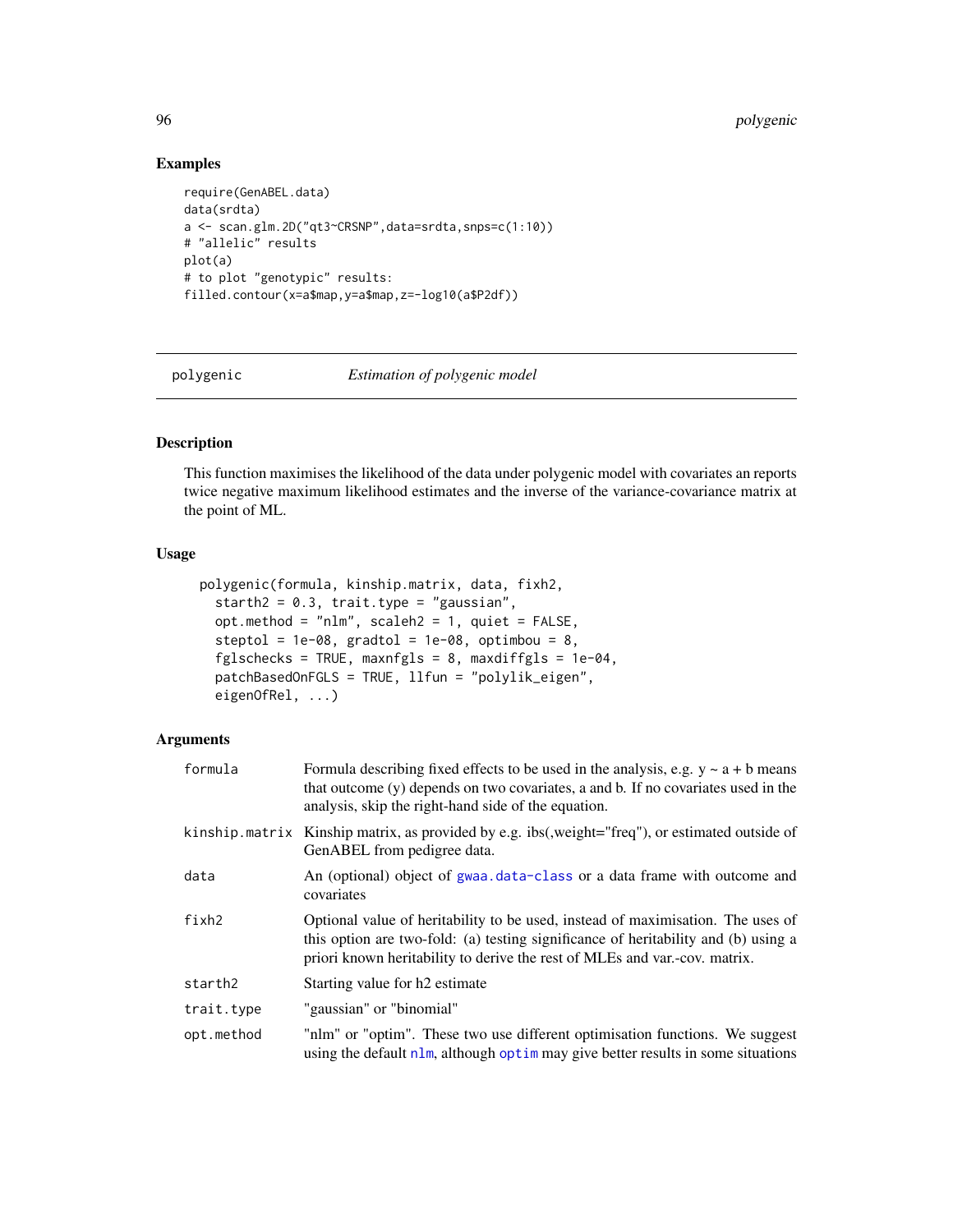#### polygenic 97

| scaleh2          | Only relevant when "nlm" optimisation function is used. "scaleh2" is the her-<br>itability scaling parameter, regulating how "big" are parameter changes in h2<br>with respect to changes in other parameters. As other parameters are estimated<br>from previous regression, these are expected to change little from the initial es-<br>timate. The default value of 1000 proved to work rather well under a range of<br>conditions. |
|------------------|----------------------------------------------------------------------------------------------------------------------------------------------------------------------------------------------------------------------------------------------------------------------------------------------------------------------------------------------------------------------------------------------------------------------------------------|
| quiet            | If FALSE (default), details of optimisation process are reported                                                                                                                                                                                                                                                                                                                                                                       |
| steptol          | steptal parameter of "nlm"                                                                                                                                                                                                                                                                                                                                                                                                             |
| gradtol          | gradtol parameter of "nlm"                                                                                                                                                                                                                                                                                                                                                                                                             |
| optimbou         | fixed effects boundary scale parameter for 'optim'                                                                                                                                                                                                                                                                                                                                                                                     |
| fglschecks       | additional check for convergence on/off (convergence between estimates ob-<br>tained and that from FGLS)                                                                                                                                                                                                                                                                                                                               |
| maxnfgls         | number of fgls checks to perform                                                                                                                                                                                                                                                                                                                                                                                                       |
| maxdiffgls       | max difference allowed in fgls checks                                                                                                                                                                                                                                                                                                                                                                                                  |
| patchBasedOnFGLS |                                                                                                                                                                                                                                                                                                                                                                                                                                        |
|                  | if FGLS checks not passed, 'patch' fixed effect estimates based on FGLS expec-<br>tation                                                                                                                                                                                                                                                                                                                                               |
| 11fun            | function to compute likelihood (default 'polylik_eigen', also available – but not<br>recommended - 'polylik')                                                                                                                                                                                                                                                                                                                          |
| eigenOfRel       | results of eigen(relationship matrix $= 2$ *kinship.matrix). Passing this can de-<br>crease computational time substantially if multiple traits are analysed using the<br>same kinship matrix. This option will not work if any NA's are found in the trait<br>and/or covariates and if the dimensions of the 'eigen'-object, trait, covariates,<br>kinship do not match.                                                              |
|                  | Optional arguments to be passed to $n \ln m$ or (optim) minimisation function                                                                                                                                                                                                                                                                                                                                                          |

#### Details

One of the major uses of this function is to estimate residuals of the trait and the inverse of the variance-covariance matrix for further use in analysis with [mmscore](#page-85-0) and [grammar](#page-64-0).

Also, it can be used for a variant of GRAMMAR analysis, which allows for permutations for GW significance by use of environmental residuals as an analysis trait with [qtscore](#page-101-0).

"Environmental residuals" (not to be mistaken with just "residuals") are the residual where both the effect of covariates AND the estimated polygenic effect (breeding values) are factored out. This thus provides an estimate of the trait value contributed by environment (or, turning this other way around, the part of the trait not explained by covariates and by the polygene). Polygenic residuals are estimated as

$$
\sigma^2 V^{-1}(Y - (\hat{\mu} + \hat{\beta}C_1 + ...))
$$

where  $sigma^2$  is the residual variance,  $V^{-1}$  is the InvSigma (inverse of the var-cov matrix at the maximum of polygenic model) and  $(Y - (\hat{\mu} + \hat{\beta}C_1 + ...)$  is the trait values adjusted for covariates (also at at the maximum of polygenic model likelihood).

It can also be used for heritability analysis. If you want to test significance of heritability, estimate the model and write down the function minimum reported at the "h2an" element of the output (this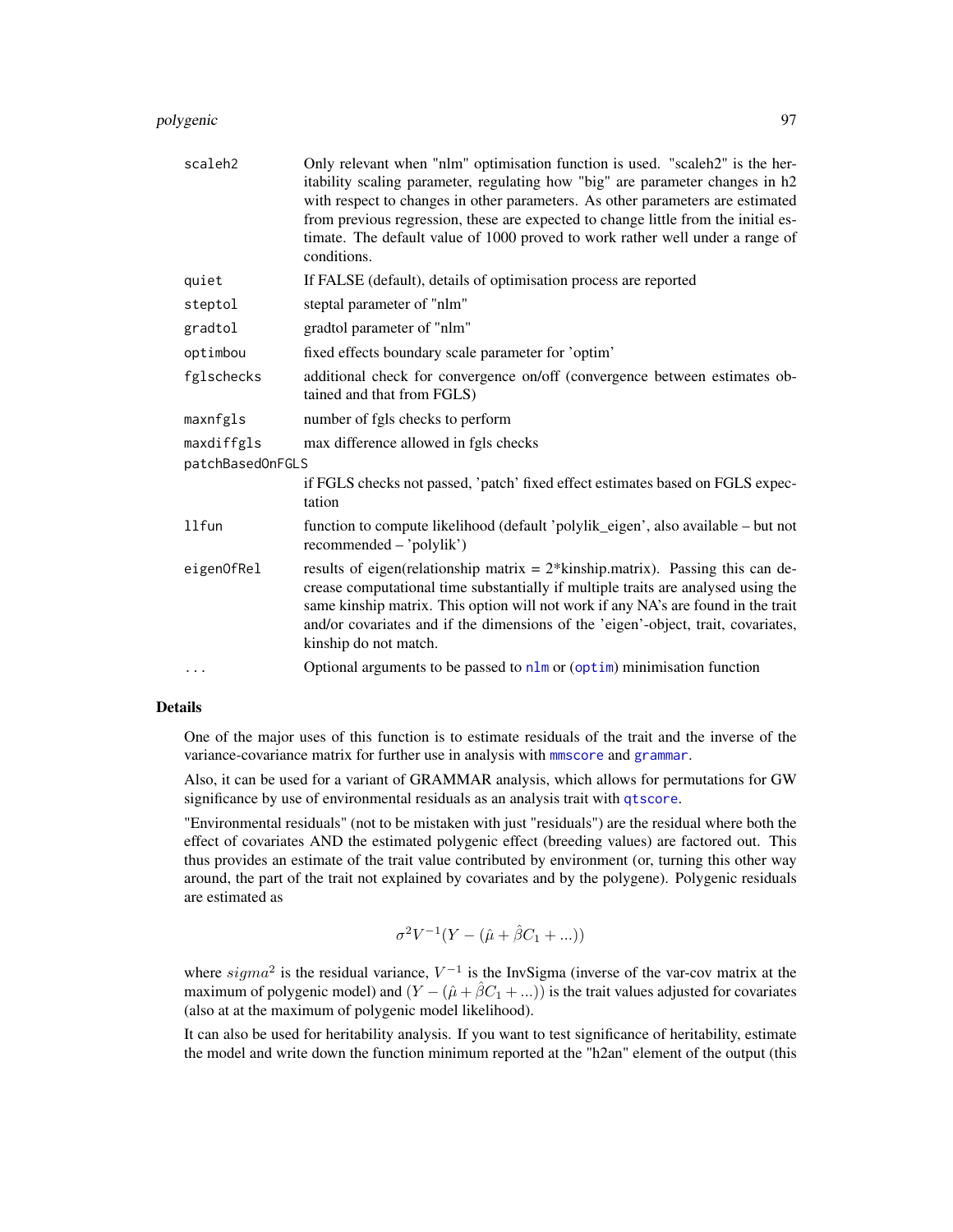is twice the negative MaxLikelihood). Then do a next round of estimation, but set fixh2=0. The difference between your function minima gives a test distributed as chi-squared with 1 d.f.

The way to compute the likelihood is partly based on the paper of Thompson (see refs), namely instead of taking the inverse of the var-cov matrix every time, eigenvectors of the inverse of G (taken only once) are used.

# Value

A list with values

| h2an         | A list supplied by the $n \ln m$ minimisation routine. Of particular interest are el-<br>ements "estimate" containing parameter maximal likelihood estimates (MLEs)<br>(order: mean, betas for covariates, heritability, (polygenic + residual variance)).<br>The value of twice negative maximum log-likelihood is returned as h2an\\$minimum. |
|--------------|-------------------------------------------------------------------------------------------------------------------------------------------------------------------------------------------------------------------------------------------------------------------------------------------------------------------------------------------------|
| esth2        | Estimate (or fixed value) of heritability                                                                                                                                                                                                                                                                                                       |
| residualY    | Residuals from analysis, based on covariate effects only; NOTE: these are NOT<br>grammar "environmental residuals"!                                                                                                                                                                                                                             |
| pgresidualY  | Environmental residuals from analysis, based on covariate effects and predicted<br>breeding value.                                                                                                                                                                                                                                              |
| grresidualY  | GRAMMAR+ transformed trait residuals                                                                                                                                                                                                                                                                                                            |
| grammarGamma | list with GRAMMAR-gamma correction factors                                                                                                                                                                                                                                                                                                      |
| InvSigma     | Inverse of the variance-covariance matrix, computed at the MLEs – these are<br>used in mmscore and grammar functions.                                                                                                                                                                                                                           |
| call         | The details of call                                                                                                                                                                                                                                                                                                                             |
| measuredIDs  | Logical values for IDs who were used in analysis (traits and all covariates mea-<br>$sured) == TRUE$                                                                                                                                                                                                                                            |
| convFGLS     | was convergence achieved according to FGLS criterion E                                                                                                                                                                                                                                                                                          |

## Note

Presence of twins may complicate your analysis. Check the kinship matrix for singularities, or rather use [check.marker](#page-21-0) for identification of twin samples. Take special care in interpretation.

If a trait (no covariates) is used, make sure that the order of IDs in the kinship.matrix is exactly the same as in the outcome

Please note that there is alternative to 'polygenic', [polygenic\\_hglm](#page-99-0), which is faster than polygenic() with the llfun='polylik' option, but slightly slower than the default polygenic().

#### Author(s)

Yurii Aulchenko, Gulnara Svischeva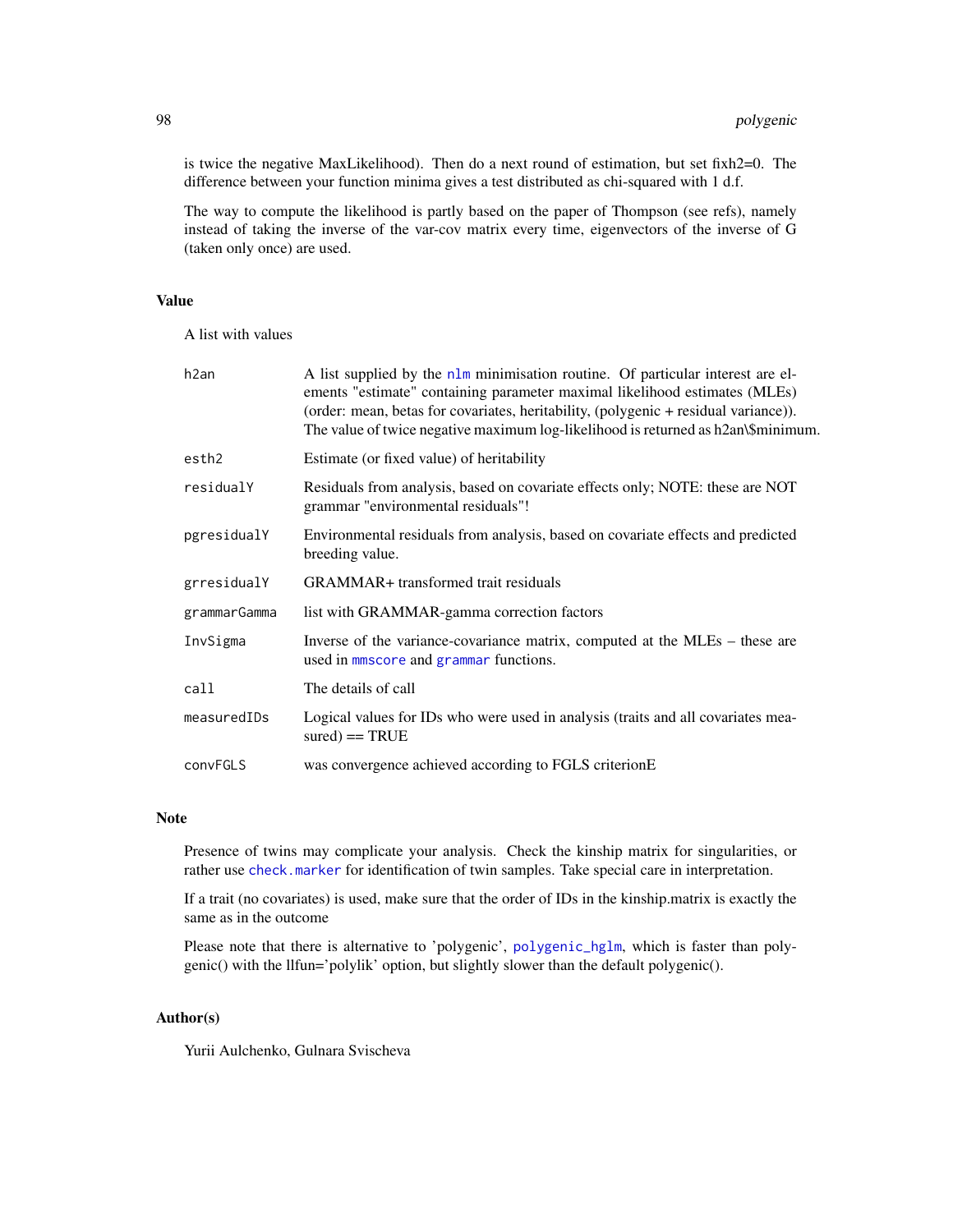#### polygenic 99

#### References

Thompson EA, Shaw RG (1990) Pedigree analysis for quantitative traits: variance components without matrix inversion. Biometrics 46, 399-413.

#### for original GRAMMAR

Aulchenko YS, de Koning DJ, Haley C. Genomewide rapid association using mixed model and regression: a fast and simple method for genome-wide pedigree-based quantitative trait loci association analysis. Genetics. 2007 177(1):577-85.

# for GRAMMAR-GC

Amin N, van Duijn CM, Aulchenko YS. A genomic background based method for association analysis in related individuals. PLoS ONE. 2007 Dec 5;2(12):e1274.

#### for GRAMMAR-Gamma

Svischeva G, Axenovich TI, Belonogova NM, van Duijn CM, Aulchenko YS. Rapid variance components-based method for whole-genome association analysis. Nature Genetics. 2012 44:1166- 1170. doi:10.1038/ng.2410

#### for GRAMMAR+ transformation

Belonogova NM, Svishcheva GR, van Duijn CM, Aulchenko YS, Axenovich TI (2013) Region-Based Association Analysis of Human Quantitative Traits in Related Individuals. PLoS ONE 8(6): e65395. doi:10.1371/journal.pone.0065395

#### See Also

[polygenic\\_hglm](#page-99-0), [mmscore](#page-85-0), [grammar](#page-64-0)

### Examples

```
# note that procedure runs on CLEAN data
require(GenABEL.data)
data(ge03d2ex.clean)
gkin <- ibs(ge03d2ex.clean,w="freq")
h2ht <- polygenic(height ~ sex + age, kin=gkin, ge03d2ex.clean)
# estimate of heritability
h2ht$esth2
# other parameters
h2ht$h2an
# the minimum twice negative log-likelihood
h2ht$h2an$minimum
# twice maximum log-likelihood
-h2ht$h2an$minimum
# for binary trait (experimental)
h2dm <- polygenic(dm2 ~ sex + age, kin=gkin, ge03d2ex.clean, trait="binomial")
# estimated parameters
```
h2dm\$h2an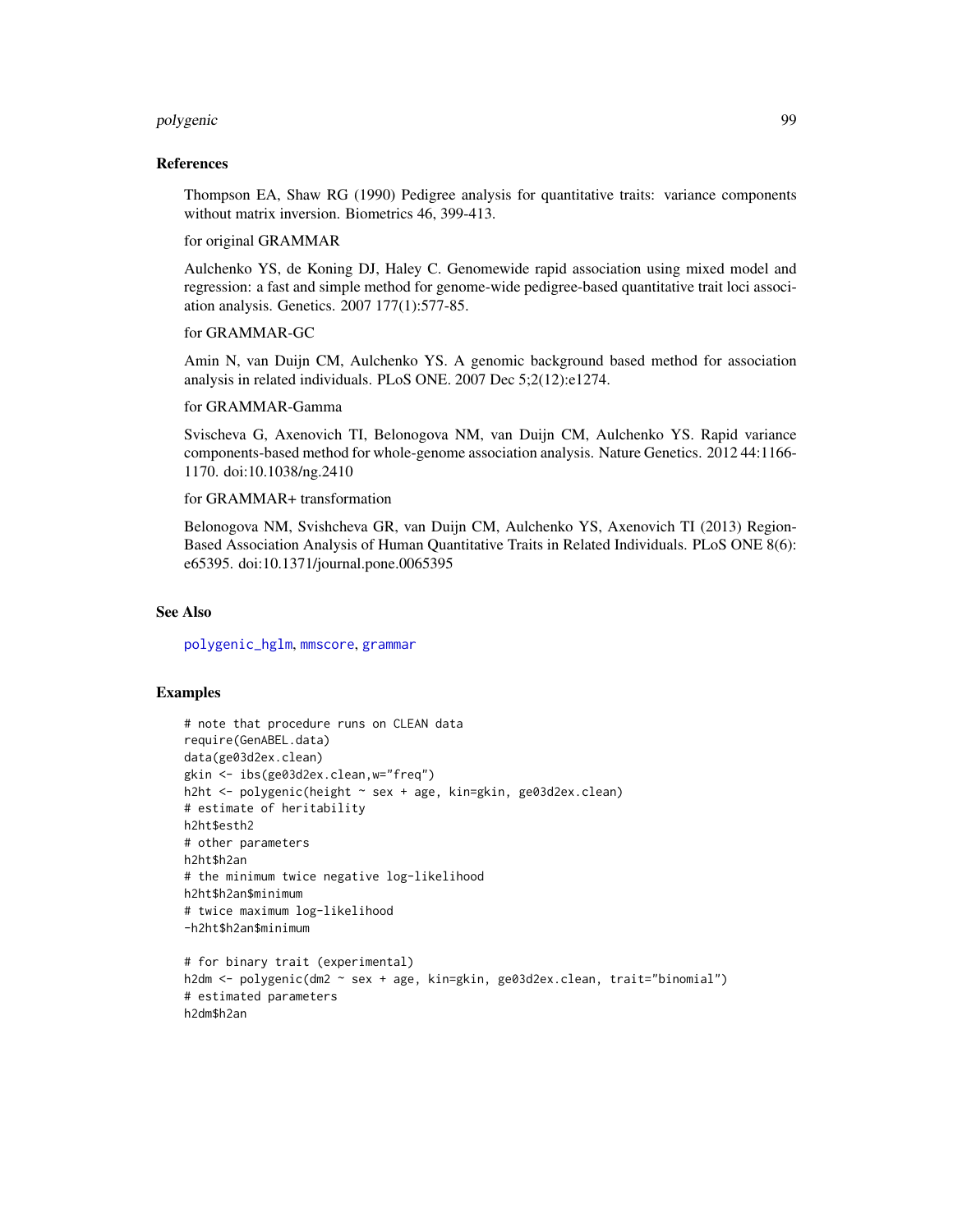<span id="page-99-0"></span>

### Description

Estimation of polygenic model using a hierarchical generalized linear model (HGLM; Lee and Nelder 1996. hglm package; Ronnegard et al. 2010).

#### Usage

```
polygenic_hglm(formula, kinship.matrix, data,
  family = gaussian(), conv = 1e-06, maxit = 100, \ldots)
```
### Arguments

| formula  | Formula describing fixed effects to be used in analysis, e.g. $y \sim a + b$ means<br>that outcome (y) depends on two covariates, a and b. If no covariates used in<br>analysis, skip the right-hand side of the equation. |
|----------|----------------------------------------------------------------------------------------------------------------------------------------------------------------------------------------------------------------------------|
|          | kinship matrix Kinship matrix, as provided by e.g. ibs(, weight="freq"), or estimated outside of<br>GenABEL from pedigree data.                                                                                            |
| data     | An (optional) object of gwaa data-class or a data frame with outcome and<br>covariates.                                                                                                                                    |
| family   | a description of the error distribution and link function to be used in the mean<br>part of the model (see family for details of family functions).                                                                        |
| conv     | 'conv' parameter of hglm (stricter than default, for great precision, use 1e-8).                                                                                                                                           |
| maxit    | 'maxit' parameter of hglm (stricter than default).                                                                                                                                                                         |
| $\ddots$ | other parameters passed to hglm call                                                                                                                                                                                       |
|          |                                                                                                                                                                                                                            |

# Details

The algorithm gives extended quasi-likelihood (EQL) estimates for restricted maximum likelihood (REML) (Ronnegard et al. 2010). Implemented is the inter-connected GLM interpretation of HGLM (Lee and Nelder 2001). Testing on fixed and random effects estimates are directly done using inter-connected GLMs. Testing on dispersion parameters (variance components) can be done by extracting the profile likelihood function value of REML.

# Author(s)

Xia Shen, Yurii Aulchenko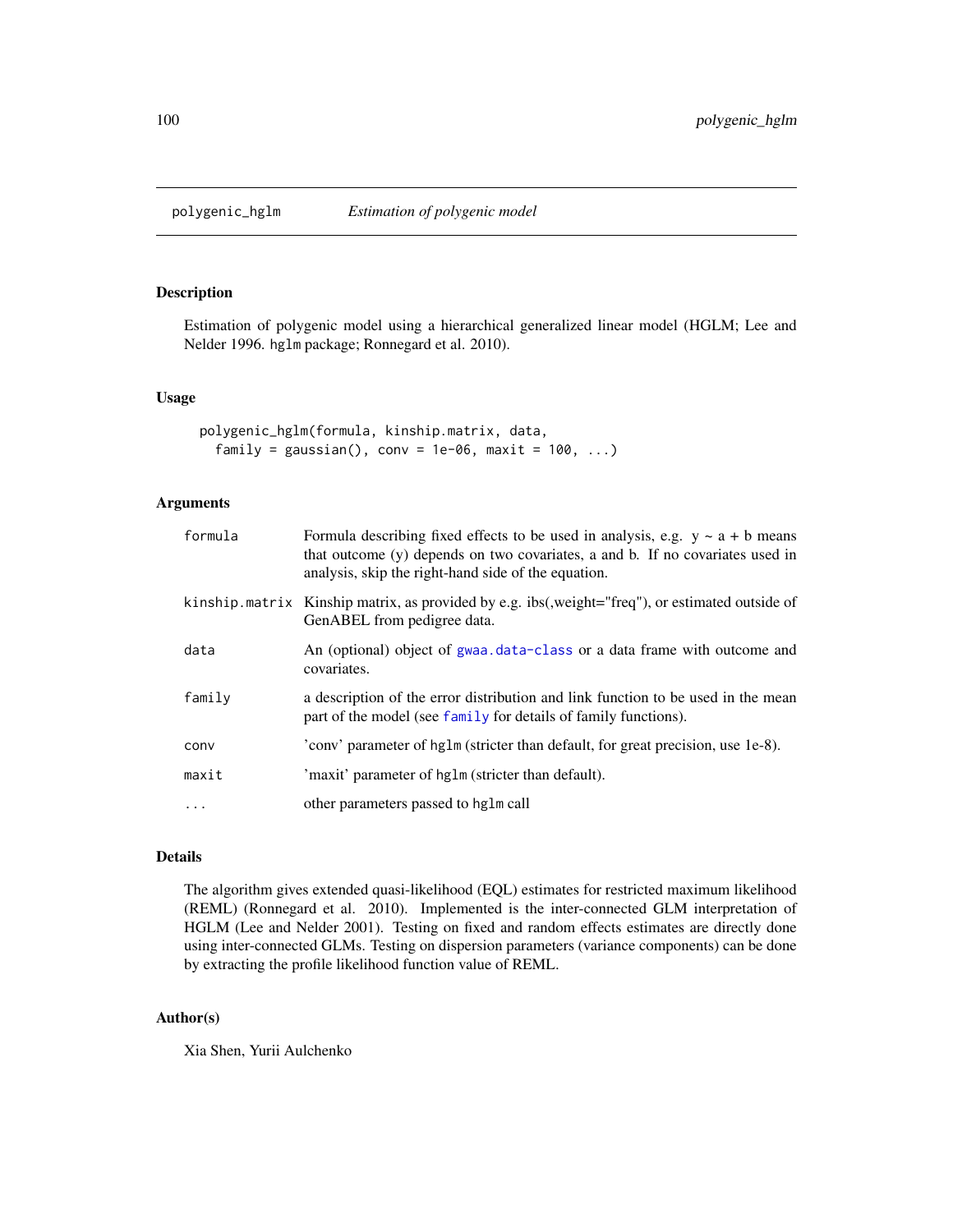# polygenic\_hglm 101

#### References

Ronnegard, L, Shen, X and Alam, M (2010). hglm: A Package For Fitting Hierarchical Generalized Linear Models. *The R Journal*, 2(2), 20-28.

Lee, Y and Nelder JA (2001). Hierarchical generalised linear models: A synthesis of generalised linear models, random-effect models and structured dispersions. *Biometrika*, 88(4), 987-1006.

Lee, Y and Nelder JA (1996). Hierarchical Generalized Linear Models. *Journal of the Royal Statistical Society. Series B*, 58(4), 619-678.

#### See Also

[polygenic](#page-95-0), [mmscore](#page-85-0), [grammar](#page-64-0)

#### Examples

```
require(GenABEL.data)
data(ge03d2ex.clean)
set.seed(1)
df <- ge03d2ex.clean[,sample(autosomal(ge03d2ex.clean),1000)]
gkin <- ibs(df,w="freq")
# ----- for quantitative traits
h2ht <- polygenic_hglm(height ~ sex + age, kin = gkin, df)
# ----- estimate of heritability
h2ht$esth2
# ----- other parameters
h2ht$h2an
# ----- test the significance of fixed effects
# ----- (e.g. quantitative trait)
h2ht <- polygenic_hglm(height ~ sex + age, kin = gkin, df)
# ----- summary with standard errors and p-values
summary(h2ht$hglm)
# ----- output for the fixed effects part
# ...
# MEAN MODEL
# Summary of the fixed effects estimates
# Estimate Std. Error t value Pr(>|t|)
# (Intercept) 169.53525 2.57624 65.807 < 2e-16 ***
# sex 14.10694 1.41163 9.993 4.8e-15 ***
# age -0.15332 0.05208 -2.944 0.00441 **
# ---
# Signif. codes: 0 '***' 0.001 '**' 0.01 '*' 0.05 '.' 0.1 ' ' 1
# Note: P-values are based on 69 degrees of freedom
# ...
# ----- extract fixed effects estimates and standard errors
h2ht$h2an
# ----- test the significance of polygenic effect
nullht \leq lm(height \sim sex + age, df)
l1 <- h2ht$ProfLogLik
l0 <- as.numeric(logLik(nullht))
```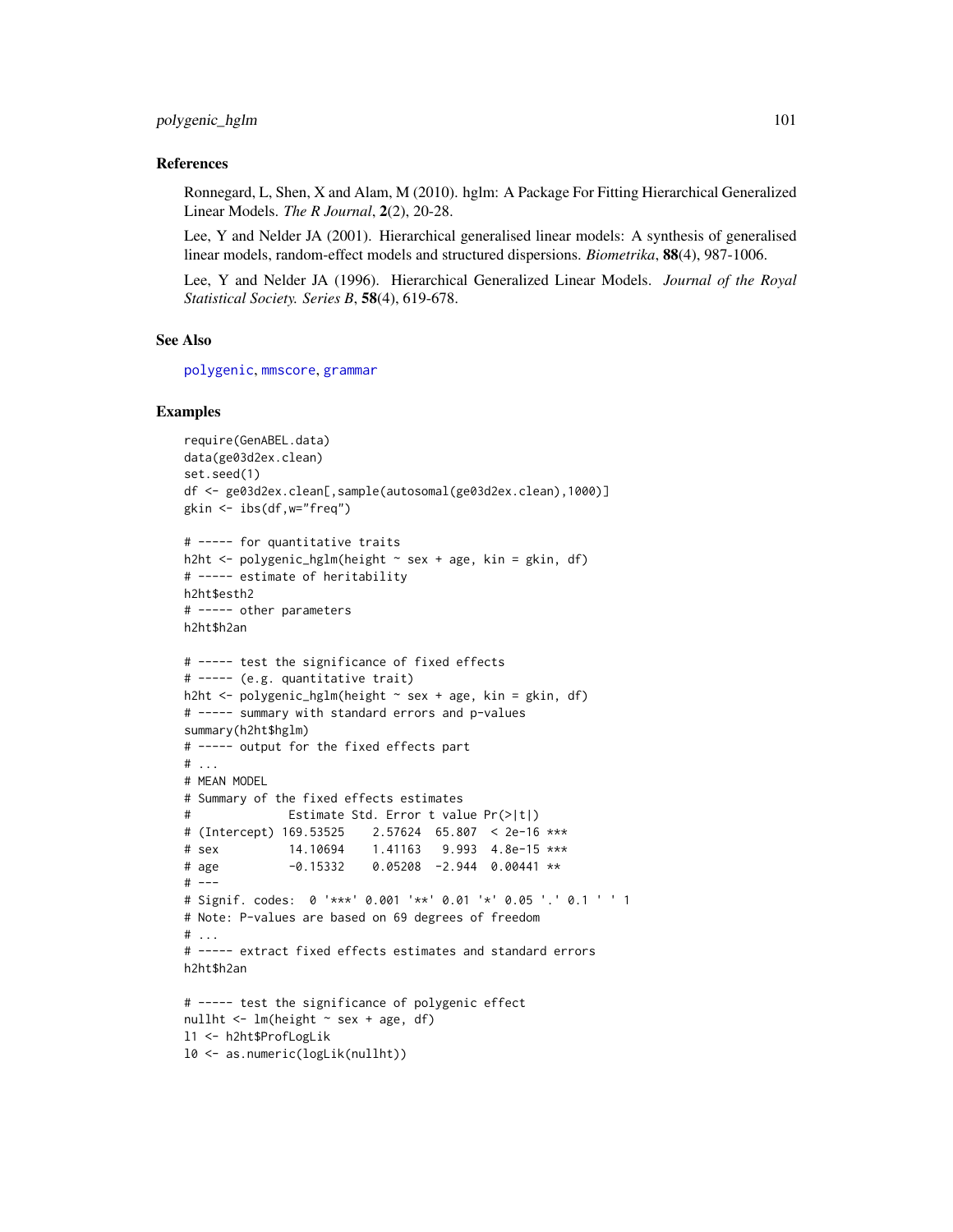```
# the likelihood ratio test (LRT) statistic
(S \leftarrow -2*(10 - 11))# 5% right-tailed significance cutoff
# for 50:50 mixture distribution between point mass 0 and \chi^{2}(1)
# Self, SG and Liang KY (1987) Journal of the American Statistical Association.
qchisq(((1 - .05) - .50)/.50, 1)
# p-value
pchisq(S, 1, lower.tail = FALSE)/2
# ----- for binary traits
h2dm <- polygenic_hglm(dm2 ~ sex + age, kin = gkin, df, family = binomial(link = 'logit'))
# ----- estimated parameters
h2dm$h2an
```
<span id="page-101-0"></span>qtscore *Fast score test for association*

# Description

Fast score test for association between a trait and genetic polymorphism

#### Usage

```
qtscore(formula, data, snpsubset, idsubset, strata,
  trait.type = "gaussian", times = 1, quiet = FALSE,
  bcast = 10, clambda = TRUE, propPs = 1, details = TRUE)
```
# Arguments

| formula    | Formula describing fixed effects to be used in analysis, e.g. $y \sim a + b$ means<br>that outcome (y) depends on two covariates, a and b. If no covariates used in<br>analysis, skip the right-hand side of the equation. |
|------------|----------------------------------------------------------------------------------------------------------------------------------------------------------------------------------------------------------------------------|
| data       | An object of gwaa.data-class                                                                                                                                                                                               |
| snpsubset  | ndex, character or logical vector with subset of SNPs to run analysis on. If<br>missing, all SNPs from data are used for analysis.                                                                                         |
| idsubset   | ndex, character or logical vector with subset of IDs to run analysis on. If miss-<br>ing, all people from data/cc are used for analysis.                                                                                   |
| strata     | Stratification variable. If provieded, scores are computed within strata and then<br>added up.                                                                                                                             |
| trait.type | "gaussian" or "binomial" or "guess" (later option guesses trait type)                                                                                                                                                      |
| times      | If more than one, the number of replicas to be used in derivation of empirical<br>genome-wide significance. See emp. qtscore, which calls qtscore with times>1<br>for details                                              |
| quiet      | do not print warning messages                                                                                                                                                                                              |
| bcast      | If the argument times $> 1$ , progress is reported once in bcast replicas                                                                                                                                                  |
|            |                                                                                                                                                                                                                            |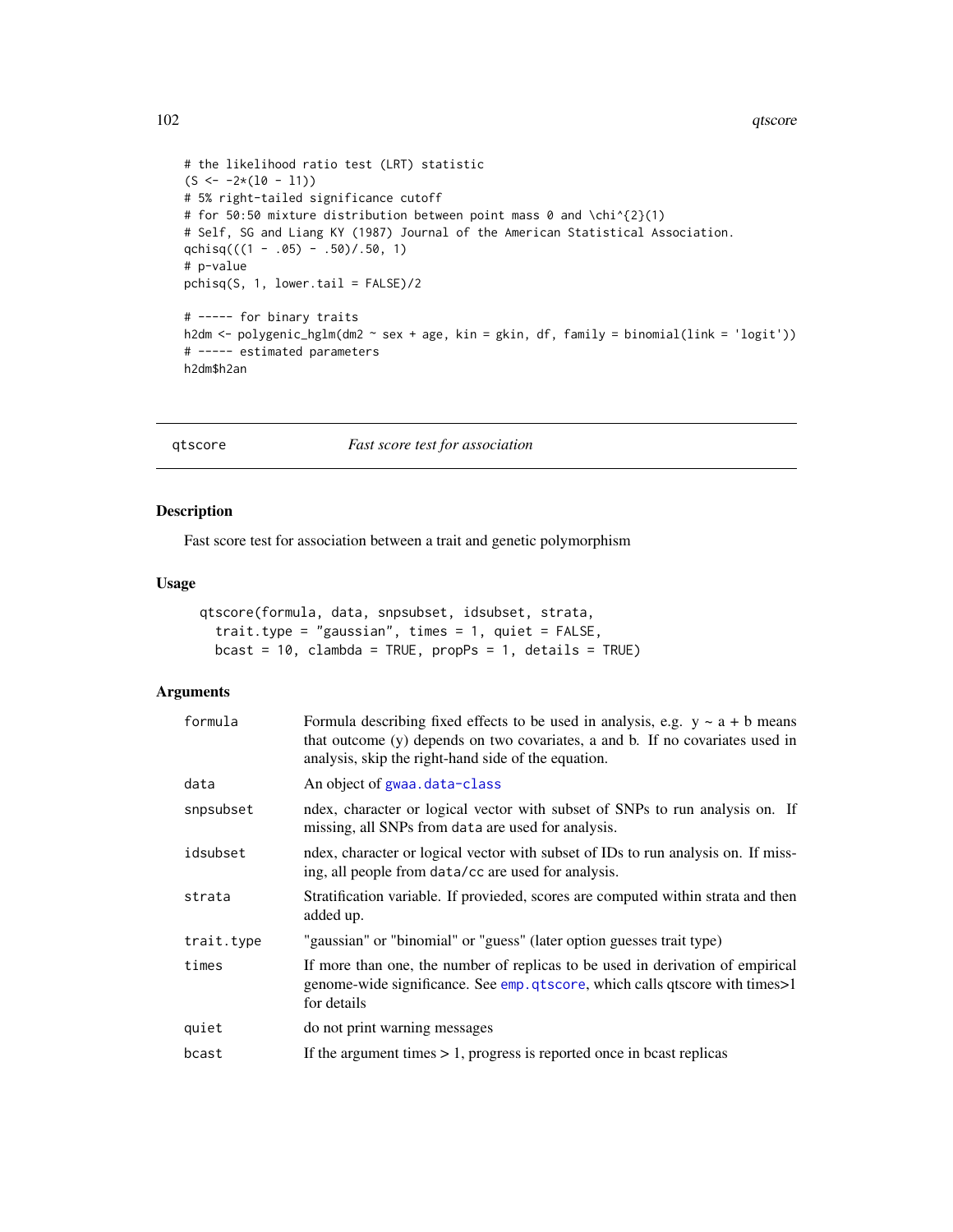#### qtscore and the state of the state of the state of the state of the state of the state of the state of the state of the state of the state of the state of the state of the state of the state of the state of the state of th

| clambda | If inflation facot Lambda is estimated as lower then one, this parameter controls<br>if the original P1df (clambda=TRUE) to be reported in Pc1df, or the original 1df<br>statistics is to be multiplied onto this "deflation" factor (clambda=FALSE). If a<br>numeric value is provided, it is used as a correction factor. |
|---------|-----------------------------------------------------------------------------------------------------------------------------------------------------------------------------------------------------------------------------------------------------------------------------------------------------------------------------|
| propPs  | proportion of non-corrected P-values used to estimate the inflation factor Lambda,<br>passed directly to the estlambda                                                                                                                                                                                                      |
| details | when FALSE, SNP and ID names are not reported in the returned object (saves<br>some memory). This is experimental and will be not mantained anymore as<br>soon as we achieve better memory efficiency for storage of SNP and ID names<br>(currently default R character data type used)                                     |

# Details

When formula contains covariates, the traits is analysed using GLM and later residuals used when score test is computed for each of the SNPs in analysis. Coefficients of regression are reported for the quantitative trait.

For binary traits, odds ratios (ORs) are reportted. When adjustemnt is performed, first, "response" residuals are estimated after adjustment for covariates and scaled to [0,1]. Reported effects are approximately equal to ORs expected in logistic regression model.

With no adjustment for binary traits, 1 d.f., the test is equivalent to the Armitage test.

This is a valid function to analyse GWA data, including X chromosome. For X chromosome, stratified analysis is performed (strata=sex).

#### Value

Object of class [scan.gwaa-class](#page-116-0)

### Author(s)

Yurii Aulchenko

#### References

Aulchenko YS, de Koning DJ, Haley C. Genomewide rapid association using mixed model and regression: a fast and simple method for genome-wide pedigree-based quantitative trait loci association analysis. Genetics. 2007 177(1):577-85.

Amin N, van Duijn CM, Aulchenko YS. A genomic background based method for association analysis in related individuals. PLoS ONE. 2007 Dec 5;2(12):e1274.

# See Also

[mlreg](#page-82-0), [mmscore](#page-85-0), [egscore](#page-43-0), [emp.qtscore](#page-48-0), [plot.scan.gwaa](#page-93-0), [scan.gwaa-class](#page-116-0)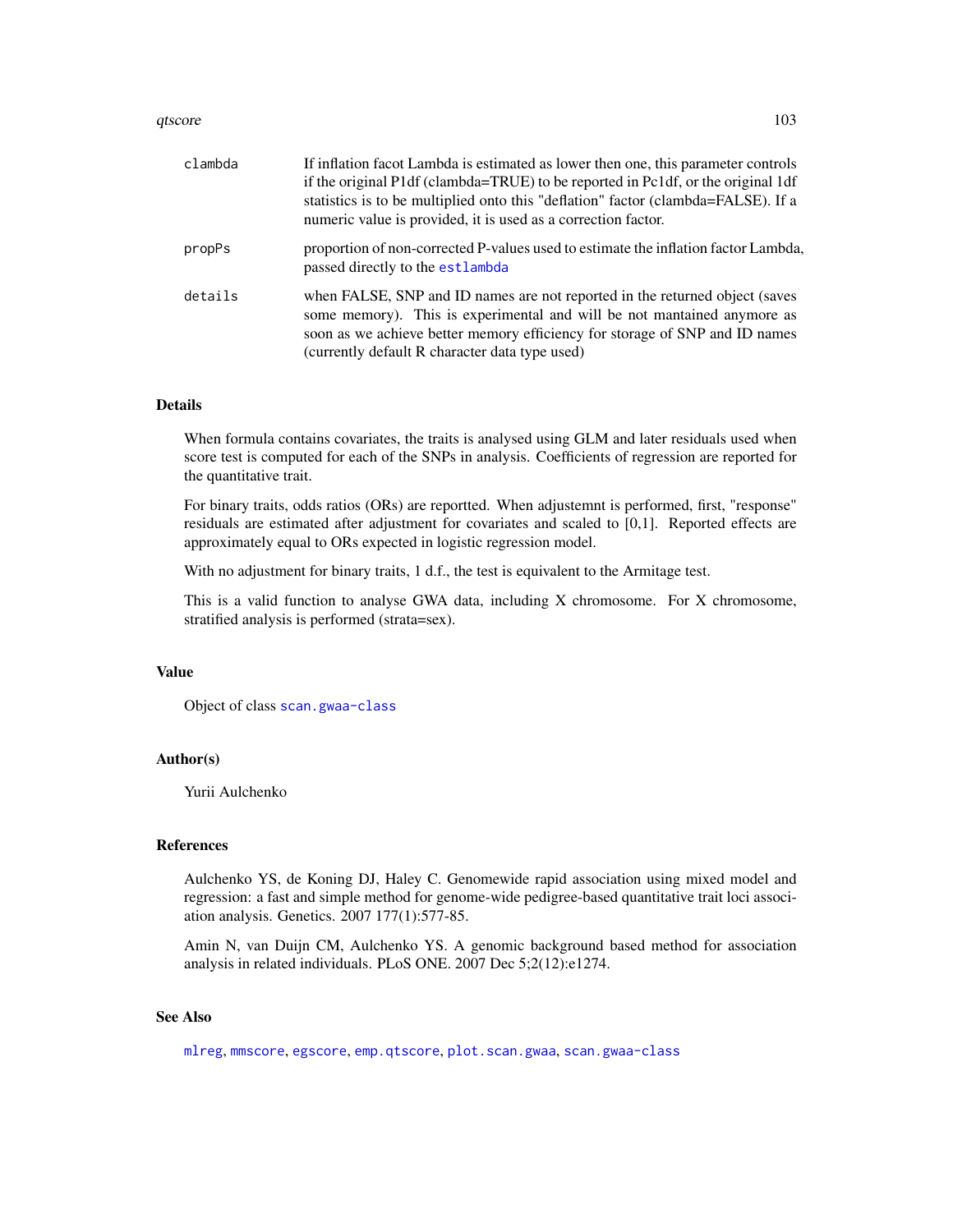# Examples

```
require(GenABEL.data)
data(srdta)
#qtscore with stratification
a <- qtscore(qt3~sex,data=srdta)
plot(a)
b <- qtscore(qt3,strata=phdata(srdta)$sex,data=srdta)
add.plot(b,col="green",cex=2)
# qtscore with extra adjustment
a <- qtscore(qt3~sex+age,data=srdta)
a
plot(a)
# compare results of score and chi-square test for binary trait
a1 <- ccfast("bt",data=srdta,snps=c(1:100))
a2 <- qtscore(bt,data=srdta,snps=c(1:100),trait.type="binomial")
plot(a1,ylim=c(0,2))
add.plot(a2,col="red",cex=1.5)
# the good thing about score test is that we can do adjustment...
a2 <- qtscore(bt~age+sex,data=srdta,snps=c(1:100),trait.type="binomial")
points(a2[,"Position"],-log10(a2[,"P1df"]),col="green")
```
qvaluebh95 *Computes Benjamini-Hochberg (95) q-value*

### Description

Computes Benjamini-Hochberg (95) q-value

# Usage

```
qvaluebh95(p, fdrate=0.1)
```
### Arguments

| p      | vector containing p-values |
|--------|----------------------------|
| fdrate | desired FRD                |

### Value

A list containing

| pass   | Is true if this P-value passed specified FDR |
|--------|----------------------------------------------|
| qvalue | qvalue                                       |

# Author(s)

Yurii Aulchenko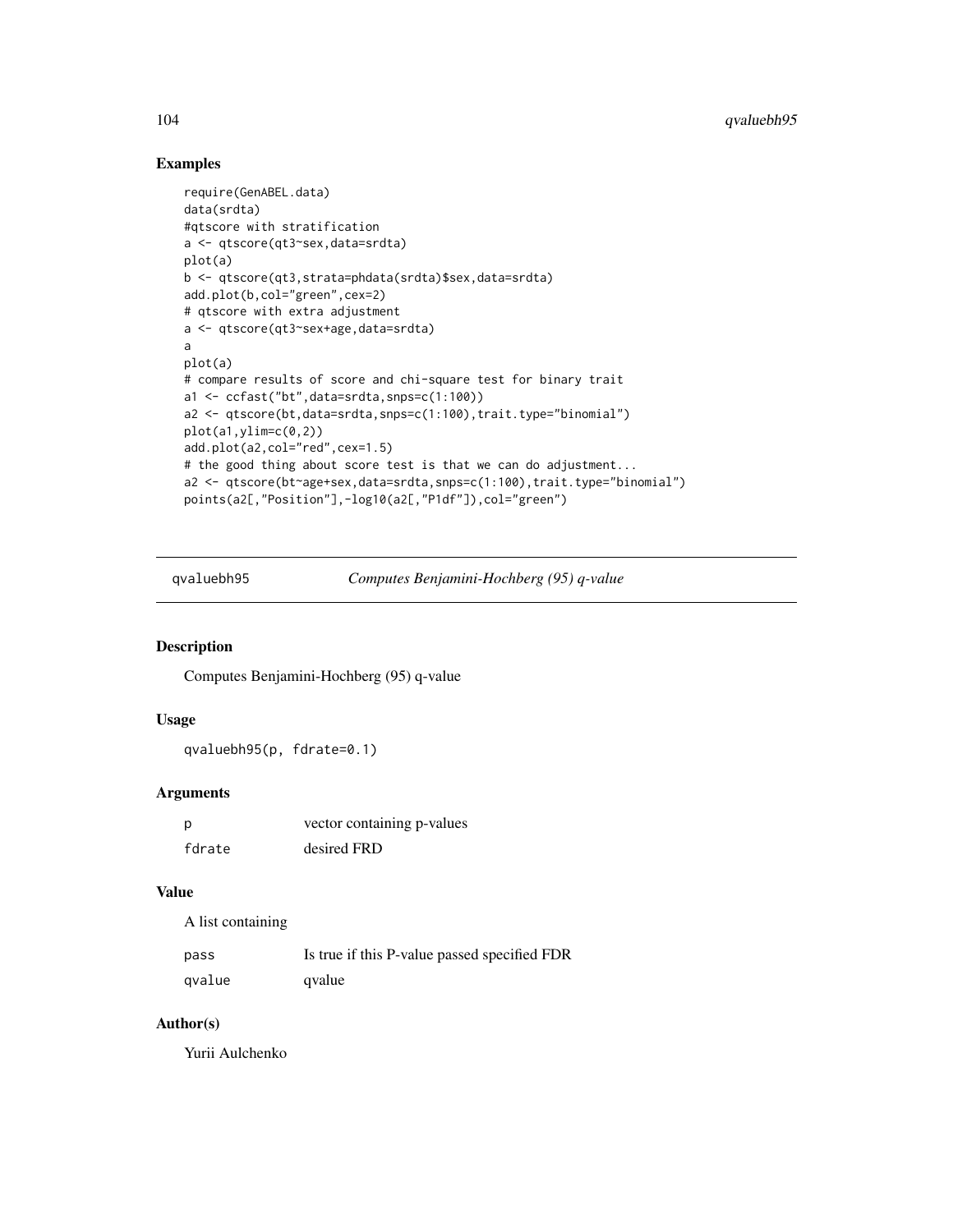#### r2fast 105

# Examples

```
require(GenABEL.data)
data(srdta)
a<-qtscore(qt2,data=srdta)
qv <- qvaluebh95(a[,"P1df"])
plot(a[,"Position"],-log10(qv$qvalue))
```

```
r2fast Estimates r2 between multiple markers
```
# Description

Given a set of SNPs, computes a matrix of r2

### Usage

r2fast(data, snpsubset, cross.snpsubset, idsubset)

# Arguments

| data            | object of snp.data-class                                                                                                                                                               |
|-----------------|----------------------------------------------------------------------------------------------------------------------------------------------------------------------------------------|
| snpsubset       | Index, character or logical vector with subset of SNPs to run analysis on. If<br>missing, all SNPs from data are used for analysis.                                                    |
| cross.snpsubset |                                                                                                                                                                                        |
|                 | Parameter allowing parallel implementation. Not to be used normally. If sup-<br>plied together with snpsubset, the r2 for all pairs between snpsubset and cross.snpsubset<br>computed. |
| idsubset        | Index, character or logical vector with subset of IDs to run analysis on. If miss-<br>ing, all people from data are used for analysis.                                                 |

# Details

The function is based on slightly modified code of Hao et al.

# Value

A (Nsnps X Nsnps) matrix giving r2 values between a pairs of SNPs above the diagonal and number of SNP genotype measured for both SNPs below the diagonal

# Author(s)

Yurii Aulchenko

# References

Hao K, Di X, Cawley S. (2006) LdCompare: rapid computation of single- and multiple-marker r2 and genetic coverage. Bioinformatics, 23: 252-254.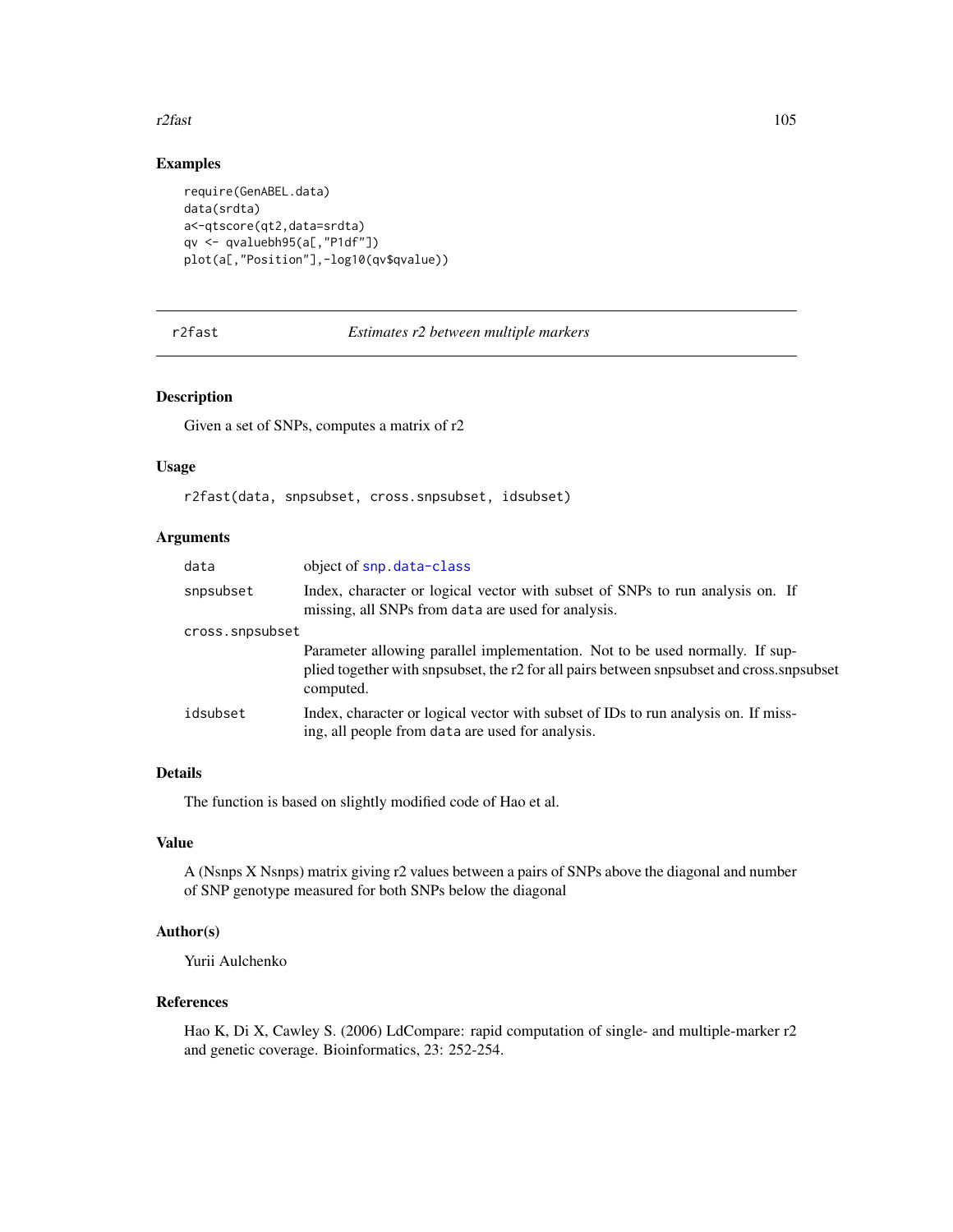# See Also

[rhofast](#page-110-0)

# Examples

```
require(GenABEL.data)
data(ge03d2)
# r2s using r2fast
a <- r2fast(ge03d2,snps=c(1:10))
## Not run:
library(genetics)
# r2s using package genetics
b <- LD(as.genotype(ge03d2[,1:10]))$"R^2"
# see that the r2s are not exactly the same
cor(a[upper.tri(a)],b[upper.tri(b)])
plot(a[upper.tri(a)],b[upper.tri(b)])
```
## End(Not run)

r2fast.old *Estimates r2 between multiple markers*

### Description

Given a set of SNPs, computes a matrix of r2

### Usage

r2fast.old(data, snpsubset, idsubset)

# Arguments

| data      | object of snp. data-class                                                                                                              |
|-----------|----------------------------------------------------------------------------------------------------------------------------------------|
| snpsubset | Index, character or logical vector with subset of SNPs to run analysis on. If<br>missing, all SNPs from data are used for analysis.    |
| idsubset  | Index, character or logical vector with subset of IDs to run analysis on. If miss-<br>ing, all people from data are used for analysis. |

### Details

The function is based on slightly modified code of Hao et al.

# Value

A (Nsnps X Nsnps) matrix giving r2 values between a pairs of SNPs above the diagonal and number of SNP genotype measured for both SNPs below the diagonal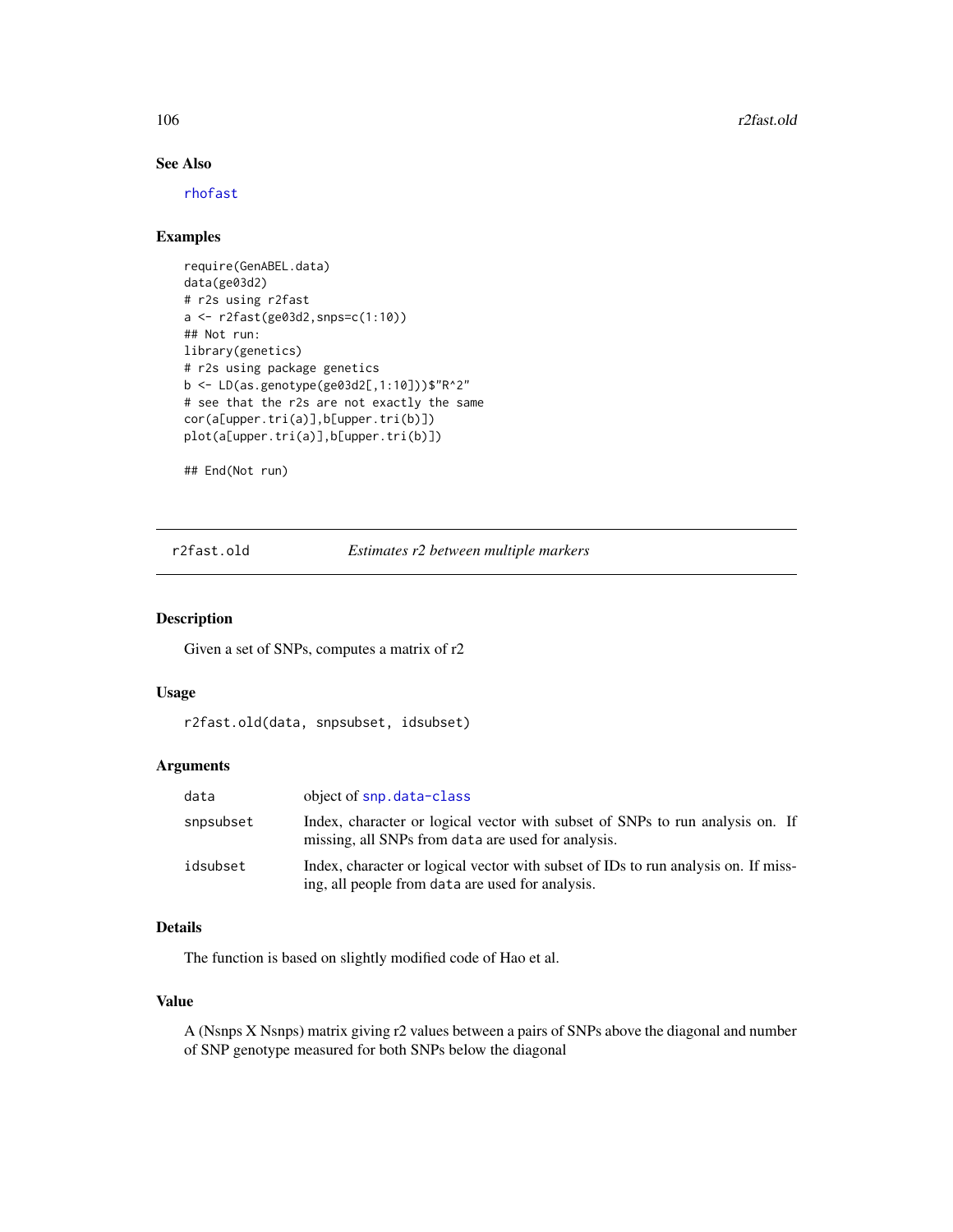# recodeChromosome 107

### Author(s)

Yurii Aulchenko

#### References

Hao K, Di X, Cawley S. (2006) LdCompare: rapid computation of single- and multiple-marker r2 and genetic coverage. Bioinformatics, 23: 252-254.

#### See Also

[rhofast](#page-110-0)

# Examples

```
require(GenABEL.data)
data(ge03d2)
# r2s using r2fast.old
a <- r2fast.old(ge03d2,snps=c(1:10))
## Not run:
library(genetics)
# r2s using package genetics
b <- LD(as.genotype(ge03d2[,1:10]))$"R^2"
# see that the r2s are not exactly the same
cor(a[upper.tri(a)],b[upper.tri(b)])
plot(a[upper.tri(a)],b[upper.tri(b)])
```
## End(Not run)

recodeChromosome *Change chromosomal coding*

### Description

Recoding of chromosomes according to the provided 'rules' for from -> to pairs. Most common use is anticipated when importing data from other software using only integers to represent chromosomes. In this situation the list of rules may look like this: list(24="X",25="Y",26="mt").

# Usage

```
recodeChromosome(data, rules, quiet = FALSE)
```
#### Arguments

| data  | object of class for which 'chromosome' method is defined, e.g. 'gwaa.data',<br>'snp.data', 'scan.gwaa'                 |
|-------|------------------------------------------------------------------------------------------------------------------------|
| rules | list of pairs 'from=to'; the chromosomes coded in the original data set with<br>'from' will be recoded with 'to' value |
| quiet | if summary of recoding should not be printed to the screen                                                             |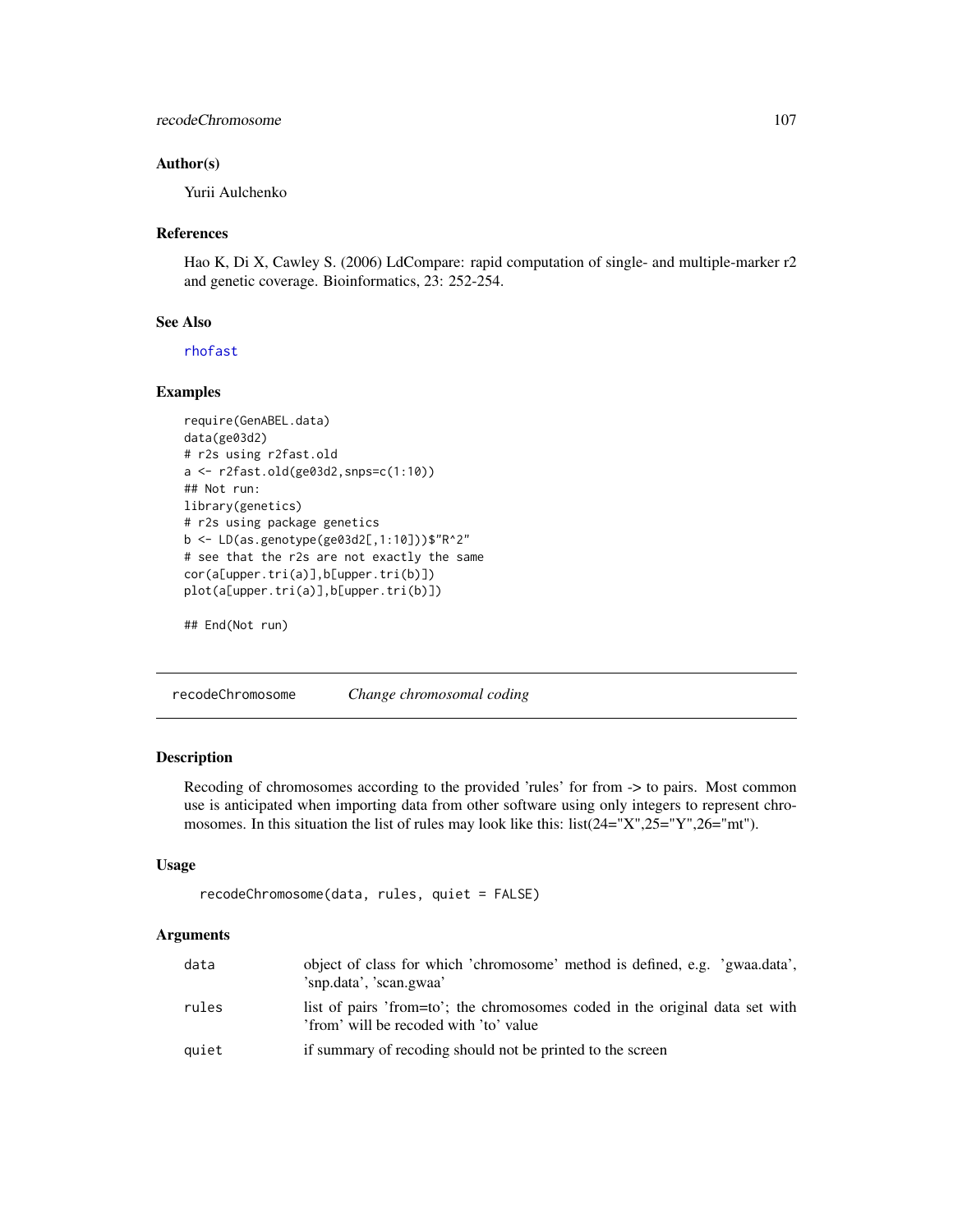# Value

modified 'data' object

### Note

'from' entries should be unique and not overlap with entries in 'to'

# Author(s)

Yurii Aulchenko

### Examples

```
require(GenABEL.data)
data(ge03d2)
table(chromosome(ge03d2))
# merge chromosome 3 and X, call chromosome 2 as 15
newdat <- recodeChromosome(ge03d2,rules=list("3"="X","2"=15))
table(chromosome(ge03d2),chromosome(newdat))
```
reconstructNPs *reconstruct nuclear families*

#### Description

Function for reconstruction of nulecar families or extended pedigrees based on results of [findRelatives](#page-56-0) output (estimatd meiotic distance matrix). Reconstruction is based on the fact that parent-offspring pairs have meiotic distance of '1', and sibs have a distance '2+2'. If both parents and the offspring are genotyped, expected distace between offspring and both parents is '1', and distance between two parents is >2 (coded as 'NA').

### Usage

```
reconstructNPs(relationshipGuessMatrix, sex)
```
#### Arguments

```
relationshipGuessMatrix
                meiotic relationship matrix, as estimated by findRelatives
sex Sex, coded with 1 for males and 0 for females
```
# Value

A matrix containing reconstructed pedigree(s) coded in linkage-like format. If "fid" is zero, this means that a pedigree could not be assigned.

### Author(s)

Yurii Aulchenko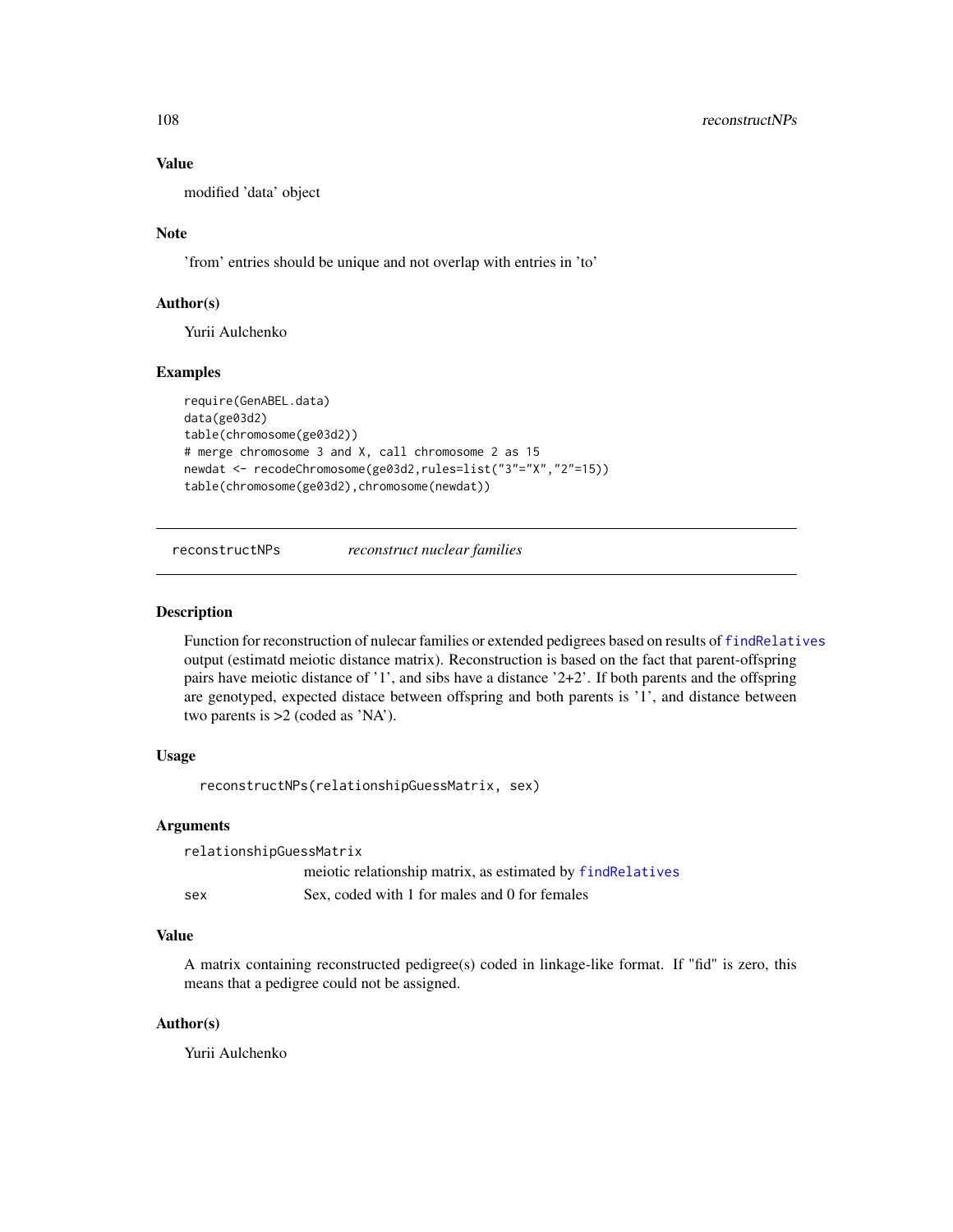#### <span id="page-108-0"></span>redundant 109

#### Examples

```
nloci <- 100
q <- runif(nloci,min=0.05,max=0.95)
# g7---g8
# |# | |
# g9 g10---g11
# _{--}|# | /\
# g12 g13 g14
#
nids <-8sex <- c(1,0,0,1,0,0,0,0)
names(sex) <- paste("g",c(7:14),sep="")
gt <- matrix(ncol=nloci,nrow=nids)
rownames(gt) <- paste("g",c(7:14),sep="")
gt['g7",] < - rbinom(nloci, 2, q)
gt['g8",] \leq rbinom(nloci, 2, q)
gt['g11",] \leq rbinom(hloci,2,q)gt["g9",] <- generateOffspring(gt["g7",],gt["g8",],q=q)
gt["g10",] <- generateOffspring(gt["g7",],gt["g8",],q=q)
gt["g12",] <- generateOffspring(gt["g10",],gt["g11",],q=q)
gt["g13",] <- generateOffspring(gt["g10",],gt["g11",],q=q)
gt['g14",] < -gt [gt['g13",]aa<-findRelatives(gt,q=q,nmei=c(1:2))
aa$guess
aaPed <- reconstructNPs(aa$guess,sex)
aaPed
```
redundant *function to do redundancy check*

# Description

Checks marker redundancy, understood as comcordance between genotypic distributions (including missing values)

#### Usage

```
redundant(data, pairs = "bychrom", minconcordance = 2.0)
```
#### Arguments

| data  | gwaa.data or snp.data object                                                              |  |
|-------|-------------------------------------------------------------------------------------------|--|
| pairs | "bychrom" or "all" to check pairs within chromosome only or genome-wide                   |  |
|       | minconcordance find "redundant" pairs of markers with concordance >= "minconcordance". If |  |
|       | "minconcordance" is more then 1.0, only pairs of markers which are exactly the            |  |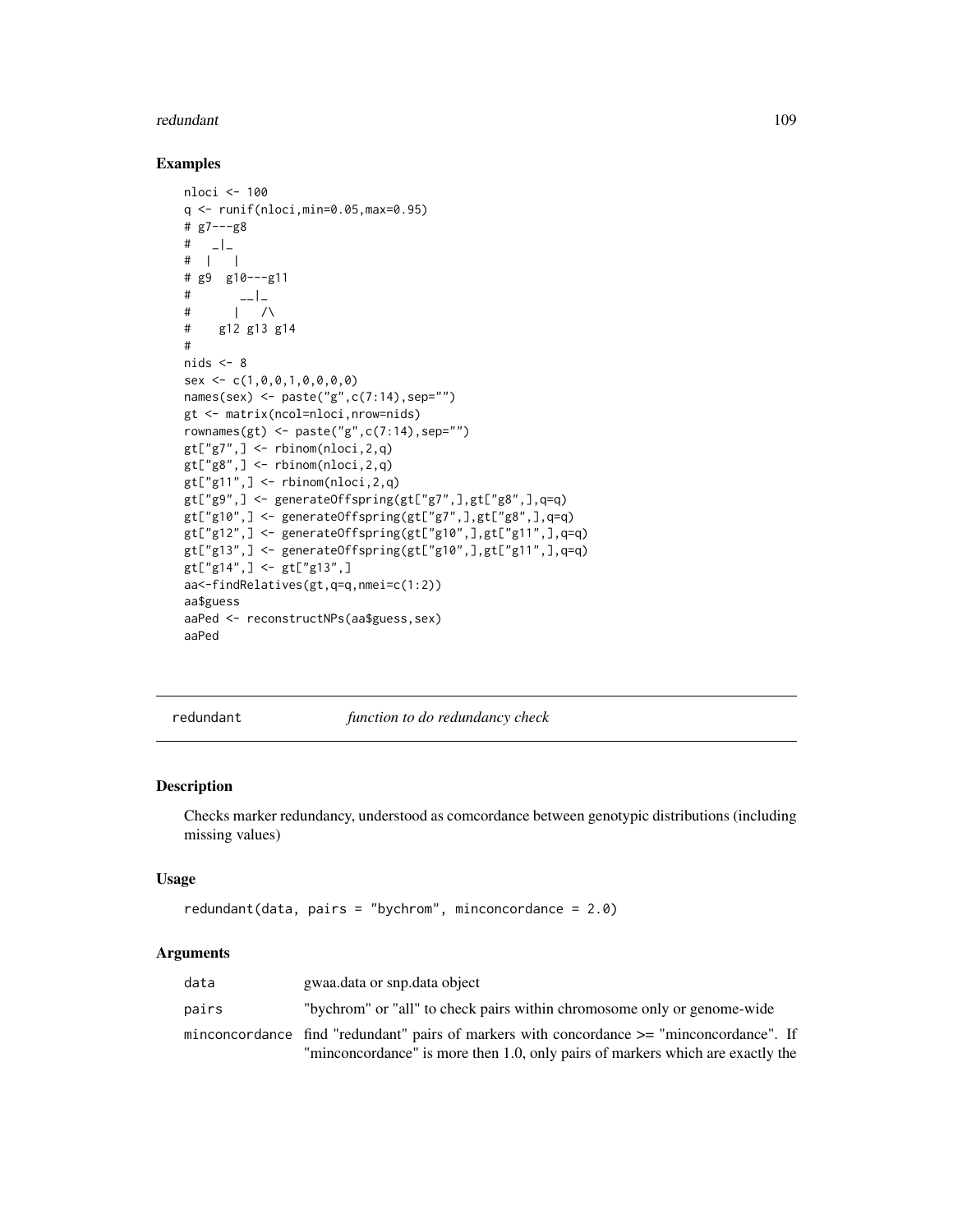<span id="page-109-0"></span>same (independent of coding), including NA pattern, are considered as redundant. If "minconcordance" is  $\leq$  1, the concordance rate is computed as percent of genotypes which are the same, including the genotypes with NA. I.e. if both genotypes are NA, this is counted as a match, if one is NA and other is measured, this is counted as dismatch. Note that option with "minconcordance"  $\le$ 1 takes much longer time to run.

# Value

A list containing reference SNP as a name and all SNPs which has "the same" genotypic distribution as values:

| "refSNP1"    | SNP11, SNP12,                                                       |
|--------------|---------------------------------------------------------------------|
| "refSNP2"    | SNP21, SNP22,                                                       |
| $\cdots$     | etc.                                                                |
| "refSNPlast" | SNPlast1, SNPlast2,                                                 |
| "a11"        | list of all redundant SNPs, which can be dropped from consideration |

# Author(s)

Yurii Aulchenko

#### See Also

[check.marker](#page-21-0)

#### Examples

```
require(GenABEL.data)
data(srdta)
redundant(srdta@gtdata)
redundant(srdta@gtdata[,1:50],minconcordance=0.8)
```
refresh.gwaa.data *Updates an object from old to new GenABEL format*

# Description

Attempts to update an object of gwaa.data-class from old to new format

# Usage

refresh.gwaa.data(data,force=FALSE)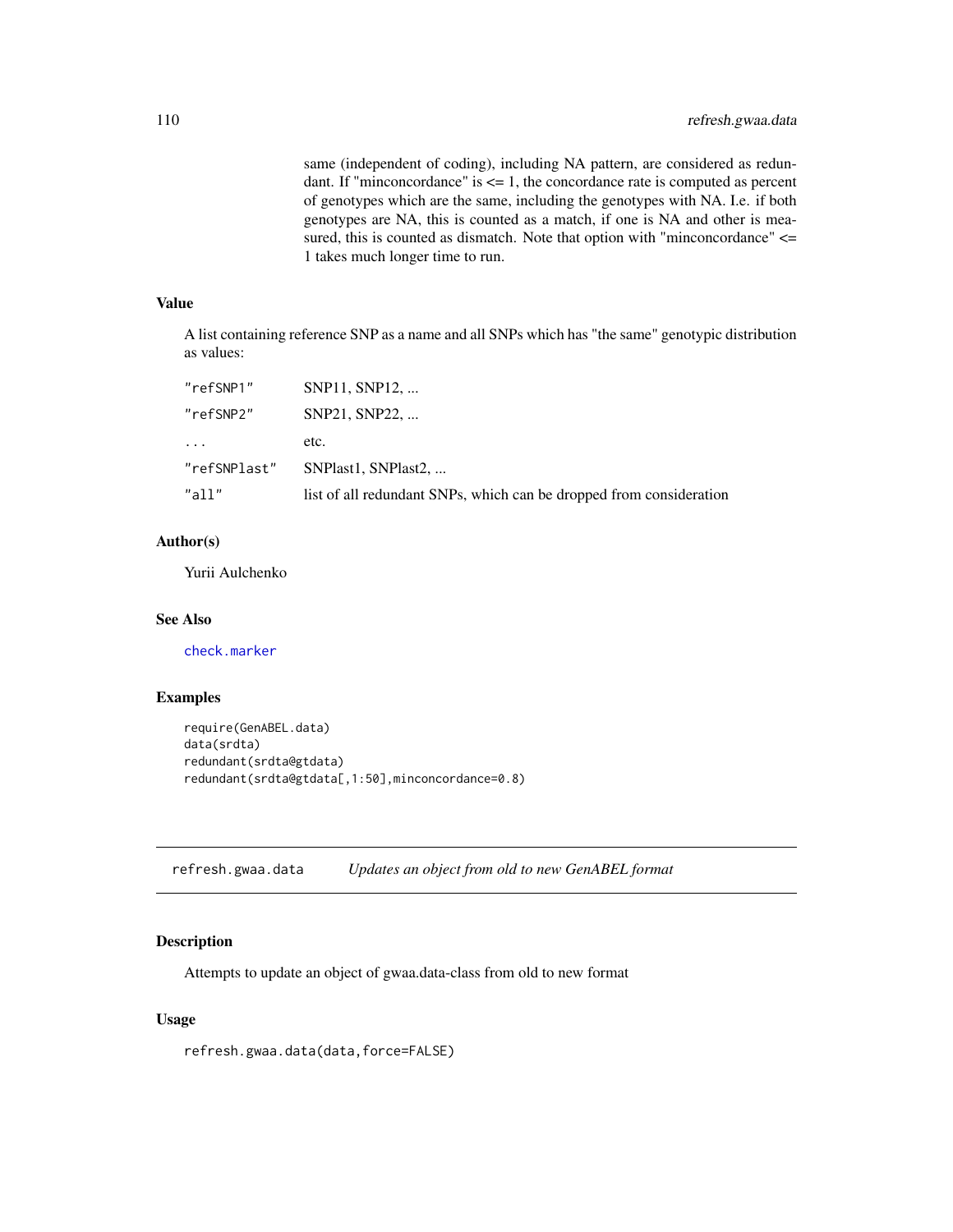#### <span id="page-110-0"></span>rhofast 111

# Arguments

| data  | An object of gwaa.data-class in pre-1.2-6 (data version 0) format.                                                           |
|-------|------------------------------------------------------------------------------------------------------------------------------|
| force | When TRUE, the refreshing is forced, with any data in @strand and @coding<br>replaced by default data (0/1 coding, u-strand) |

# Details

Takes old-style gwaa.data object and sets @coding and @strand attributes to SNPs. All coding is set to 1/2 and strand is set to "u" (unknown).

# Value

Object of [gwaa.data-class](#page-66-0) in new (GenABEL  $v > 1.2$ -6, raw data format version 0.1) format.

# Author(s)

Yurii Aulchenko

#### See Also

[load.gwaa.data](#page-76-0)

rhofast *Estimates rho between multiple markers*

# Description

Given a set of SNPs, computes a matrix of rho

#### Usage

rhofast(data, snpsubset, idsubset)

#### Arguments

| data      | object of snp.data-class                                                                                                               |
|-----------|----------------------------------------------------------------------------------------------------------------------------------------|
| snpsubset | Index, character or logical vector with subset of SNPs to run analysis on. If<br>missing, all SNPs from data are used for analysis.    |
| idsubset  | Index, character or logical vector with subset of IDs to run analysis on. If miss-<br>ing, all people from data are used for analysis. |

# Details

Rho is the measure of association described by N. Morton and A. Collins (see reference). The function is based on slightly modified code of Hao et al.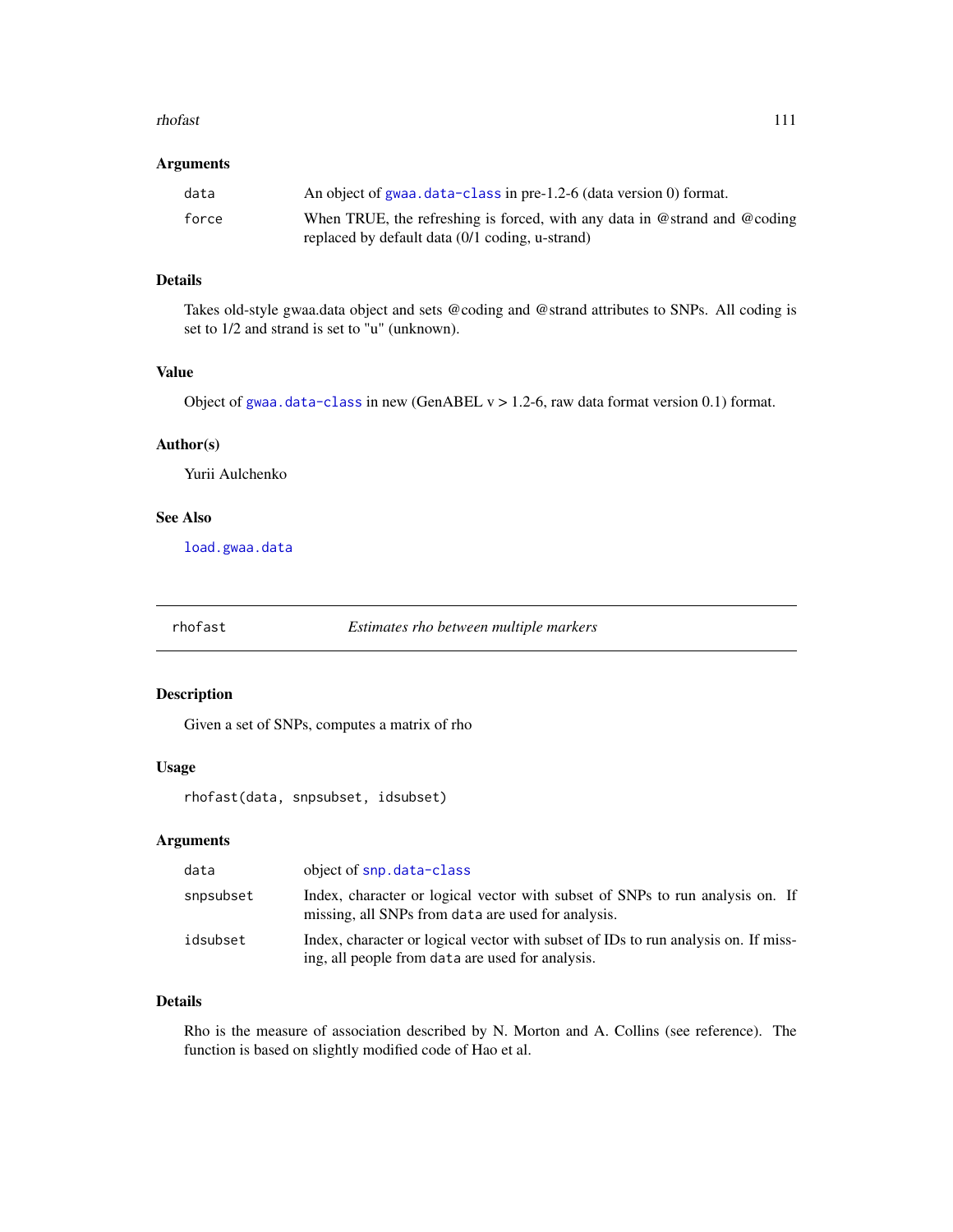#### <span id="page-111-0"></span>Value

A (Nsnps X Nsnps) matrix giving rho values between a pairs of SNPs above the diagonal and Kij below the diagonal.

#### Author(s)

Yurii Aulchenko

# References

Collins A, Morton NE. (1998) Mapping a disease locus by allelic association. PNAS, 17:1741- 1745.

Hao K, Di X, Cawley S. (2006) LdCompare: rapid computation of single- and multiple-marker rho and genetic coverage. Bioinformatics, 23: 252-254.

# See Also

#### [r2fast](#page-104-0)

# Examples

```
require(GenABEL.data)
data(ge03d2)
# rhos using rhofast
a <- rhofast(ge03d2,snps=c(1:10))
## Not run:
library(genetics)
# rhos using package genetics
b <- LD(as.genotype(ge03d2[,1:10]))$"R^2"
# see that the rhos are not exactly the same
cor(a[upper.tri(a)],b[upper.tri(b)])
plot(a[upper.tri(a)],b[upper.tri(b)])
```
## End(Not run)

rntransform *Rank-transformation to normality*

#### Description

Rank-transformation to normality of a variable or residuals from GLM analysis.

# Usage

rntransform(formula,data,family=gaussian)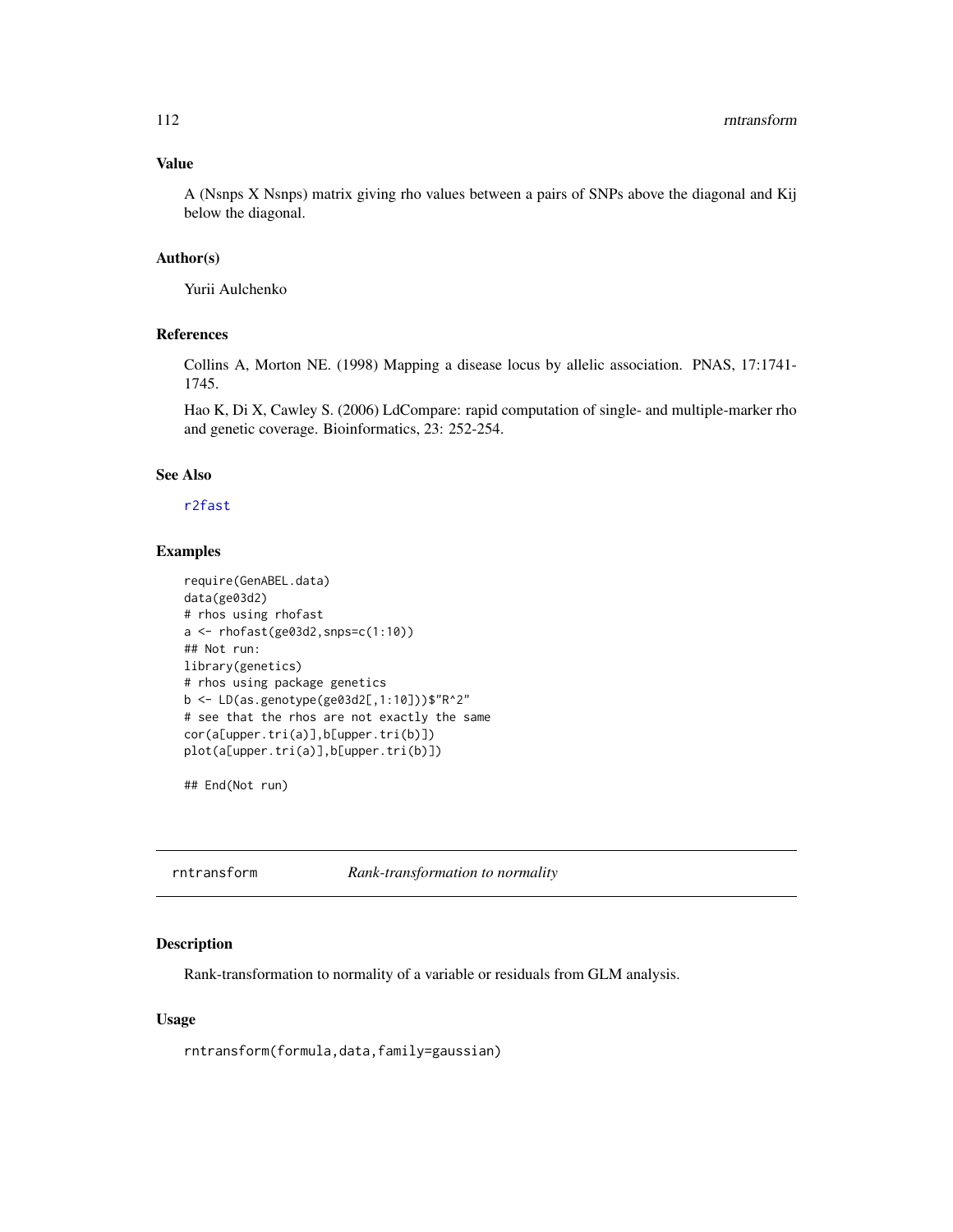#### rntransform 113

#### Arguments

| formula | GLM formula for the variable to be transformed, or just the variable |
|---------|----------------------------------------------------------------------|
| data    | data. frame or gwaa data object containing the data                  |
| family  | <b>GLM</b> family                                                    |

# Details

Rank-transformation to normality generates perfectly normal distribution from ANY distribution, unless many/heavy ties are present in variable (or residuals, if formula is used).

When formula is supplied, this procedure first calls [ztransform](#page-140-0), and then applies rank transformation to residuals.

#### Value

Vector containing transformed variable, distributed as standard normal.

# Author(s)

Yurii Aulchenko

#### See Also

[ztransform](#page-140-0)

```
# uniformly distributed variable
x < - round(runif(200)*100)
# get 7 missing values
x[round(runif(7,min=1,max=100))] <- NA
# Z-transform
y0 <- ztransform(x)
# Rank-transform to normality
y1 <- rntransform(x)
# test normality of the original and transformed var
shapiro.test(x)
shapiro.test(y0)
shapiro.test(y1)
# plot histogram
par(mfcol=c(3,1))
hist(x)
hist(y0)
hist(y1)
```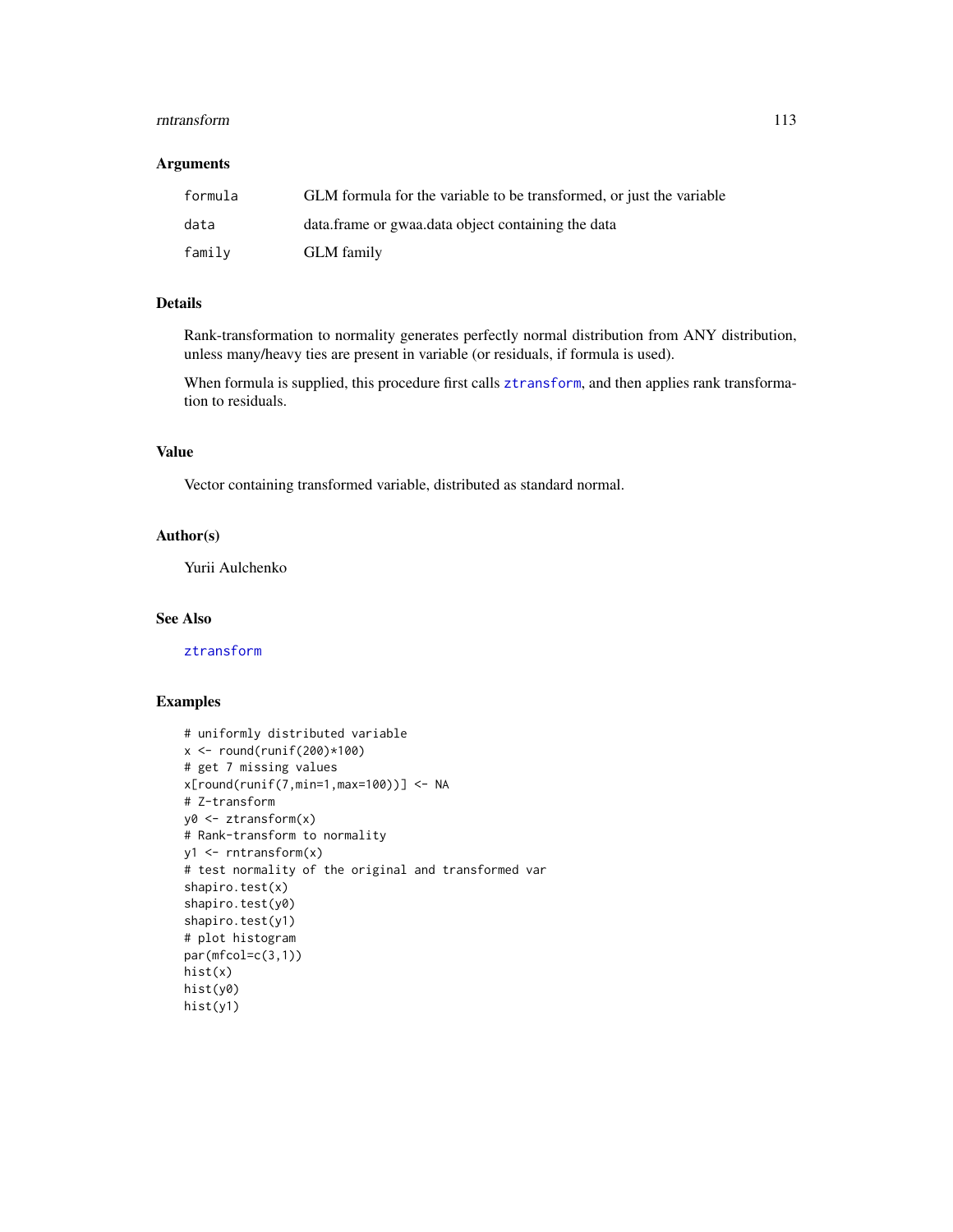<span id="page-113-0"></span>save.gwaa.data *function to save gwaa.data object*

#### Description

Saves GenABEL data in internal format

# Usage

```
save.gwaa.data(data, phenofile = "pheno.dat", genofile = "geno.raw",
human = FALSE)
```
# Arguments

| data      | gwaa.data object                                                                            |
|-----------|---------------------------------------------------------------------------------------------|
| phenofile | name of file where the phenotypes will be saved to                                          |
| genofile  | name of file where the genotypes will be saved to                                           |
| human     | if human=TRUE, saves in human-readable format (to be converted to internal<br>format later) |

# Details

When running with human=TRUE, a lot of memory (and time to complete the operation) is required. Probably, this option would not work because of memory limitations in a GWA scan iwth more then few hundreds of people. This is possible to fix; drop me a message if you need that.

# Value

No value returned

# Author(s)

Yurii Aulchenko

# See Also

[load.gwaa.data](#page-76-0)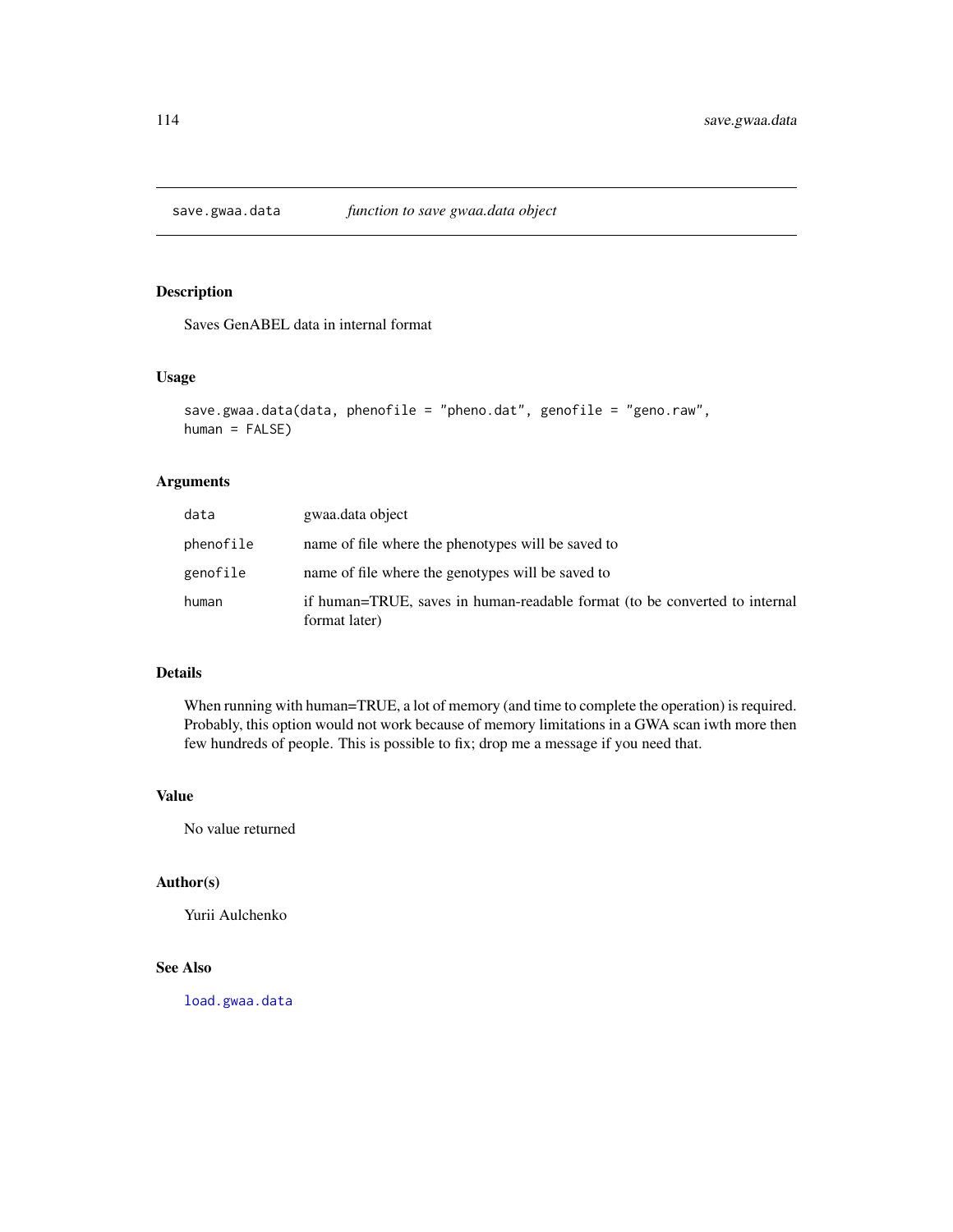<span id="page-114-1"></span><span id="page-114-0"></span>

Scan GWA data using glm

# Usage

```
scan.glm(formula, family = gaussian(), data, snpsubset, idsubset,
bcast = 50
```
# Arguments

| formula   | character string containing formula to be used in glm. You should put CRSNP<br>argument in the formula, to arrange how the SNP from the list would be treated.<br>This allows to put in an interaction term. |
|-----------|--------------------------------------------------------------------------------------------------------------------------------------------------------------------------------------------------------------|
| family    | family to be passed to glm                                                                                                                                                                                   |
| snpsubset | Index, character or logical vector with subset of SNPs to run analysis on. If<br>missing, all SNPs from data are used for analysis.                                                                          |
| idsubset  | Index, character or logical vector with subset of IDs to run analysis on. If miss-<br>ing, all people from data/cc are used for analysis.                                                                    |
| data      | object of class "gwaa.data"                                                                                                                                                                                  |
| bcast     | show progress every bcast SNPs                                                                                                                                                                               |

# Value

Object of class [scan.gwaa-class](#page-116-0)

# Author(s)

Yurii Aulchenko

#### See Also

[ccfast](#page-20-0), [qtscore](#page-101-0), [scan.gwaa-class](#page-116-0)

```
require(GenABEL.data)
data(srdta)
a <- scan.glm("bt~sex+age+CRSNP",family=binomial(),data=srdta,snps=(1:10),bcast=2)
#plot(a)
osnp <- "rs4934"
maposnp <- srdta@gtdata@map[osnp]
maposnp
```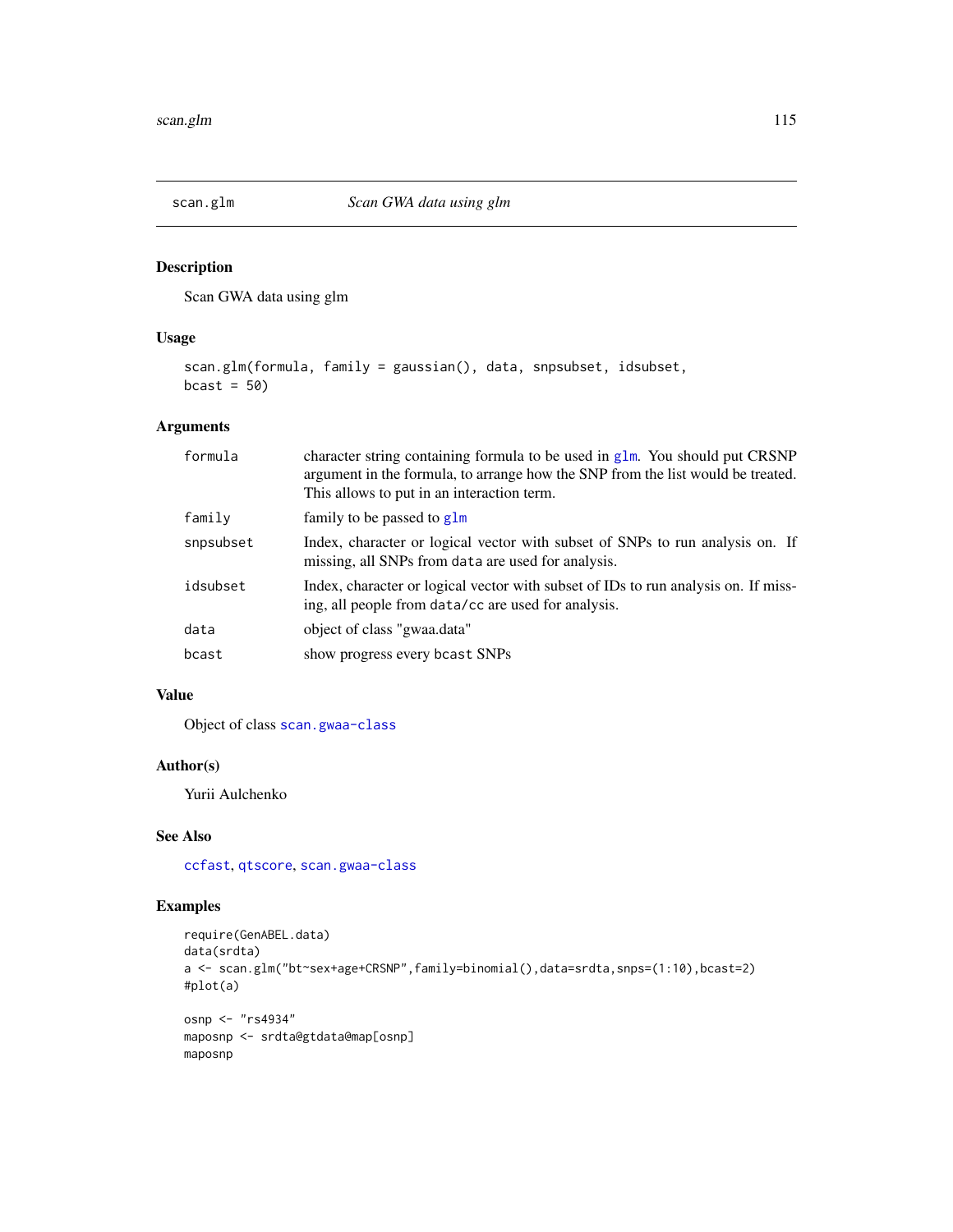```
reg <- snp.names(srdta,begin=maposnp-100000,end=maposnp+100000,chrom="1")
## Not run:
a <- scan.glm("qt3~sex+age+CRSNP",data=srdta,snps=reg)
plot(a)
plot(a,df=1)
add.plot(a,df=2)
## End(Not run)
# interaction with sex
## Not run:
a <- scan.glm("qt3~age+sex*CRSNP",data=srdta,snps=reg)
plot(a,df=1)
add.plot(a,df=2)
# you can do interaction with a selected polymorphisms in the same way
## End(Not run)
```
<span id="page-115-0"></span>scan.glm.2D *Scans regional data allowing for gene-gene interaction using glm*

#### Description

Scans regional data allowing for gene-gene interaction using glm

#### Usage

```
scan.glm.2D(formula, family = gaussian(), data, snpsubset, idsubset,
bcast = 50
```
#### Arguments

| formula   | character string containing formula to be used in $g1m$ . You should put CRSNP<br>argument in the formula, to arrange how the SNP from the list would be treated.<br>This allows to put in an interaction term. |
|-----------|-----------------------------------------------------------------------------------------------------------------------------------------------------------------------------------------------------------------|
| family    | family to be passed to $g1m$                                                                                                                                                                                    |
| snpsubset | Index, character or logical vector with subset of SNPs to run analysis on. If<br>missing, all SNPs from data are used for analysis.                                                                             |
| idsubset  | Index, character or logical vector with subset of IDs to run analysis on. If miss-<br>ing, all people from data/cc are used for analysis.                                                                       |
| data      | object of class "gwaa.data"                                                                                                                                                                                     |
| bcast     | show progress every bcast SNPs                                                                                                                                                                                  |

<span id="page-115-1"></span>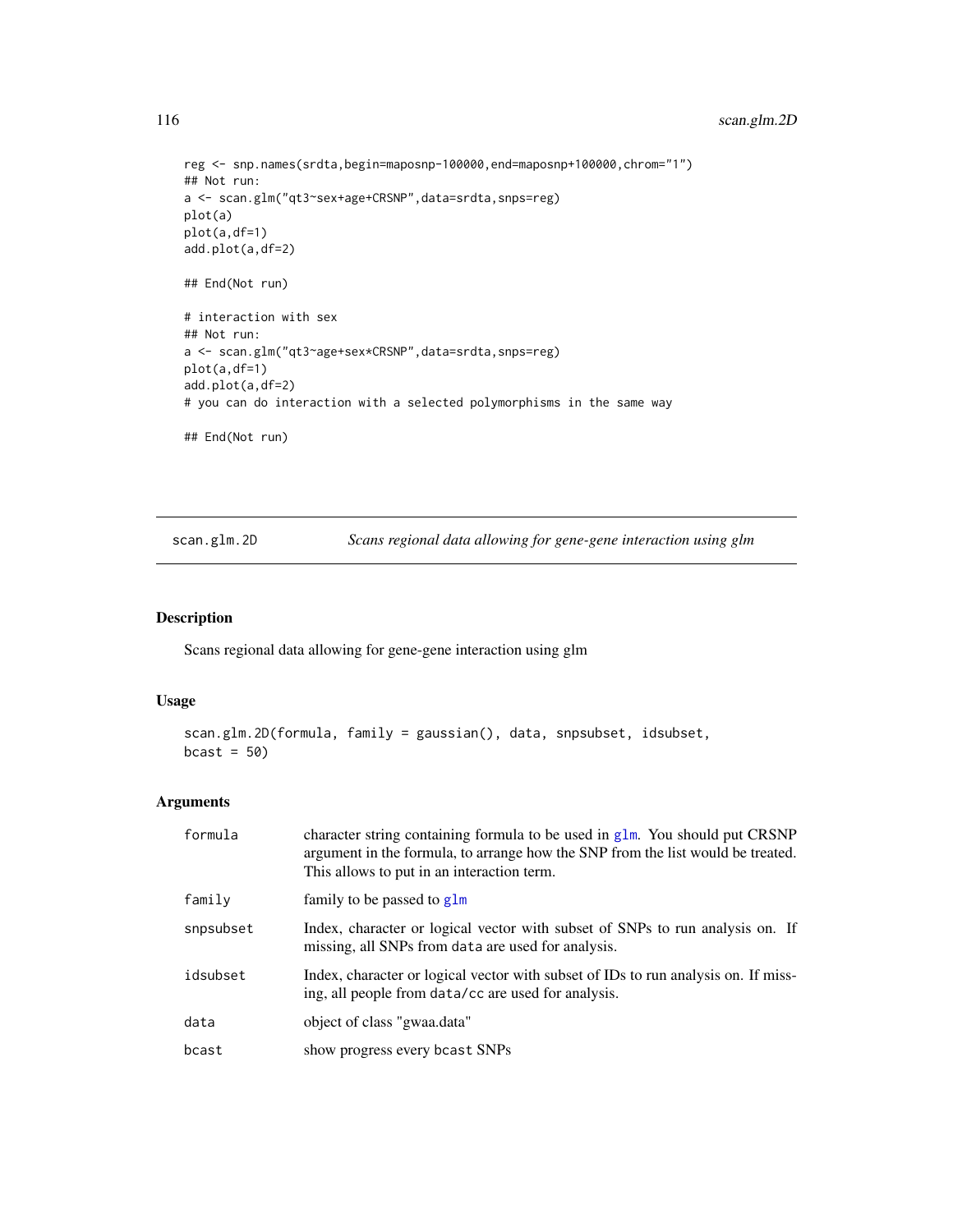#### <span id="page-116-1"></span>Details

For each pair of SNPs, say snp1 and snp2, scan.glm.2D estimates 5 models. Let us denote snp1 when it is coded as allele dose  $(0,1, 2)$  and thus results in additive model as snp1dose and when it is coded as 'factor' (genotypic model) as snp1factor

m00:  $y \sim mu$  [1 regression coefficient to estimate]

m10:  $y \sim mu + mp1dose + mp2dose$  [3 coefficients]

m11: y ~ mu + snp1dose + snp2dose + snp1dose \* snp2dose [4 coefficients]

m20:  $y \sim mu + sup1factor + sup2factor$  [5 coefficients]

m21: y ~ mu + snp1factor + snp2factor + snp1factor \* snp2factor [9 coefficients]

In the output, "P1df" refers to the test of m00 vs m10 (this is actually 2 df test); "P2df" refers to the test of m00 vs m20 (4 df test); "Pint1df" refers to the test of m10 vs m11 (1 df test); "Pint2df" refers to the test of m20 vs m21 (4 df test). The output is in matrix format as these P-values are generated for each pair of SNPs in turn.

#### Value

Object of class [scan.gwaa.2D-class](#page-118-0)

# Author(s)

Yurii Aulchenko

# See Also

[scan.gwaa.2D-class](#page-118-0), [scan.haplo.2D](#page-121-0)

#### Examples

```
## Not run:
require(GenABEL.data)
data(srdta)
a <- scan.glm.2D("bt~sex+age+CRSNP",family=binomial(),data=srdta,snps=(1:10),bcast=2)
plot(a)
```
## End(Not run)

<span id="page-116-0"></span>scan.gwaa-class *Class "scan.gwaa"*

#### Description

This class contains results of GWA analysis. This is an list object, generated by [scan.glm](#page-114-0), [scan.haplo](#page-119-0), [ccfast](#page-20-0), [qtscore](#page-101-0), [emp.ccfast](#page-47-0), or [emp.qtscore](#page-48-0).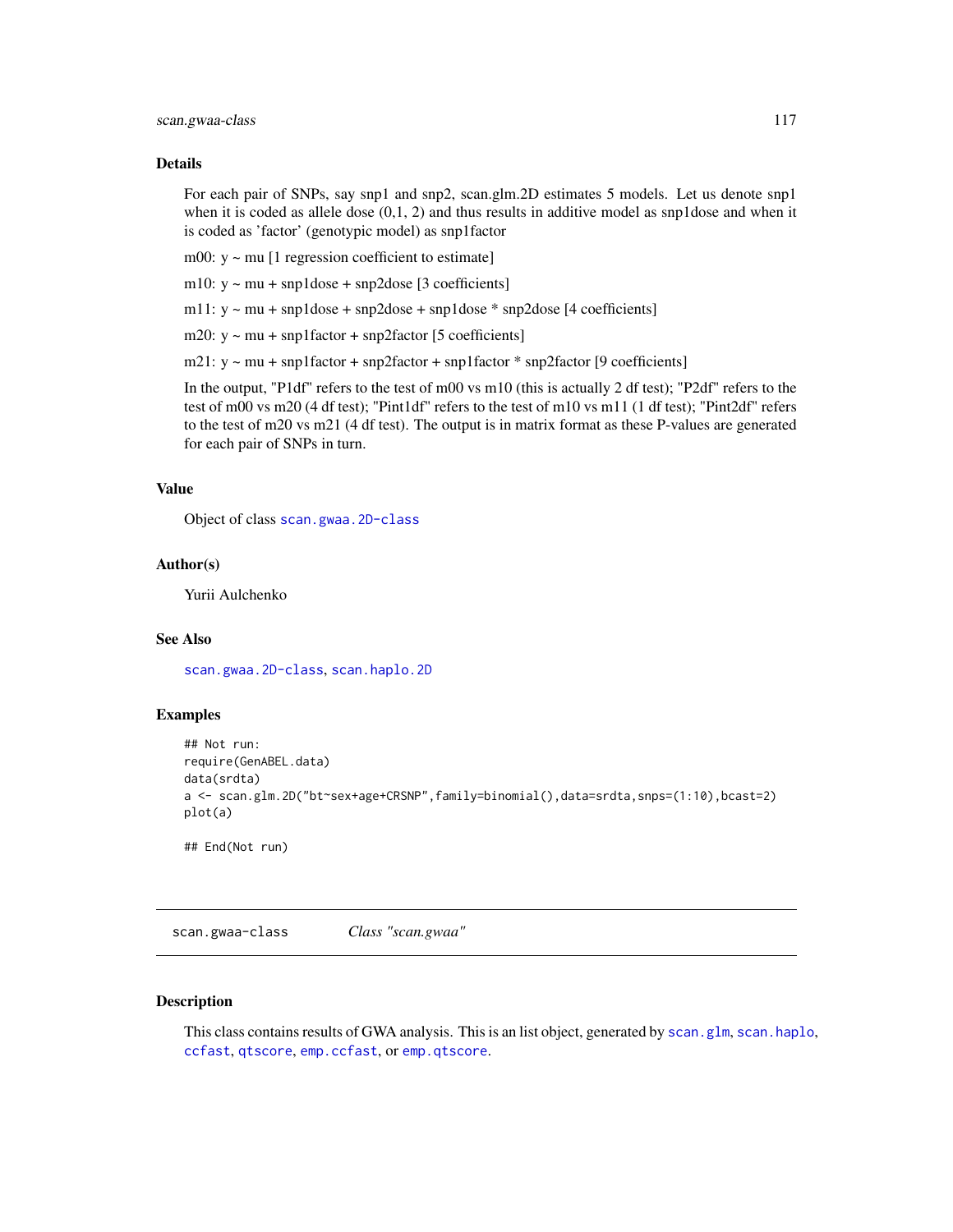snpnames list of names of SNPs tested

- P1df corresponding list of P-values of 1-d.f. (additive or allelic) test for association bestween SNP and trait
- P2df corresponding list of P-values of 2-d.f. (genotypic) test for association bestween SNP and trait
- Pc1df P-values from the 1-d.f. test for association bestween SNP and trait; the statistics is corrected for possible inflation
- effB Effect of the B allele in allelic test (OR for [ccfast](#page-20-0), difference from the mean for [qtscore](#page-101-0) and beta from the [scan.glm](#page-114-0))
- effAB Effect of the AB genotype in genotypic test
- effBB Effect of the BB genotype in genotypic test
- map list of map positions of the SNPs
- chromosome list of chromosomes the SNPs belong to
- idnames list of people used in analysis
- lambda list with elements "estimate" (inflation factor estimate, as computed using lower 90 percents of the distribution) and "se" (standard error of the estimate)

formula which formula/function call was used to comput P-values

family family of the link function / nature of the test

#### Methods

plot signature(object = "scan.gwaa"): Plots summary of GWAA [ signature(object = "scan.gwaa",  $i = "ANY", j = "ANY", drop = "ANY"$ ): subsetting operation **annotation** signature(object = "scan.gwaa"): extracts annotation idnames signature(object = "scan.gwaa"): extracts id names snpnames signature(object = "scan.gwaa"): extracts snp names nids signature(object = "scan.gwaa"): extracts number of ids nsnps signature(object = "scan.gwaa"): extracts number of snps map signature(object = "scan.gwaa"): extracts map chromosome signature(object = "scan.gwaa"): extracts chromosome strand signature(object = "scan.gwaa"): extracts strand coding signature(object = "scan.gwaa"): extracts coding **refallele** signature(object = "scan.gwaa"): extracts reference allele effallele signature(object = "scan.gwaa"): extracts effective allele male signature(object = "scan.gwaa"): extracts male indicator

#### Author(s)

Yurii Aulchenko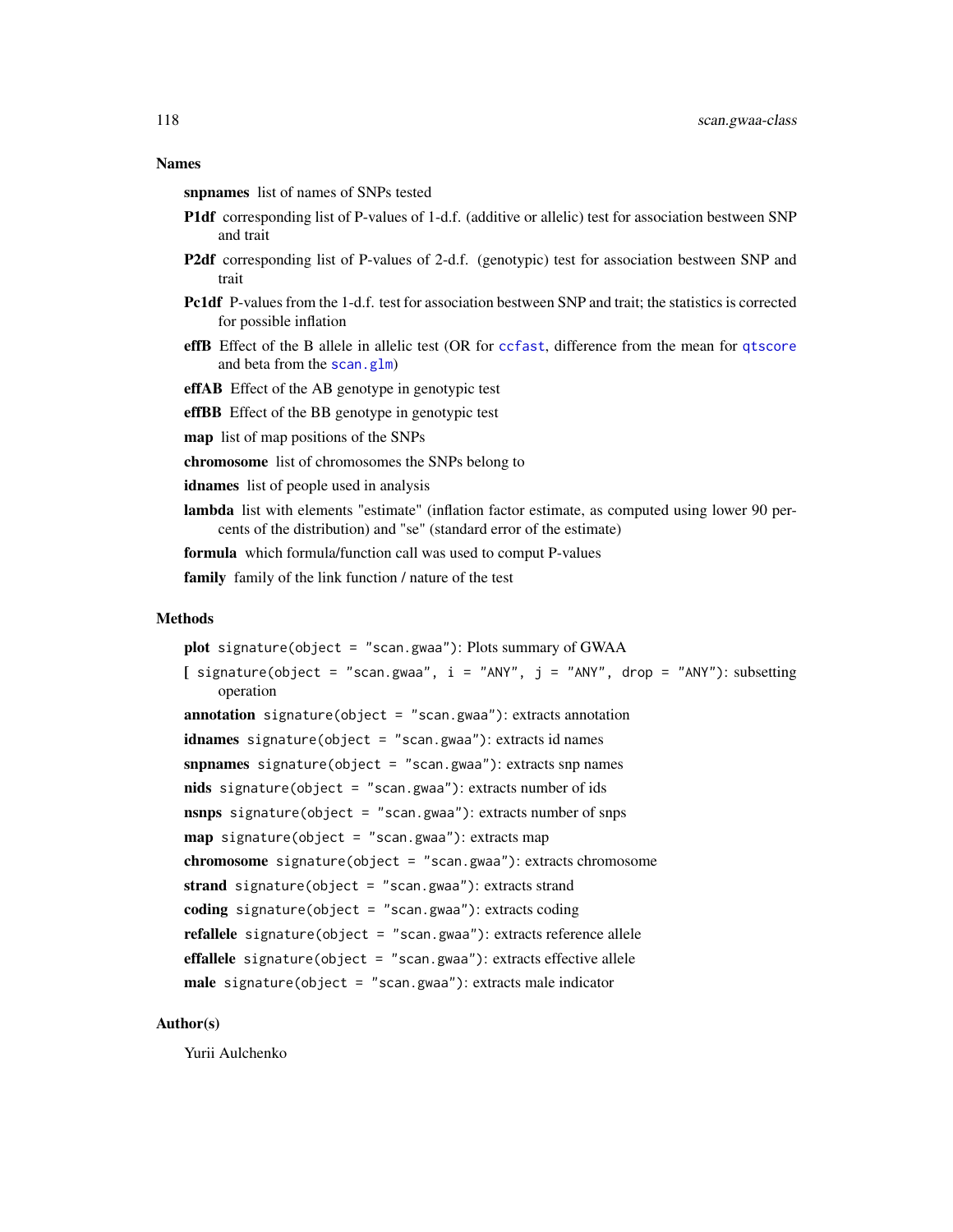<span id="page-118-1"></span>scan.gwaa.2D-class 119

#### See Also

[ccfast](#page-20-0), [qtscore](#page-101-0), [scan.glm](#page-114-0), [scan.haplo](#page-119-0), [emp.ccfast](#page-47-0), [emp.qtscore](#page-48-0), [estlambda](#page-50-0), [plot.scan.gwaa](#page-93-0)

#### Examples

```
require(GenABEL.data)
data(srdta)
sc <- qtscore(qt3,data=srdta,snps=c(1:10))
class(sc)
sc[,"P1df"]
sc[,"P2df"]
sc
plot(sc)
```
<span id="page-118-0"></span>scan.gwaa.2D-class *Class "scan.gwaa.2D"*

#### **Description**

This class contains results of 2D analysis. This is an list object, generated by [scan.glm.2D](#page-115-0) or [scan.haplo.2D](#page-121-0).

#### Names

snpnames list of names of SNPs tested

P1df corresponding list of P-values of allelic test for association bestween SNP and trait.

- Pint1df corresponding list of P-values of signifcance of the interactions between SNPs, for the allelic model
- P2df corresponding list of P-values of genotypic test for association bestween SNP and trait For link{scan.haplo} and link{scan.haplo.2D} this is equal to P1df and has nothing to do with the actual degrees fo freedom of the test
- Pint1df corresponding list of P-values of signifcance of the interactions between SNPs for the genotypic test

medChi1df Median Chi-square for allelic test

medChi2df Median Chi-square on genotypic test

map list of map positions of the SNPs

chromosome list of chromosomes the SNPs belong to

formula which formula/function call was used to comput P-values

family family of the link function / nature if the test

idnames list of people used in analysis

# Methods

plot signature(object = "scan.gwaa.2D"): Plots summary of 2D scan, using lsit element P1df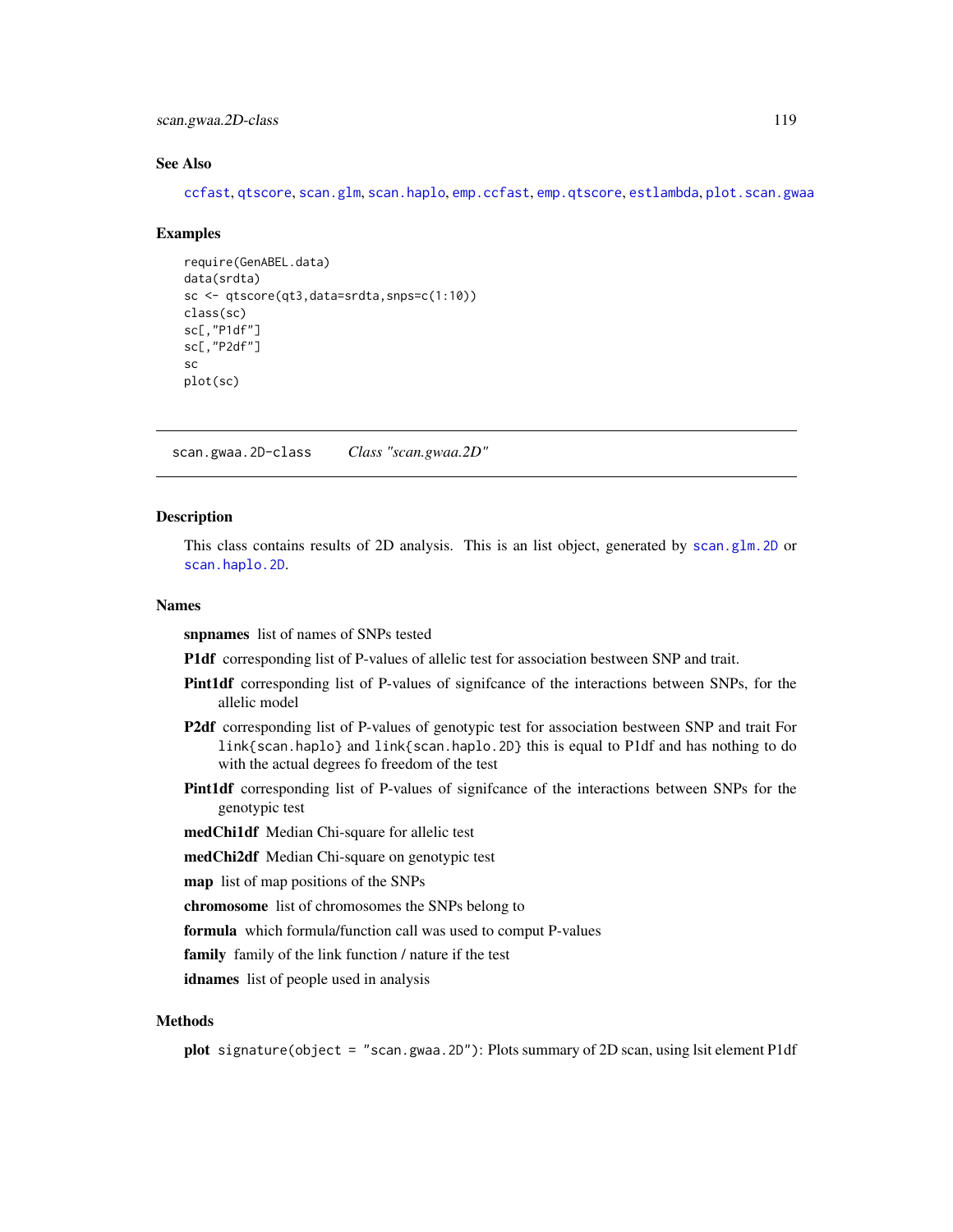# Author(s)

Yurii Aulchenko

# See Also

[scan.gwaa.2D-class](#page-118-0), [scan.glm.2D](#page-115-0), [scan.haplo.2D](#page-121-0), [plot.scan.gwaa.2D](#page-94-0)

# Examples

```
require(GenABEL.data)
data(srdta)
sc <- scan.glm.2D("qt3~CRSNP",data=srdta,snps=c(1:10))
class(sc)
sc$P1df
sc$P2df
sc
plot(sc)
```
<span id="page-119-0"></span>scan.haplo *scan.haplo*

#### Description

Runs [haplo.score.slide](#page-0-0) from the package haplo.stats and represents output as [scan.gwaa-class](#page-116-0) data object

# Usage

```
scan.haplo(formula, data, snpsubset, idsubset, n.slide = 2, bcast = 10,
simulate=FALSE, trait.type, ...)
```
# Arguments

| formula   | Formula to be used in analysis. It should be a character string following standard<br>notation. On the left-had side, there should be outcome. On the right-hand side,<br>covariates are liste, with "+" separating the covariates (additive action). The left-<br>and right-hand sides are separated by "~". You should put CRSNP argument<br>in the formula. For example "qt3~CRSNP" would analyse asociation between<br>SNPs and trait "qt3", without any adjustment. To adjust for age and sex, use<br>"qt3~age+sex+CRSNP". Currently, only additive effects $("+")$ are allowed. |
|-----------|---------------------------------------------------------------------------------------------------------------------------------------------------------------------------------------------------------------------------------------------------------------------------------------------------------------------------------------------------------------------------------------------------------------------------------------------------------------------------------------------------------------------------------------------------------------------------------------|
| data      | object of calss gwaa.data-class                                                                                                                                                                                                                                                                                                                                                                                                                                                                                                                                                       |
| snpsubset | Index, character or logical vector with subset of SNPs to run analysis on. If<br>missing, all SNPs from data are used for analysis.                                                                                                                                                                                                                                                                                                                                                                                                                                                   |
| idsubset  | Index, character or logical vector with subset of IDs to run analysis on. If miss-<br>ing, all people from data/cc are used for analysis.                                                                                                                                                                                                                                                                                                                                                                                                                                             |

<span id="page-119-1"></span>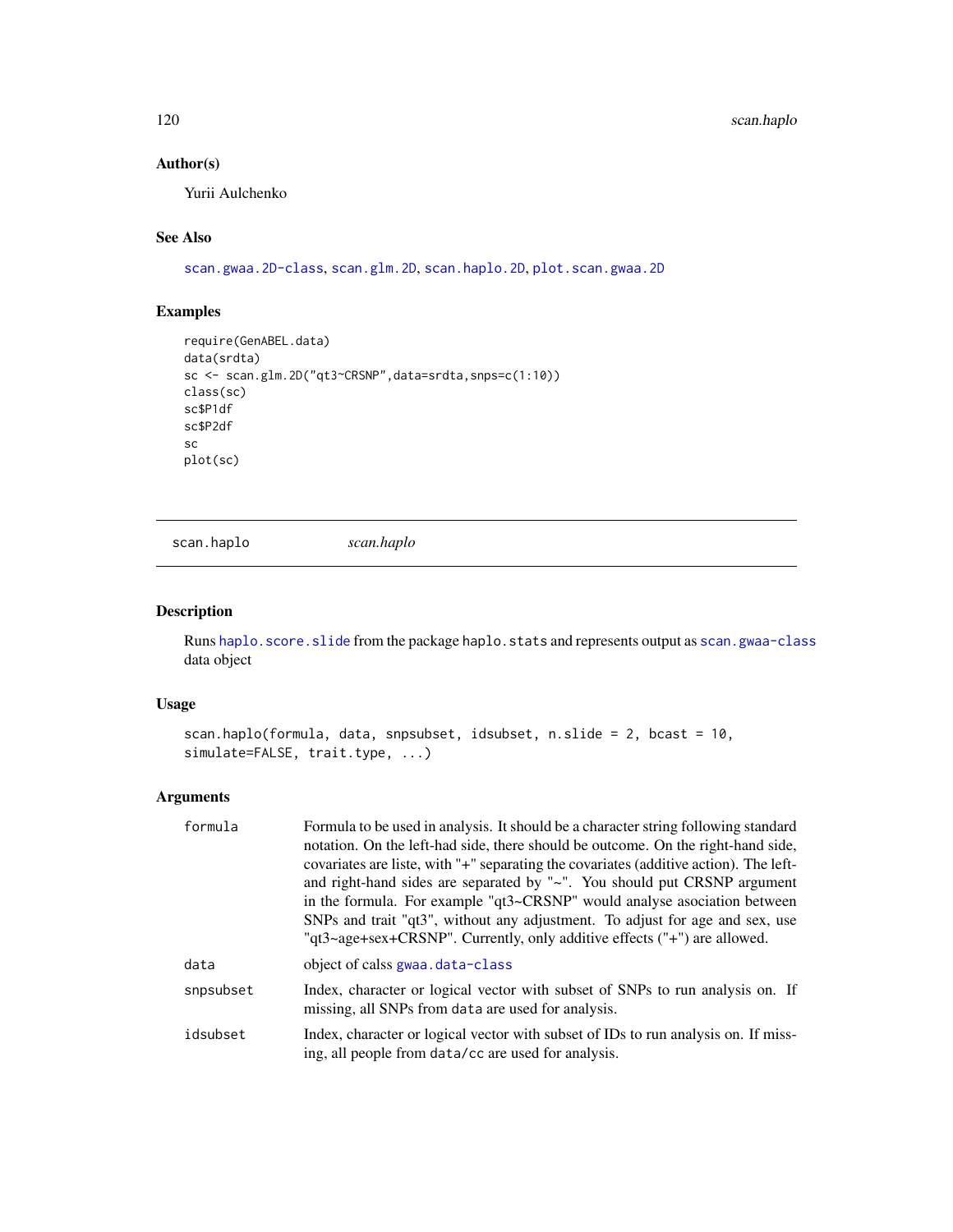# scan.haplo 121

| n.slide    | Default $= 2$ . Number of loci in each contiguous subset. The first subset is the<br>ordered loci numbered 1 to n.slide, the second subset is 2 through n.slide+1 and<br>so on. If the total number of loci in geno is n.loci, then there are n.loci - n.slide<br>+ 1 total subsets. |  |
|------------|--------------------------------------------------------------------------------------------------------------------------------------------------------------------------------------------------------------------------------------------------------------------------------------|--|
| bcast      | show progress every bcast SNPs                                                                                                                                                                                                                                                       |  |
| simulate   | if simulated P-values should be generated                                                                                                                                                                                                                                            |  |
| trait.type | Character string defining type of trait, with values of "gaussian", "binomial",<br>"poisson", "ordinal" (see help for haplo. score. slide for details). If not spec-<br>ified, the routine picks up "gaussian" or "binomial" (two levels of trait).                                  |  |
| .          | other arguments to be passed to haplo. score. slide                                                                                                                                                                                                                                  |  |

#### Details

List element P2df is set equal to P1df, as only allelic results are returned. This has nothing to do with degrees of freedom.

#### Value

Object of class [scan.gwaa-class](#page-116-0)

#### Author(s)

Yurii Aulchenko

#### References

For haplo.stats (scan.haplo, scan.haplo.2D), please cite:

Schaid DJ, Rowland CM, Tines DE, Jacobson RM, Poland GA. (2002) Score tests for association between traits and haplotypes when linkage phase is ambiguous. Am J Hum Genet, 70: 425-434.

#### See Also

[scan.gwaa-class](#page-116-0), [haplo.score.slide](#page-0-0)

```
require(GenABEL.data)
data(srdta)
a <- ccfast("bt",srdta,snps=(717:733),ids=(srdta@phdata$age<40))
plot(a)
if (require(haplo.stats)) {
b <- scan.haplo("bt~sex+CRSNP",srdta,snps=(717:733),
ids=(srdta@phdata$age<40))
c <- scan.haplo("bt~sex+CRSNP",srdta,snps=(717:733),
ids=(srdta@phdata$age<40),n.slide=3)
add.plot(b,col="red",type="l")
add.plot(c,col="darkgreen",type="l")
}
```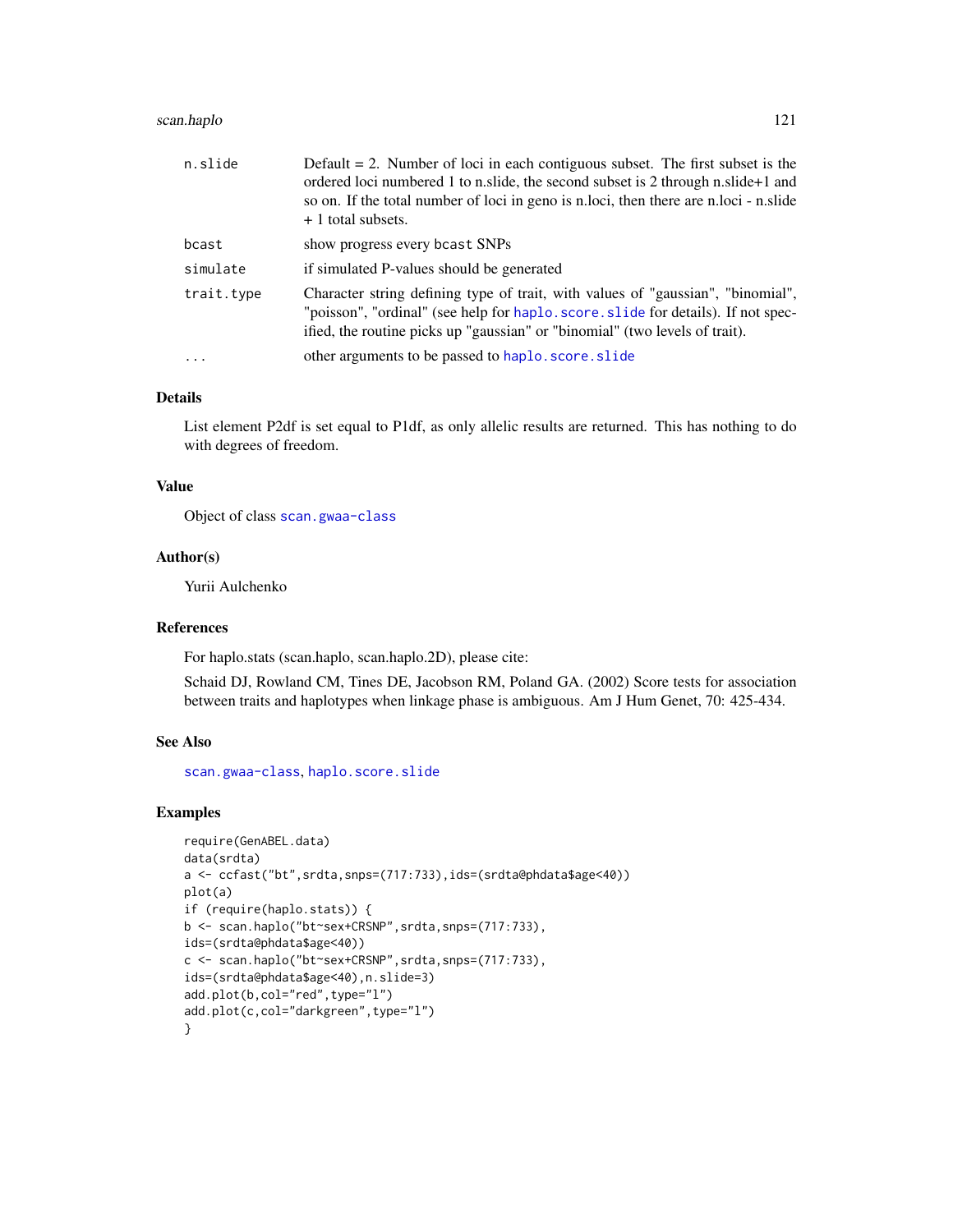<span id="page-121-1"></span><span id="page-121-0"></span>

Runs [haplo.score.slide](#page-0-0) from the package haplo.stats on all pairs of markers in a region and presents output as [scan.gwaa.2D-class](#page-118-0) object

# Usage

```
scan.haplo.2D(formula, data, snpsubset, idsubset, bcast = 10,
simulate=FALSE, trait.type, ...)
```
# Arguments

| formula    | Formula to be used in analysis. It should be a character string following standard<br>notation. On the left-had side, there should be outcome. On the right-hand side,<br>covariates are liste, with "+" separating the covariates (additive action). The left-<br>and right-hand sides are separated by "~". You should put CRSNP argument<br>in the formula. For example "qt3~CRSNP" would analyse asociation between<br>SNPs and trait "qt3", without any adjustment. To adjust for age and sex, use<br>"qt3~age+sex+CRSNP". Currently, only additive effects ("+") are allowed. |
|------------|-------------------------------------------------------------------------------------------------------------------------------------------------------------------------------------------------------------------------------------------------------------------------------------------------------------------------------------------------------------------------------------------------------------------------------------------------------------------------------------------------------------------------------------------------------------------------------------|
| data       | object of calss gwaa.data-class                                                                                                                                                                                                                                                                                                                                                                                                                                                                                                                                                     |
| snpsubset  | Index, character or logical vector with subset of SNPs to run analysis on. If<br>missing, all SNPs from data are used for analysis.                                                                                                                                                                                                                                                                                                                                                                                                                                                 |
| idsubset   | Index, character or logical vector with subset of IDs to run analysis on. If miss-<br>ing, all people from data/cc are used for analysis.                                                                                                                                                                                                                                                                                                                                                                                                                                           |
| bcast      | show progress every beast percents of progress                                                                                                                                                                                                                                                                                                                                                                                                                                                                                                                                      |
| simulate   | if simulated P-values should be generated                                                                                                                                                                                                                                                                                                                                                                                                                                                                                                                                           |
| trait.type | Character string defining type of trait, with values of "gaussian", "binomial",<br>"poisson", "ordinal" (see help for haplo. score. slide for details). If not spec-<br>ified, the routine picks up "gaussian" or "binomial" (two levels of trait).                                                                                                                                                                                                                                                                                                                                 |
|            | other arguments to be passed to haplo. score. slide                                                                                                                                                                                                                                                                                                                                                                                                                                                                                                                                 |

# Details

List element P2df is set equal to P1df, as only allelic results are returned. This has nothing to do with actual degrees of freedom of the test.

# Value

Object of class [scan.gwaa.2D-class](#page-118-0)

# Author(s)

Yurii Aulchenko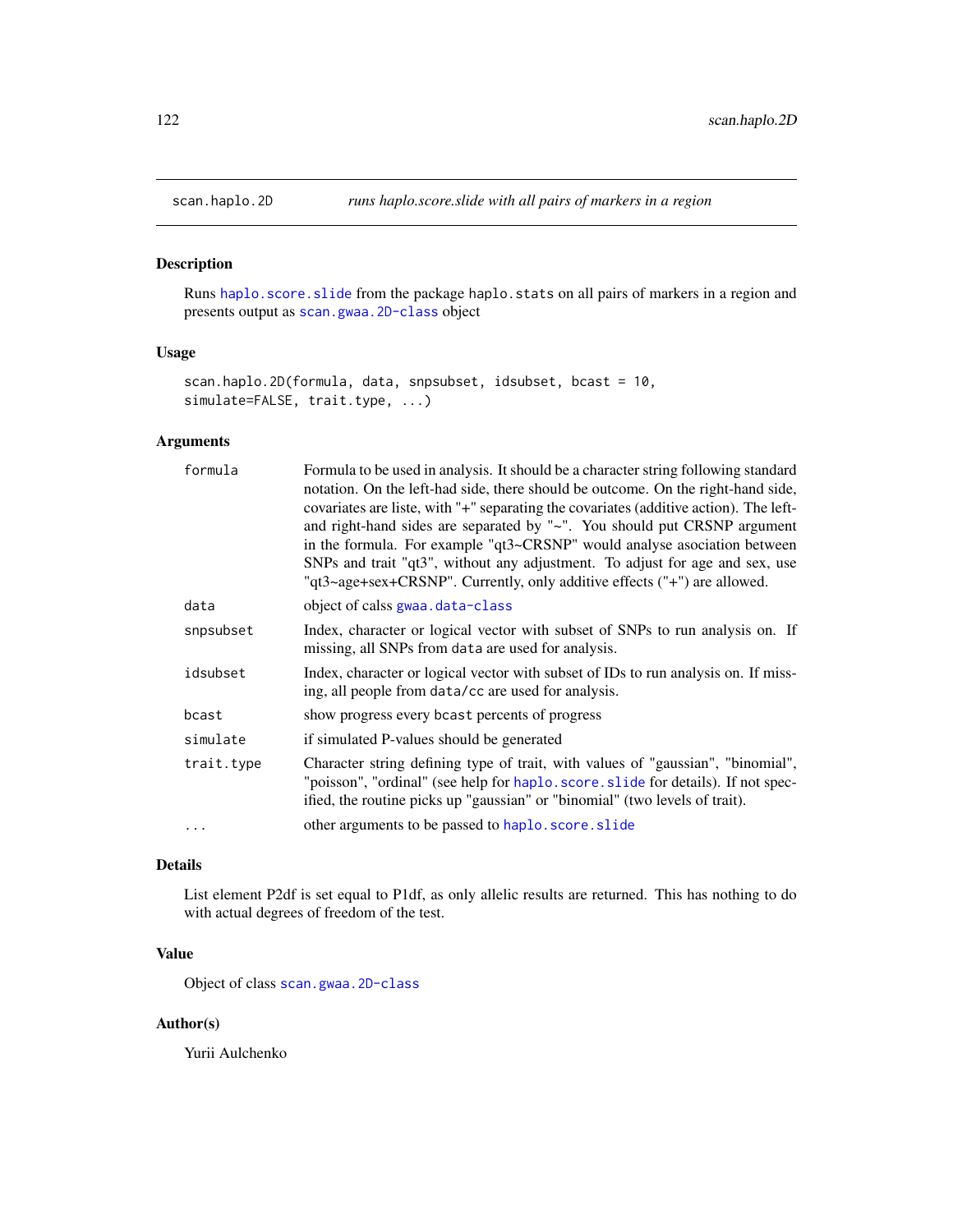#### <span id="page-122-0"></span>show.ncbi 123

# References

For haplo.stats (scan.haplo, scan.haplo.2D), please cite:

Schaid DJ, Rowland CM, Tines DE, Jacobson RM, Poland GA. (2002) Score tests for association between traits and haplotypes when linkage phase is ambiguous. Am J Hum Genet, 70: 425-434.

#### See Also

[scan.gwaa.2D-class](#page-118-0), [scan.haplo](#page-119-0), [scan.glm.2D](#page-115-0), [haplo.score.slide](#page-0-0)

#### Examples

```
if (require(haplo.stats)) {
## Not run:
require(GenABEL.data)
data(srdta)
c <- scan.haplo.2D("bt~sex+age+CRSNP",data=srdta,snps=(717:733),
ids=(srdta@phdata$age<40))
plot(c)
## End(Not run)
}
```
show.ncbi *Shows the region on NCBI map*

#### Description

This function calls web browser and direct it to NCBI MapViewer, to show the region of interest.

#### Usage

```
show.ncbi(region)
```
#### Arguments

region a vector containing regional landmarks

#### Details

The elements of input vector could be SNP rs-names

#### Author(s)

Yurii Aulchenko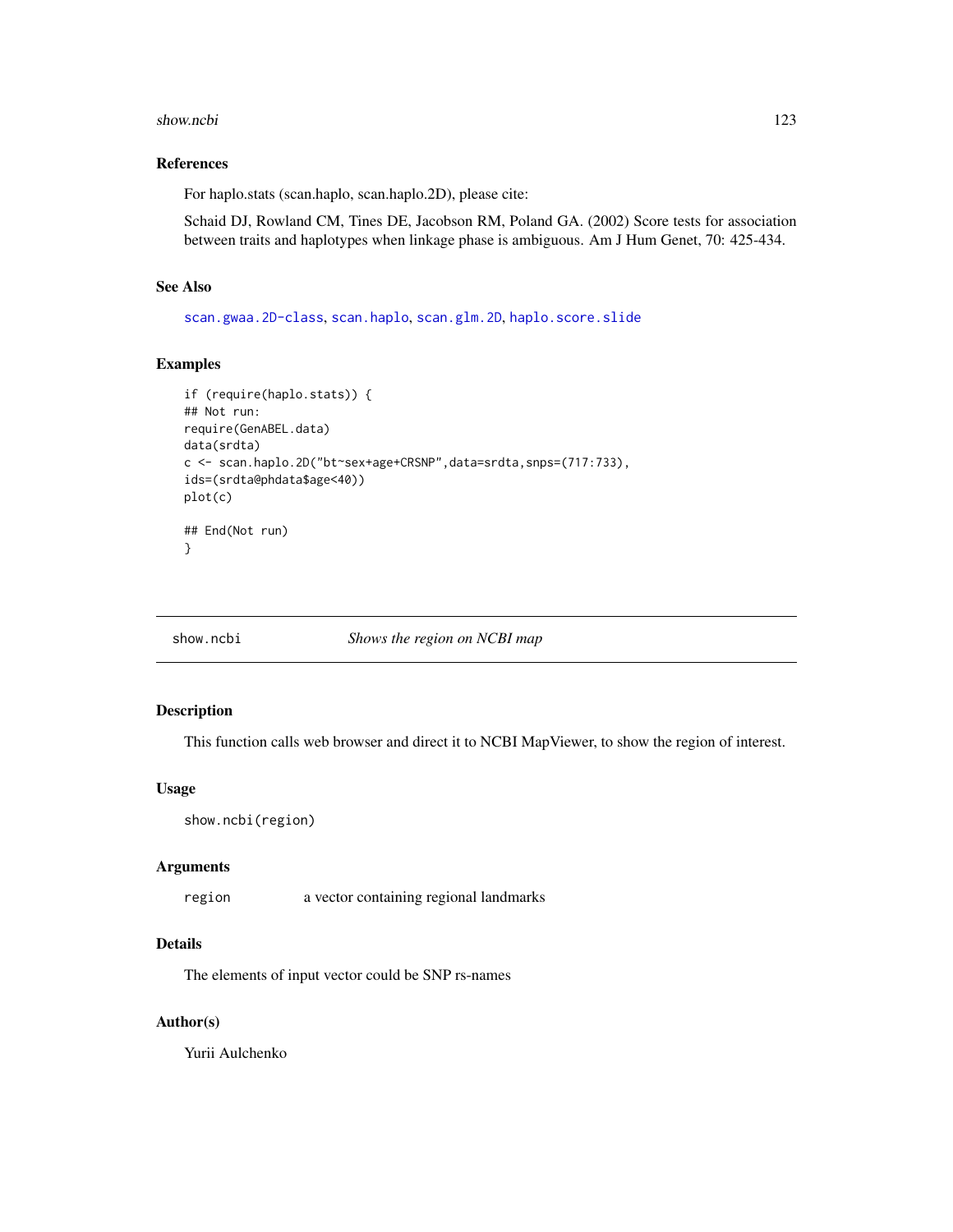# Examples

```
## Not run:
show.ncbi(c("rs7926624","rs11564708"))
## End(Not run)
```
<span id="page-123-0"></span>snp.coding-class *Class "snp.coding"*

#### Description

This class contains the actual nucleotide codes for the typed SNPs

# **Slots**

.Data: nucleotide coding data

#### Methods

- [ signature( $x = "snp.coding", i = "ANY", j = "missing", drop = "missing": subset$ operations. x[i] will show coding for SNPs selected in i.
- coerce signature(from = "snp.coding", to = "character"): converts SNP coding from internal (raw) to human-readable character.
- show signature(object = "snp.coding"): shows the object. Take care that this is internal representation

# Author(s)

Yurii Aulchenko

#### See Also

[snp.strand-class](#page-129-0), [gwaa.data-class](#page-66-0), [snp.data-class](#page-125-0)

```
require(GenABEL.data)
data(srdta)
srdta@gtdata@coding[1:10]
as.character(srdta@gtdata@coding[1:10])
```
<span id="page-123-1"></span>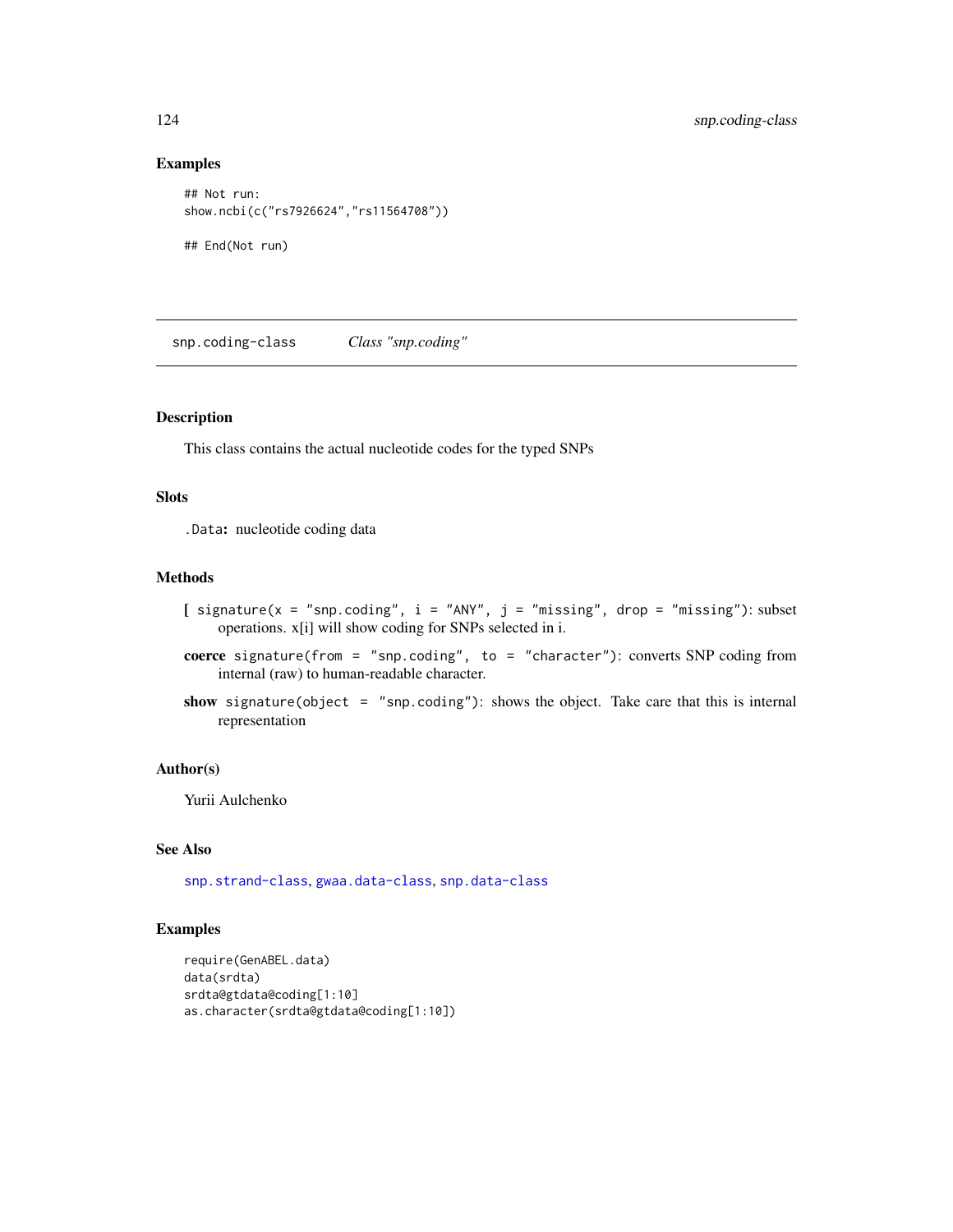<span id="page-124-1"></span><span id="page-124-0"></span>

Creates object of class [snp.data-class](#page-125-0)

# Usage

```
snp.data(nids, rawdata, idnames = as.character(c(1:nids)),
snpnames = as.character(c(1:(length(rawdata)/ceiling(nids/4)))),
chromosome = as.factor(rep(1,(length(rawdata)/ceiling(nids/4)))),
map = as.double(seq(1,(length(rawdata)/ceiling(nids/4)))),
coding=as.raw(rep(1,length(rawdata)/ceiling(nids/4))),
strand=as.raw(rep(0,length(rawdata)/ceiling(nids/4))),
male = rep(0, nids))
```
# Arguments

| nids       | number of people                       |
|------------|----------------------------------------|
| idnames    | list of IDs                            |
| male       | male indicator for IDs                 |
| snpnames   | list of SNP names                      |
| chromosome | list of chromosomes SNPs belong to     |
| coding     | list of nucleotide coding for the SNPs |
| strand     | strands of the SNPs                    |
| map        | map position of SNPs                   |
| rawdata    | genotypes presented in raw data format |

#### Value

Object of class [snp.data-class](#page-125-0)

#### Author(s)

Yurii Aulchenko

#### See Also

[snp.data-class](#page-125-0)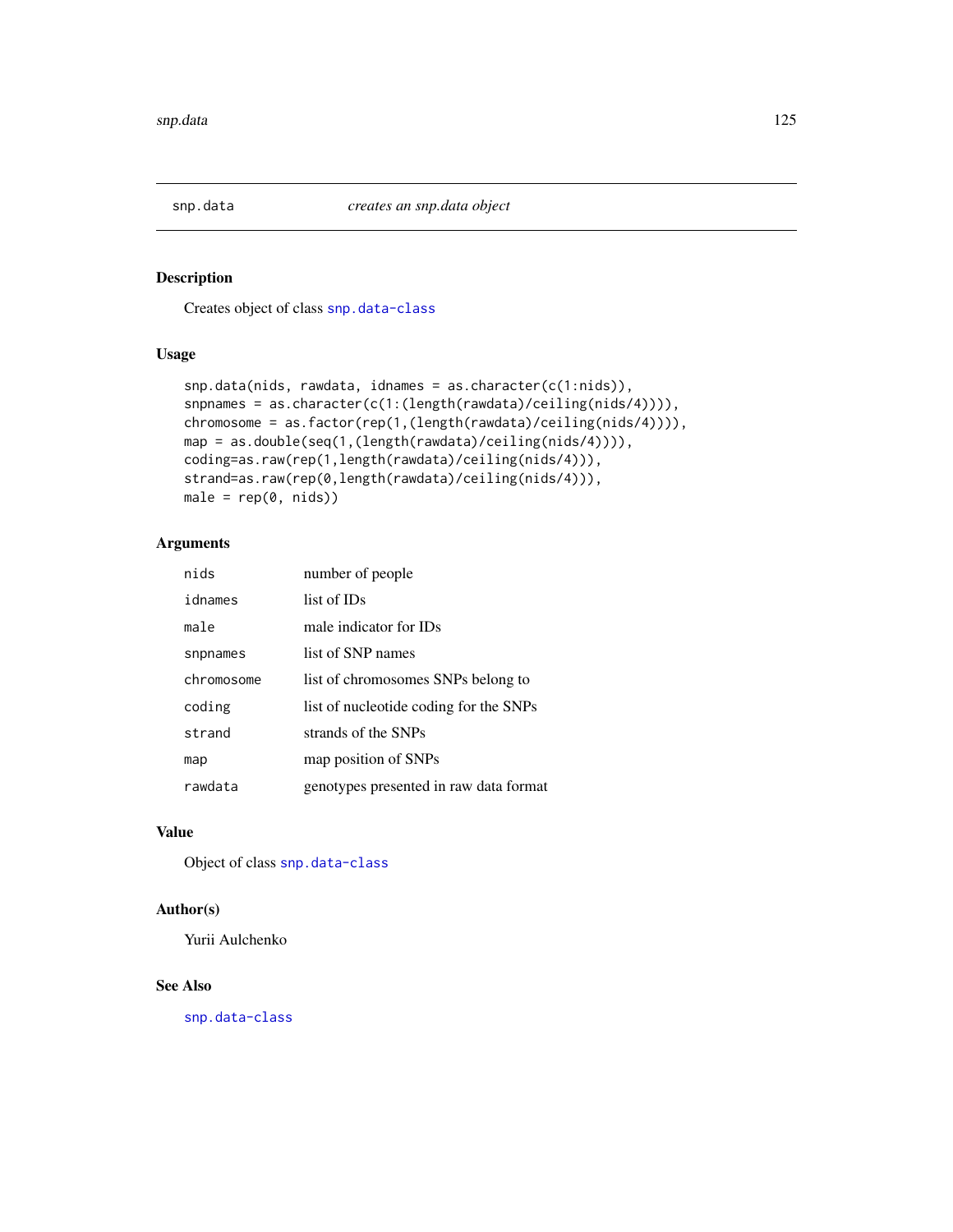<span id="page-125-1"></span><span id="page-125-0"></span>snp.data-class *Class "snp.data"*

#### Description

This class contains objects holding large arrays of single nucleotide polymorphism (SNP) genotypes

#### Slots

nbytes: number of bytes used to store data on a SNP

nids: number of people

male: male code

idnames: ID names

nsnps: number of SNPs

snpnames: list of SNP names

chromosome: list chromosomes corresponding to SNPs

coding: list of nucleotide coding for the SNPs

strand: strands of the SNPs

map: list SNPs' positions

gtps: [snp.mx-class](#page-127-0) object used to store genotypes

# Methods

- [ signature(x = "snp.data",  $i =$  "ANY",  $j =$  "ANY", drop = "ANY"): subset operations. x[i,j] will select people listed in i and SNPs listed in j.
- coerce signature(from = "snp.data", to = "numeric"): map to codes  $0, 1, 2$ , or NA
- coerce signature(from = "snp.data", to = "character"): map to actual nucleotide codes, e.g. "A/A", "A/G", "G/G", ""
- coerce signature(from  $=$  "snp.data", to  $=$  "[genotype](#page-0-0)"): map to data frame with genotypeclass data, for later use with package genetics
- coerce signature(from = "snp.data", to = "hsgeno"): map to data frame with allelic data frame, for later use with package haplo.stats
- show signature(object = "snp.data"): shows the object. Take care that the objects are usually very large!
- summary signature(object = "snp.data"): calculate allele frequencies, genotype frequencies, and chi-square tests for Hardy-Weinberg equilibrium. Results are returned as a dataframe
- annotation signature(object = "gwaa.data"), signature(object = "snp.data"): extracts annotation
- idnames signature(object = "gwaa.data"), signature(object = "snp.data"): extracts id names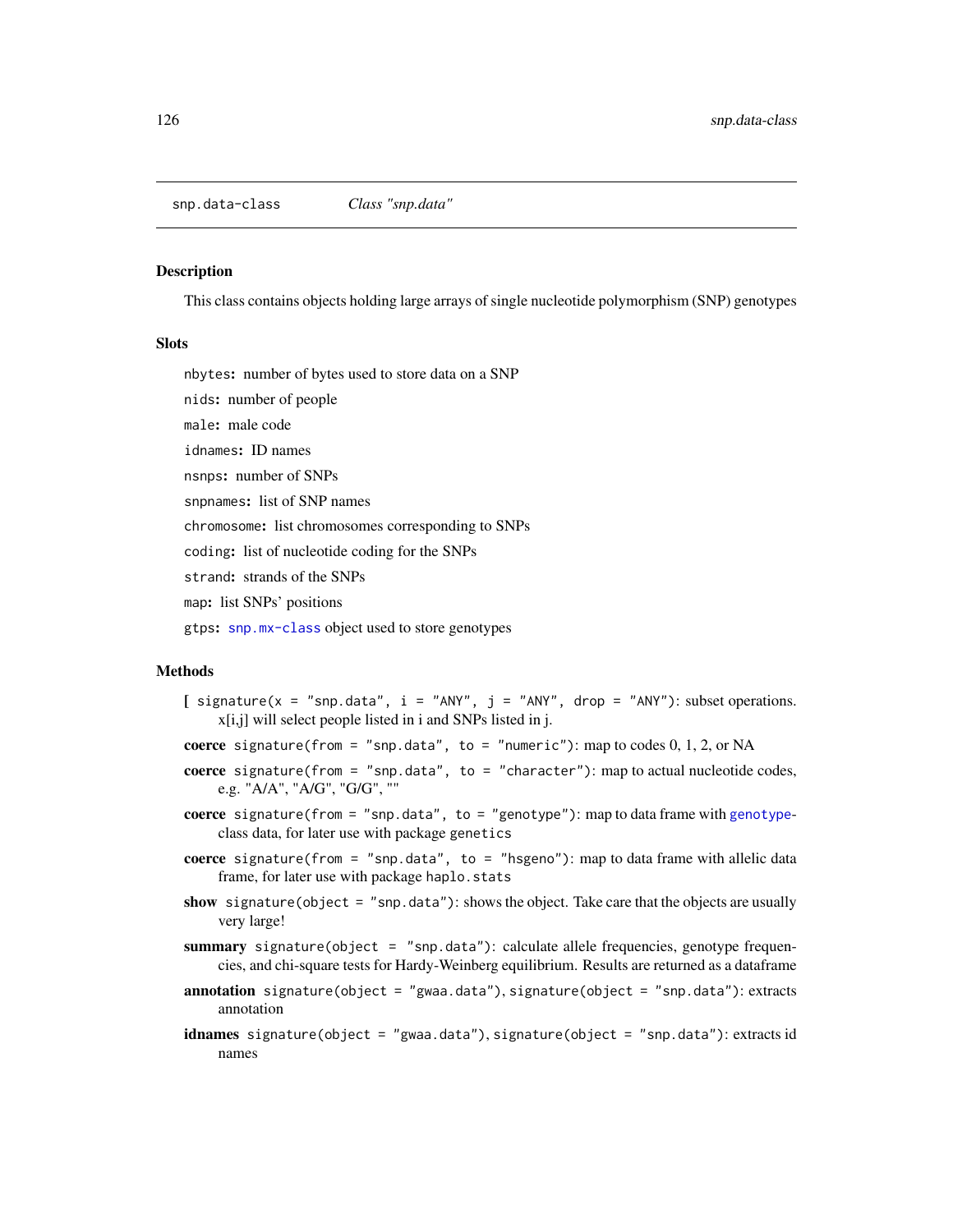- snpnames signature(object = "gwaa.data"), signature(object = "snp.data"): extracts snp names
- nids signature(object = "gwaa.data"), signature(object = "snp.data"): extracts number of ids
- nsnps signature(object = "gwaa.data"), signature(object = "snp.data"): extracts number of snps
- map signature(object = "gwaa.data"), signature(object = "snp.data"): extracts map
- chromosome signature(object = "gwaa.data"), signature(object = "snp.data"): extracts chromosome
- strand signature(object = "gwaa.data"), signature(object = "snp.data"): extracts strand
- strand<- signature(object = "gwaa.data"), signature(object = "snp.data"): assign strand
- coding signature(object = "gwaa.data"), signature(object = "snp.data"): extracts coding
- coding<- signature(object = "gwaa.data"), signature(object = "snp.data"): assign coding
- refallele signature(object = "gwaa.data"), signature(object = "snp.data"): extracts reference allele
- effallele signature(object = "gwaa.data"), signature(object = "snp.data"): extracts effective allele
- male signature(object = "gwaa.data"), signature(object = "snp.data"): extracts male indicator

#### Author(s)

Yurii Aulchenko

#### See Also

[gwaa.data-class](#page-66-0), [snp.data](#page-124-0), [snp.mx-class](#page-127-0)

```
require(GenABEL.data)
data(srdta)
class(srdta)
x <- srdta@gtdata
class(x)
nids(x)
nsnps(x)
idnames(x)[1:12]
male(x)[1:12]
male(x)[c("p1","p2","p3","p4")]
snpnames(x)[1:4]
chromosome(x)[1:4]
map(x)[1:4]
```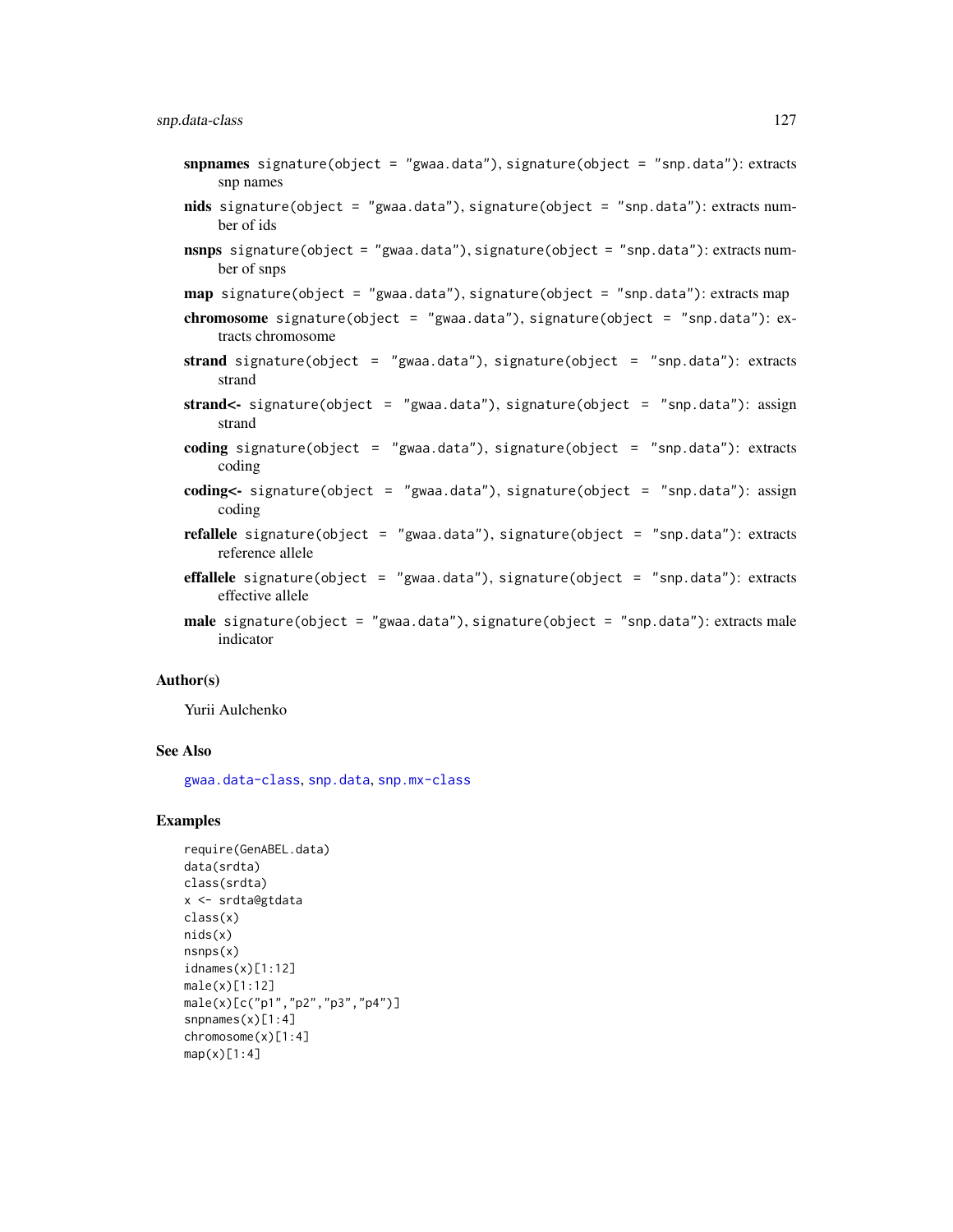```
n4 <- c("rs18","rs655")
n4
map(x)[n4]
n4 <- c("rs18","rs65")
n4
map(x)[n4]
chromosome(x)[n4]
x[1:12,1:4]
summary(x[,1:10])
as.numeric(x[1:12,1:4])
as.numeric(x[c("p1","p3","p4"),c("rs18","rs65")])
as.character(x[c("p1","p3","p4"),c("rs18","rs65")])
as.genotype(x[c("p1","p3","p4"),c("rs18","rs65")])
as.hsgeno(x[c("p1","p3","p4"),c("rs18","rs65")])
```

```
snp.mx-class Class "snp.mx"
```
This low-level class contains objects holding large arrays of single nucleotide polymorphism (SNP) genotypes

#### Slots

.Data: object used to store genotypes

# Methods

```
[ signature(x = "snp.mx", i = "ANY", j = "ANY", drop = "ANY"); subset operations.
     x[i,j] will select people listed in i and SNPs listed in j.
```
coerce signature(from = "raw", to = "snp.mx"): makes an snp.mx object out of raw data

show signature(object = "snp.mx"): shows the object. Take care that (a) this is internal representation and (b) the objects are usually very large!

#### Note

User is not supposed to work with this class. Use [snp.data-class](#page-125-0).

#### Author(s)

Yurii Aulchenko

# See Also

[gwaa.data-class](#page-66-0), [snp.data-class](#page-125-0)

<span id="page-127-1"></span>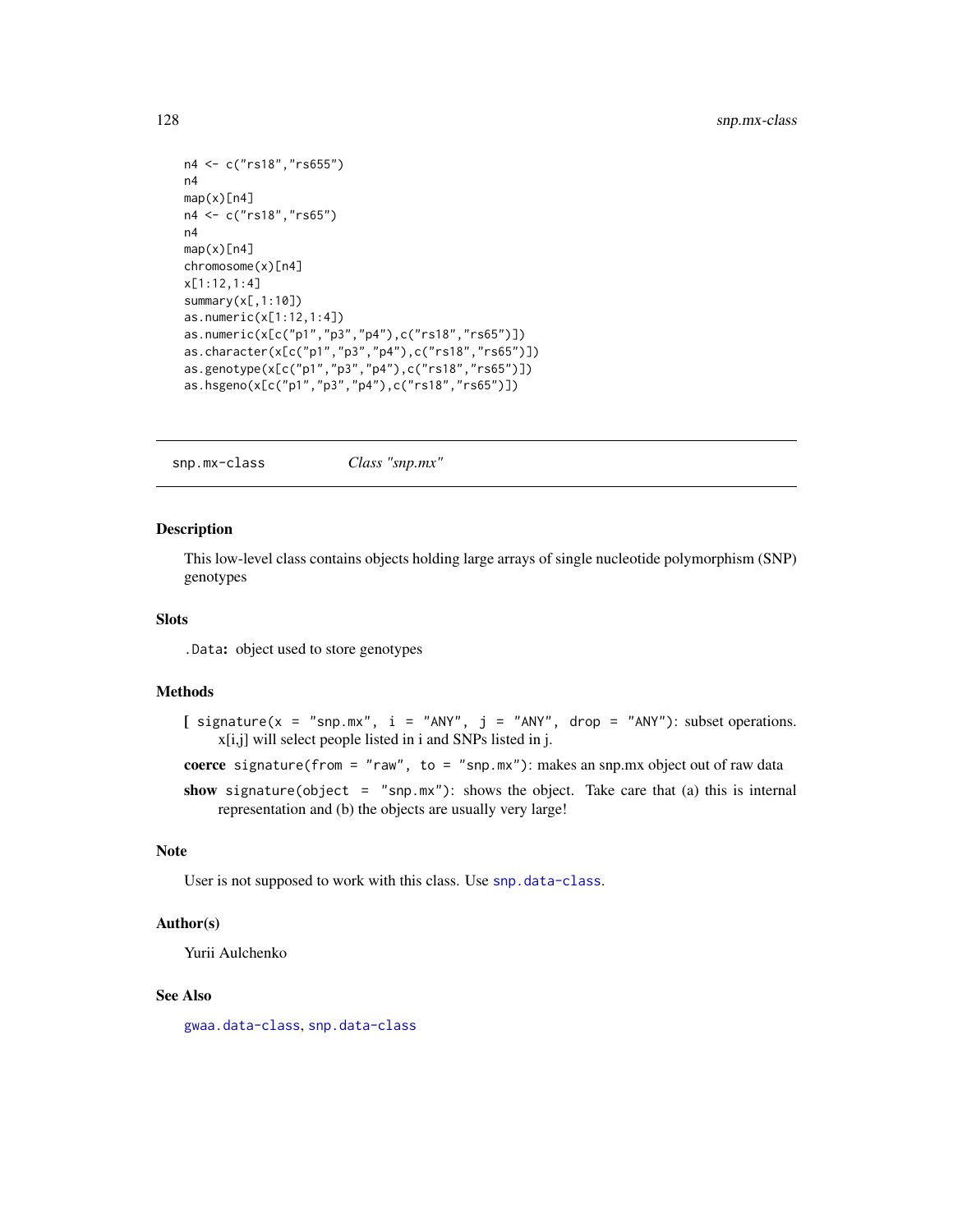<span id="page-128-0"></span>

Based on boundary conditions specified and (or) chromosome selects SNP names in the region

#### Usage

snp.names(data, begin, end, chromosome)

# Arguments

| data       | object of class gwaa.data-class, snp.data-class, scan.gwaa-class or check.marker-class |
|------------|----------------------------------------------------------------------------------------|
| begin      | Start position (or name of the first SNP)                                              |
| end        | End-position or name of last SNP                                                       |
| chromosome | Chromosome code                                                                        |

#### Details

Any of the arguments, except the data can be missing

#### Value

A vector of names of SNPs located in the region

# Author(s)

Yurii Aulchenko

# See Also

[snp.data-class](#page-125-0)

```
require(GenABEL.data)
data(srdta)
snp.names(srdta, begin = 50000, end = 100000)
snp.names(srdta, begin = 50000, end = 100000, chromosome = "1")
# does not make sense with these data:
snp.names(srdta, begin = 50000, end = 100000, chromosome = "X")
# again makes sense:
snp.names(srdta, end = 100000)
snp.names(srdta, begin = 2200000)
```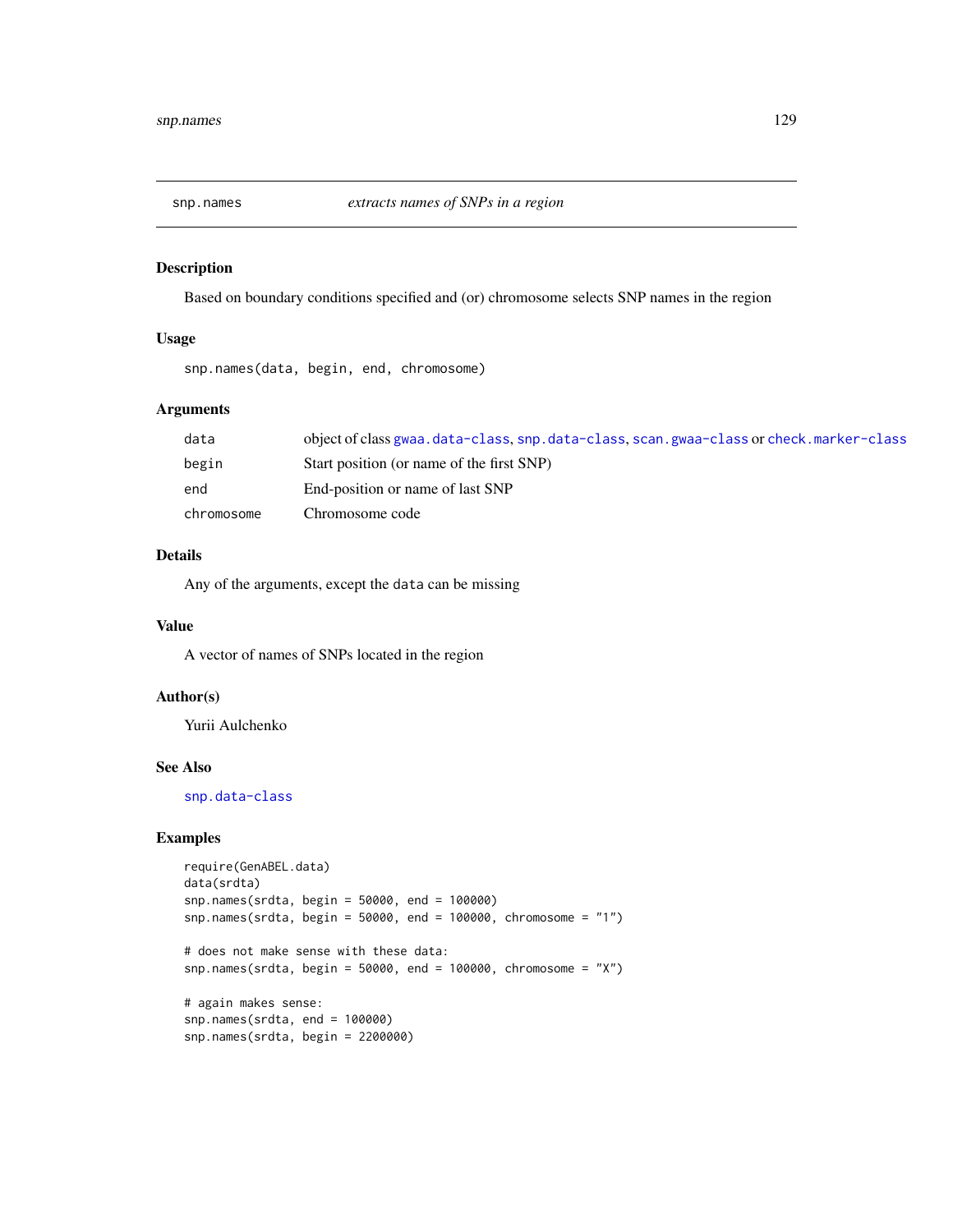```
# show summary for SNPs in region between 50,000 and 100,000
a \leq snp.names(srdta, begin = 50000, end = 100000)
summary(srdta@gtdata[,a])
```
<span id="page-129-0"></span>snp.strand-class *Class "snp.strand"*

#### Description

This class contains the strands of the typed SNPs

#### Slots

.Data: nucleotide strand data

#### Methods

- [ signature(x = "snp.strand",  $i =$  "ANY",  $j =$  "missing", drop = "missing"): subset operations. x[i] will show strand for SNPs selected in i.
- coerce signature(from = "snp.strand", to = "character"): converts SNP strand from internal (raw) to human-readable character.
- show signature(object = "snp.strand"): shows the object. Take care that this is internal representation

#### Author(s)

Yurii Aulchenko

# See Also

[snp.coding-class](#page-123-0), [gwaa.data-class](#page-66-0), [snp.data-class](#page-125-0)

```
require(GenABEL.data)
data(srdta)
srdta@gtdata@strand[1:10]
as.character(srdta@gtdata@strand[1:10])
```
<span id="page-129-1"></span>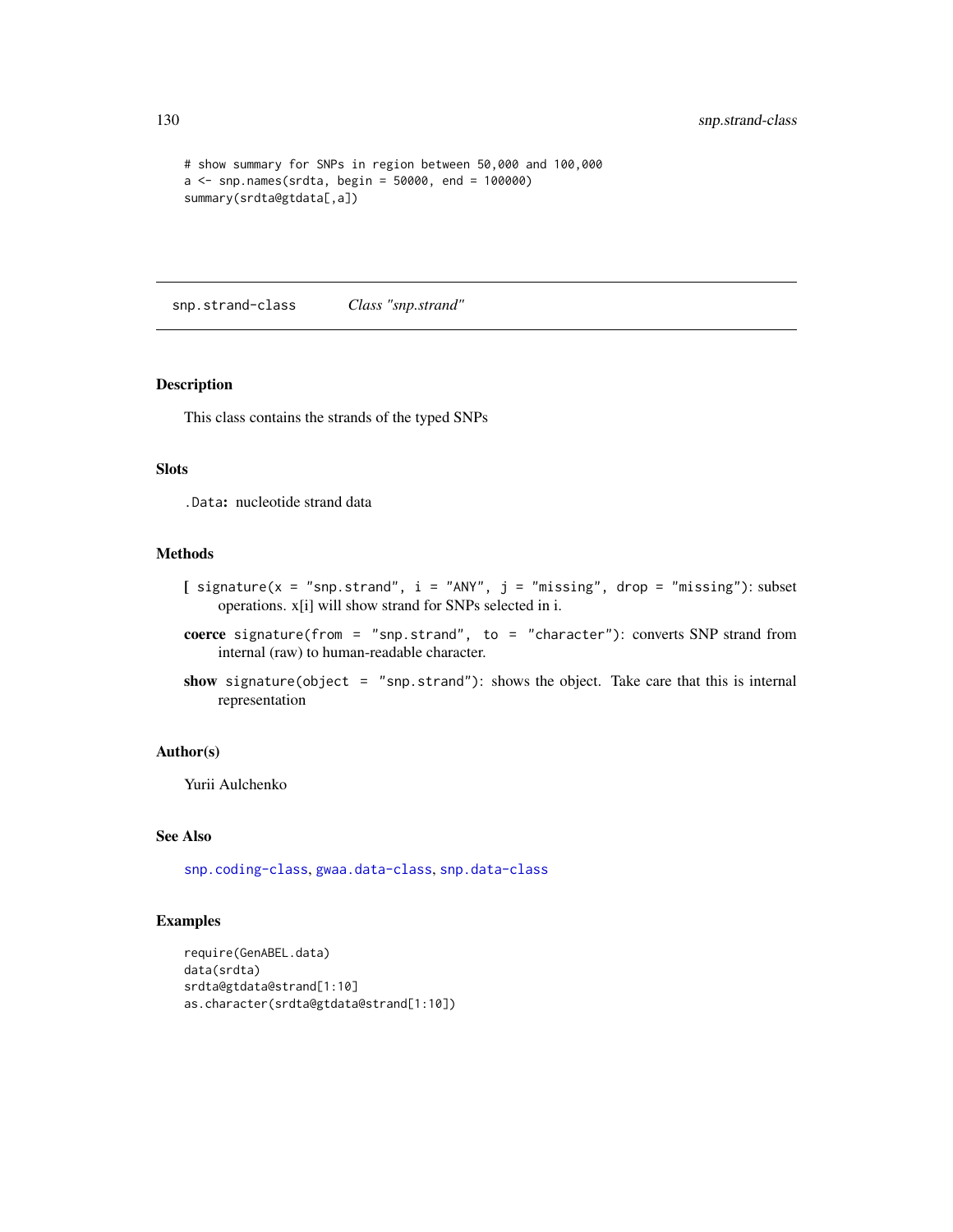<span id="page-130-0"></span>

Computing objects of class scan.gwaa may take long, especially when haplotypic analysis is performed. Therefore this function helps substracting results on some region (indicated by list of SNPs)

#### Usage

snp.subset(data, snpsubset)

#### Arguments

| data      | object of class scan.gwaa-class or check.marker-class |
|-----------|-------------------------------------------------------|
| snpsubset | character vector of snps to select                    |

#### Value

Object of class [scan.gwaa-class](#page-116-0) or [check.marker-class](#page-23-0)

#### Author(s)

Yurii Aulchenko

#### See Also

[scan.gwaa-class](#page-116-0), [check.marker-class](#page-23-0)

```
require(GenABEL.data)
data(srdta)
# processing check.marker object
#mc <- check.marker(data=srdta@gtdata[,1:100],redundant="all",maf=0.01,
# minconcordance=0.9,fdr=.1,ibs.mrk=0)
mc <- check.marker(data=srdta@gtdata[,1:100],maf=0.01,fdr=.1,ibs.mrk=0)
summary(mc)
#plot(mc)
mc1 <- snp.subset(mc,snps=srdta@gtdata@snpnames[20:50])
summary(mc1)
#plot(mc1)
# processing scan.gwaa object
a <- qtscore(qt3~sex+age,data=srdta)
plot(a)
a1 <- snp.subset(a,snps=srdta@gtdata@snpnames[10:20])
plot(a1)
```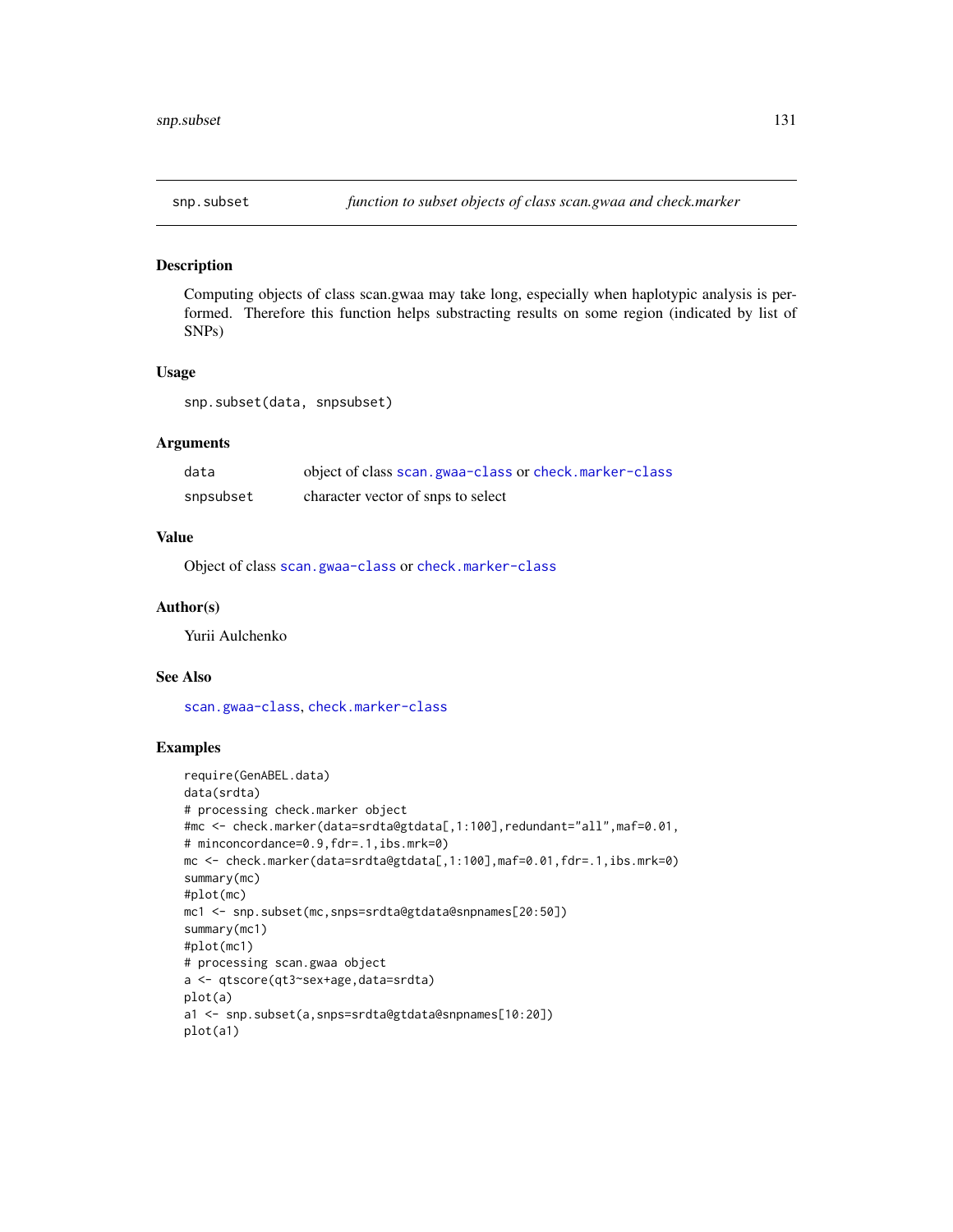<span id="page-131-0"></span>snps.cell-class *Class "snps.cell"*

# Description

This is a lowest-level class based on which [snp.mx-class](#page-127-0) is build

#### Note

User is not supposed to work with this class. Use [snp.data-class](#page-125-0).

# Author(s)

Yurii Aulchenko

# See Also

[snp.mx-class](#page-127-0), [gwaa.data-class](#page-66-0), [snp.data-class](#page-125-0)

sortmap.internal *Internal function for map-sorting*

# Description

Internal function for map-sorting, not supposed to be used directly by user (is open for regression testing reasons)

# Usage

```
sortmap.internal(chrom, map, delta = 1)
```
# Arguments

| chrom | vector of markers' chromosomes                         |
|-------|--------------------------------------------------------|
| map   | vector of marlers' map ositions                        |
| delta | step to do between chroms when building cumulative map |

# Value

list, withe elements 'ix' ('sorted' order), etc.

# Author(s)

Yurii Aulchenko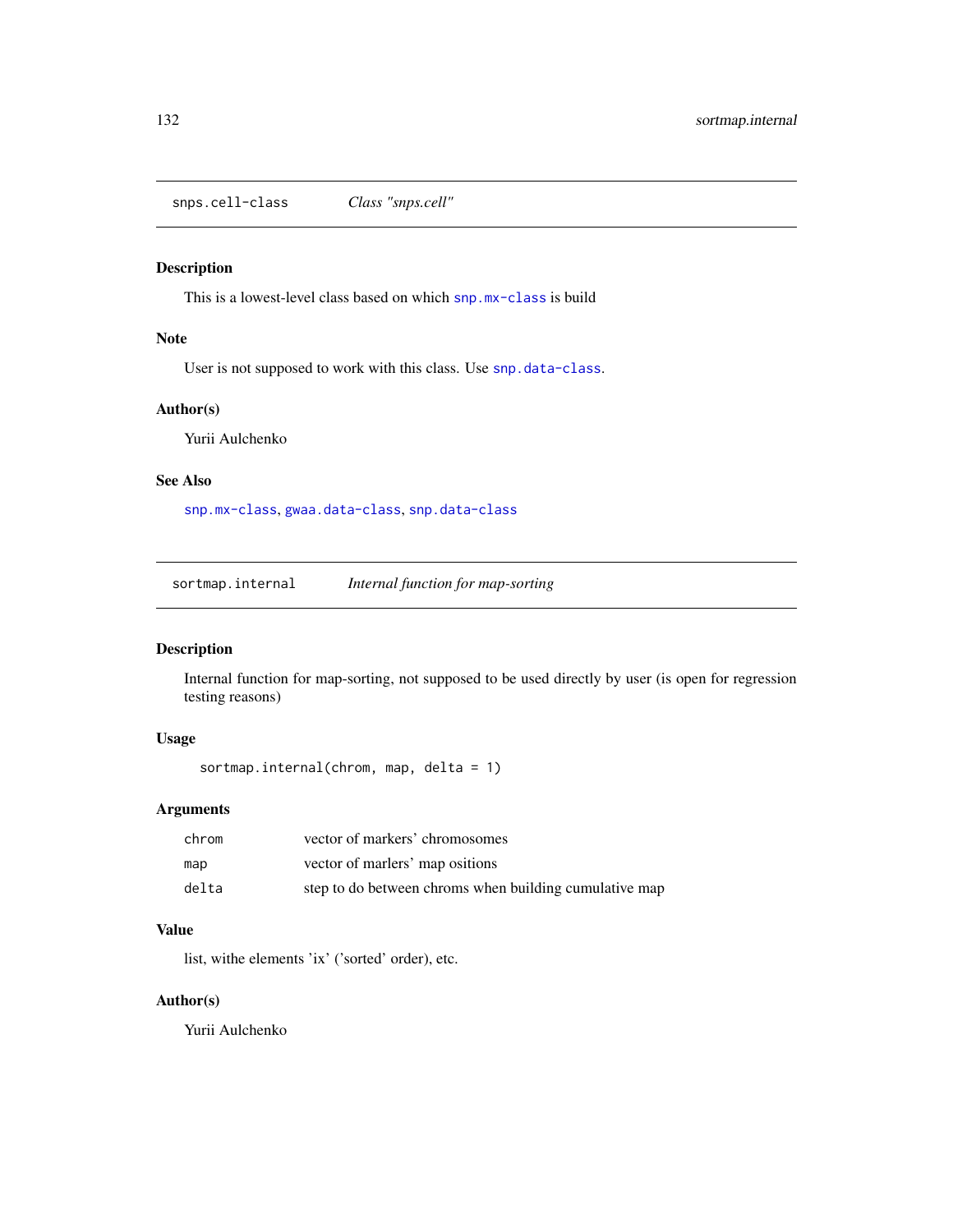<span id="page-132-0"></span>

Interface to C function sset subsetting genotypes from [snp.mx-class](#page-127-0)

# Usage

sset(data, nsnps, nids, list)

# Arguments

| data  | genotypic data in internal format |
|-------|-----------------------------------|
| nsnps | no. snps                          |
| nids  | no. people                        |
| list  | something internal                |

#### Details

Rather simple function which I wrote before discovering R's setdiff, etc. functions.

#### Value

Sub-set from snp.mx-class object

# Author(s)

Yurii Aulchenko

# See Also

[snp.mx-class](#page-127-0)

summary.check.marker *Summary of check.marker object*

# Description

Provides cross-tabulation summarising number of marker which did not pass this or that criteria

# Usage

```
## S3 method for class 'check.marker'
summary(object, ...)
```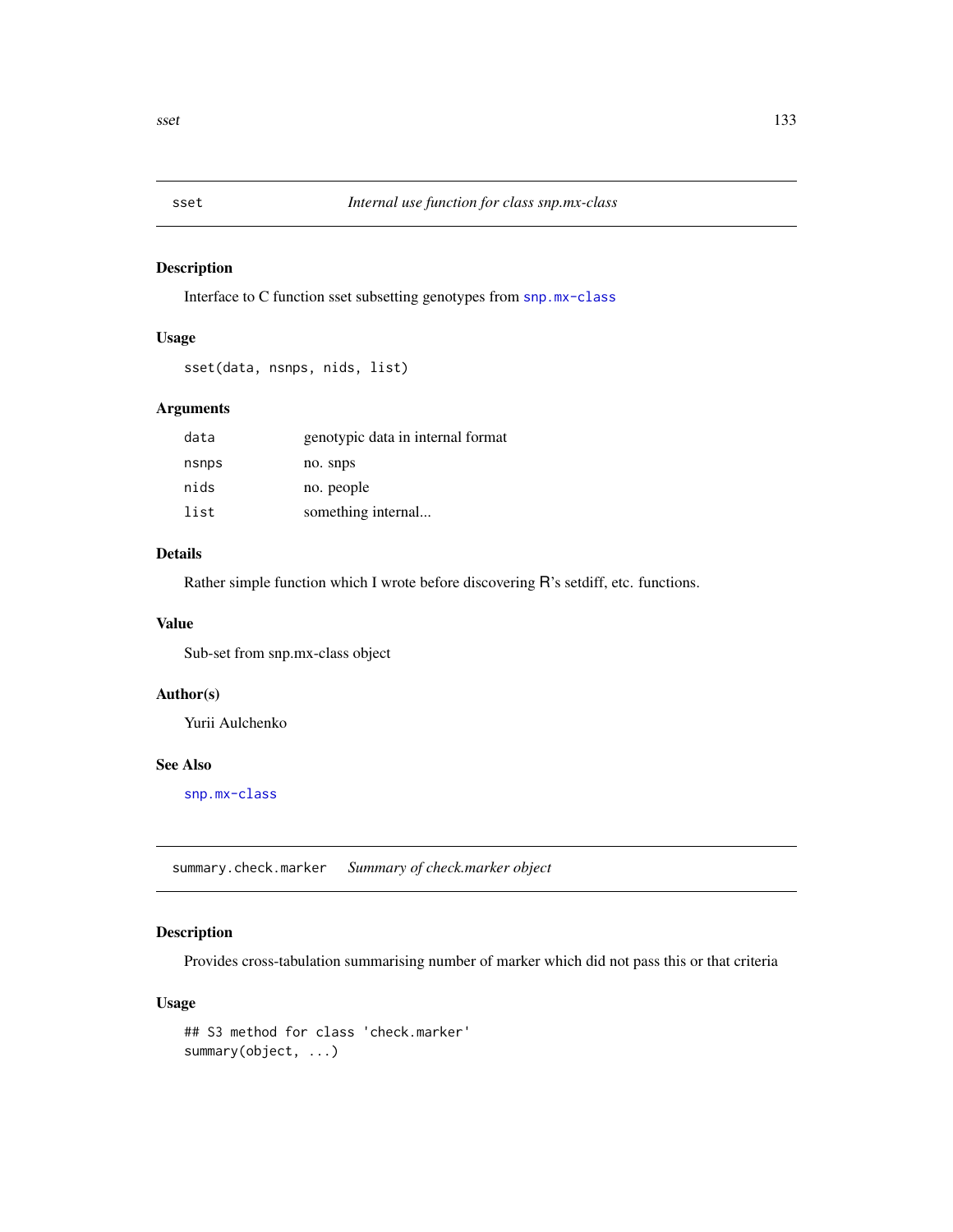#### <span id="page-133-1"></span>Arguments

| object  | object of class check.marker-class |
|---------|------------------------------------|
| $\cdot$ | additional arguments (not used)    |

# Value

A list containing 2 tables: per-marker and per-person inconsistencies

# Author(s)

Yurii Aulchenko

# See Also

[check.marker](#page-21-0), [check.marker-class](#page-23-0)

# Examples

```
require(GenABEL.data)
data(srdta)
mc <- check.marker(srdta,ids=c(1:500))
summary(mc)
```
<span id="page-133-0"></span>summary.gwaa.data *function to summarise GWAA data*

# Description

Summary of phenotypic and genotypic parts of GWAA data

#### Usage

```
## S3 method for class 'gwaa.data'
summary(object, ...)
```
# Arguments

| object | object of class gwaa.data-class |
|--------|---------------------------------|
| .      | additional arguments (not used) |

# Value

Returns list with two elements:

| pheno | Summary for phenotypic part of gwaa.data object |
|-------|-------------------------------------------------|
| geno  | Summary for genotypic part of gwaa.data object  |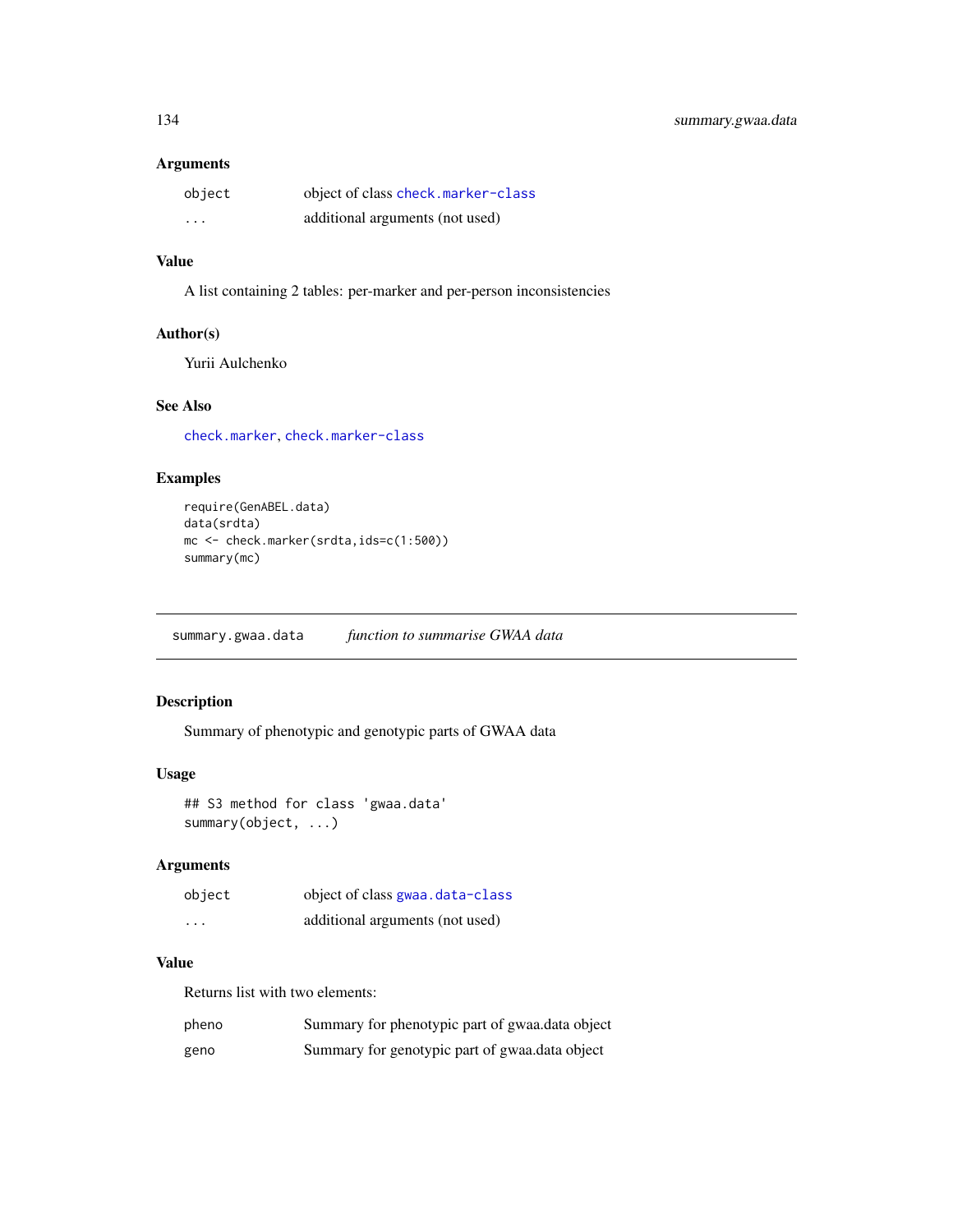summary.scan.gwaa 135

# Author(s)

Yurii Aulchenko

# See Also

[summary.snp.data](#page-135-0)

# Examples

```
require(GenABEL.data)
data(srdta)
# be prepared : long output!
summary(srdta)
```
summary.scan.gwaa *Shortcut to 'descriptives...*

# Description

Shortcut to 'descriptives.scan'

#### Usage

```
## S3 method for class 'scan.gwaa'
summary(object, ...)
```
# Arguments

| object | object of class 'scan.gwaa' as generated by qtscore, ml reg, etc. |
|--------|-------------------------------------------------------------------|
| .      | arguments passed to descriptives. scan                            |

# Details

Shortcut to 'descriptives.scan'

# Author(s)

Yurii Aulchenko

```
require(GenABEL.data)
data(srdta)
x <- qtscore(qt2,srdta)
summary(x)
```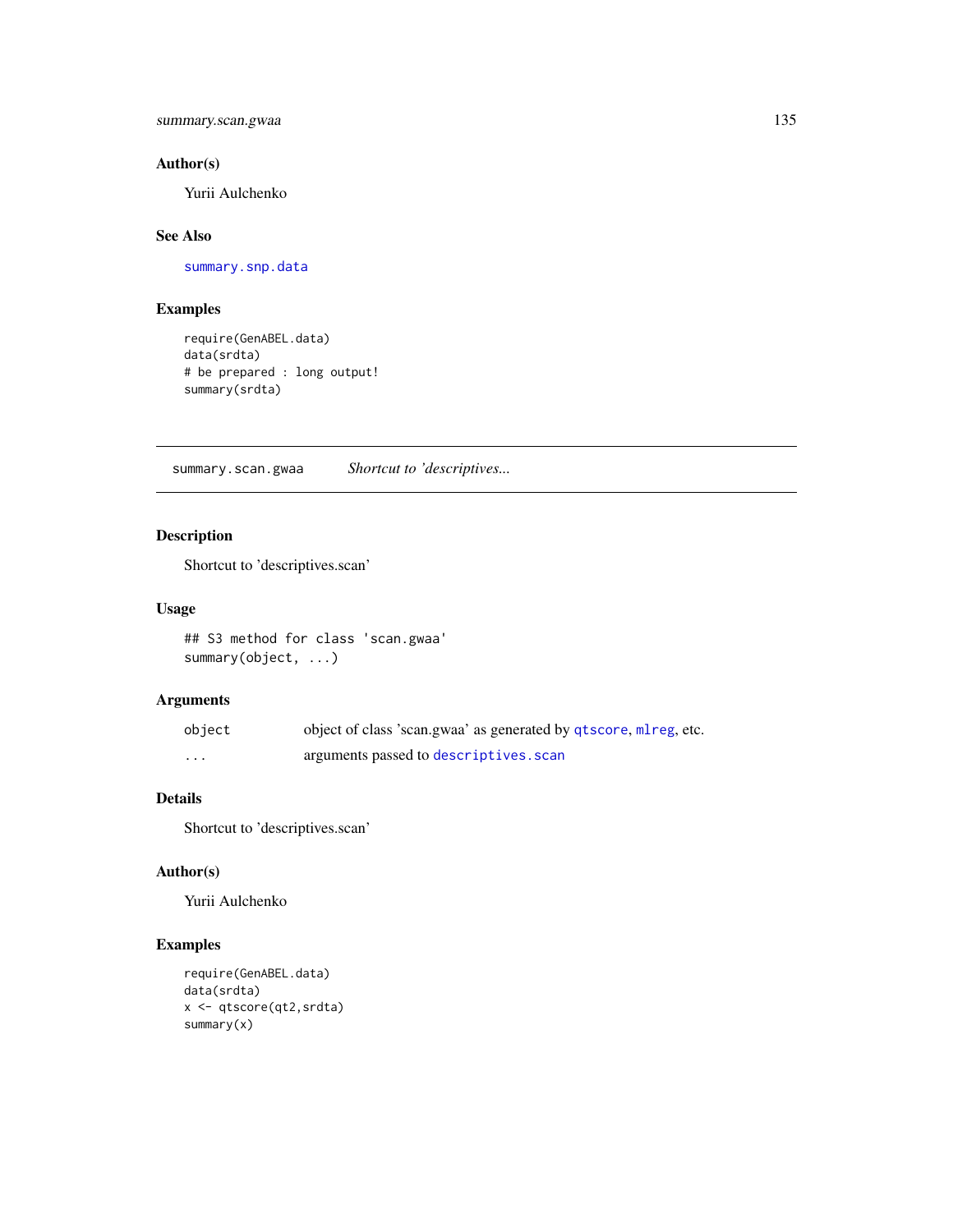<span id="page-135-1"></span><span id="page-135-0"></span>

Provides summary of an object of class [snp.data-class](#page-125-0). Chromosome, map position, allele coding, number of observed genotypes, allelic frequency, genotypic distrbution, P-value of the exact test for HWE, Fmax (estimate of deviation from HWE, allowing meta-analysis) and LRT P-value for HWE test are listed

#### Usage

## S3 method for class 'snp.data' summary(object, ...)

#### **Arguments**

| object               | snp.data object                 |
|----------------------|---------------------------------|
| $\ddot{\phantom{0}}$ | additional arguments (not used) |

#### Value

Data frame summary for snp.data object

#### Note

The P-values reported for X-chromosome are based on analysis of female data, but other statistics (frequencies, calls, ...) are based on all data. Statistics for Y-chromosome are based on male-only. P-HWE is not defined for mt- and Y- markers (set to 1.0).

#### Author(s)

Yurii Aulchenko

#### References

Wigginton, JE, Cutler, DJ, and Abecasis, GR (2005) A Note on Exact Tests of Hardy-Weinberg Equilibrium. American Journal of Human Genetics. 76: 887-93.

#### See Also

[summary.gwaa.data](#page-133-0), [snp.data-class](#page-125-0)

```
require(GenABEL.data)
data(srdta)
summary(gtdata(srdta[,1:20]))
```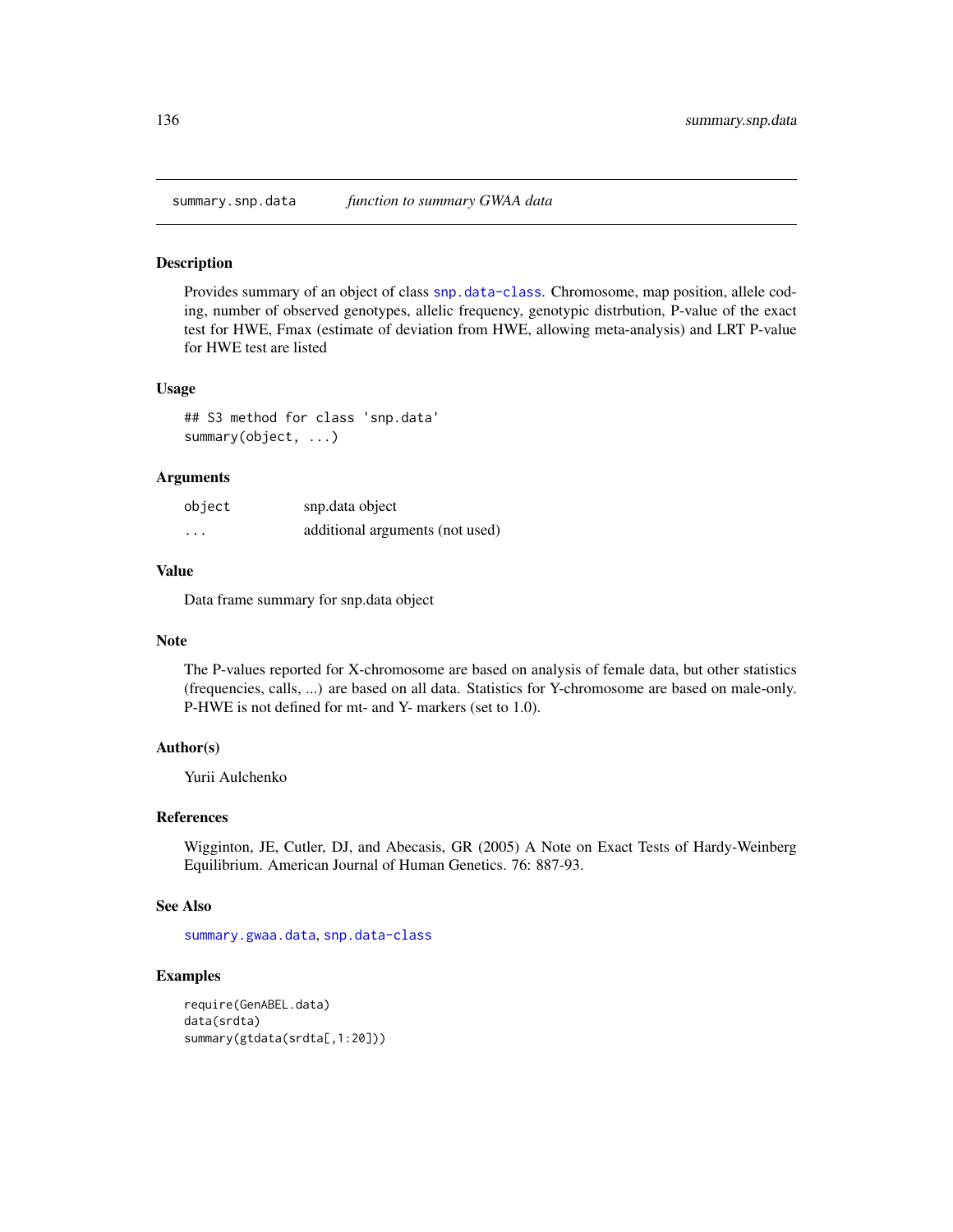<span id="page-136-0"></span>

This function estimates corrected statistic using genomic control for different models (recessive, dominant, additive etc.), using VIF. VIF coefficients are estimated by optimizing different error functions: regress, median and ks.test.

# Usage

```
VIFGC(data, p, x, method = "regress", n,
  index.filter = NULL, proportion = 1, clust = 0,
  vart0 = 0, tmp = 0, CA = FALSE, p.table = 0,
  plot = TRUE, lmax = NULL, color = "red", F = NULL,
 K = NULL, type_of_plot = "plot", ladd = NULL)
```
# Arguments

| data         | Input vector of Chi square statistic                                                                                    |
|--------------|-------------------------------------------------------------------------------------------------------------------------|
| method       | Function of error to be optimized. Can be "regress", "median" or "ks.test"                                              |
| p            | Input vector of allele frequencies                                                                                      |
| x            | Model of inheritance (0 for recessive, 0.5 for additive, 1 for dominant, also it<br>could be arbitrary)                 |
| index.filter | Indexes for variables that will be use for analysis in data vector                                                      |
| n            | The size of the sample                                                                                                  |
| proportion   | The proportion of lowest $P$ (Chi2) to be used when estimating the inflation factor<br>Lambda for "regress" method only |
| plot         | If TRUE, plot of lambda will be produced                                                                                |
| type_of_plot | For developers only                                                                                                     |
| lmax         | The threshold for lambda for plotting (optional)                                                                        |
| color        | The color of the plot                                                                                                   |
| F            | The estimation of F (optional)                                                                                          |
| K            | The estimation of K (optional)                                                                                          |
| ladd         | The estimation of lambda for additive model (optional)                                                                  |
| clust        | For developers only                                                                                                     |
| vart0        | For developers only                                                                                                     |
| tmp          | For developers only                                                                                                     |
| CA           | For developers only                                                                                                     |
| p.table      | For developers only                                                                                                     |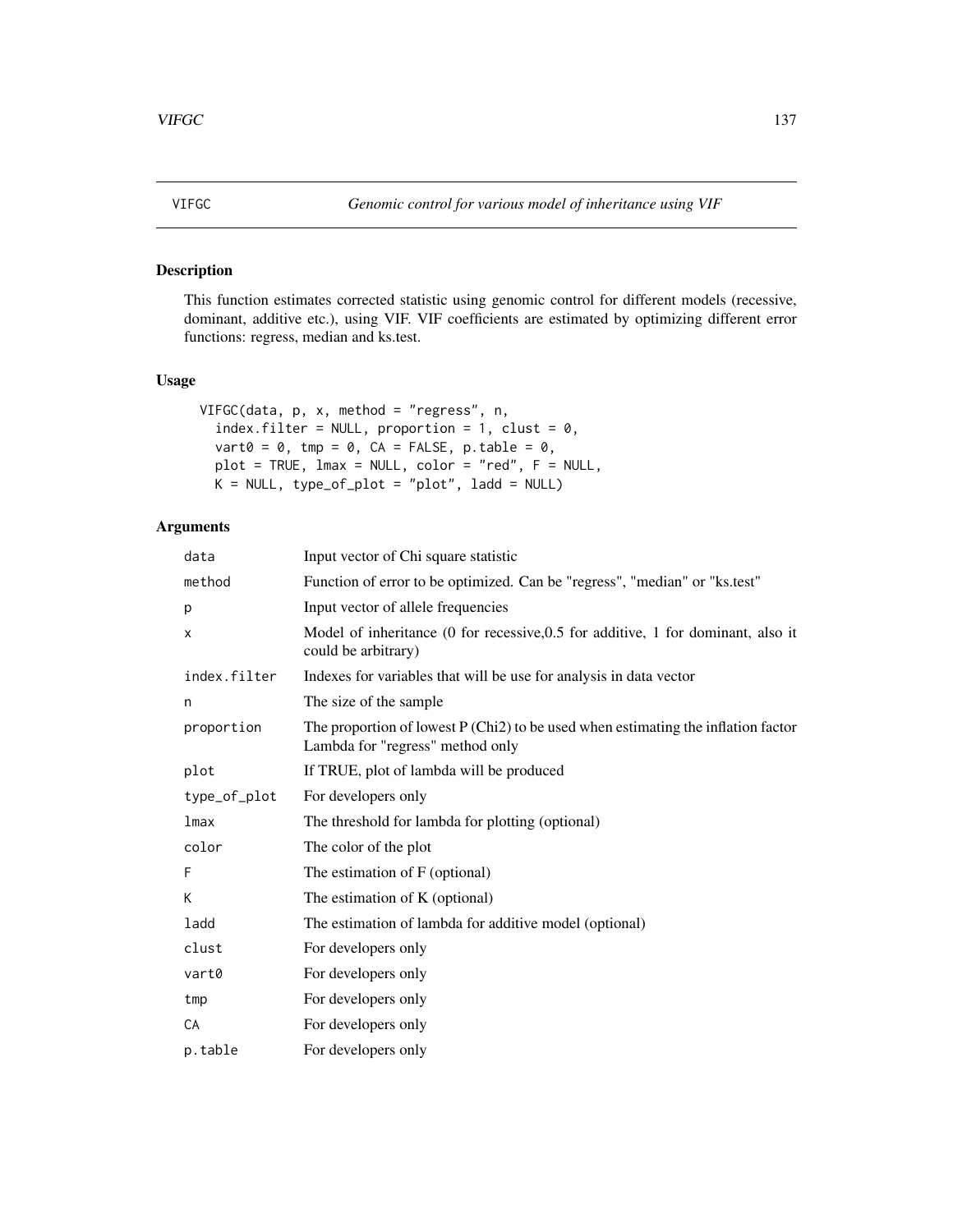# Value

A list with elements

| 7x      | output vector corrected Chi square statistic |
|---------|----------------------------------------------|
| vv      | output vector of VIF                         |
| exeps   | output vector of exepsons (NA)               |
| calrate | output vector of calrate                     |
| F       | F                                            |
|         | K                                            |

# Author(s)

Yakov Tsepilov

#### Examples

```
require(GenABEL.data)
data(ge03d2)
# truncate the data to make the example faster
ge03d2 <- ge03d2[seq(from=1,to=nids(ge03d2),by=2),seq(from=1,to=nsnps(ge03d2),by=3)]
qts <- mlreg(dm2~sex,data=ge03d2,gtmode = "dominant")
chi2.1df <- results(qts)$chi2.1df
s <- summary(ge03d2)
freq \le s$Q.2
result <- VIFGC(p=freq,x=1,method = "median",CA=FALSE,data=chi2.1df,n=nids(ge03d2))
```
VIFGC\_ovdom *Genomic control for over-dominant model of inheritance using VIF*

#### Description

This function estimates the corrected statistic using genomic control for the over-dominant model, using VIF. VIF coefficients are estimated by optimizing different error functions: regress, median and ks.test.

#### Usage

```
VIFGC_ovdom(data, p, method = "regress", n,
  index.filter = NULL, proportion = 1, clust = 0,
  \text{vart0} = 0, \text{tmp} = 0, \text{plot} = \text{TRUE}, \text{lmax} = \text{NULL},
  color = "red")
```
<span id="page-137-0"></span>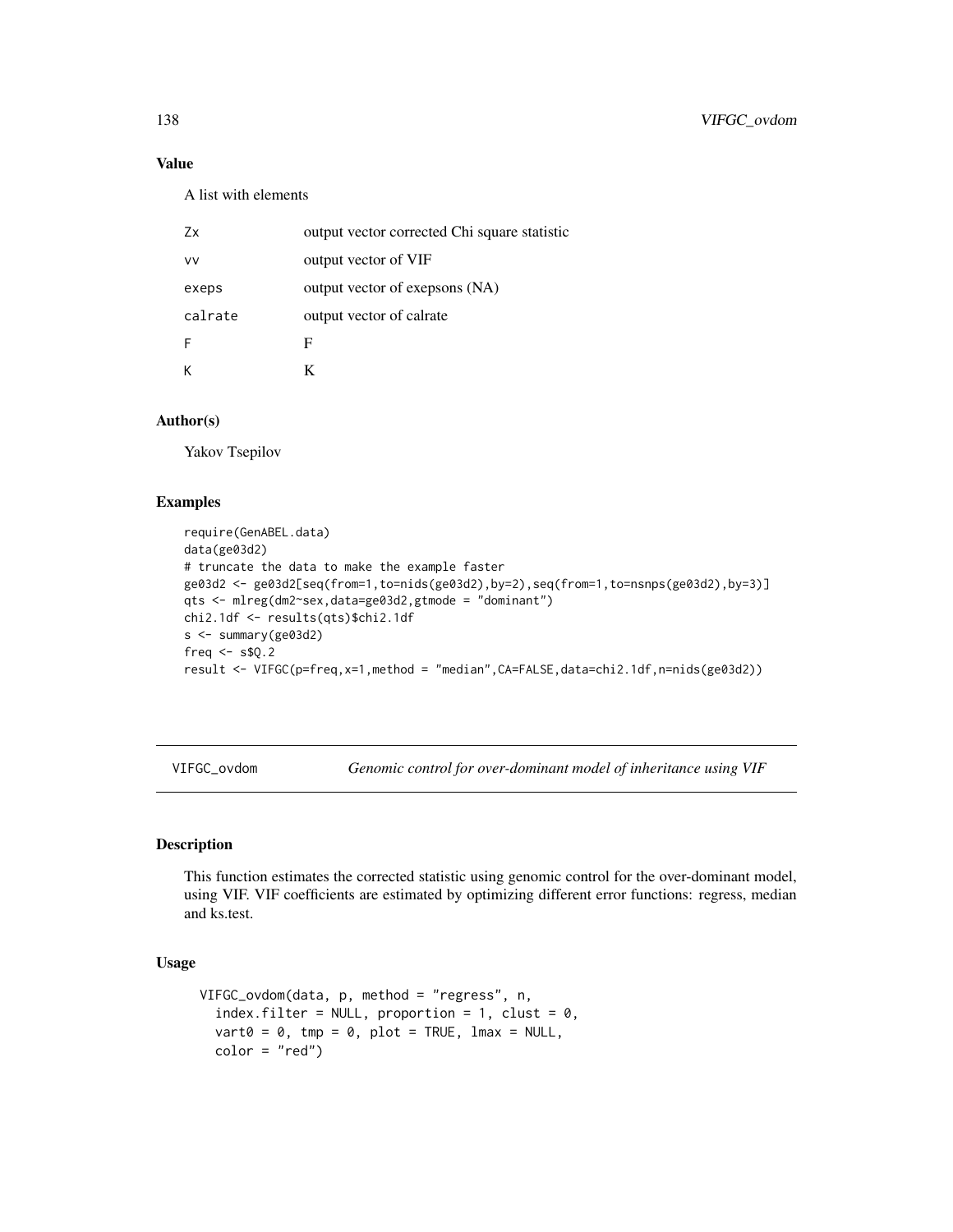# VIFGC\_ovdom 139

# Arguments

| Input vector of Chi square statistic                                                                                    |
|-------------------------------------------------------------------------------------------------------------------------|
| Function of error to be optimized. Can be "regress", "median" or "ks.test"                                              |
| Input vector of allele frequencies                                                                                      |
| Indexes for variables that will be use for analysis in data vector                                                      |
| size of the sample                                                                                                      |
| The proportion of lowest $P (Chi2)$ to be used when estimating the inflation factor<br>Lambda for "regress" method only |
| If TRUE, plot of lambda will be produced                                                                                |
| The threshold for lambda for plotting (optional)                                                                        |
| The color of the plot                                                                                                   |
| For developers only                                                                                                     |
| For developers only                                                                                                     |
| For developers only                                                                                                     |
|                                                                                                                         |

# Value

A list with elements

| Zx        | output vector corrected Chi square statistic |
|-----------|----------------------------------------------|
| <b>VV</b> | output vector of VIF                         |
| exeps     | output vector of exepsons (NA)               |
| calrate   | output vector of calrate                     |
| F         | F                                            |
|           |                                              |

# Author(s)

Yakov Tsepilov

```
require(GenABEL.data)
data(ge03d2)
# truncate the data to make the example faster
ge03d2 <- ge03d2[seq(from=1,to=nids(ge03d2),by=2),seq(from=1,to=nsnps(ge03d2),by=3)]
qts <- mlreg(phdata(ge03d2)$dm2~1,data=ge03d2,gtmode = "overdominant")
chi2.1df <- results(qts)$chi2.1df
s <- summary(ge03d2)
freq <- s$Q.2
result <- VIFGC_ovdom(p=freq,method = "median",data=chi2.1df,n=nids(ge03d2))
```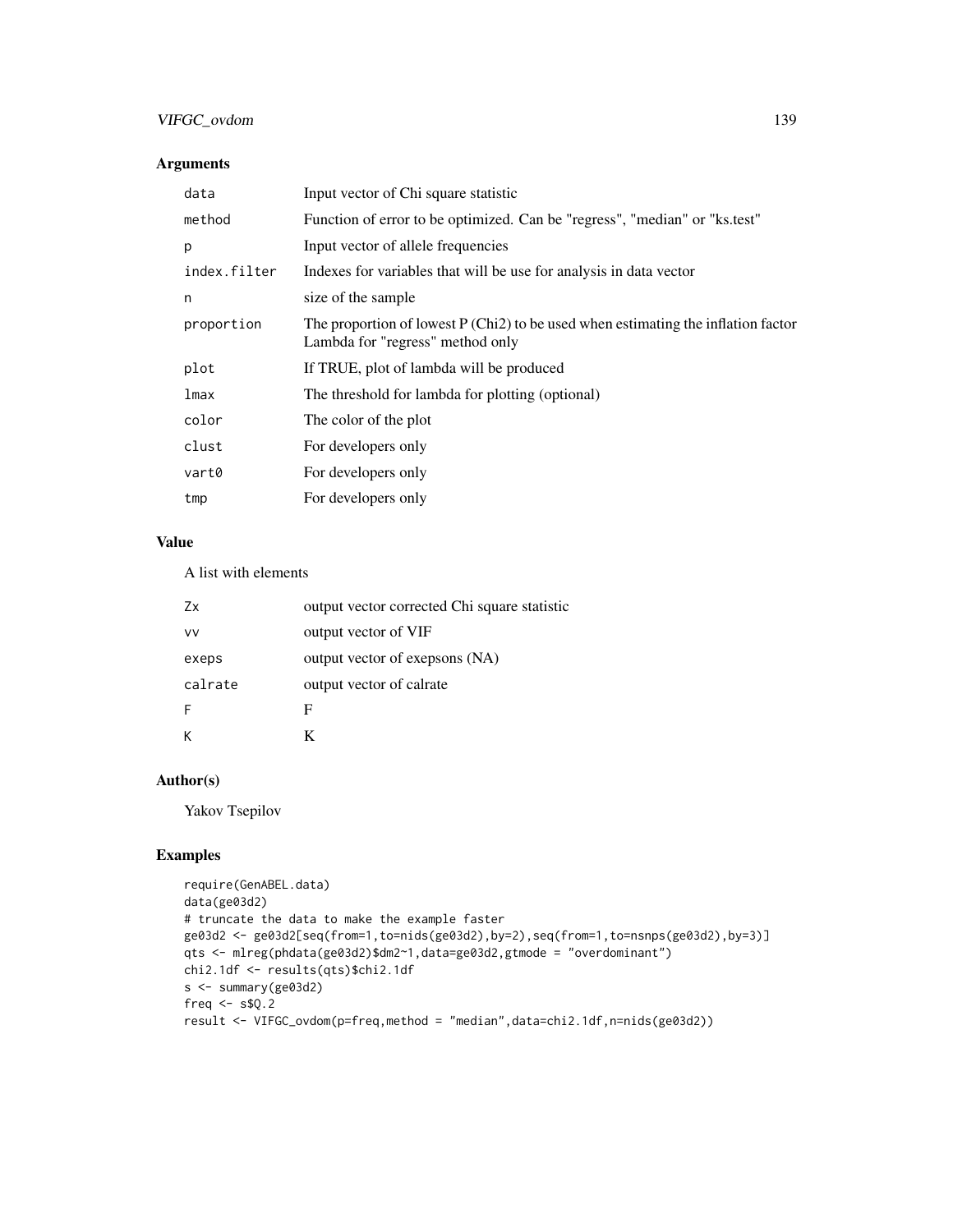<span id="page-139-0"></span>

Sets impossible genotypes (e.g. heterozygous male X-linked genotypes) to missing

#### Usage

Xfix(data)

#### Arguments

data Object of [gwaa.data-class](#page-66-0)

#### Details

Sets to missing genotypes in the following situations: (1) heterozygous male X-genotypes (2) heterozygous Y- and mtDNA genotypes (3) any Y-genotypes in females. Should only be used after [check.marker](#page-21-0), which identifies systematic sex errors.

# Value

The same object of [gwaa.data-class,](#page-66-0) with fixed genotypes

# Author(s)

Yurii Aulchenko

# See Also

[check.marker](#page-21-0)

```
require(GenABEL.data)
data(ge03d2c)
# truncate the data to make the example faster
ge03d2c <- ge03d2c[seq(from=1,to=nids(ge03d2c),by=2),seq(from=1,to=nsnps(ge03d2c),by=2)]
# many errors
mc0 <- check.marker(ge03d2c)
# take only people and markers passing QC
fixed0 <- ge03d2c[mc0$idok,mc0$snpok]
# major errors fixed, still few males are heterozygous for X-chromsome markers
mc1 <- check.marker(fixed0)
# fix minor X-chromosome problems
fixed1 <- Xfix(fixed0)
# no errors
mc2 <- check.marker(fixed1)
summary(mc2)
```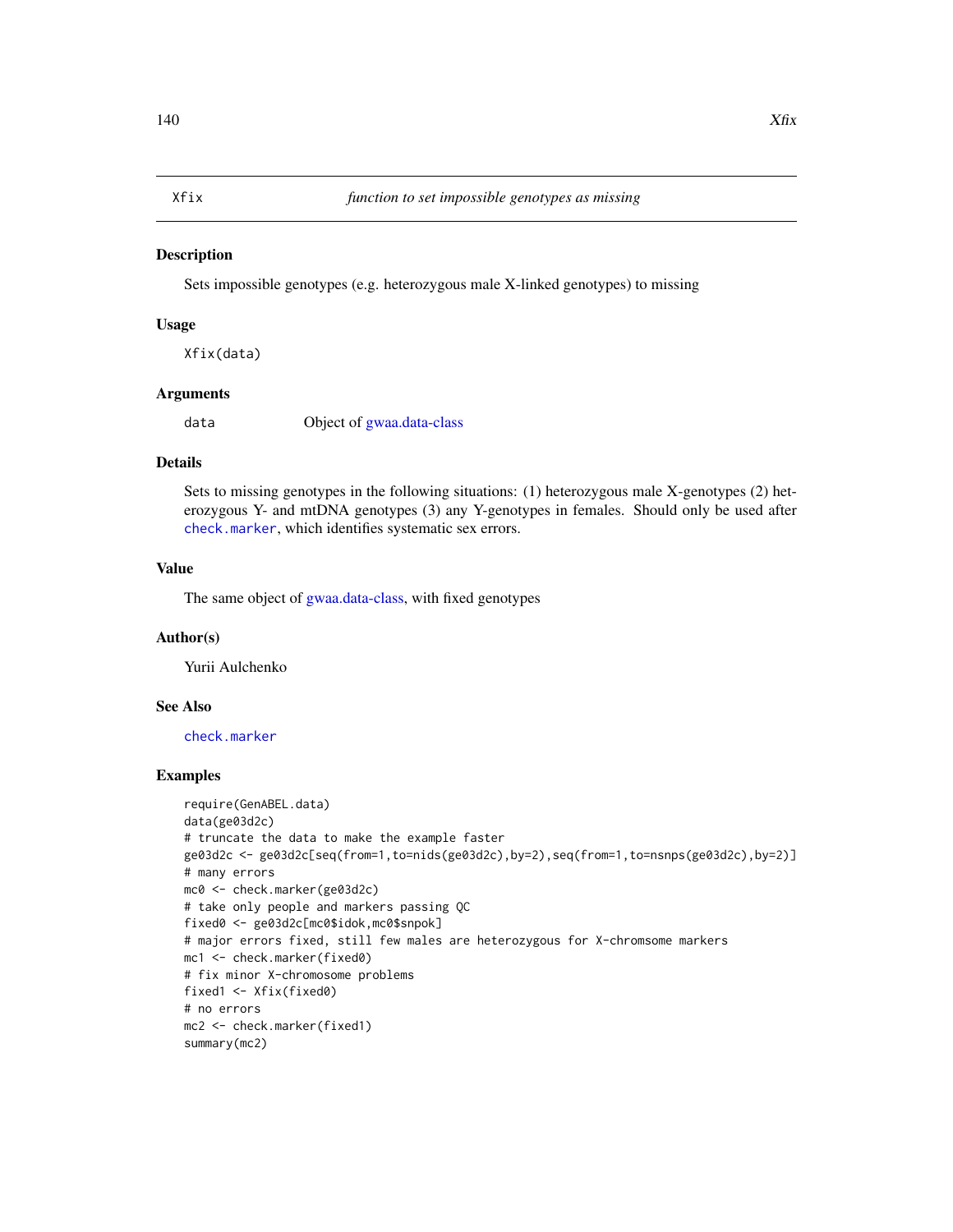<span id="page-140-1"></span><span id="page-140-0"></span>

Transformation of a variable or residuals from GLM analysis to standard Normal.

# Usage

ztransform(formula,data,family=gaussian)

# Arguments

| formula | GLM formula for the variable to be transformed, or just the variable |
|---------|----------------------------------------------------------------------|
| data    | data. frame or gwaa data object containing the data                  |
| family  | <b>GLM</b> family                                                    |

#### Details

Transformation to normality generates a variable which has mean zero and variance of one. If formula used, residuals from regression model are scaled to standard Normal.

#### Value

Vector containing transformed variable, distributed as standard normal.

# Author(s)

Yurii Aulchenko

#### See Also

[ztransform](#page-140-0)

```
# uniformly distributed variable
x < - round(runif(200)*100)
# get 7 missing values
x[round(runif(7,min=1,max=100))] <- NA
# Z-transform
y0 <- ztransform(x)
# Rank-transform to normality
y1 <- rntransform(x)
# test normality of the original and transformed var
shapiro.test(x)
shapiro.test(y0)
shapiro.test(y1)
```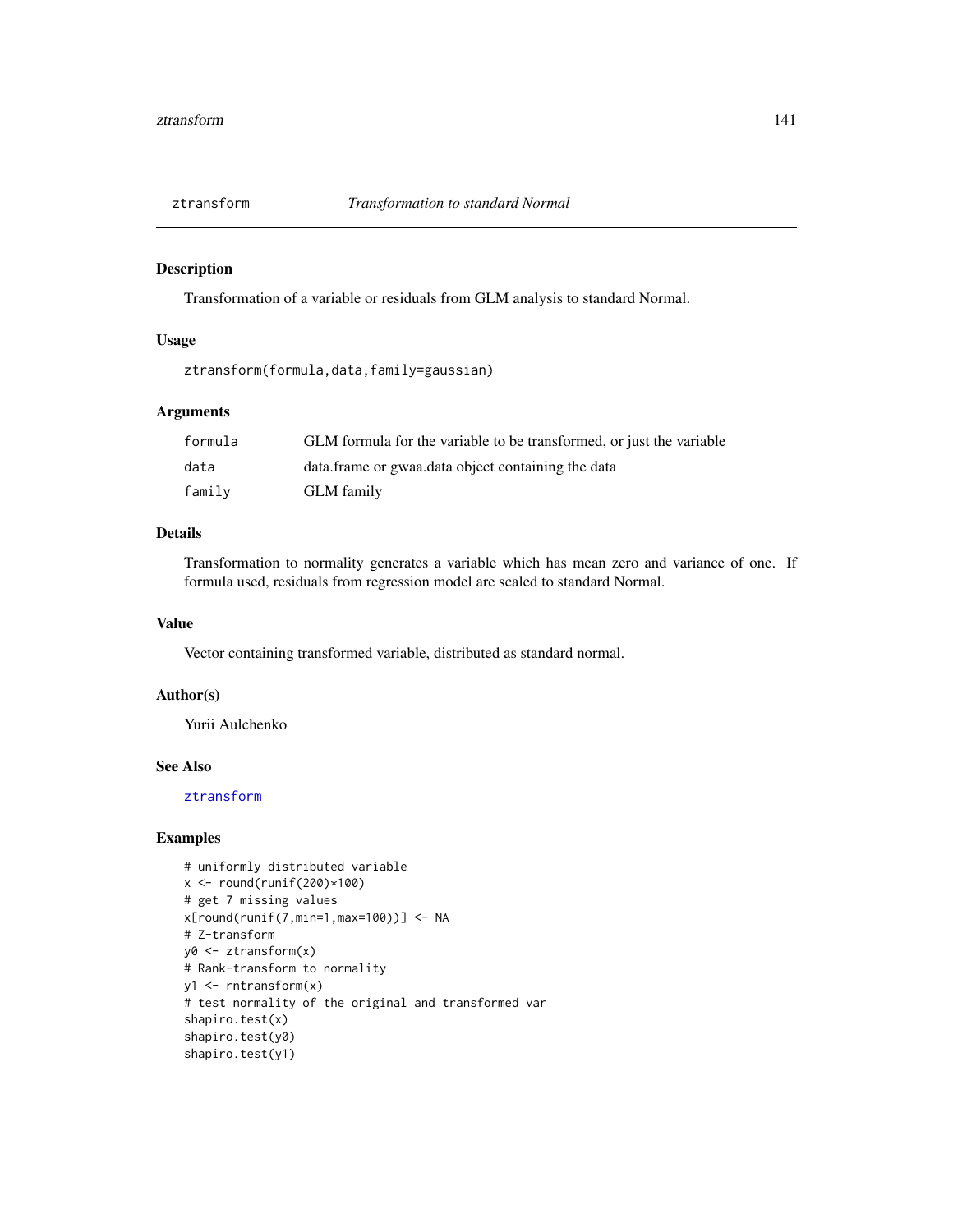#### 142 ztransform and the set of the set of the set of the set of the set of the set of the set of the set of the set of the set of the set of the set of the set of the set of the set of the set of the set of the set of the s

```
# plot histogram
par(mfcol=c(3,1))
hist(x)
hist(y0)
hist(y1)
# tests with genetic data
require(GenABEL.data)
data(srdta)
Zqt1 <- ztransform(qt1,srdta)
Zqt1sexA <- ztransform(qt1~sex,srdta)
```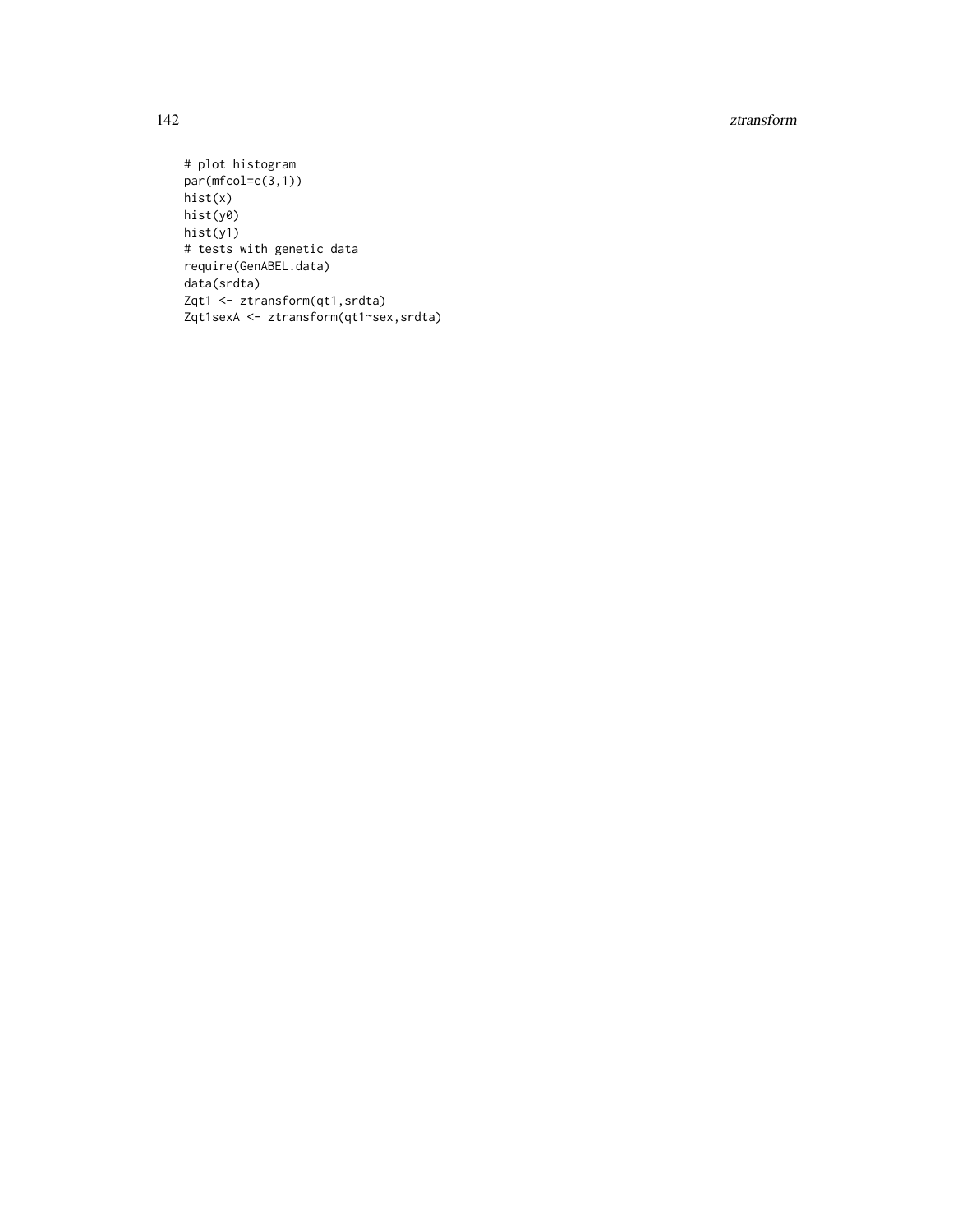# Index

∗Topic ' ibs, [72](#page-71-0) ∗Topic IO arrange\_probabel\_phe, [6](#page-5-0) convert.snp.affymetrix, [29](#page-28-0) convert.snp.illumina, [31](#page-30-0) convert.snp.mach, [32](#page-31-0) convert.snp.ped, [34](#page-33-0) convert.snp.text, [36](#page-35-0) convert.snp.tped, [37](#page-36-0) export.impute, [52](#page-51-0) export.merlin, [53](#page-52-0) export.plink, [54](#page-53-0) extract.annotation.impute, [55](#page-54-0) extract.annotation.mach, [56](#page-55-0) impute2mach, [77](#page-76-1) load.gwaa.data, [77](#page-76-1) mach2databel, [79](#page-78-0) save.gwaa.data, [114](#page-113-0) ∗Topic aplot add.plot, [5](#page-4-0) ∗Topic classes check.marker-class, [24](#page-23-1) gwaa.data-class, [67](#page-66-1) scan.gwaa-class, [117](#page-116-1) scan.gwaa.2D-class, [119](#page-118-1) snp.coding-class, [124](#page-123-1) snp.data, [125](#page-124-1) snp.data-class, [126](#page-125-1) snp.mx-class, [128](#page-127-1) snp.strand-class, [130](#page-129-1) snps.cell-class, [132](#page-131-0) ∗Topic distribution catable, [20](#page-19-0) descriptives.marker, [40](#page-39-0) descriptives.scan, [41](#page-40-1) descriptives.trait, [42](#page-41-0) ∗Topic hplot plot.check.marker, [93](#page-92-0)

plot.scan.gwaa, [94](#page-93-1) plot.scan.gwaa.2D, [95](#page-94-1) ∗Topic htest ccfast, [21](#page-20-1) dprfast, [43](#page-42-0) egscore, [44](#page-43-0) egscore.old, [46](#page-45-0) emp.ccfast, [48](#page-47-1) emp.qtscore, [49](#page-48-1) estlambda, [51](#page-50-1) findRelatives, [57](#page-56-0) formetascore, [58](#page-57-0) grammar, [65](#page-64-0) hom, [68](#page-67-0) hom.old, [70](#page-69-0) ibs, [72](#page-71-0) ibs.old, [74](#page-73-0) mlreg, [83](#page-82-1) mlreg.p, [84](#page-83-0) mmscore, [86](#page-85-0) perid.summary, [90](#page-89-0) PGC, [91](#page-90-0) polygenic, [96](#page-95-0) polygenic\_hglm, [100](#page-99-0) qtscore, [102](#page-101-1) qvaluebh95, [104](#page-103-0) r2fast, [105](#page-104-1) r2fast.old, [106](#page-105-0) redundant, [109](#page-108-0) rhofast, [111](#page-110-0) scan.glm, [115](#page-114-1) scan.glm.2D, [116](#page-115-1) scan.haplo, [120](#page-119-1) scan.haplo.2D, [122](#page-121-1) summary.check.marker, [133](#page-132-0) summary.gwaa.data, [134](#page-133-1) summary.snp.data, [136](#page-135-1) VIFGC, [137](#page-136-0) VIFGC\_ovdom, [138](#page-137-0)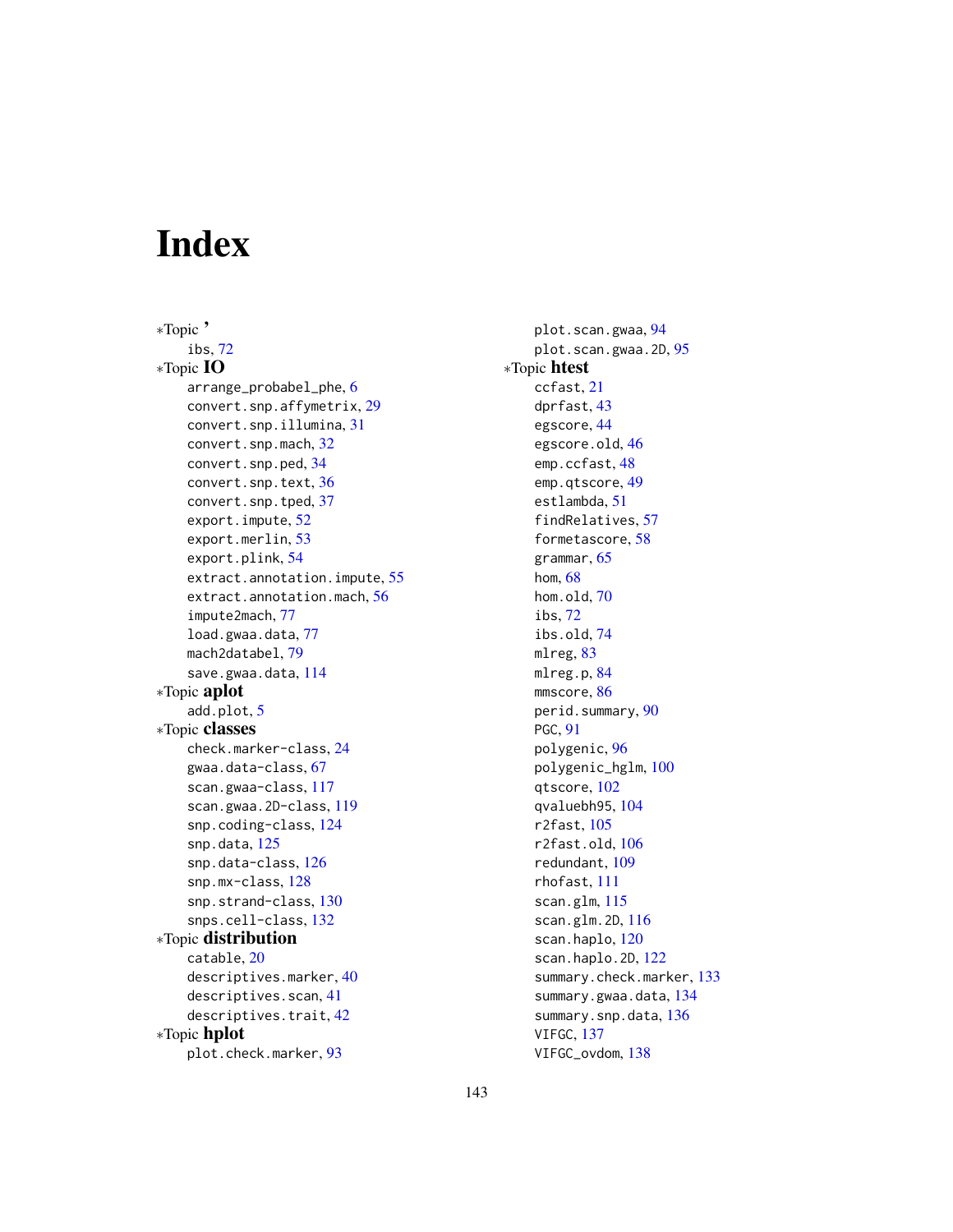#### 144 INDEX

∗Topic manip add.phdata, [4](#page-3-0) arrange\_probabel\_phe, [6](#page-5-0) cocohet, [28](#page-27-0) export.impute, [52](#page-51-0) extract.annotation.impute, [55](#page-54-0) extract.annotation.mach, [56](#page-55-0) GASurv, [60](#page-59-0) impute2mach, [77](#page-76-1) mach2databel, [79](#page-78-0) merge.gwaa.data, [80](#page-79-0) merge.snp.data, [81](#page-80-0) patch\_strand, [89](#page-88-0) recodeChromosome, [107](#page-106-0) refresh.gwaa.data, [110](#page-109-0) ∗Topic misc as.character.gwaa.data, [7](#page-6-0) as.character.snp.coding, [8](#page-7-0) as.character.snp.data, [9](#page-8-0) as.character.snp.strand, [10](#page-9-0) as.data.frame.gwaa.data, [11](#page-10-0) as.double.gwaa.data, [12](#page-11-0) as.double.snp.data, [13](#page-12-0) as.genotype, [13](#page-12-0) as.genotype.gwaa.data, [14](#page-13-0) as.genotype.snp.data, [15](#page-14-0) as.hsgeno, [16](#page-15-0) as.hsgeno.gwaa.data, [16](#page-15-0) as.hsgeno.snp.data, [17](#page-16-0) autosomal, [18](#page-17-0) check.marker, [22](#page-21-1) check.trait, [26](#page-25-0) crnames, [39](#page-38-0) HWE.show, [71](#page-70-0) show.ncbi, [123](#page-122-0) snp.names, [129](#page-128-0) snp.subset, [131](#page-130-0) sset, [133](#page-132-0) Xfix, [140](#page-139-0) ∗Topic package GenABEL, [61](#page-60-0) ∗Topic robust npsubtreated, [88](#page-87-0) ∗Topic utilities rntransform, [112](#page-111-0) ztransform, [141](#page-140-1) [,gwaa.data,ANY,ANY,ANY-method *(*gwaa.data-class*)*, [67](#page-66-1)

[,scan.gwaa,ANY,ANY,ANY-method *(*scan.gwaa-class*)*, [117](#page-116-1) [,snp.coding,ANY,missing,missing-method *(*snp.coding-class*)*, [124](#page-123-1) [,snp.data,ANY,ANY,ANY-method *(*snp.data-class*)*, [126](#page-125-1) [,snp.mx,ANY,ANY,ANY-method *(*snp.mx-class*)*, [128](#page-127-1) [,snp.strand,ANY,missing,missing-method *(*snp.strand-class*)*, [130](#page-129-1) add.phdata, [4,](#page-3-0) *[62](#page-61-0)*, *[81](#page-80-0)*, *[83](#page-82-1)* add.plot, [5,](#page-4-0) *[94](#page-93-1)* annotation *(*snp.data-class*)*, [126](#page-125-1) annotation,gwaa.data-method *(*snp.data-class*)*, [126](#page-125-1) annotation,scan.gwaa-method *(*scan.gwaa-class*)*, [117](#page-116-1) annotation,snp.data-method *(*snp.data-class*)*, [126](#page-125-1) arrange\_probabel\_phe, [6](#page-5-0) as.character.gwaa.data, [7,](#page-6-0) *[12](#page-11-0)*, *[14,](#page-13-0) [15](#page-14-0)*, *[17](#page-16-0)* as.character.snp.coding, [8,](#page-7-0) *[10](#page-9-0)* as.character.snp.data, *[7,](#page-6-0) [8](#page-7-0)*, [9,](#page-8-0) *[10](#page-9-0)[–18](#page-17-0)* as.character.snp.strand, *[8](#page-7-0)*, [10](#page-9-0) as.data.frame.gwaa.data, [11](#page-10-0) as.double.gwaa.data, *[7](#page-6-0)*, *[12](#page-11-0)*, [12,](#page-11-0) *[14,](#page-13-0) [15](#page-14-0)*, *[17](#page-16-0)* as.double.snp.data, *[7](#page-6-0)[–12](#page-11-0)*, [13,](#page-12-0) *[14](#page-13-0)[–18](#page-17-0)* as.genotype, [13](#page-12-0) as.genotype.gwaa.data, *[7](#page-6-0)*, *[12](#page-11-0)*, *[14](#page-13-0)*, [14,](#page-13-0) *[15](#page-14-0)*, *[17](#page-16-0)* as.genotype.snp.data, *[7](#page-6-0)[–15](#page-14-0)*, [15,](#page-14-0) *[16](#page-15-0)[–18](#page-17-0)* as.hsgeno, *[7](#page-6-0)[–10](#page-9-0)*, *[12](#page-11-0)[–15](#page-14-0)*, [16,](#page-15-0) *[17](#page-16-0)* as.hsgeno.gwaa.data, [16](#page-15-0) as.hsgeno.snp.data, [17](#page-16-0) autosomal, [18](#page-17-0)

#### blurGenotype, [19](#page-18-0)

catable, [20](#page-19-0) ccfast, *[5,](#page-4-0) [6](#page-5-0)*, [21,](#page-20-1) *[48,](#page-47-1) [49](#page-48-1)*, *[51](#page-50-1)*, *[62](#page-61-0)*, *[94](#page-93-1)*, *[115](#page-114-1)*, *[117](#page-116-1)[–119](#page-118-1)* character, *[28](#page-27-0)* check.marker, [22,](#page-21-1) *[24](#page-23-1)[–26](#page-25-0)*, *[62](#page-61-0)*, *[72](#page-71-0)*, *[74,](#page-73-0) [75](#page-74-0)*, *[91](#page-90-0)*, *[93](#page-92-0)*, *[98](#page-97-0)*, *[110](#page-109-0)*, *[134](#page-133-1)*, *[140](#page-139-0)* check.marker-class, [24](#page-23-1) check.trait, *[24](#page-23-1)*, [26,](#page-25-0) *[62](#page-61-0)* checkPackageVersionOnCRAN, [27](#page-26-0) chi2\_CG *(*cocohet*)*, [28](#page-27-0) chromosome *(*snp.data-class*)*, [126](#page-125-1)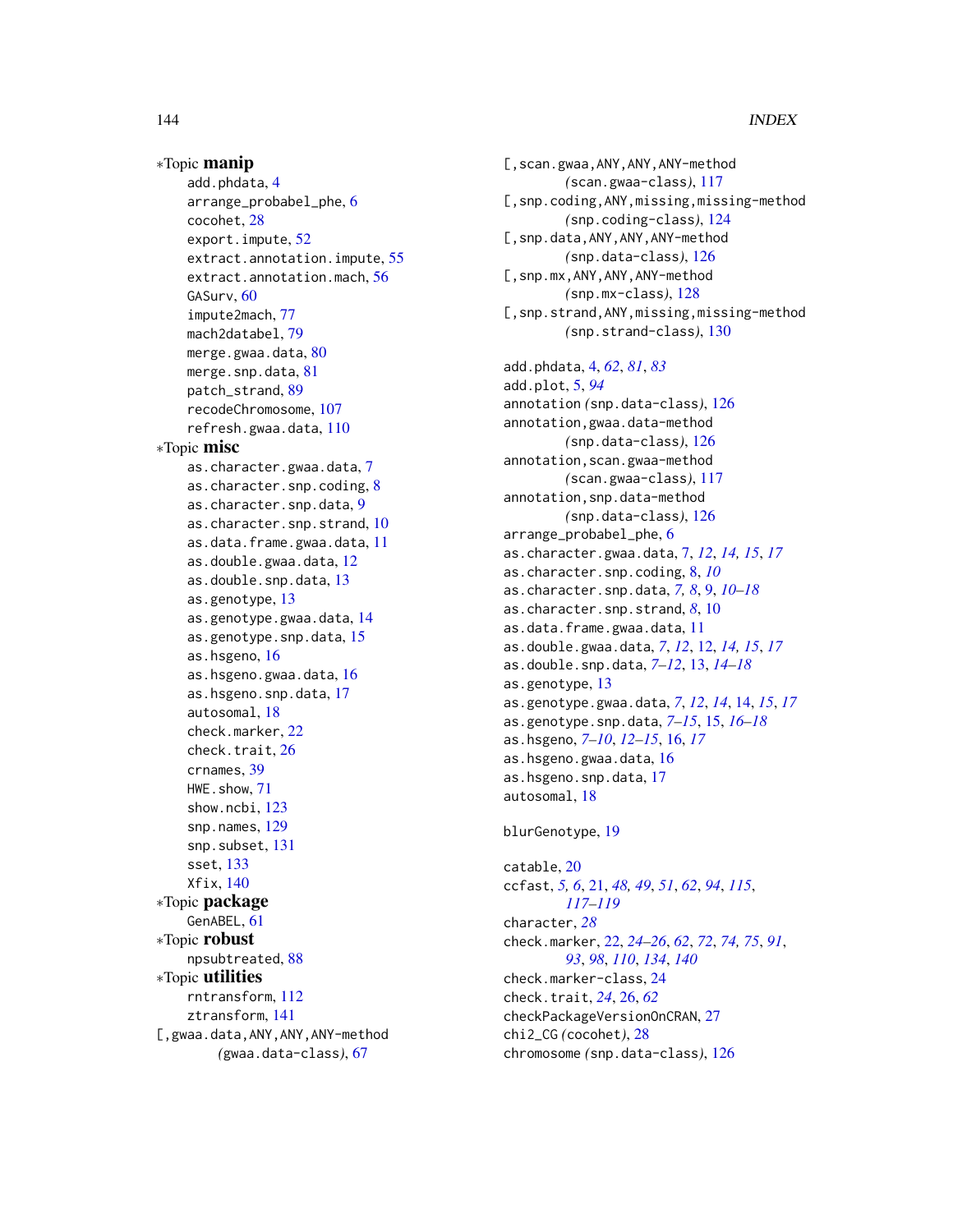## INDEX 145

chromosome,gwaa.data-method *(*snp.data-class*)*, [126](#page-125-0) chromosome, scan.gwaa-method *(*scan.gwaa-class*)*, [117](#page-116-0) chromosome,snp.data-method *(*snp.data-class*)*, [126](#page-125-0) cocohet, [28](#page-27-0) coding *(*snp.data-class*)*, [126](#page-125-0) coding,gwaa.data-method *(*snp.data-class*)*, [126](#page-125-0) coding, scan.gwaa-method *(*scan.gwaa-class*)*, [117](#page-116-0) coding,snp.data-method *(*snp.data-class*)*, [126](#page-125-0) coding<- *(*snp.data-class*)*, [126](#page-125-0) coding<-,gwaa.data-method *(*snp.data-class*)*, [126](#page-125-0) coding<-, snp.data-method *(*snp.data-class*)*, [126](#page-125-0) coerce,snp.coding,character-method *(*snp.coding-class*)*, [124](#page-123-0) coerce,snp.data,character-method *(*snp.data-class*)*, [126](#page-125-0) coerce,snp.data,genotype-method *(*snp.data-class*)*, [126](#page-125-0) coerce,snp.data,hsgeno-method *(*snp.data-class*)*, [126](#page-125-0) coerce,snp.data,numeric-method *(*snp.data-class*)*, [126](#page-125-0) coerce,snp.mx,character-method *(*snp.mx-class*)*, [128](#page-127-0) coerce,snp.mx,numeric-method *(*snp.mx-class*)*, [128](#page-127-0) coerce, snp.strand, character-method *(*snp.strand-class*)*, [130](#page-129-0) convert.snp.affymetrix, [29,](#page-28-0) *[61](#page-60-0)* convert.snp.illumina, *[30](#page-29-0)*, [31,](#page-30-0) *[33](#page-32-0)*, *[35](#page-34-0)*, *[37](#page-36-0)*, *[39](#page-38-0)*, *[52](#page-51-0)*, *[61](#page-60-0)*, *[78](#page-77-0)* convert.snp.mach, *[30](#page-29-0)*, *[32](#page-31-0)*, [32,](#page-31-0) *[35](#page-34-0)*, *[37](#page-36-0)*, *[39](#page-38-0)*, *[61](#page-60-0)* convert.snp.ped, *[33](#page-32-0)*, [34,](#page-33-0) *[37](#page-36-0)*, *[39](#page-38-0)*, *[54](#page-53-0)*, *[61](#page-60-0)*, *[78](#page-77-0)* convert.snp.text, *[30](#page-29-0)*, *[32,](#page-31-0) [33](#page-32-0)*, *[35](#page-34-0)*, [36,](#page-35-0) *[39](#page-38-0)*, *[61](#page-60-0)*, *[78](#page-77-0)* convert.snp.tped, *[30](#page-29-0)*, *[32,](#page-31-0) [33](#page-32-0)*, *[35](#page-34-0)*, *[37](#page-36-0)*, [37,](#page-36-0) *[61](#page-60-0)*, *[78](#page-77-0)* crnames, [39](#page-38-0) del.phdata, [40](#page-39-0) descriptives.marker, [40,](#page-39-0) *[62](#page-61-0)* descriptives.scan, [41,](#page-40-0) *[62](#page-61-0)*, *[135](#page-134-0)*

descriptives.trait, [42,](#page-41-0) *[62](#page-61-0)* dim,scan.gwaa-method *(*scan.gwaa-class*)*, [117](#page-116-0) dim,snp.data-method *(*snp.data-class*)*, [126](#page-125-0) dimnames, *[39](#page-38-0)* dimnames, scan.gwaa-method *(*scan.gwaa-class*)*, [117](#page-116-0) dimnames,snp.data-method *(*snp.data-class*)*, [126](#page-125-0) dprfast, [43,](#page-42-0) *[62,](#page-61-0) [63](#page-62-0)* effallele *(*snp.data-class*)*, [126](#page-125-0) effallele,gwaa.data-method *(*snp.data-class*)*, [126](#page-125-0) effallele,scan.gwaa-method *(*scan.gwaa-class*)*, [117](#page-116-0) effallele,snp.data-method *(*snp.data-class*)*, [126](#page-125-0) egscore, [44,](#page-43-0) *[59](#page-58-0)*, *[62](#page-61-0)*, *[73](#page-72-0)*, *[87](#page-86-0)*, *[103](#page-102-0)* egscore.old, [46](#page-45-0) emp.ccfast, *[5,](#page-4-0) [6](#page-5-0)*, *[21](#page-20-0)*, [48,](#page-47-0) *[50](#page-49-0)*, *[94](#page-93-0)*, *[117](#page-116-0)*, *[119](#page-118-0)* emp.qtscore, *[5,](#page-4-0) [6](#page-5-0)*, *[21](#page-20-0)*, *[48,](#page-47-0) [49](#page-48-0)*, [49,](#page-48-0) *[50](#page-49-0)*, *[94](#page-93-0)*, *[102,](#page-101-0) [103](#page-102-0)*, *[117](#page-116-0)*, *[119](#page-118-0)* estlambda, *[21](#page-20-0)*, *[45](#page-44-0)*, *[47](#page-46-0)*, [51,](#page-50-0) *[66](#page-65-0)*, *[84](#page-83-0)*, *[86](#page-85-0)*, *[103](#page-102-0)*, *[119](#page-118-0)* export.impute, [52,](#page-51-0) *[61](#page-60-0)* export.merlin, *[53](#page-52-0)*, [53,](#page-52-0) *[54,](#page-53-0) [55](#page-54-0)*, *[61](#page-60-0)* export.plink, [54,](#page-53-0) *[61](#page-60-0)* extract.annotation.impute, [55,](#page-54-0) *[77](#page-76-0)* extract.annotation.mach, [56](#page-55-0)

family, *[100](#page-99-0)* findRelatives, [57,](#page-56-0) *[62](#page-61-0)*, *[108](#page-107-0)* formetascore, [58,](#page-57-0) *[62](#page-61-0)*

GASurv, [60,](#page-59-0) *[84,](#page-83-0) [85](#page-84-0)* GenABEL, [61](#page-60-0) genabel *(*GenABEL*)*, [61](#page-60-0) GenABEL-package *(*GenABEL*)*, [61](#page-60-0) generateOffspring, [64](#page-63-0) genotype, *[126](#page-125-0)* getcall *(*scan.gwaa-class*)*, [117](#page-116-0) getcall,scan.gwaa-method *(*scan.gwaa-class*)*, [117](#page-116-0) getfamily *(*scan.gwaa-class*)*, [117](#page-116-0) getfamily,scan.gwaa-method *(*scan.gwaa-class*)*, [117](#page-116-0) getLogLikelihoodGivenRelation, [64](#page-63-0) glm, *[115,](#page-114-0) [116](#page-115-0)*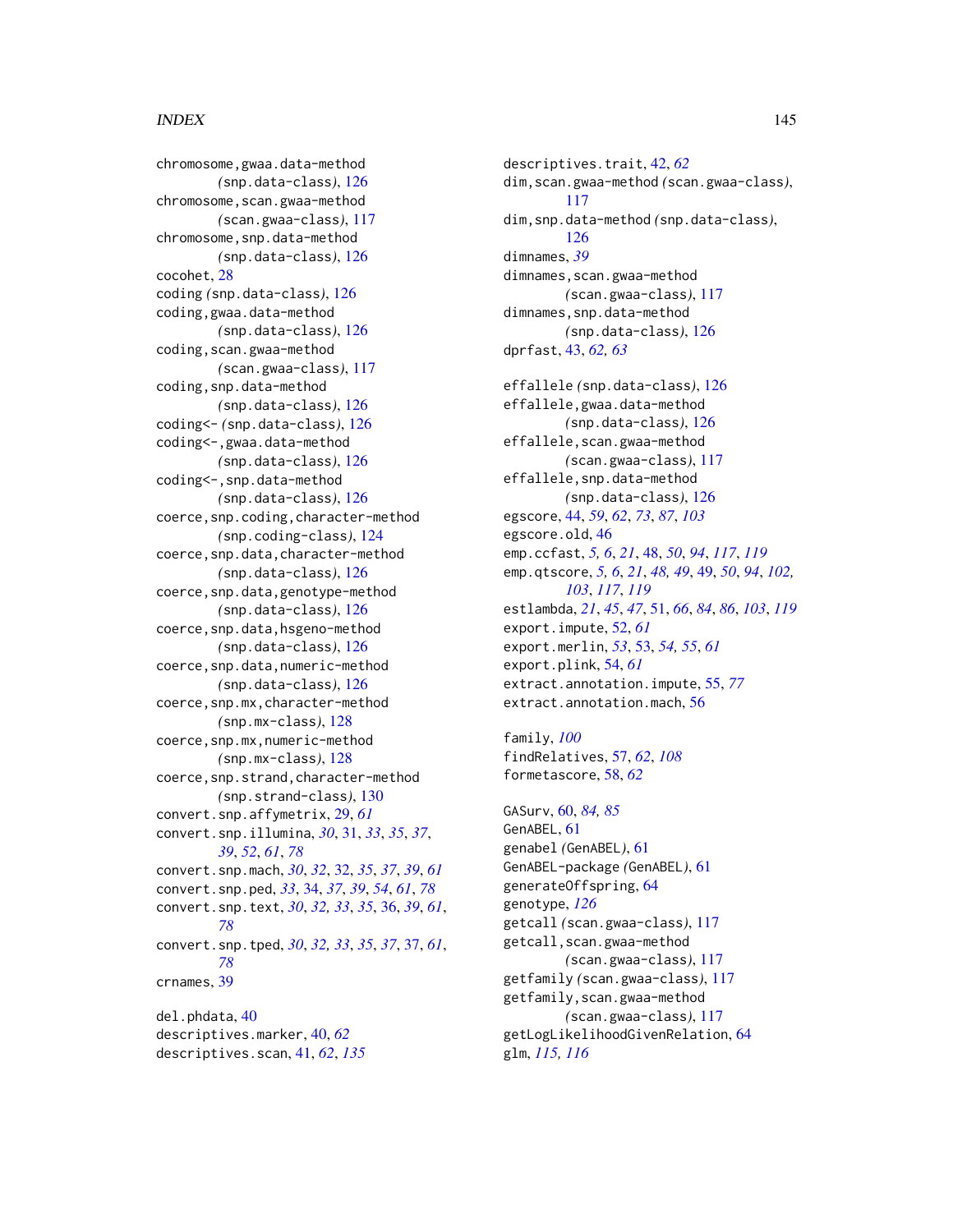## 146 INDEX

grammar, *[59](#page-58-0)*, *[62](#page-61-0)*, [65,](#page-64-0) *[87](#page-86-0)*, *[97–](#page-96-0)[99](#page-98-0)*, *[101](#page-100-0)* gtdata *(*gwaa.data-class*)*, [67](#page-66-0) gtdata,gwaa.data-method *(*gwaa.data-class*)*, [67](#page-66-0) gwaa.data-class, *[6](#page-5-0)*, [67,](#page-66-0) *[68](#page-67-0)*, *[70](#page-69-0)*, *[140](#page-139-0)*

haplo.score.slide, *[120–](#page-119-0)[123](#page-122-0)* hom, *[44,](#page-43-0) [45](#page-44-0)*, *[62](#page-61-0)*, [68,](#page-67-0) *[91](#page-90-0)* hom.old, [70](#page-69-0) HWE.show, *[24](#page-23-0)*, *[62](#page-61-0)*, [71](#page-70-0)

ibs, *[23,](#page-22-0) [24](#page-23-0)*, *[44](#page-43-0)[–47](#page-46-0)*, *[62](#page-61-0)*, *[70,](#page-69-0) [71](#page-70-0)*, [72](#page-71-0) ibs.old, [74](#page-73-0) idnames *(*snp.data-class*)*, [126](#page-125-0) idnames,gwaa.data-method *(*snp.data-class*)*, [126](#page-125-0) idnames, scan.gwaa-method *(*scan.gwaa-class*)*, [117](#page-116-0) idnames, snp.data-method *(*snp.data-class*)*, [126](#page-125-0) impute2databel, *[62](#page-61-0)*, [76](#page-75-0) impute2mach, *[62](#page-61-0)*, [77](#page-76-0) integer, *[28](#page-27-0)*

```
lambda (scan.gwaa-class), 117
lambda,scan.gwaa-method
        (scan.gwaa-class), 117
load.gwaa.data, 30, 32, 33, 35, 37, 39, 54,
        61, 68, 77, 111, 114
logical, 28
```
mach2databel, *[62](#page-61-0)*, [79](#page-78-0) makeTransitionMatrix, [79](#page-78-0) male *(*snp.data-class*)*, [126](#page-125-0) male,gwaa.data-method *(*snp.data-class*)*, [126](#page-125-0) male,scan.gwaa-method *(*scan.gwaa-class*)*, [117](#page-116-0) male,snp.data-method *(*snp.data-class*)*, [126](#page-125-0) map *(*snp.data-class*)*, [126](#page-125-0) map,gwaa.data-method *(*snp.data-class*)*, [126](#page-125-0) map,scan.gwaa-method *(*scan.gwaa-class*)*, [117](#page-116-0) map,snp.data-method *(*snp.data-class*)*, [126](#page-125-0) merge.gwaa.data, *[5](#page-4-0)*, *[62](#page-61-0)*, [80,](#page-79-0) *[83](#page-82-0)* merge.snp.data, *[5](#page-4-0)*, *[62](#page-61-0)*, *[81](#page-80-0)*, [81](#page-80-0)

mlreg, *[59,](#page-58-0) [60](#page-59-0)*, [83,](#page-82-0) *[103](#page-102-0)*, *[135](#page-134-0)* mlreg.p, [84](#page-83-0) mmscore, *[45](#page-44-0)*, *[47](#page-46-0)*, *[59](#page-58-0)*, *[62,](#page-61-0) [63](#page-62-0)*, *[66](#page-65-0)*, [86,](#page-85-0) *[97](#page-96-0)[–99](#page-98-0)*, *[101](#page-100-0)*, *[103](#page-102-0)* nids *(*snp.data-class*)*, [126](#page-125-0) nids,gwaa.data-method *(*snp.data-class*)*, [126](#page-125-0) nids,scan.gwaa-method *(*scan.gwaa-class*)*, [117](#page-116-0) nids,snp.data-method *(*snp.data-class*)*, [126](#page-125-0) nlm, *[96–](#page-95-0)[98](#page-97-0)* npsubtreated, *[62,](#page-61-0) [63](#page-62-0)*, [88](#page-87-0) nsnps *(*snp.data-class*)*, [126](#page-125-0) nsnps,gwaa.data-method *(*snp.data-class*)*, [126](#page-125-0) nsnps,scan.gwaa-method *(*scan.gwaa-class*)*, [117](#page-116-0) nsnps,snp.data-method *(*snp.data-class*)*, [126](#page-125-0) numeric, *[28](#page-27-0)* optim, *[96,](#page-95-0) [97](#page-96-0)* patch\_strand, [89](#page-88-0) perid.summary, *[20](#page-19-0)*, *[23,](#page-22-0) [24](#page-23-0)*, *[62](#page-61-0)*, [90](#page-89-0) PGC, [91](#page-90-0) phdata *(*gwaa.data-class*)*, [67](#page-66-0) phdata,gwaa.data-method *(*gwaa.data-class*)*, [67](#page-66-0) phdata<- *(*gwaa.data-class*)*, [67](#page-66-0) phdata<-,gwaa.data-method *(*gwaa.data-class*)*, [67](#page-66-0) plot, *[6](#page-5-0)*, *[51](#page-50-0)* plot, check.marker-method *(*check.marker-class*)*, [24](#page-23-0) plot, scan.gwaa.2D-method *(*scan.gwaa.2D-class*)*, [119](#page-118-0) plot,scan.gwaa-method *(*scan.gwaa-class*)*, [117](#page-116-0) plot.check.marker, *[24,](#page-23-0) [25](#page-24-0)*, *[62](#page-61-0)*, [93](#page-92-0) plot.scan.gwaa, *[21](#page-20-0)*, *[62](#page-61-0)*, *[87](#page-86-0)*, [94,](#page-93-0) *[103](#page-102-0)*, *[119](#page-118-0)* plot.scan.gwaa.2D, [95,](#page-94-0) *[120](#page-119-0)* polygenic, *[62](#page-61-0)*, *[66](#page-65-0)*, *[86,](#page-85-0) [87](#page-86-0)*, [96,](#page-95-0) *[101](#page-100-0)* polygenic\_hglm, *[62](#page-61-0)*, *[98,](#page-97-0) [99](#page-98-0)*, [100](#page-99-0) qtscore, *[5,](#page-4-0) [6](#page-5-0)*, *[45](#page-44-0)*, *[47](#page-46-0)*, *[49](#page-48-0)[–51](#page-50-0)*, *[59](#page-58-0)*, *[62](#page-61-0)*, *[66](#page-65-0)*, *[84,](#page-83-0) [85](#page-84-0)*, *[87](#page-86-0)*, *[94](#page-93-0)*, *[97](#page-96-0)*, [102,](#page-101-0) *[115](#page-114-0)*, *[117](#page-116-0)[–119](#page-118-0)*, *[135](#page-134-0)*